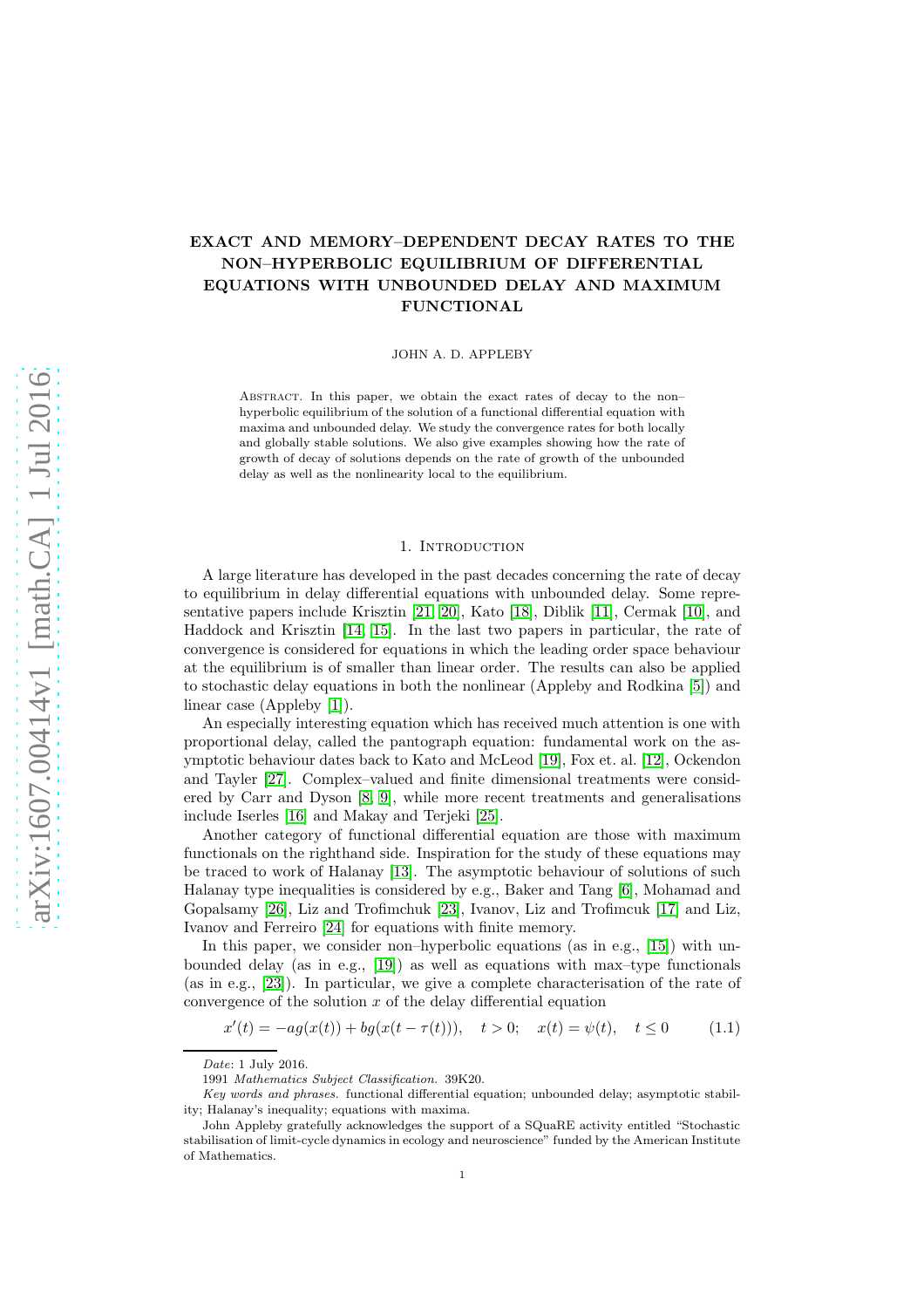and the functional differential equation

<span id="page-1-0"></span>
$$
x'(t) = -ag(x(t)) + b \max_{t-\tau(t)\le s \le t} g(x(s)), \quad t > 0; \quad x(t) = \psi(t), \quad t \le 0 \tag{1.2}
$$

to zero as  $t \to \infty$ . We are interested in equations in which  $g(0) = 0$  but  $g'(0) = 0$ , so that the equilibrium solution  $x(t) = 0$  for all  $t \geq 0$  which arises from the initial condition  $\psi(t) = 0$  for all  $t \leq 0$  is non-hyperbolic. In order to confine attention to a class of equations, we assume that g is regularly varying with index  $\beta > 1$ . Of course we ask that g is increasing and in  $C^1$  on an interval  $(0, \delta)$ . The condition  $a > b > 0$  is natural if we require solutions to be positive and for (at least) solutions with small initial conditions  $\psi$  to obey  $x(t) \to 0$  as  $t \to \infty$ .

Granted that a solution obeys  $x(t) \to 0$  as  $t \to \infty$ , we are able to determine the convergence rate of both equation  $(1.1)$  and  $(1.2)$ . This rate can be related to the rate of decay to zero of the solution of the related ordinary differential equation

<span id="page-1-1"></span>
$$
y'(t) = -(a - b)g(y(t)), \quad t > 0; \quad y(0) > 0.
$$
 (1.3)

By unifying hypotheses used to prove results under slightly different conditions on the nonlinear function  $g$ , our subsidiary results can be consolidated to give the following main theorem.

- (a) If  $\tau(t)/t \to 0$  as  $t \to \infty$  and y is the solution of [\(1.3\)](#page-1-1) then  $x(t)/y(t) \to 1$  as  $t \to \infty$
- (b) If  $\tau(t)/t \to q \in (0,1)$  with  $a > b(1-q)^{-\beta/(\beta-1)}$ , and y is the solution of [\(1.3\)](#page-1-1), then

$$
1 < \liminf_{t \to \infty} \frac{x(t)}{y(t)} \le \limsup_{t \to \infty} \frac{x(t)}{y(t)} < +\infty,
$$

We conjecture that  $x(t)/y(t) \to \Lambda > 1$  as  $t \to \infty$ .

(c) If  $\tau(t)/t \to q \in (0,1)$  with  $a < b(1-q)^{-\beta/(\beta-1)}$ , and y is the solution of [\(1.3\)](#page-1-1), then  $x(t)/y(t) \to \infty$  as  $t \to \infty$  and moreover

$$
\lim_{t \to \infty} \frac{\log x(t)}{\log t} = -\frac{1}{\beta} \frac{1}{\log(1/(1-q))} \log \left(\frac{a}{b}\right) < 0.
$$

(d) If there exists an auxiliary function  $\sigma$  such that  $\sigma(t)/t \to \infty$  (which implies  $\tau(t)/t \to 1$  as  $t \to \infty$ ),

$$
\int_0^t \frac{1}{\sigma(s)} ds \to \infty, \quad \int_{t-\tau(t)}^t \frac{1}{\sigma(s)} ds \to 1 \quad \text{as } t \to \infty
$$

then x obeys

$$
\lim_{t \to \infty} \frac{\log x(t)}{\int_0^t \frac{1}{\sigma(s)} ds} = -\frac{1}{\beta} \log \left(\frac{a}{b}\right).
$$

The result in  $(d)$  generalises to the nonlinear setting results in Krisztin, Cermak etc., adapting the approach in [\[2\]](#page-52-21) used to obtain sharp asymptotic estimates for linear equations. Since the equation does not have infinite memory (so we cannot have  $\tau(t)/t \to q > 1$  as  $t \to \infty$ , the results (a)–(d) can reasonably be said to provide a quite complete picture of the relationship between the rate of convergence, the strength of the nonlinearity q, and the rate of growth of the unbounded delay  $\tau$  for the class of nonlinearities considered.

The results show that the rate of convergence is dependent on the delay: while the rate of growth of the delay  $\tau$  is less than some critical rate, the solution inherits the rate of decay of [\(1.3\)](#page-1-1) exactly. Once the delay grows more rapidly than a critical rate, the solution no longer inherits the rate of convergence of solutions of [\(1.3\)](#page-1-1). We are able not only to identify the critical growth rate of the delay at which this happens, but also to determine the exact convergence rate of the solution of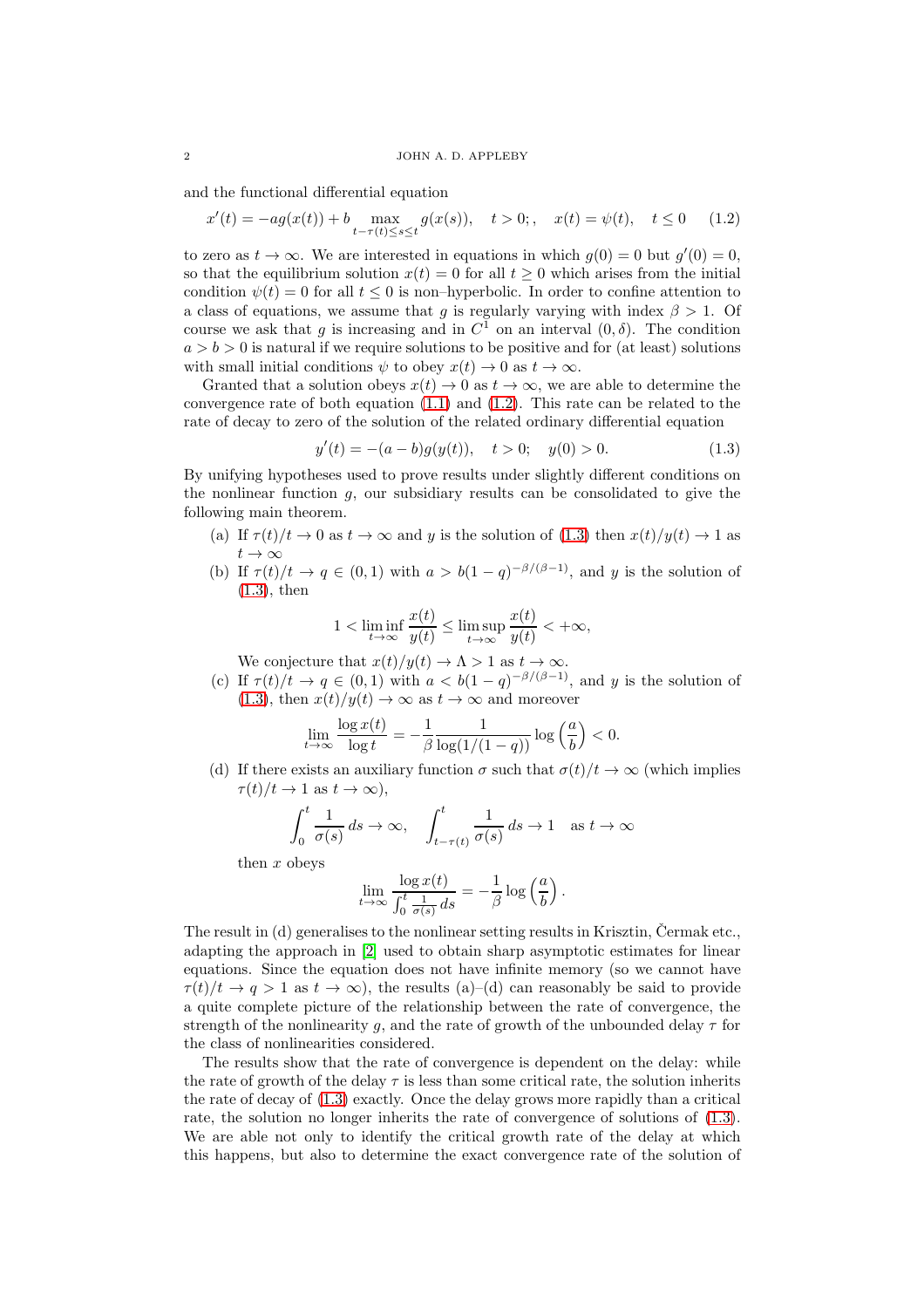e.g., [\(1.1\)](#page-0-0) whether there is "slowly" growing or "rapidly" growing delay. As a by– product, the results also cover the case of bounded delay. We use comparison–type arguments inspired especially by Appleby and Patterson [\[3,](#page-52-22) [4\]](#page-52-23) which deal with non–hyperbolic ordinary and stochastic differential equations, and Appleby and Buckwar [\[2\]](#page-52-21) which deals with equations of the form [\(1.1\)](#page-0-0) and [\(1.2\)](#page-1-0) with  $g(x) = x$ .

### 2. Notation and Statement of the Problem

2.1. Notation. We recall that a function  $f$  is regularly varying at infinity with exponent  $\alpha \in \mathbb{R}$  if

$$
\lim_{t \to \infty} \frac{f(\lambda t)}{f(t)} = \lambda^{\alpha}, \quad \text{for all } \lambda > 0.
$$

For such a function, we write  $f \in RV_{\infty}(\alpha)$ .

A function f is regularly varying at zero with exponent  $\alpha \in \mathbb{R}$  if

$$
\lim_{t \to 0^+} \frac{f(\lambda t)}{f(t)} = \lambda^{\alpha}, \quad \text{for all } \lambda > 0.
$$

For such a function, we write  $f \in RV_0(\alpha)$ . The exploitation of properties of regularly varying functions in studying asymptotic properties of ordinary and functional differential equations is an active field of research. Recent research themes in this direction are recorded in monographs such as [\[29\]](#page-53-1) and [\[28\]](#page-53-2) and all properties of regularly varying functions employed in this paper can be found in the classic text [\[7\]](#page-52-24). A highly selective list of the properties of regular variation that we have found useful appear in the introduction of [\[3\]](#page-52-22), a work which concerns ordinary differential equations.

2.2. Statement of the problem. Let  $\psi \in C([-\overline{\tau}, 0]; \mathbb{R}^+)$ . In this paper we consider the asymptotic behaviour of the solutions of

<span id="page-2-2"></span>
$$
x'(t) = -ag(x(t)) + bg(x(t - \tau(t)), \quad t \ge 0\nx(t) = \psi(t), \quad t \in [-\bar{\tau}, 0]
$$
\n(2.1)

and

<span id="page-2-3"></span>
$$
x'(t) = -ag(x(t)) + b \sup_{t-\tau(t)\le s\le t} g(x(s)), \quad t \ge 0
$$
  
\n
$$
x(t) = \psi(t), \quad t \in [-\bar{\tau}, 0].
$$
\n(2.2)

We assume that

<span id="page-2-6"></span>
$$
a > b > 0.\tag{2.3}
$$

We assume that the function  $g$  obeys

<span id="page-2-7"></span><span id="page-2-4"></span><span id="page-2-1"></span><span id="page-2-0"></span>
$$
g(0) = 0; \tag{2.4a}
$$

$$
g: [0, \infty) \to [0, \infty) \text{ is increasing} \tag{2.4b}
$$

$$
g \in C^1((0,\infty);(0,\infty));\tag{2.4c}
$$

There exists 
$$
\beta > 1
$$
 such that  $g \in \text{RV}_0(\beta)$ . (2.4d)

The last hypothesis implies that  $g'(0) = 0$ . Define the function G by

<span id="page-2-5"></span>
$$
G(x) = \int_{x}^{1} \frac{1}{g(u)} du, \quad x > 0.
$$
 (2.5)

Then G is in  $C^1(0,\infty)$  (by  $(2.4c)$ ), is decreasing on  $(0,\infty)$  (by  $(2.4b)$ ) and by virtue of the fact that  $g'(0) = 0$  we have

$$
\lim_{x \to 0^+} G(x) = +\infty. \tag{2.6}
$$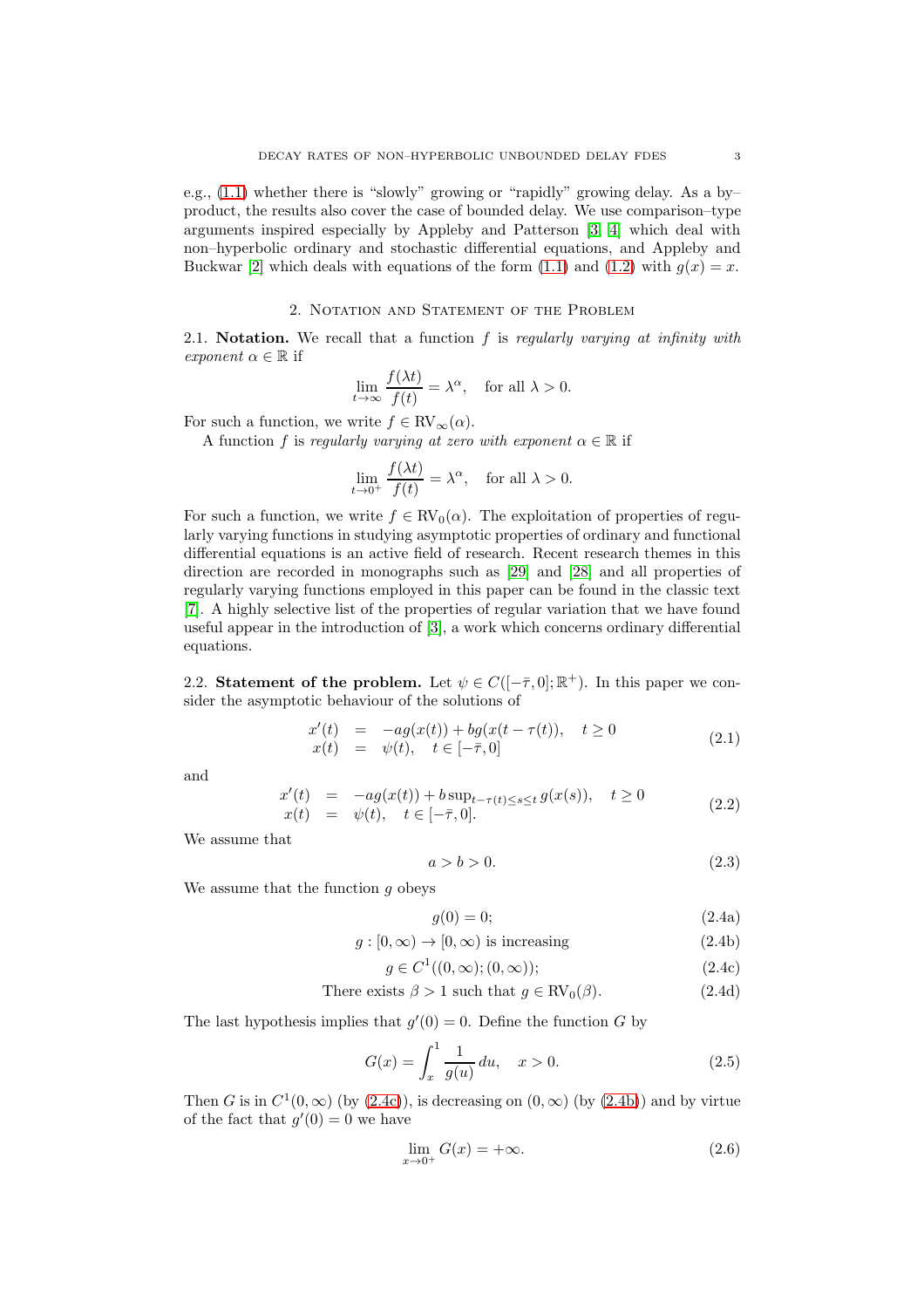$\tau$  is assumed to satisfy

 $\tau$  is a continuous non-negative function on  $[0, \infty)$ , (2.7a)

There exists a finite 
$$
\bar{\tau} > 0
$$
 such that  $-\bar{\tau} = \inf_{t \geq 0} t - \tau(t)$ . (2.7b)

Under these conditions there is a unique continuous solution x of  $(2.1)$  and of  $(2.2)$ on  $[-\bar{\tau}, \infty)$ . These solutions are moreover guaranteed to be positive on  $[-\bar{\tau}, \infty)$ .

### <span id="page-3-1"></span>3. Discussion of Main Results

In this section we state, motivate, and discuss results giving the exact rate of decay to zero of solutions of  $(2.1)$  and  $(2.2)$ . The main tool employed is a type of comparison argument.

In the case when the rate of growth of the delay is "fast", and the equation has long memory, an important auxiliary function  $\sigma$  is introduced which enables the asymptotic behaviour to be determined. Motivation for the method of proof, and the role of the auxiliary function  $\sigma$  is given in the following section, along with easily applicable corollaries of the main results. The ease of applicability of these results relies upon being able to determine the appropriate auxiliary function  $\sigma$ , often as a function asymptotic to  $\tau$ .

In the case when the rate of growth of the delay is "slow" (or the equation has bounded delay), the function  $\sigma$  is not required. In this case we show that the solution of the delay differential equation converges to zero at exactly the same rate as the ordinary differential equation  $x'(t) = -(a - b)g(x(t))$  for  $t > 0$ .

The results of the following theorems are given in Section [10.](#page-35-0) In this section we concentrate on stating the main general results, and discuss the role and necessity of the hypotheses on g,  $\tau$  and the auxiliary function  $\sigma$ . The implications of the conclusions of the general results are also explored here.

First, we have that solutions of [\(2.1\)](#page-2-2) and of [\(2.2\)](#page-2-3) are uniformly bounded. This is used in later theorems to show that solutions of [\(2.1\)](#page-2-2) and [\(2.2\)](#page-2-3) tend to zero as  $t \to \infty$  and to determine the rate of convergence.

**Theorem 1.** Let  $\tau$  be a continuous and non-negative function such that  $-\overline{\tau}$  =  $\inf_{t>0} t - \tau(t)$ . Let  $a > b > 0$  and g satisfy [\(2.4a\)](#page-2-4), [\(2.4c\)](#page-2-0) and suppose  $\psi \in$  $C([-\overline{\tau},0];(0,\infty)).$ 

(a) The solution of  $(2.1)$  viz.,

$$
x'(t) = -ag(x(t)) + bg(x(t - \tau(t)), \quad t \ge 0
$$
  

$$
x(t) = \psi(t), \quad t \in [-\bar{\tau}, 0]
$$

obeys

<span id="page-3-0"></span>
$$
0 < x(t) \le \max_{-\bar{\tau} \le s \le 0} \psi(s), \quad t \ge -\bar{\tau}.\tag{3.1}
$$

If moreover g obeys [\(2.4b\)](#page-2-1), then  $x(t) \to 0$  as  $t \to \infty$ .

(b) The solution of  $(2.2)$  viz.,

$$
x'(t) = -ag(x(t)) + b \max_{t-\tau(t)\le s \le t} g(x(s)), \quad t \ge 0
$$
  

$$
x(t) = \psi(t), \quad t \in [-\bar{\tau}, 0]
$$

obeys [\(3.1\)](#page-3-0). If moreover q obeys [\(2.4b\)](#page-2-1), then  $x(t) \to 0$  as  $t \to \infty$ .

We are interested in solutions of [\(2.1\)](#page-2-2) which tend to zero as  $t \to \infty$ . In order to guarantee this we assume that

<span id="page-3-2"></span>
$$
\lim_{t \to \infty} \{t - \tau(t)\} = \infty. \tag{3.2}
$$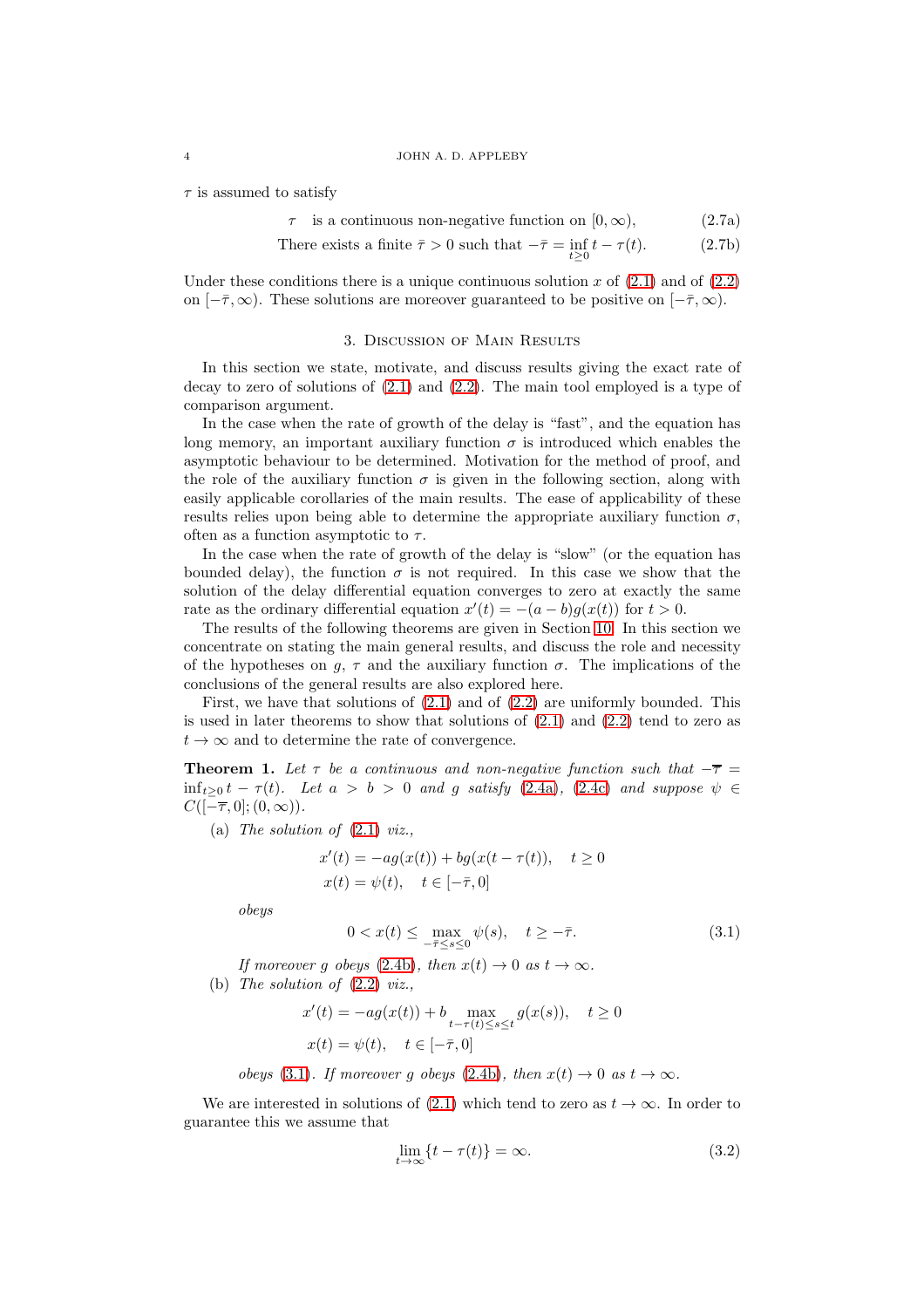An assumption of this type is reasonable; indeed if  $x(t) \to 0$  as  $t \to \infty$ , we require that

<span id="page-4-0"></span>
$$
\limsup_{t \to \infty} \{t - \tau(t)\} = \infty. \tag{3.3}
$$

To see this, suppose to the contrary that  $\limsup_{t\to\infty} t-\tau(t) = \tau_1 < +\infty$ . Therefore as  $t \mapsto t - \tau(t)$  is continuous, there exists  $\tau^*$  such that  $t - \tau(t) \leq \tau^*$  for all  $t \geq 0$ . By [\(2.7b\)](#page-3-1) we have  $-\bar{\tau} \leq t - \tau(t) \leq \tau^*$  for all  $t \geq 0$ . Then for all  $t \geq 0$  we have

$$
0 < x_1 := \min_{s \in [-\bar{\tau}, \tau^*]} x(s) \leq x(t - \tau(t)) \leq \max_{s \in [-\bar{\tau}, \tau^*]} x(s) =: x_2 < +\infty.
$$

Next define  $G(t) := bg(x(t - \tau(t)))$  for  $t \geq 0$ . Define

$$
0 < g_1 := \min_{x \in [x_1, x_2]} g(x) \le \max_{x \in [x_1, x_2]} g(x) =: g_2 < +\infty.
$$

Then  $bg_1 \le G(t) \le bg_2$  for all  $t \ge 0$ . Therefore, as  $x'(t) = -ag(x(t)) + G(t)$  for  $t > 0$  and  $x(t) \to 0$  as  $t \to \infty$ , we have

$$
\liminf_{t\to\infty}x'(t)=\liminf_{t\to\infty}-ag(x(t))+G(t)=\liminf_{t\to\infty}G(t)\geq bg_1>0.
$$

Therefore  $x(t) \to \infty$  as  $t \to \infty$ , a contradiction, and so [\(3.3\)](#page-4-0) must hold.

We notice that if  $\psi(t) = \psi(0) > 0$  for  $t \in [-\bar{\tau}, 0]$  and  $a = b$ , then the solution of [\(2.1\)](#page-2-2) is  $x(t) = \psi(0) > 0$  for all  $t \geq -\overline{\tau}$ . Similarly, if  $\psi(t) = \psi(0) > 0$  for  $t \in [-\overline{\tau}, 0]$ and  $a = b$ , then the solution of [\(2.2\)](#page-2-3) is  $x(t) = \psi(0) > 0$  for all  $t \geq -\overline{\tau}$ . These examples shows that the assumption  $a > b$  cannot be relaxed if solutions of both [\(2.1\)](#page-2-2) and [\(2.2\)](#page-2-3) are to tend to zero for all initial conditions.

3.1. General results. We start by making some assumptions on  $q$ :

<span id="page-4-2"></span><span id="page-4-1"></span>
$$
g(0) = 0; \tag{3.4a}
$$

$$
g(x) > 0 \quad x > 0; \tag{3.4b}
$$

There is 
$$
\delta_1 > 0
$$
 such that g is increasing on  $(0, \delta_1)$ ; (3.4c)

There is 
$$
\gamma \ge 1
$$
 such that  $g \circ G^{-1} \in \text{RV}_{\infty}(-\gamma)$ . (3.4d)

We now state our main result for slowly growing (or bounded) delay.

<span id="page-4-4"></span>**Theorem 2.** Let  $\tau$  be a continuous and non–negative function such that  $-\overline{\tau}$  =  $\inf_{t>0} t - \tau(t)$  and which obeys [\(3.2\)](#page-3-2). Suppose also that there is  $q \in [0,1)$  such that

<span id="page-4-3"></span>
$$
\lim_{t \to \infty} \frac{\tau(t)}{t} = q. \tag{3.5}
$$

Suppose that  $a > b > 0$  in such a manner that

<span id="page-4-5"></span>
$$
a > b \left(\frac{1}{1-q}\right)^{\gamma} > 0. \tag{3.6}
$$

Let g satisfy [\(3.4\)](#page-4-1) and suppose  $\psi \in C([-\overline{\tau}, 0]; (0, \infty))$ . If the solution of [\(2.1\)](#page-2-2) viz.,

$$
x'(t) = -ag(x(t)) + bg(x(t - \tau(t)), \quad t \ge 0
$$
  

$$
x(t) = \psi(t), \quad t \in [-\bar{\tau}, 0]
$$

obeys  $x(t) \rightarrow 0$  as  $t \rightarrow \infty$ , and G is defined by [\(2.5\)](#page-2-5) then

$$
0 < \liminf_{t \to \infty} \frac{G(x(t))}{t} \le \limsup_{t \to \infty} \frac{G(x(t))}{t} < +\infty. \tag{3.7}
$$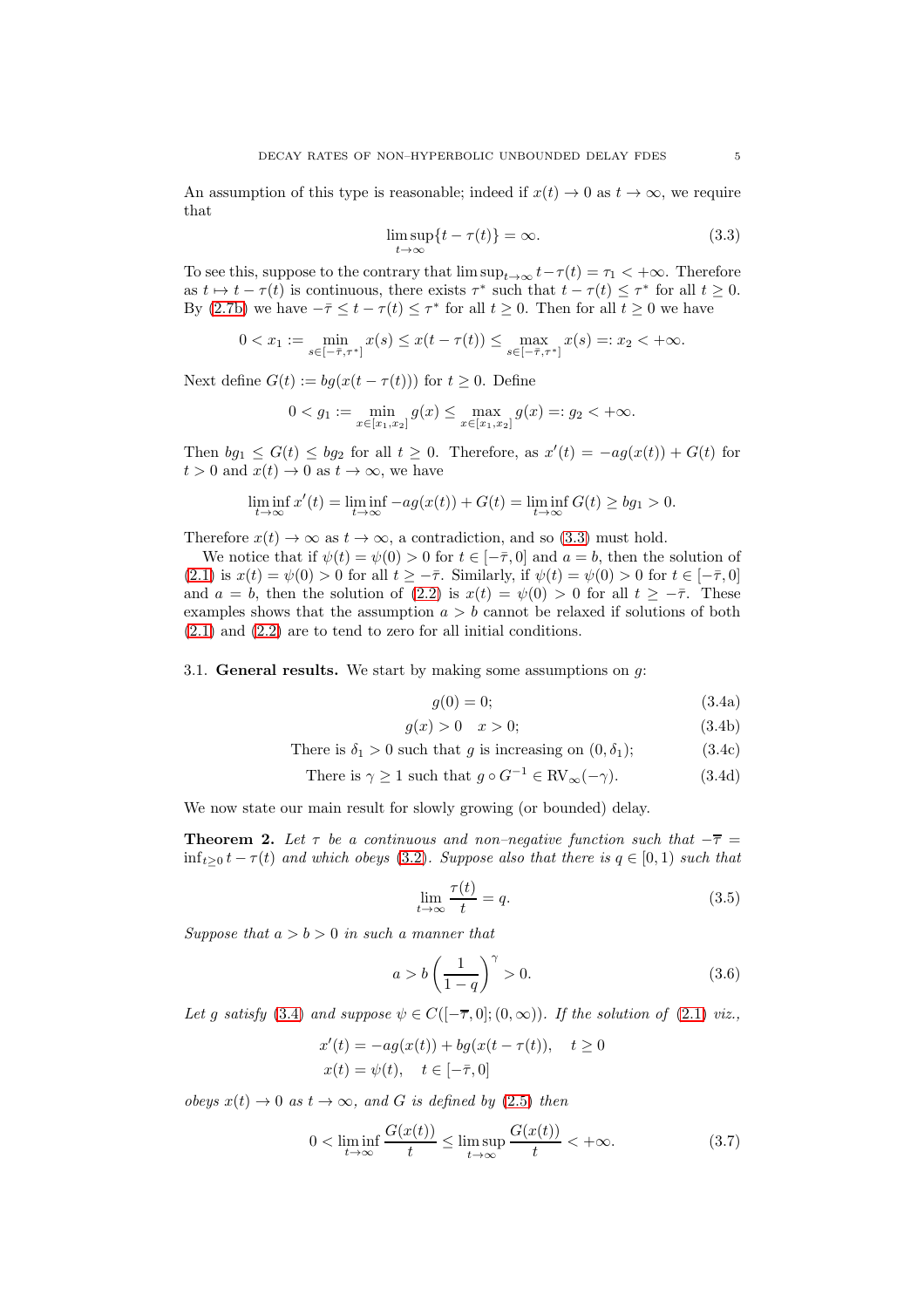Our next general result deals with the case when  $q \in (0,1)$  is so large that it does not satisfy  $(3.9)$ . We modify the hypotheses on g slightly in this case:

<span id="page-5-2"></span><span id="page-5-1"></span>
$$
g(0) = 0; \tag{3.8a}
$$

$$
g(x) > 0 \quad x > 0; \tag{3.8b}
$$

There is  $\delta_1 > 0$  such that  $g \in C^1(0, \delta_1)$ , with  $g'(x) > 0$  for  $x \in (0, \delta_1)$ ; (3.8c)

There is 
$$
\gamma \ge 1
$$
 such that  $g' \circ g^{-1} \in \text{RV}_0(1/\gamma)$ . (3.8d)

It turns out that the hypothesis [\(3.8d\)](#page-5-1) often implies [\(3.4d\)](#page-4-2).

<span id="page-5-3"></span>**Theorem 3.** Let  $\tau$  be a continuous and non–negative function such that  $-\overline{\tau}$  =  $\inf_{t>0} t - \tau(t)$  and which obeys [\(3.2\)](#page-3-2). Suppose also that  $\tau$  obeys [\(3.5\)](#page-4-3) for some  $q \in (0,1)$ , that  $a > b > 0$  and moreover that

<span id="page-5-0"></span>
$$
a < b \left( \frac{1}{1 - q} \right)^{\gamma} . \tag{3.9}
$$

Suppose g satisfies [\(3.8\)](#page-5-2) and suppose  $\psi \in C([-\overline{\tau},0];(0,\infty))$ . If the solution x of  $(2.1)$  obeys  $x(t) \rightarrow 0$  as  $t \rightarrow \infty$  then

$$
\lim_{t \to \infty} \frac{\log g(x(t))}{\log t} = -\frac{1}{\log(1/(1-q))} \log \left(\frac{a}{b}\right). \tag{3.10}
$$

To deal with rapidly growing delay, the following result is employed; it uses the same hypotheses on  $g$  as Theorem [3.](#page-5-3)

<span id="page-5-4"></span>**Theorem 4.** Let  $\tau$  be a continuous and non–negative function such that  $-\overline{\tau}$  =  $\inf_{t\geq 0} t - \tau(t)$  and which obeys [\(3.2\)](#page-3-2). Suppose also

$$
\sigma \text{ is a non-negative, continuous function on } [-\overline{\tau}, \infty), \tag{3.11}
$$

$$
\lim_{t \to \infty} \int_0^t \frac{1}{\sigma(s)} ds = \infty, \quad \lim_{t \to \infty} \sigma(t) = \infty,
$$
\n(3.12)

$$
\lim_{t \to \infty} \int_{t - \tau(t)}^{t} \frac{1}{\sigma(s)} ds = 1,
$$
\n(3.13)

<span id="page-5-8"></span><span id="page-5-7"></span><span id="page-5-6"></span><span id="page-5-5"></span>
$$
\lim_{t \to \infty} \frac{\sigma(t)}{t} = \infty.
$$
\n(3.14)

Let  $a > b > 0$  and g satisfy [\(3.8\)](#page-5-2) and suppose  $\psi \in C([-\overline{\tau}, 0]; (0, \infty))$ . If the solution x of [\(2.1\)](#page-2-2) obeys  $x(t) \to 0$  as  $t \to \infty$ , then

<span id="page-5-9"></span>
$$
\lim_{t \to \infty} \frac{\log g(x(t))}{\int_0^t \frac{1}{\sigma(s)} ds} = -\log \left(\frac{a}{b}\right). \tag{3.15}
$$

# 4. Slowly Growing and Proportional Delay for Equations with Regularly Varying Coefficient

4.1. Slowly growing delay. Apart from the positivity of g, which guarantees positive solutions, we require conditions on g local to the equilibrium 0 in order to determine the rate of convergence of solutions in the case when the delay grows sublinearly.

Theorem [2](#page-4-4) can be applied to equations with coefficients in  $RV_0(\beta)$ ; in the first instance we consider the case where  $\tau(t)/t \to 0$  as  $t \to \infty$ . The hypotheses on g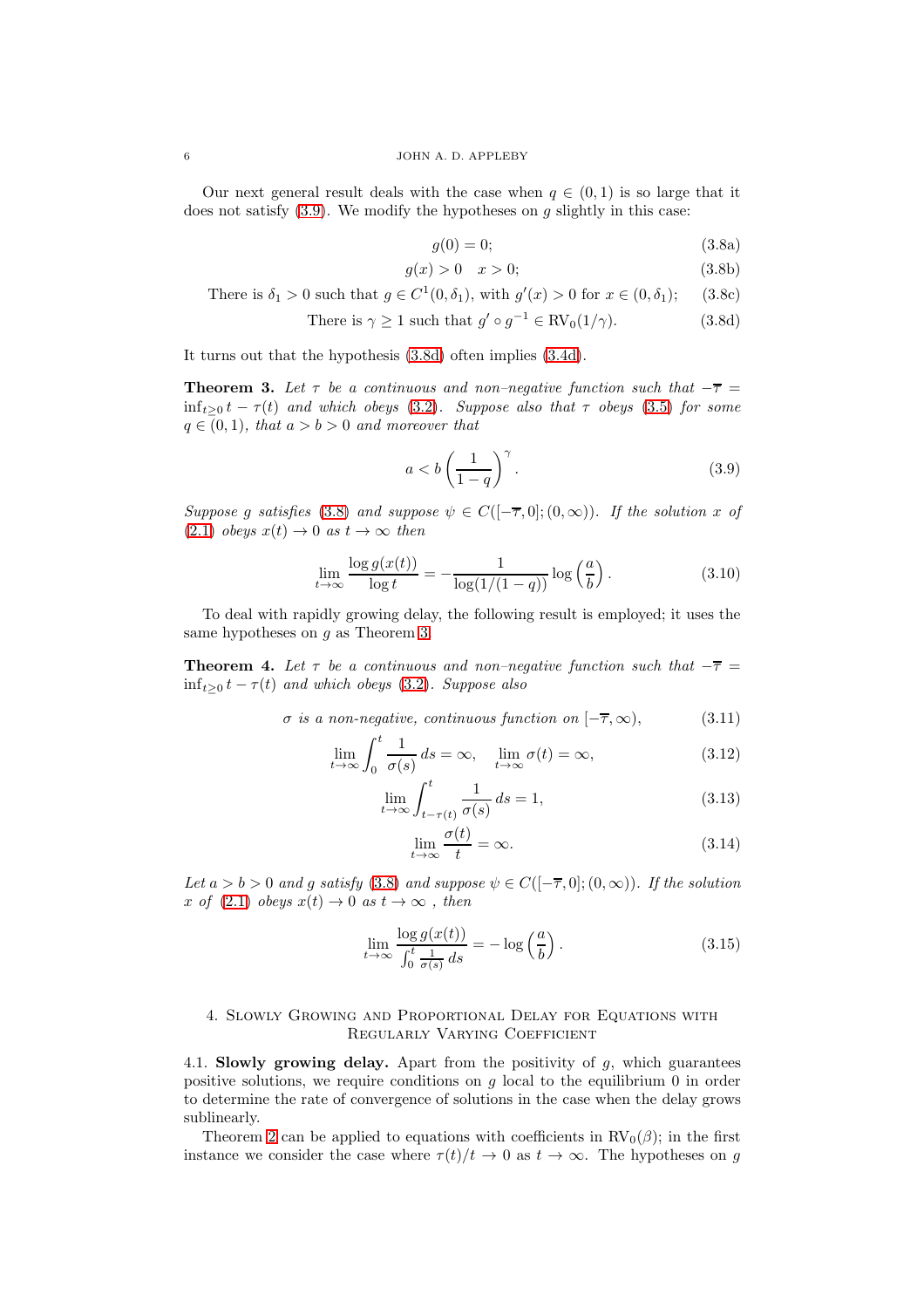<span id="page-6-0"></span>become:

$$
g(0) = 0; \tag{4.1a}
$$

$$
g(x) > 0 \quad x > 0; \tag{4.1b}
$$

There is 
$$
\delta_1 > 0
$$
 such that g is increasing on  $(0, \delta_1)$ ;  $(4.1c)$ 

There is 
$$
\beta > 1
$$
 such that  $g \in \text{RV}_0(\beta)$ . (4.1d)

We now state our main result for slowly growing (or bounded) delay.

<span id="page-6-6"></span>**Theorem 5.** Let  $\tau$  be a continuous and non–negative function such that  $-\overline{\tau}$  =  $\inf_{t>0} t - \tau(t)$  and which obeys [\(3.2\)](#page-3-2). Suppose also

<span id="page-6-7"></span>
$$
\lim_{t \to \infty} \frac{\tau(t)}{t} = 0. \tag{4.2}
$$

Let  $a > b > 0$  and g satisfy [\(4.1\)](#page-6-0) and suppose  $\psi \in C([-\overline{\tau}, 0]; (0, \infty))$ . If the solution of [\(2.1\)](#page-2-2) viz.,

$$
x'(t) = -ag(x(t)) + bg(x(t - \tau(t)), \quad t \ge 0
$$
  

$$
x(t) = \psi(t), \quad t \in [-\bar{\tau}, 0]
$$

obeys  $x(t) \rightarrow 0$  as  $t \rightarrow \infty$ , and G is defined by [\(2.5\)](#page-2-5) then

<span id="page-6-2"></span>
$$
\lim_{t \to \infty} \frac{G(x(t))}{t} = a - b. \tag{4.3}
$$

Moreover

<span id="page-6-1"></span>
$$
\lim_{t \to \infty} \frac{x(t)}{G^{-1}(t)} = (a - b)^{-1/(\beta - 1)}.
$$
\n(4.4)

The limit in [\(4.4\)](#page-6-1) is a direct consequence of the fact that  $G^{-1} \in RV_{\infty}(-1/(\beta-1))$ and [\(4.3\)](#page-6-2).

The result shows that when the delay  $\tau$  grows sublinearly (or is bounded), converging solutions of [\(2.1\)](#page-2-2) have the same asymptotic behaviour as the non–delay differential equation

<span id="page-6-3"></span>
$$
y'(t) = -(a - b)g(y(t)), \quad t > 0; \quad y(0) = x_0 > 0,
$$
\n(4.5)

because  $y(t) \to 0$  as  $t \to \infty$  and the hypothesis  $g \in RV_0(\beta)$  implies

<span id="page-6-4"></span>
$$
\lim_{t \to \infty} \frac{y(t)}{G^{-1}(t)} = (a - b)^{-1/(\beta - 1)}.
$$
\n(4.6)

Therefore, if  $y$  is the solution of  $(4.5)$  we have

$$
\lim_{t \to \infty} \frac{x(t)}{y(t)} = 1.
$$

4.2. Proportional delay and asymptotic behaviour equivalent to non– delay case. If the delay grows proportionately to t in the sense that  $(3.5)$  holds for some  $q \in (0,1)$  the rate of decay of  $(2.1)$  is not the same as  $(4.5)$ . We can prove the following result.

<span id="page-6-5"></span>**Theorem 6.** Let  $\tau$  be a continuous and non–negative function such that  $-\overline{\tau}$  =  $\inf_{t>0} t-\tau(t)$  and which obeys [\(3.2\)](#page-3-2). Suppose also that  $\tau$  obeys [\(3.5\)](#page-4-3). Let  $a > b > 0$ and g satisfy [\(2.4\)](#page-2-6) and suppose  $\psi \in C([-\overline{\tau},0];(0,\infty))$ . If the solution x of [\(2.1\)](#page-2-2) obeys  $x(t) \to 0$  as  $t \to \infty$ , and G is defined by [\(2.5\)](#page-2-5), then x does not obey [\(4.3\)](#page-6-2).

However if  $q$  is sufficiently small, it can be shown that the main asymptotic behaviour of the differential equation [\(4.5\)](#page-6-3) is preserved, in the sense that  $x(t)$  is bounded above and below by  $G^{-1}(t)$  times a constant as  $t \to \infty$ .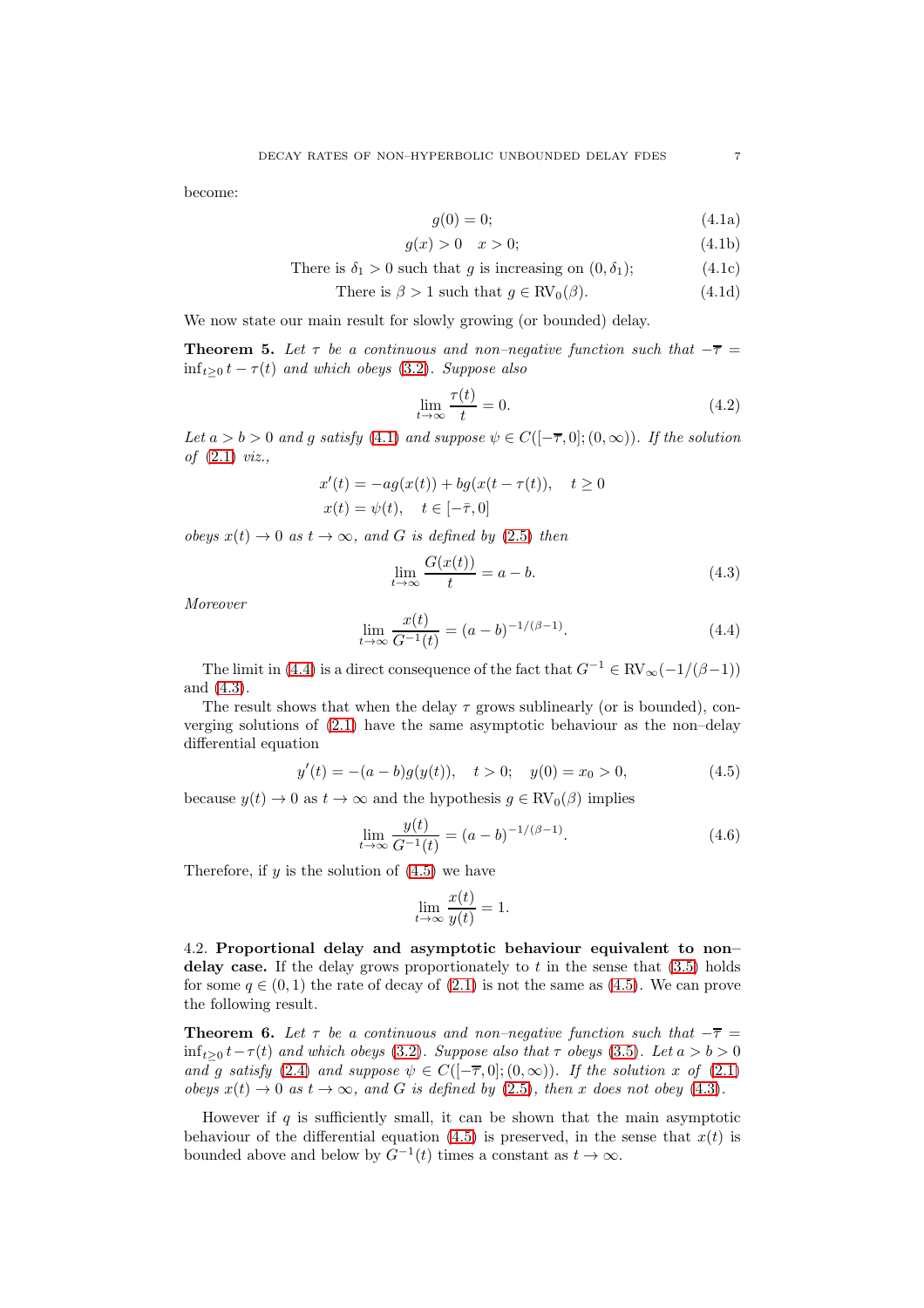<span id="page-7-0"></span>**Theorem 7.** Let  $\tau$  be a continuous and non–negative function such that  $-\overline{\tau}$  =  $\inf_{t>0} t - \tau(t)$  and which obeys [\(3.2\)](#page-3-2). Suppose also that  $\tau$  obeys [\(3.5\)](#page-4-3) for some  $q \in (0,1)$ , that  $a > b > 0$  and moreover that a and b obey

<span id="page-7-1"></span>
$$
a > b \left(\frac{1}{1-q}\right)^{\beta/(\beta-1)} > 0.
$$
 (4.7)

Define  $\Lambda > 0$  by

<span id="page-7-2"></span>
$$
\Lambda = a - b \left(\frac{1}{1-q}\right)^{-1/(\beta-1)}.\tag{4.8}
$$

Suppose g satisfies [\(4.1\)](#page-6-0) and suppose  $\psi \in C([- \overline{\tau}, 0]; (0, \infty))$ . If the solution x of  $(2.1)$  obeys  $x(t) \rightarrow 0$  as  $t \rightarrow \infty$ , and G is defined by [\(2.5\)](#page-2-5) then there is  $\Lambda_0 > 0$  such that

<span id="page-7-5"></span>
$$
0 < \Lambda_0 \le \liminf_{t \to \infty} \frac{G(x(t))}{t} \le \limsup_{t \to \infty} \frac{G(x(t))}{t} \le \Lambda^{-(\beta - 1)}.\tag{4.9}
$$

Moreover

$$
\Lambda \leq \liminf_{t \to \infty} \frac{x(t)}{G^{-1}(t)} \leq \limsup_{t \to \infty} \frac{x(t)}{G^{-1}(t)} < +\infty.
$$

Recalling that the solution  $y$  of the non–delay differential equation [\(4.5\)](#page-6-3) obeys [\(4.6\)](#page-6-4), Theorem [7](#page-7-0) shows that

$$
1 < \liminf_{t \to \infty} \frac{x(t)}{y(t)} \le \limsup_{t \to \infty} \frac{x(t)}{y(t)} < +\infty,
$$

as claimed.

We conjecture when a, b, q and  $\beta$  obey [\(4.7\)](#page-7-1), and  $\tau$  obeys [\(3.5\)](#page-4-3) that we can strengthen the conclusion of Theorem [7](#page-7-0) to obtain the limit

$$
\lim_{t \to \infty} \frac{x(t)}{G^{-1}(t)} = \left( a - b \left( \frac{1}{1-q} \right)^{\beta/(\beta - 1)} \right)^{-1/(\beta - 1)} = \Lambda, \tag{4.10}
$$

where  $\Lambda$  is defined by [\(4.8\)](#page-7-2).

In fact, by the methods of Theorem [6](#page-6-5) it can be shown that if there is a  $\lambda$  such that

<span id="page-7-3"></span>
$$
\lim_{t \to \infty} \frac{x(t)}{G^{-1}(t)} =: \lambda \in (0, \infty), \tag{4.11}
$$

then we must have  $\lambda = \Lambda$ .

On the other hand, if  $\tau$  obeys [\(3.5\)](#page-4-3) and a, b, q and  $\beta$  obey

<span id="page-7-4"></span>
$$
a < b \left(\frac{1}{1-q}\right)^{\beta/(\beta-1)},\tag{4.12}
$$

(with  $a > b > 0$ ) the method of proof of Theorem [6](#page-6-5) shows that there is no  $\lambda \in (0, \infty)$ such that x obeys  $(4.11)$ . In the next section we investigate the case covered by  $(4.12)$  as well as the case when the delay grows so quickly that  $\tau(t)/t \to 1$  as  $t \to \infty$ .

4.3. Proportional delay and asymptotic behaviour not equivalent to non– delay case. Our next results demonstrates that once  $\tau$  grows faster that qt (where  $q \in (0,1)$  is so large that it obeys  $(4.12)$ , the asymptotic behaviour of  $(2.1)$  is no longer asymptotic to or bounded by the solution  $y$  of the ordinary differential equation [\(4.5\)](#page-6-3). The exact rate of convergence can be determined in the case when  $\tau$  obeys [\(3.5\)](#page-4-3) when  $q \in (0, 1)$  obeys [\(4.12\)](#page-7-4). Of course, the nonlinearity q and the constants  $a$  and  $b$  still play an important role in determining the asymptotic behaviour.

For these results, we place slightly different hypotheses on  $q$  local to zero than the conditions  $(4.1)$  imposed in Theorem [5](#page-6-6) or [7;](#page-7-0) now we require g to not only be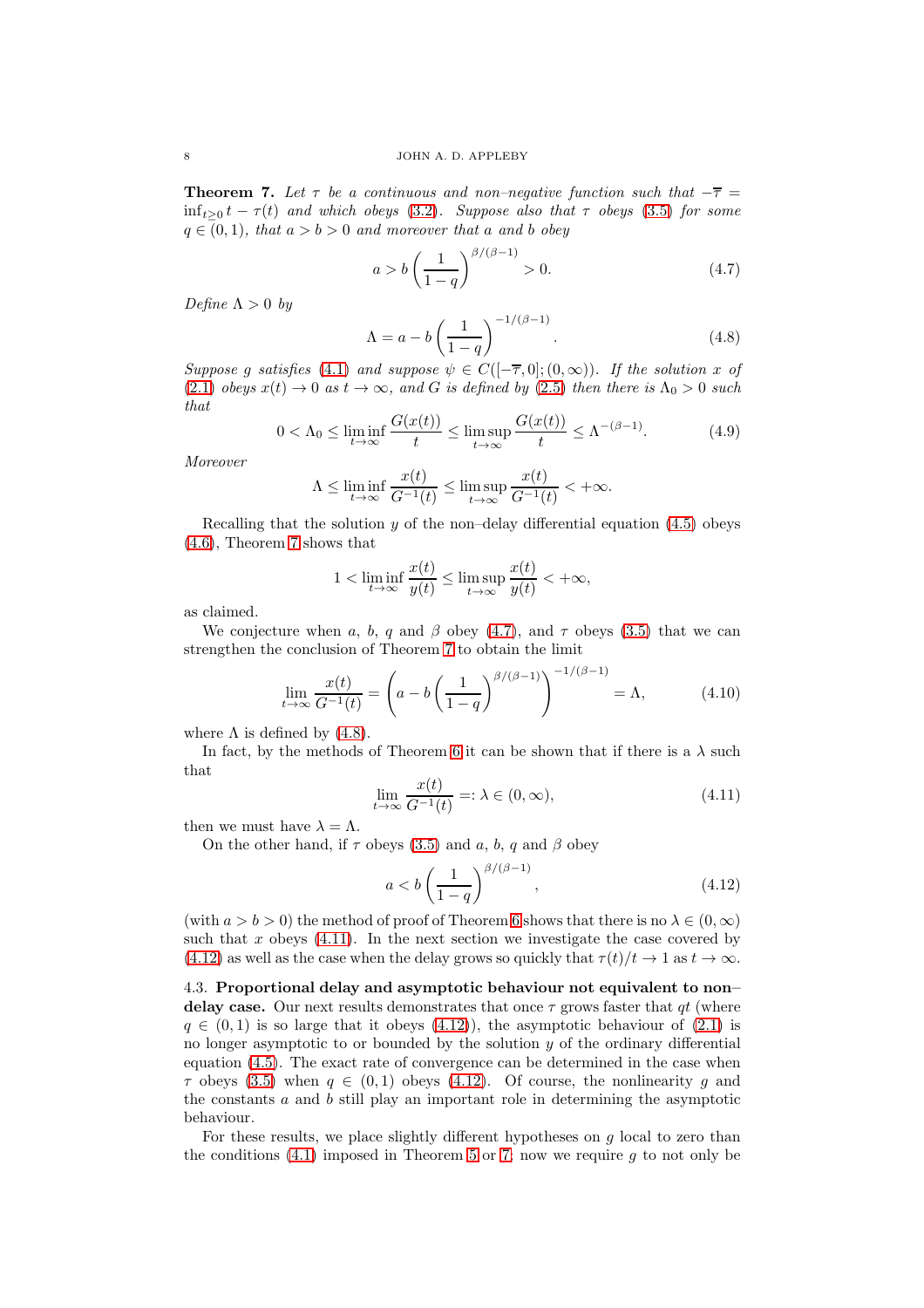increasing, but to have a positive derivative close to zero, and we ask that  $g'$ , rather than g, be regularly varying at 0. The hypotheses are the following.

<span id="page-8-1"></span>
$$
g(0) = 0; \t(4.13a)
$$

$$
g(x) > 0 \quad x > 0; \tag{4.13b}
$$

There is  $\delta_1 > 0$  such that  $g \in C^1(0, \delta_1)$ , with  $g'(x) > 0$  for  $x \in (0, \delta_1)$ ; (4.13c)

There is 
$$
\beta > 1
$$
 such that  $g' \in \text{RV}_0(\beta - 1)$ . (4.13d)

We first deal with the case when  $\tau$  obeys [\(3.5\)](#page-4-3) and a, b,  $\beta$  and q obey [\(4.14\)](#page-8-0). In this case we can show that x cannot be in  $RV_{\infty}(-1/(\beta-1)).$ 

<span id="page-8-3"></span>**Theorem 8.** Let  $\tau$  be a continuous and non–negative function such that  $-\overline{\tau}$  =  $\inf_{t>0} t - \tau(t)$  and which obeys [\(3.2\)](#page-3-2). Suppose also that  $\tau$  obeys [\(3.5\)](#page-4-3) for some  $q \in (0,1)$ , that  $a > b > 0$  and moreover that

<span id="page-8-0"></span>
$$
a < b \left(\frac{1}{1-q}\right)^{\beta/(\beta-1)}.\tag{4.14}
$$

Suppose g satisfies [\(4.13\)](#page-8-1) and suppose  $\psi \in C([-\overline{\tau},0];(0,\infty))$ . If the solution x of [\(2.1\)](#page-2-2) viz.,

$$
x'(t) = -ag(x(t)) + bg(x(t - \tau(t)), \quad t \ge 0
$$
  

$$
x(t) = \psi(t), \quad t \in [-\bar{\tau}, 0]
$$

obeys  $x(t) \rightarrow 0$  as  $t \rightarrow \infty$  then

<span id="page-8-2"></span>
$$
\lim_{t \to \infty} \frac{\log x(t)}{\log t} = -\frac{1}{\beta} \frac{1}{\log(1/(1-q))} \log\left(\frac{a}{b}\right). \tag{4.15}
$$

It is a direct consequence of [\(4.15\)](#page-8-2), [\(4.14\)](#page-8-0), [\(4.6\)](#page-6-4) and the fact that  $G^{-1} \in$  $RV_{\infty}(-1/(\beta-1))$  that

$$
\lim_{t \to \infty} \frac{x(t)}{y(t)} = \infty,
$$

where  $\gamma$  is the solution of [\(4.5\)](#page-6-3). Therefore, by Theorem [5,](#page-6-6) [7](#page-7-0) and [8,](#page-8-3) once the delay grows sufficiently quickly, with the critical rate being

$$
\lim_{t \to \infty} \frac{\tau(t)}{t} = 1 - \left(\frac{a}{b}\right)^{-\beta/(\beta - 1)},
$$

the solution of  $(2.1)$  decays to zero more slowly than the solution y of the non-delay equation [\(4.5\)](#page-6-3).

# 5. Slowly Growing Delay for Equations with Regularly Varying **COEFFICIENT**

We now attempt to determine the asymptotic behaviour of solutions when the delay grows according to  $\tau(t)/t \to 1$  as  $t \to \infty$ . It transpires that the following theorem enables us to achieve this, provided a related limiting functional equation involving  $\tau$  can be solved which involves an auxiliary function  $\sigma$ . The result follows by an application of Theorem [4.](#page-5-4)

<span id="page-8-4"></span>**Theorem 9.** Let  $\tau$  be a continuous and non–negative function such that  $-\overline{\tau}$  = inf<sub>t>0</sub>  $t-\tau(t)$  and which obeys [\(3.2\)](#page-3-2). Suppose also that  $\sigma$  and  $\tau$  obey [\(3.11\)](#page-5-5)–[\(3.14\)](#page-5-6). Let  $a > b > 0$  and g satisfy [\(4.13\)](#page-8-1) and suppose  $\psi \in C([-\overline{\tau}, 0]; (0, \infty))$ . If the solution of  $(2.1)$  viz.,

$$
x'(t) = -ag(x(t)) + bg(x(t - \tau(t)), \quad t \ge 0
$$
  

$$
x(t) = \psi(t), \quad t \in [-\bar{\tau}, 0]
$$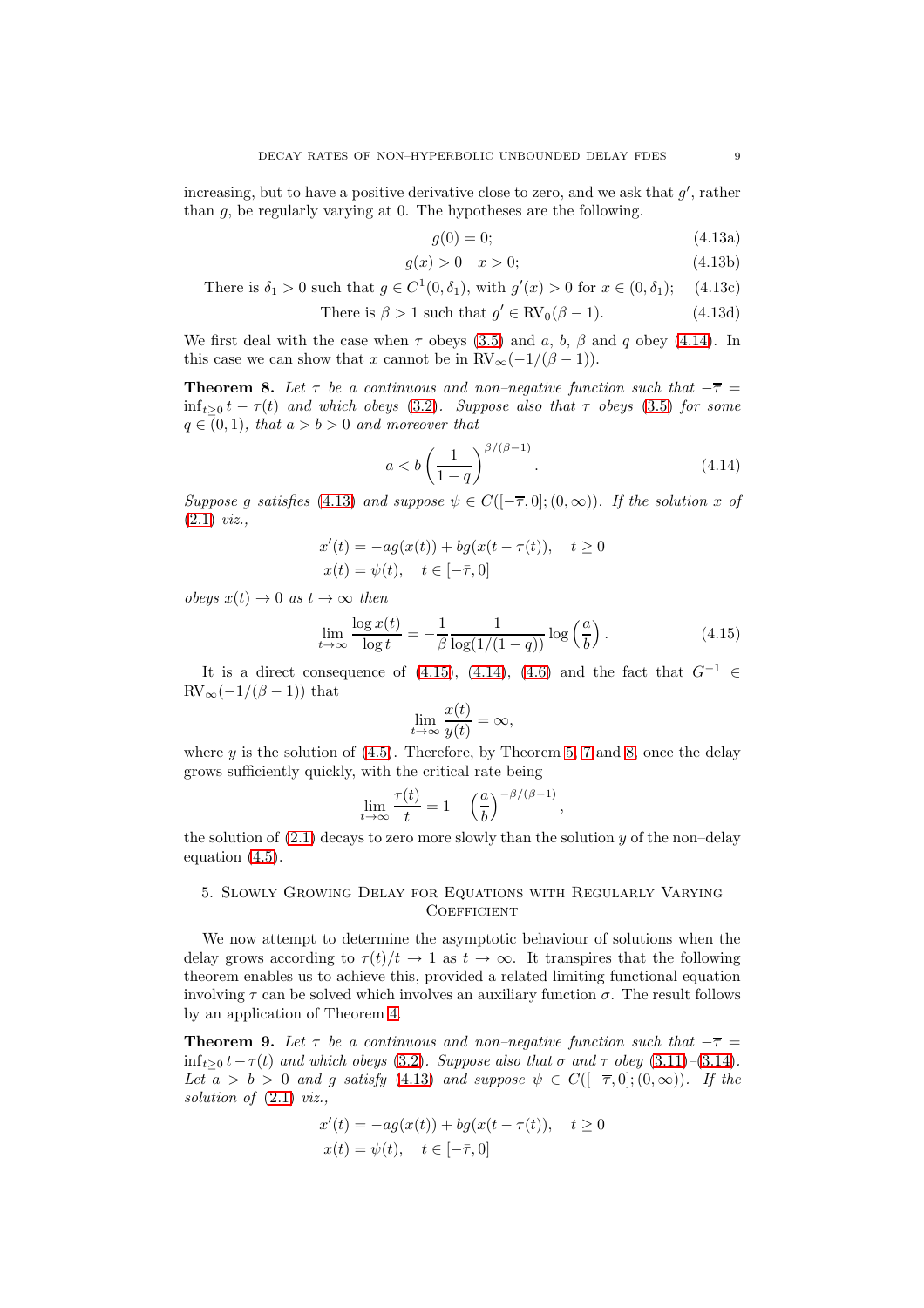obeys  $x(t) \to 0$  as  $t \to \infty$ , then

<span id="page-9-0"></span>
$$
\lim_{t \to \infty} \frac{\log g(x(t))}{\int_0^t \frac{1}{\sigma(s)} ds} = -\log \left(\frac{a}{b}\right). \tag{5.1}
$$

Moreover, [\(5.1\)](#page-9-0) is equivalent to

<span id="page-9-1"></span>
$$
\lim_{t \to \infty} \frac{\log x(t)}{\int_0^t \frac{1}{\sigma(s)} ds} = -\frac{1}{\beta} \log \left(\frac{a}{b}\right). \tag{5.2}
$$

 $(5.2)$  is a direct consequence of  $(2.4d)$  and  $(5.1)$ .  $(2.4d)$  implies

$$
\lim_{x \to 0^+} \frac{\log g(x)}{\log x} = \beta.
$$

Then

$$
\lim_{t \to \infty} \frac{\log x(t)}{\int_0^t \frac{1}{\sigma(s)} ds} = \lim_{t \to \infty} \frac{\log g(x(t))}{\int_0^t \frac{1}{\sigma(s)} ds} \cdot \frac{\log x(t)}{\log g(x(t))} = -\frac{1}{\beta} \log \left(\frac{a}{b}\right).
$$

The hypotheses on the auxiliary function  $\sigma$  under which Theorem [9](#page-8-4) holds will be explored and motivated in greater depth in the next section. Note however, that the conditions on the size of  $\sigma$  and  $\tau$  are asymptotic: the short run behaviour of  $\tau$  and  $\sigma$  is seen not to be important in being able to determine the rate of convergence. Neither are differentiability or monotonicity conditions required on  $\tau$ . This feature of Theorem [9,](#page-8-4) allow analysis to be extended to delay–differential equations with relatively badly behaved  $\tau$ . All that turns out to be important is the asymptotic rate of growth of  $\tau$ .

The presence of unbounded delay has just been mentioned, but it is not explicitly present in the statement of Theorem [9.](#page-8-4) However, the conditions [\(3.12\)](#page-5-7) and [\(3.13\)](#page-5-8) on  $\sigma$ , together with [\(3.2\)](#page-3-2), force

<span id="page-9-2"></span>
$$
\lim_{t \to \infty} \tau(t) = +\infty. \tag{5.3}
$$

Therefore, by also assuming [\(3.2\)](#page-3-2) in Theorem [9,](#page-8-4) the delay will be unbounded even though this is not explicitly stated. We have already noted that [\(3.2\)](#page-3-2) is a reasonable assumption if we want  $x(t) \to 0$  as  $t \to \infty$ .

To show that [\(5.3\)](#page-9-2) must hold, first note that as [\(3.13\)](#page-5-8) holds, there exists  $T_1 > 0$ such that for all  $t > T_1$  we have

$$
\int_{t-\tau(t)}^{t} \frac{1}{\sigma(s)} ds > \frac{1}{2}.
$$

Since  $\sigma(t) \to \infty$  as  $t \to \infty$ , for every  $M > 0$  there exists  $T_2(M) > 0$  such that  $\sigma(t) > M$  for all  $t > T_2(M)$ . Also as  $t - \tau(t) \to \infty$  as  $t \to \infty$ , there exists  $T_3(M) > T_2(M)$  such that  $t - \tau(t) > T_2(M)$  for all  $t > T_3(M)$ . Finally, let  $T(M) = \max(T_1, T_2(M), T_3(M))$ . Then for  $t > T(M)$  we have

$$
\frac{1}{2} < \int_{t-\tau(t)}^t \frac{1}{\sigma(s)} \, ds < \int_{t-\tau(t)}^t \frac{1}{M} \, ds = \frac{\tau(t)}{M}.
$$

Hence  $\tau(t) > M/2$  for  $t > T(M)$ . Since  $M > 0$  is arbitrary we have [\(5.3\)](#page-9-2).

Therefore, by the hypotheses in Theorem [9,](#page-8-4) the delay is unbounded even though this is not explicitly stated. We have already noted that [\(3.2\)](#page-3-2) is a reasonable assumption if we want  $x(t) \to 0$  as  $t \to \infty$ .

We next show that Theorem [9](#page-8-4) covers precisely the rapidly growing delay which is not covered by Theorems [5,](#page-6-6) [7](#page-7-0) and [8](#page-8-3) which cover the case when  $\tau(t)/t \to a \in [0, 1)$ as  $t \to \infty$ . The question now is: how does the condition [\(3.14\)](#page-5-6) relate to the case not already covered by the results to date, namely the case when  $\tau(t)/t \to 1$  as  $t \to \infty$ . Roughly speaking, we will now show that if the delay grows like  $t$ , then solutions grow at the rate determined by [\(5.2\)](#page-9-1). To do this, we state an auxiliary result which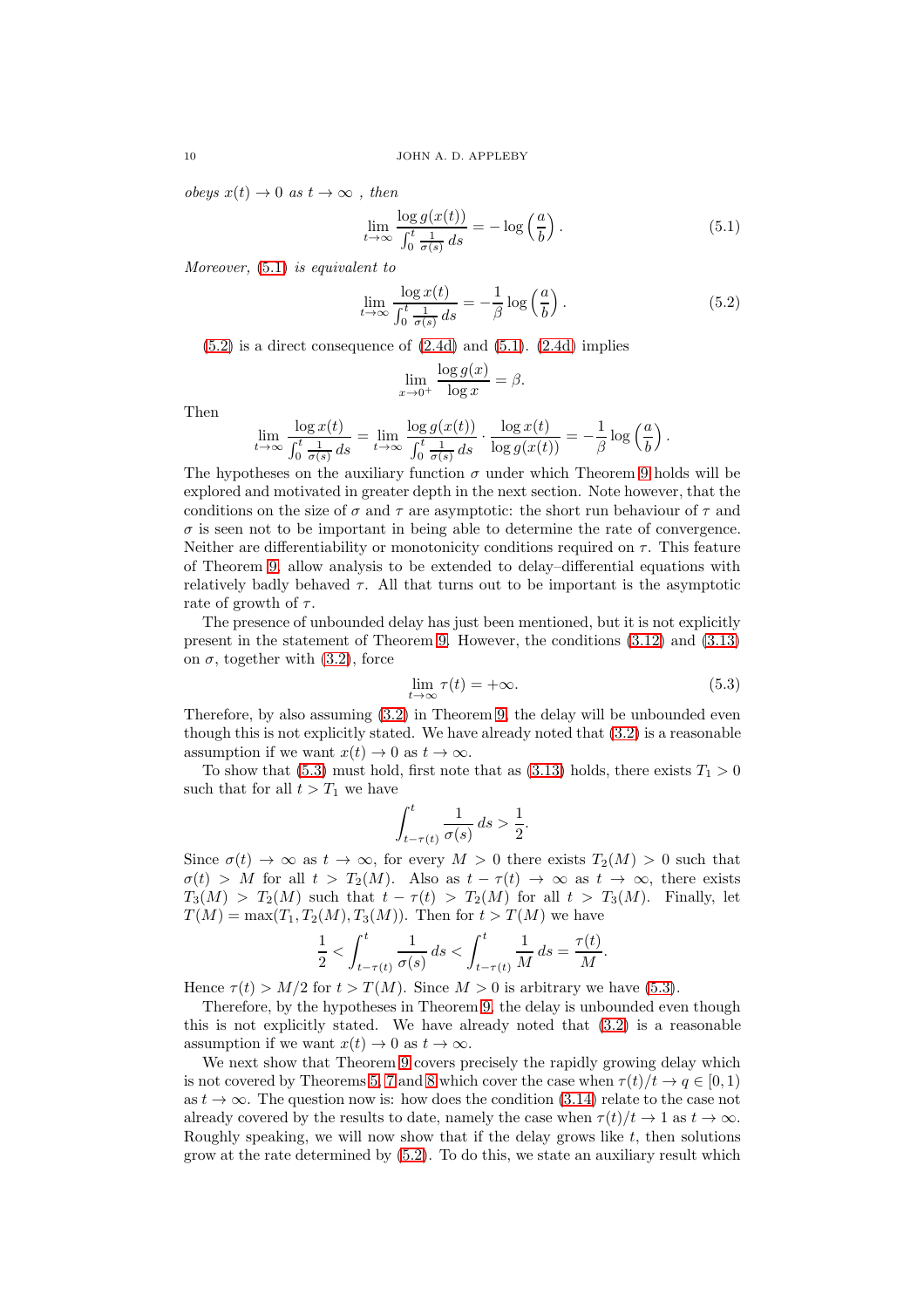shows how the linear or sublinear growth of  $\sigma$  implies linear of sublinear growth in τ.

<span id="page-10-1"></span>**Lemma 1.** Suppose  $\tau$  is a non–negative continuous function which obeys [\(3.2\)](#page-3-2). Suppose  $\sigma$  obeys [\(3.13\)](#page-5-8) and

<span id="page-10-0"></span>
$$
\lim_{t \to \infty} \frac{\sigma(t)}{t} = \lambda \in [0, \infty].
$$
\n(5.4)

Then

<span id="page-10-2"></span>
$$
\lim_{t \to \infty} \frac{\tau(t)}{t} = 1 - e^{-\lambda}.\tag{5.5}
$$

Therefore condition [\(3.14\)](#page-5-6) implies that  $\tau(t)/t \to 1$  as  $t \to \infty$ . Also the condition that  $\sigma(t)/t \to 0$  as  $t \to \infty$  implies that  $\tau(t)/t \to 0$  as  $t \to \infty$  and if  $\sigma(t)/t$  tends to a finite limit as  $t \to \infty$ , then  $\tau(t)/t \to q$  as  $t \to \infty$  for some  $q \in (0,1)$ .

5.1. Concrete examples of  $\sigma$  obeying [\(3.11\)](#page-5-5)–[\(3.14\)](#page-5-6). We now state general results which enable to explicitly construct  $\sigma$  obeying [\(3.11\)](#page-5-5)–[\(3.14\)](#page-5-6) while at the same time only making assumptions concerning the asymptotic behaviour of  $\tau$ .

**Proposition 1.** Let  $\tau$  be a continuous and non–negative function such that  $-\overline{\tau}$  =  $\inf_{t>0} t - \tau(t)$  and for which

There exists 
$$
\beta \in (0, 1)
$$
 such that  $\lim_{t \to \infty} \frac{\log(t - \tau(t))}{\log t} = \beta.$  (5.6)

Then there is a function  $\sigma$  which obeys [\(3.11\)](#page-5-5), [\(3.12\)](#page-5-7) and [\(3.13\)](#page-5-8) such that

$$
\lim_{t \to \infty} \frac{\int_0^t \frac{1}{\sigma(s)} ds}{\log_2 t} = \frac{1}{\log(1/\beta)}.
$$
\n(5.7)

**Proposition 2.** Let  $\tau$  be a continuous and non–negative function such that  $-\overline{\tau}$  =  $\inf_{t>0} t - \tau(t)$ . Suppose that  $\varphi \in C[0,\infty); \mathbb{R}$  is such that

$$
\varphi
$$
 is increasing on  $[0, \infty)$  and  $\lim_{t \to \infty} \varphi(t) = \infty$ ;\n
$$
(5.8a)
$$

$$
\varphi \in RV_{\infty}(0); \tag{5.8b}
$$

$$
x \mapsto \log \varphi(e^x) \in RV_{\infty}(0),\tag{5.8c}
$$

and

$$
\lim_{t \to \infty} \frac{t - \tau(t)}{t/\varphi(t)} = 1.
$$
\n(5.9)

Then there is a function  $\sigma$  which obeys [\(3.11\)](#page-5-5), [\(3.12\)](#page-5-7) and [\(3.13\)](#page-5-8) such that

$$
\lim_{t \to \infty} \frac{\sigma(t)}{t \log \varphi(t)} = 1,
$$
\n(5.10)

$$
\lim_{t \to \infty} \frac{\int_0^t \frac{1}{\sigma(s)} ds}{\log t / \log \varphi(t)} = 1.
$$
\n(5.11)

5.2. Factors influencing the rate of decay of  $x$ . We note that the relationship between the rate of growth of the unbounded delay  $\tau$  and the rate of decay of the solution x of [\(2.1\)](#page-2-2) to 0 as  $t \to \infty$  (which depends on  $\sigma$ ) is embodied in the condition [\(3.13\)](#page-5-8). The limit [\(3.13\)](#page-5-8) relates the asymptotic behaviour of  $\sigma$  to that of  $\tau$ . We see that the faster that  $\sigma(t) \to \infty$  as  $t \to \infty$ , the faster that  $1/\sigma(t) \to 0$ , so in order for [\(3.13\)](#page-5-8) to hold,  $\tau(t)$  must tend to infinity faster as  $t \to \infty$  to compensate for the rapid decay of  $1/\sigma(t)$ . Also, the faster that  $\sigma$  tends to infinity, the slower that  $\int_0^t 1/\sigma(s) ds$  tends so infinity as  $t \to \infty$ , and so by [\(5.1\)](#page-9-0), the slower that  $x(t) \to 0$ as  $t \to \infty$ . Therefore, we see that the faster that  $\tau(t) \to \infty$  as  $t \to \infty$ , the slower that  $x(t) \to \infty$  as  $t \to \infty$ . This makes intuitive sense, as the longer the "memory"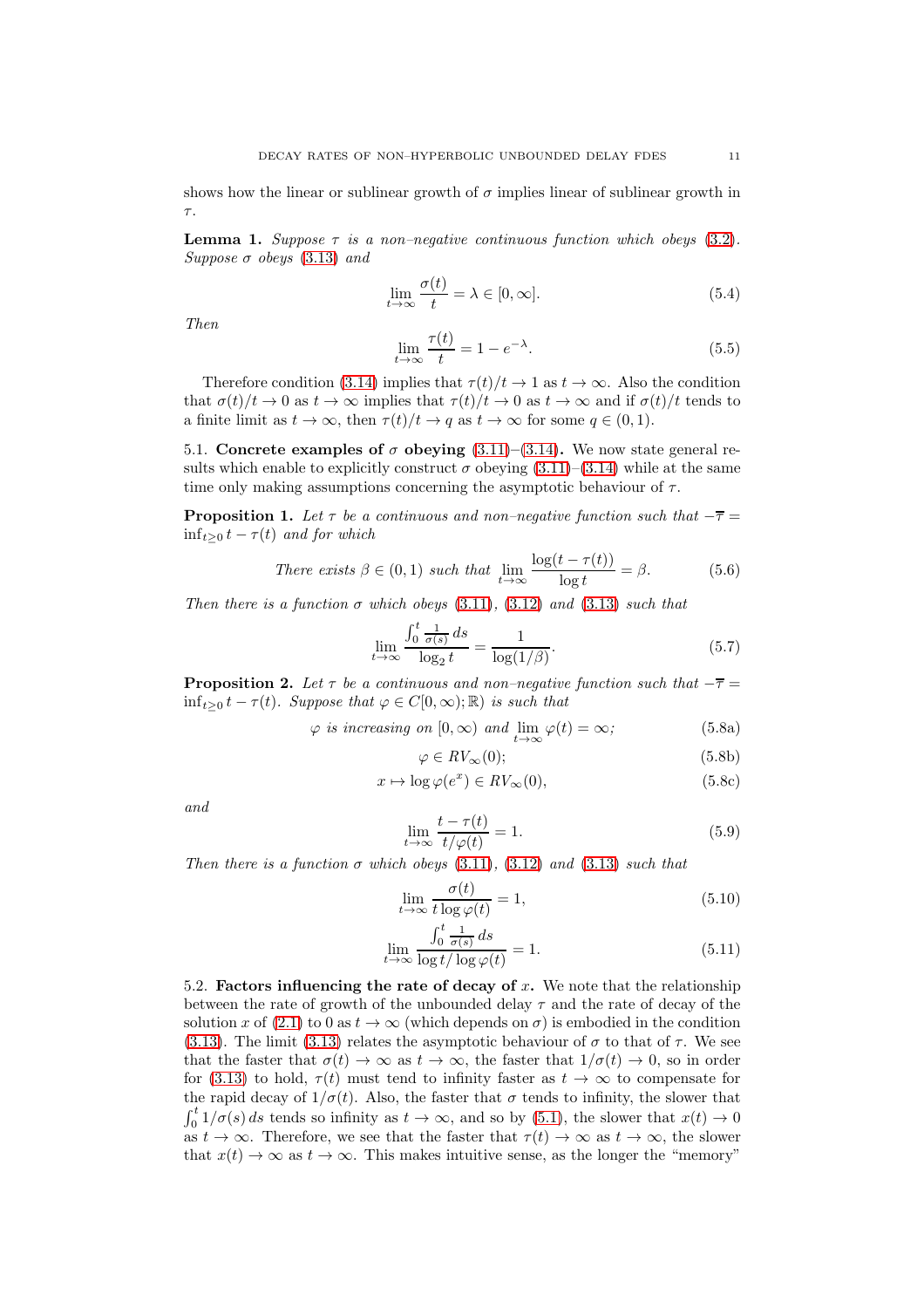of the equation, the slower the convergence of asymptotically stable solutions to the equilibrium should be.

The limit [\(5.1\)](#page-9-0) reveals that the rate of decay of  $x(t) \to 0$  increases as a increases and decreases as  $b$  increases, as should be expected; the greater the negative instantaneous feedback and the less the positive delayed feedback of the delayed term, the more rapidly solutions of [\(2.1\)](#page-2-2) should converge to zero.

The limit  $(5.1)$  also reveals that the stronger the nonlinearity g local to zero, the faster the rate of convergence of  $x(t) \to 0$  as  $t \to \infty$ . Consider the solutions  $x_1$  and  $x_2$  of [\(2.1\)](#page-2-2) in the case when  $g = g_1$  and  $g = g_2$  respectively. By [\(5.1\)](#page-9-0), we have

$$
\lim_{t \to \infty} \frac{\log g_1(x_1(t))}{\int_0^t \frac{1}{\sigma(s)} ds} = -\log \left(\frac{a}{b}\right), \quad \lim_{t \to \infty} \frac{\log g_2(x_2(t))}{\int_0^t \frac{1}{\sigma(s)} ds} = -\log \left(\frac{a}{b}\right).
$$
\nwhere

\n
$$
\log q_1(x_1(t)) \qquad (a, b) \in \mathbb{R}.
$$

**Therefor** 

<span id="page-11-1"></span>
$$
\lim_{t \to \infty} \frac{\log g_1(x_1(t))}{\log g_2(x_2(t))} = 1.
$$
\n(5.12)

This limit is interesting in itself as it shows the impact of different nonlinearities on the rate of convergence of solutions, even when the auxiliary function  $\sigma$  is not known.

To give a concrete example where we get different convergence rates arising from different nonlinearities, suppose that  $g_1 \in RV_0(\beta_1)$  and  $g_2 \in RV_\infty(\beta_2)$  where  $\beta_2 > \beta_1 > 1$ . Then

<span id="page-11-0"></span>
$$
\lim_{x \to 0^+} \frac{\log g_1(x)}{\log x} = \beta_1, \quad \lim_{x \to 0^+} \frac{\log g_2(x)}{\log x} = \beta_2.
$$
 (5.13)

Then

$$
\lim_{x \to 0} \log \frac{g_2(x)}{g_1(x)} = \lim_{x \to 0^+} \log x \left( \frac{\log g_2(x)}{\log x} - \frac{\log g_1(x)}{\log x} \right) = -\infty,
$$

so  $g_2(x)/g_1(x) \to 0$  as  $x \to 0^+$  and therefore  $g_1$  dominates  $g_2$  local to zero. We should therefore expect that  $x_1$  tends to zero more rapidly than  $x_2$ . By [\(5.13\)](#page-11-0) and  $(5.12)$  we have

$$
\lim_{t \to \infty} \frac{\log x_1(t)}{\log x_2(t)} = \lim_{t \to \infty} \frac{\log x_1(t)}{\log g_1(x_1(t))} \cdot \frac{\log g_1(x_1(t))}{\log g_2(x_2(t))} \cdot \frac{\log g_2(x_2(t))}{\log x_2(t)} = \frac{\beta_2}{\beta_1} > 1.
$$

Hence as  $t \to \infty$ , we have

$$
\log(x_1(t)/x_2(t)) = \log x_1(t) - \log x_2(t) = \log x_2(t) \left( \frac{\log x_1(t)}{\log x_2(t)} - 1 \right) \to -\infty,
$$

so  $x_1(t)/x_2(t) \to 0$  as  $t \to \infty$ . Thus  $x_1$  converges to zero more quickly to zero than  $x_2$  as  $t \to \infty$ , as we anticipated.

5.3. Motivation For Results. In rough terms, Theorems [9](#page-8-4) and [24](#page-20-0) are proven by constructing one–parameter families of functions  $x_{L,\epsilon}$  and  $x_{U,\epsilon}$  such that

<span id="page-11-2"></span>
$$
g(x_{L,\epsilon}(t)) = x_1(\epsilon) \exp\left(-C_1(\epsilon) \int_0^t \frac{1}{\sigma(s)} ds\right), \tag{5.14a}
$$

$$
g(x_{U,\epsilon}(t)) = x_2(\epsilon) \exp\left(-C_2(\epsilon) \int_0^t \frac{1}{\sigma(s)} ds\right).
$$
 (5.14b)

where the monotonicity of g ensures that the functions  $x_{L,\epsilon}$  and  $x_{U,\epsilon}$  are welldefined. These functions are constructed so that they are upper and lower solutions of the solution x of e.g., [\(2.1\)](#page-2-2). This is achieved because  $x_1(\epsilon), x_2(\epsilon), C_1(\epsilon)$  and  $C_2(\epsilon)$ can be chosen so that there are  $T_1(\epsilon), T_2(\epsilon) > 0$  such that

$$
\begin{aligned} x'_{L,\epsilon}(t) < -ag(x_{L,\epsilon}(t)) + bg(x_{L,\epsilon}(t-\tau(t))), \quad t > T_1(\epsilon),\\ x'_{U,\epsilon}(t) > -ag(x_{U,\epsilon}(t)) + bg(x_{U,\epsilon}(t-\tau(t))), \quad t > T_2(\epsilon). \end{aligned}
$$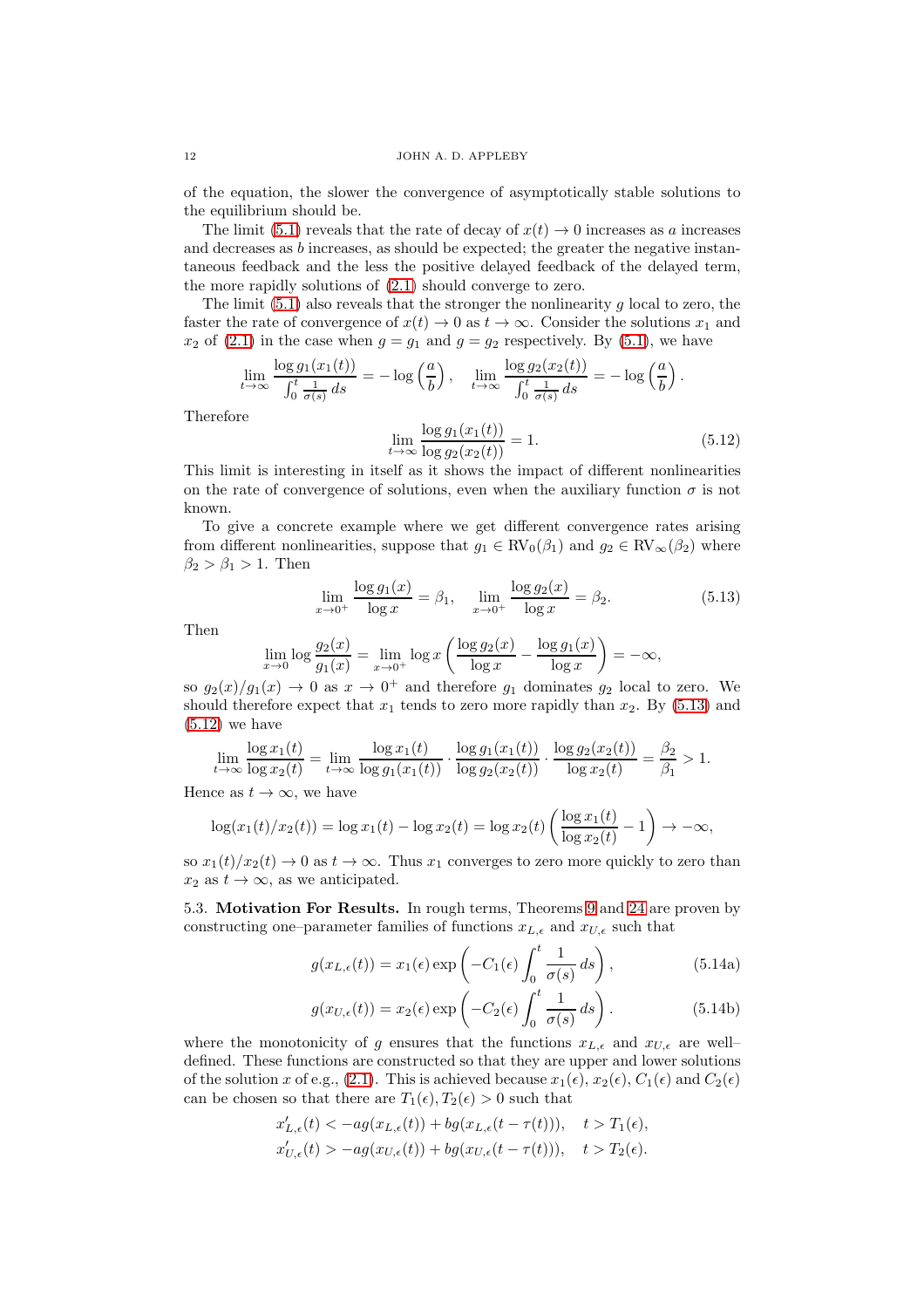We choose  $x_1(\epsilon)$  so small and  $x_2(\epsilon)$  so large so that  $x_{L,\epsilon}(t) < x(t)$  for  $t \leq T_1(\epsilon)$ and  $x_{U,\epsilon}(t) > x(t)$  for  $t \leq T_2(\epsilon)$ . The values of  $x_1(\epsilon)$  and  $x_2(\epsilon)$  play no role in the differential inequality. The parameters  $C_1(\epsilon)$  and  $C_2(\epsilon)$  are chosen so that the differential inequalities are satisfied on  $[T_1(\epsilon), \infty)$  and  $[T_2(\epsilon), \infty)$  respectively. The values of  $T_1(\epsilon)$  and  $T_2(\epsilon)$  are chosen so as to use asymptotic information about  $\sigma$ and  $\tau$  that is present in [\(3.12\)](#page-5-7) and in [\(3.13\)](#page-5-8) especially: this information is mainly used to satisfy the differential inequalities. The comparison principle now implies that  $x_{L,\epsilon}(t) < x(t) < x_{U,\epsilon}(t)$  for all  $t \geq 0$ , and hence that  $g(x_{L,\epsilon}(t)) < g(x(t))$  $g(x_{U,\epsilon}(t))$  for all  $t \geq 0$ . The upper and lower estimates on  $g(x(t))$  are known explicitly by the construction [\(5.14\)](#page-11-2). Finally, we send the parameter  $\epsilon \to 0^+$ : the exact asymptotic limit [\(5.1\)](#page-9-0) is obtained because  $C_1(\epsilon)$  and  $C_2(\epsilon)$  have been designed so that both tend to the same limit as  $\epsilon \to 0^+$ . Roughly speaking for each estimate, we need two adjustable constants  $x_i$  and  $C_i$  to satisfy two inequalities: one for the differential inequality on  $(T_i(\epsilon), \infty)$  and one for the "initial condition" on  $[-\bar{\tau}, T_i(\epsilon)]$ . The free parameter  $\epsilon$  is used at the end of the proof to match exactly the upper and lower estimates. In fact, to give sufficient flexibility in the construction of the upper and lower estimates, we sometimes have additional free parameters  $C_1$  and  $C_2$  which can be sent to  $C_1(\epsilon)$  and  $C_2(\epsilon)$  in advance of taking the limit as  $\epsilon \to 0^+$ .

These are the broad guidelines followed in constructing the upper and lower estimates, and do not cover all the subtleties encountered: sometimes the objectives are in conflict and the construction can become quite delicate and require some iteration. As a general rule, it is more difficult to construct a very good upper estimate as there is some interaction between all three terms in the differential inequality for  $x_U$ . For the lower estimate, the presence of the derivative term can generally be ignored by using the fact that the estimates constructed are decreasing functions; therefore the relative size of the two terms on the righthand side of the differential inequality for  $x_L$  is all that matters. The monotonicity of the estimates also allows the analysis to be extended easily to the equation [\(2.2\)](#page-2-3) with a maximum functional, and simplifies the choice of estimates that must be taken in order to satisfy constraints on the "initial conditions".

We motivate now the functional forms of  $x_L$  and  $x_U$  and the hypotheses required in Theorems [9](#page-8-4) and [24.](#page-20-0) If a function  $y$  is written in the form

<span id="page-12-1"></span><span id="page-12-0"></span>
$$
g(y(t)) = g(y(0)) \exp\left(-C \int_0^t \frac{1}{\sigma(s)} ds\right),\tag{5.15}
$$

as g is in  $C^1$ , it is easily seen that

$$
y'(t) + ag(y(t)) - bg(y(t - \tau(t)))
$$
  
=  $y(0)e^{-C\int_0^t \frac{1}{\sigma(s)} ds} \left\{-\frac{1}{g'(y(t))} \frac{C}{\sigma(t)} + a - be^{C\int_{t-\tau(t)}^t \frac{1}{\sigma(s)} ds}\right\}$  (5.16)

with a similar equality holding when  $y'(t) + ag(y(t)) - b \sup_{t-\tau(t) \le s \le t} g(y(t-\tau(t)))$ is on the lefthand side. Therefore analysis of the righthand side of [\(5.16\)](#page-12-0) is the same whether we consider equation  $(2.1)$  or  $(2.2)$ . A reasonable objective now is to ensure that the term in curly braces in [\(5.16\)](#page-12-0) is negligible (at least as  $t \to \infty$ ) so that y can be close to a solution of  $(2.1)$ . In order that  $y(t)$  tends to zero, we need  $\int_0^t 1/\sigma(s) ds \to \infty$  as  $t \to \infty$ , while a condition of the form  $\sigma(t) \to \infty$  as  $t \to \infty$ will preclude exponential decay. Moreover, as mentioned in the discussion after Theorem [9,](#page-8-4) the assumption that  $\sigma(t) \to \infty$  as  $t \to \infty$  is consistent with  $\tau(t) \to \infty$ as  $t \to \infty$ . This explains the rationale behind the conditions [\(3.12\)](#page-5-7). Moreover, if  $y(t) \to 0$  as  $t \to \infty$ , then  $g'(y(t))$  tends to a nontrivial limit by [\(2.4d\)](#page-2-7), so as we suppose that  $\sigma(t) \to \infty$  as  $t \to \infty$ , the first term in the curly brackets in [\(5.16\)](#page-12-0) tends to zero as  $t \to \infty$ . Therefore, in order for y to be in some sense "close to" a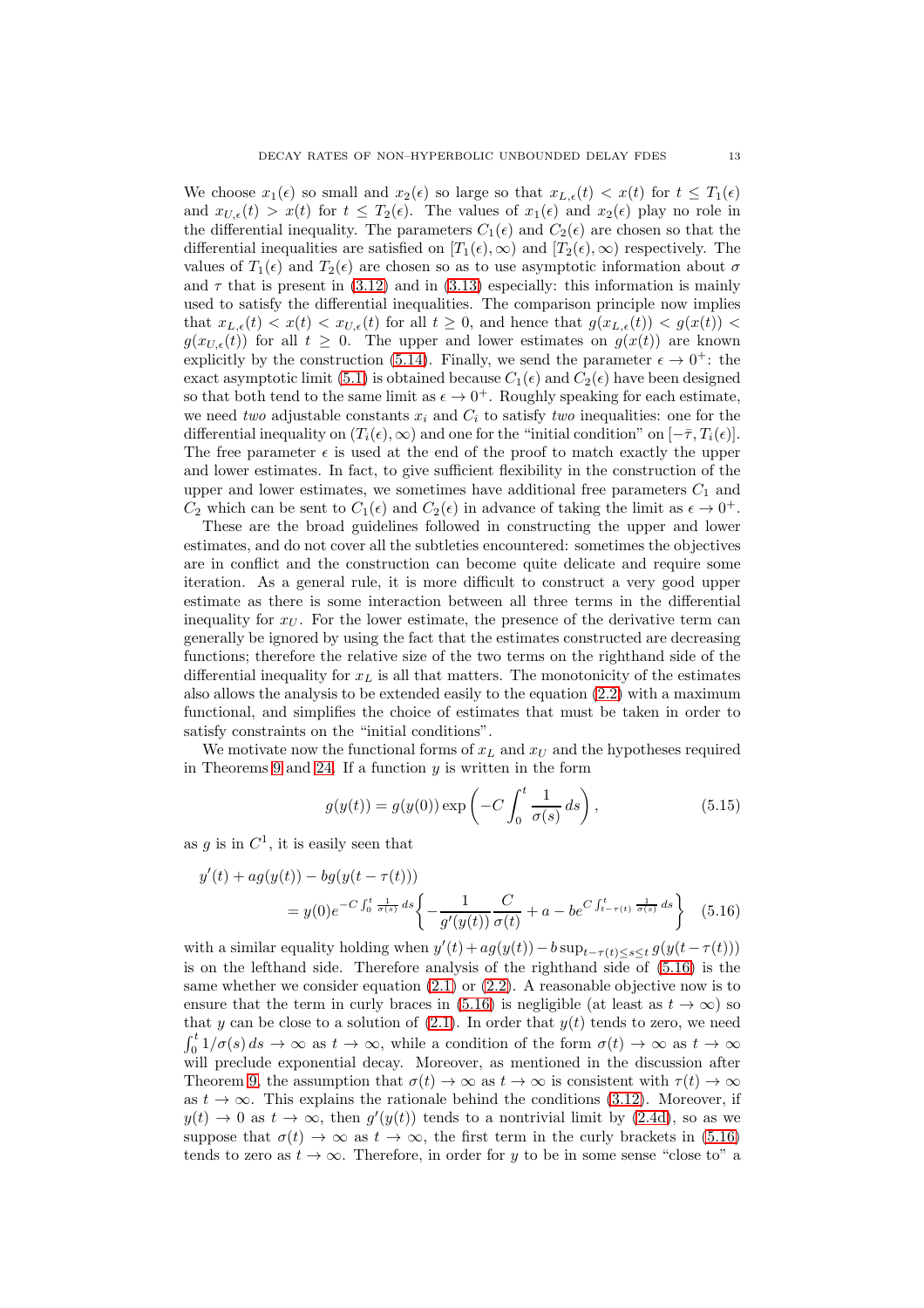solution of  $(2.1)$ , we need a condition of the form

$$
\lim_{t \to \infty} a - b e^{C \int_{t - \tau(t)}^t \frac{1}{\sigma(s)} ds} = 0,
$$

which makes sense of the hypothesis [\(3.13\)](#page-5-8) on  $\sigma$ , if we choose  $C = \log(a/b)$ . Now, if we take logarithms across [\(5.15\)](#page-12-1) and use  $C = \log(a/b)$  and [\(3.13\)](#page-5-8) we have

$$
\frac{\log g(y(t))}{\int_0^t \frac{1}{\sigma(s)} ds} = \frac{\log g(y(0))}{\int_0^t \frac{1}{\sigma(s)} ds} - \log \left(\frac{a}{b}\right).
$$

Taking limits as  $t \to \infty$  gives

$$
\lim_{t \to \infty} \frac{\log g(y(t))}{\int_0^t \frac{1}{\sigma(s)} ds} = -\log \left(\frac{a}{b}\right).
$$

Since y should be close to the solution x of  $(2.1)$ , this motivates the claimed result  $(5.1)$ , and therefore the construction of  $x_L$  and  $x_U$  in  $(5.14)$ .

Of course, this argument is a long way from being a rigorous proof; it however motivates the choice of conjecture, and an identity of the form [\(5.16\)](#page-12-0) in fact plays an important role in the proof of Theorems [9](#page-8-4) and [24.](#page-20-0)

In some sense, our calculation leaves the functional form of  $\sigma$  undetermined: it is left as an open question whether a function  $\sigma$  exists which obeys the conditions  $(3.12)$  and  $(3.13)$  required in order to approximately fit y as a solution. This leaves the question of how to find such a function open. However, examples of equations whose asymptotic behaviour is determined by finding an appropriate  $\sigma$  are given at the end of the section. More about the role of the function  $\sigma$ , and its connections with the solution of a class of functional equations (called Schröder equations  $[22]$ ) is written in [\[2\]](#page-52-21).

### 6. Summary of Main Results and Examples in Regularly Varying Case

6.1. Unifying the main results. Since the condition that  $\sigma(t)/t \to 0$  as  $t \to \infty$ implies that  $\tau(t)/t \to 0$  as  $t \to \infty$ ,  $\sigma(t)/t$  tends to a finite limit as  $t \to \infty$  implies  $\tau(t)/t \to q$  as  $t \to \infty$  for some  $q \in (0,1)$ , and  $(3.14)$  implies that  $\tau(t)/t \to 1$  as  $t \to \infty$ , we can unify Theorems [5,](#page-6-6) [7,](#page-7-0) [8](#page-8-3) and and [9](#page-8-4) by means of the parameter  $\lambda$  in [\(5.4\)](#page-10-0).

In order to state a result which does this, we first unify the hypotheses [\(4.13\)](#page-8-1) and  $(4.1)$  on q to give

$$
g(0) = 0; \tag{6.1a}
$$

<span id="page-13-0"></span>
$$
g(x) > 0 \quad x > 0; \tag{6.1b}
$$

.

There is  $\delta_1 > 0$  such that  $g \in C^1(0, \delta_1)$  with  $g'(x) > 0$  for  $x \in (0, \delta_1)$ ; (6.1c)

There is 
$$
\beta > 1
$$
 such that  $g' \in \text{RV}_0(\beta - 1)$ . (6.1d)

<span id="page-13-1"></span>**Theorem 10.** Let  $\tau$  be a continuous and non–negative function which obeys [\(3.2\)](#page-3-2) such that  $-\overline{\tau} = \inf_{t \geq 0} t - \tau(t)$ . Suppose that  $\sigma$  and  $\tau$  obey [\(3.11\)](#page-5-5)–[\(3.13\)](#page-5-8), and that there exists  $\lambda \in [0,\infty]$  such that  $\sigma$  obeys [\(5.4\)](#page-10-0). Let  $a > b > 0$  and g satisfy [\(6.1\)](#page-13-0), and suppose  $\psi \in C([-\overline{\tau},0];(0,\infty))$ . Suppose also that the solution x of [\(2.1\)](#page-2-2) obeys  $x(t) \to 0$  as  $t \to \infty$ .

(i) If  $\lambda = 0$ , and G is defined by [\(2.5\)](#page-2-5), then x obeys

$$
\lim_{t \to \infty} \frac{x(t)}{G^{-1}(t)} = (a - b)^{-1/(\beta - 1)}
$$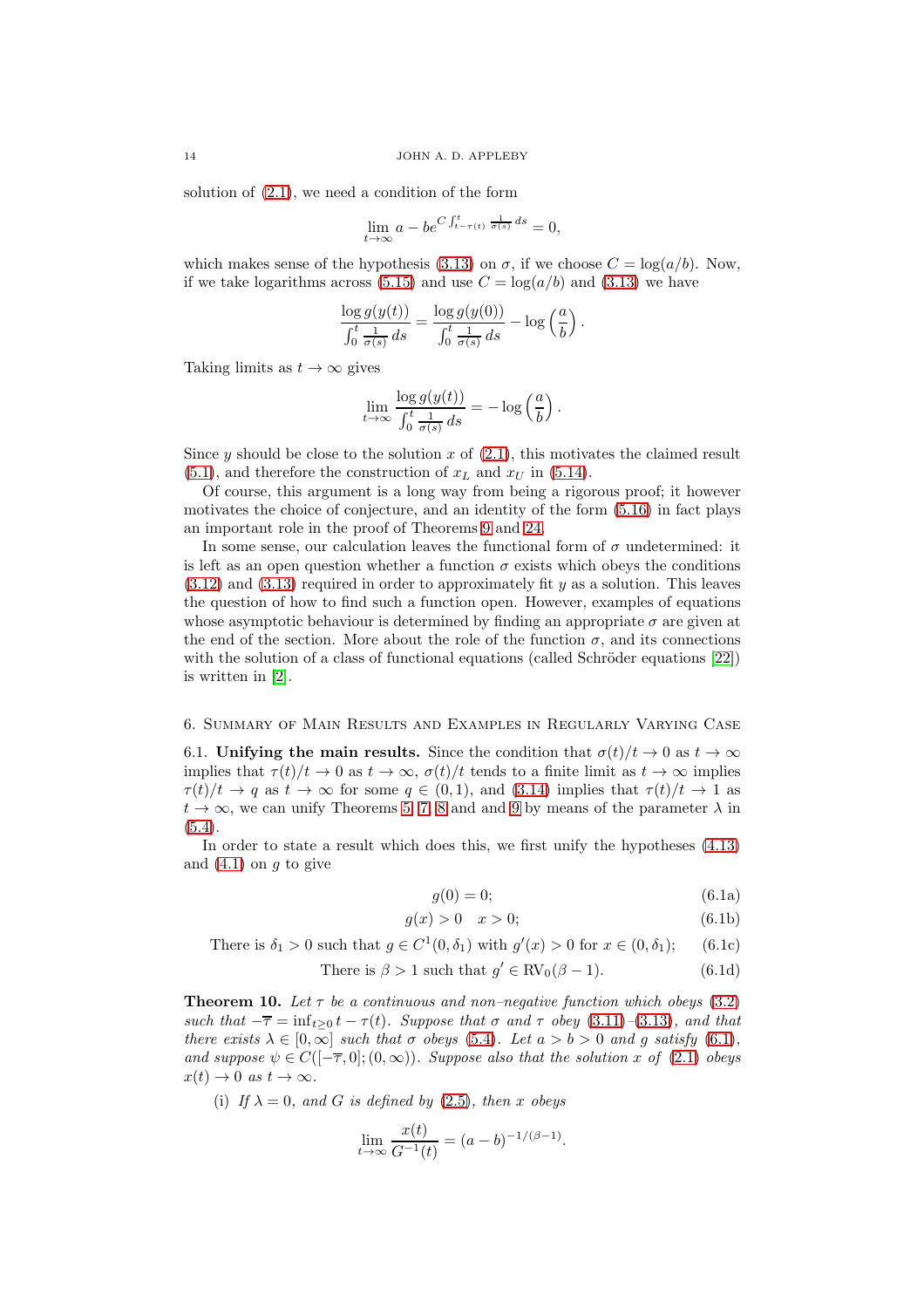(ii) If  $0 < \lambda < \frac{\beta - 1}{\beta} \log(a/b)$ ,  $\Lambda$  is defined by [\(4.8\)](#page-7-2), and G is defined by [\(2.5\)](#page-2-5), then x obeys

$$
\Lambda \leq \liminf_{t \to \infty} \frac{x(t)}{G^{-1}(t)} \leq \limsup_{t \to \infty} \frac{x(t)}{G^{-1}(t)} < +\infty.
$$

(iii) If  $\frac{\beta-1}{\beta}\log(a/b) < \lambda < +\infty$ , then x obeys

$$
\lim_{t \to \infty} \frac{\log x(t)}{\log t} = -\frac{1}{\beta} \frac{1}{\lambda} \log \left(\frac{a}{b}\right).
$$

(iv) If  $\lambda = \infty$ , then x obeys

$$
\lim_{t \to \infty} \frac{\log x(t)}{\int_0^t \frac{1}{\sigma(s)} ds} = -\frac{1}{\beta} \log \left(\frac{a}{b}\right).
$$

6.2. Examples. In the following section, we show the versatility of the results in the last section, by considering a selection of examples with with different rates of growth in the delay  $\tau$ . We state the results for each example in turn.

In order to do this, we must determine how the auxiliary function  $\sigma$  can be chosen for a given problem. The role of the function  $\sigma$  is explained further in [\[2\]](#page-52-21). In the problems here to which Theorem [9](#page-8-4) or [24](#page-20-0) could be applied, we do not have that  $\tau$  is asymptotic to  $\sigma$ , as scrutiny of the calculations involved in Examples [15](#page-16-0) and [14](#page-16-1) reveal. The relationship between  $\sigma$  and  $\tau$  is nontrivial and must be determined for each problem by analysis of [\(3.13\)](#page-5-8), thereby justifying general theorems such as Theorem [9](#page-8-4) and [24.](#page-20-0) The introduction of the function  $\sigma$  also enables us to remove monotonicity and differentiability conditions on  $\tau$  often required in the study of differential equations with delay. Moreover, the asymptotic form of the condition [\(3.13\)](#page-5-8) shows that it is the behaviour of  $\tau(t)$  as  $t \to \infty$  that determines the asymptotic behaviour of solutions of [\(2.1\)](#page-2-2) and [\(2.2\)](#page-2-3); the behaviour of  $\tau(t)$  on any compact interval  $[0, T]$  is not material.

In each case the common hypotheses are that the solution  $x$  of equation  $(2.1)$  is studied, with  $\tau$  a continuous and non–negative function, where  $-\overline{\tau} = \inf_{t>0} t - \tau(t)$ is finite and  $t - \tau(t) \to \infty$  as  $t \to \infty$ . We have  $a > b > 0$ , the initial function  $\psi \in C([-\overline{\tau},0];(0,\infty))$ . We suppose that  $x(t) \to 0$  as  $t \to \infty$ . All results stated here for solutions of  $(2.1)$  apply equally to the max–type equation  $(2.2)$ .

We consider for concreteness two functions for g: let  $g_1 : [0, \infty) \to [0, \infty) : x \mapsto$  $g_1(x) = x^{\beta}$  for  $\beta > 1$ . Such a function obeys all the conditions in [\(6.1\)](#page-13-0). We can also consider the non–polynomial function  $g_2$  such that  $g_2 : [0, \delta) \to [0, \infty)$  obeys  $g_2(x) = x^{\beta} \log(1/x)$  for  $0 < x \le \delta < 1$  and  $g_2(0) = 0$ . Such a function  $g_2$  also obeys all hypotheses in  $(6.1)$ . Therefore we can determine the asymptotic behaviour of x using Theorem [9](#page-8-4) or Theorem [5](#page-6-6) if  $q = q_1$  or  $q = q_2$ .

In order to apply Theorem [5](#page-6-6) it is first necessary to determine the asymptotic behaviour of  $G_i^{-1}(x)$  as  $x \to \infty$  for  $i = 1, 2$ . To do this we compute  $G_1$  and  $G_2$ . First we have that

$$
G_1(x) = \int_x^{\delta} \frac{1}{g_1(u)} du \sim \frac{1}{\beta - 1} \frac{x}{g(x)} = \frac{1}{\beta - 1} x^{1 - \beta}, \quad x \to 0^+.
$$

Therefore

$$
\lim_{x \to \infty} \frac{G_1^{-1}(x)}{x^{1/(1-\beta)}} = \left(\frac{1}{\beta - 1}\right)^{1/(\beta - 1)}.
$$

For  $G_2$  we see that

$$
G_2(x) = \int_x^{\delta} \frac{1}{u^{\beta} \log(1/u)} du \sim \frac{1}{\beta - 1} \frac{1}{x^{\beta - 1} \log(1/x)} \text{ as } x \to 0^+.
$$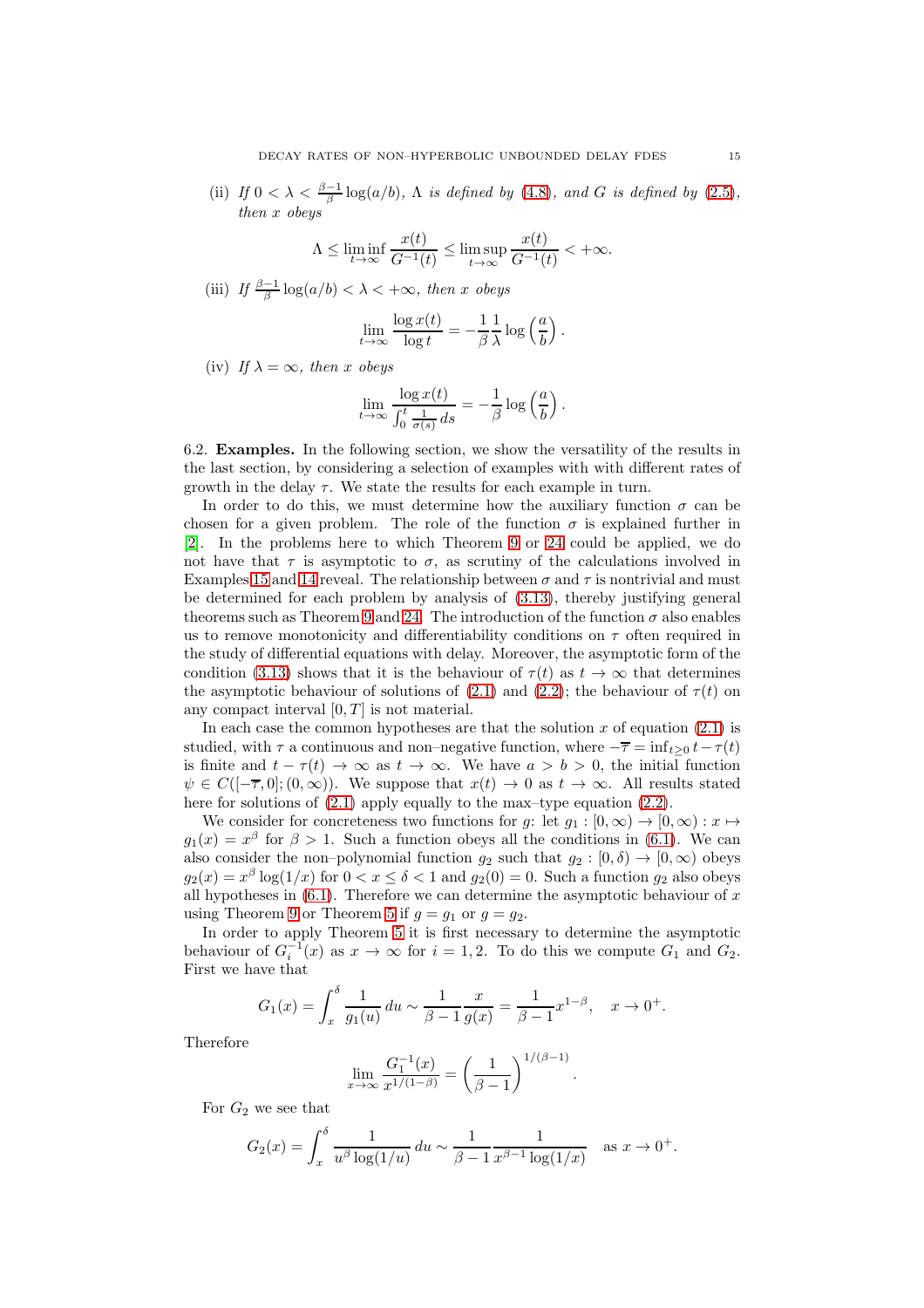Hence

$$
\lim_{y \to \infty} y G_2^{-1}(y)^{\beta - 1} \log(1/G^{-1}(y)) = \lim_{x \to 0^+} \frac{G_2(x)}{\frac{1}{x^{\beta - 1} \log(1/x)}} = \frac{1}{\beta - 1}.
$$

From this it can be shown that  $G_2^{-1}(x) \sim x^{-1/(\beta-1)}(\log x)^{-1/(\beta-1)}$  as  $x \to \infty$ .

We should note that it is not necessary that q assume exactly the form of  $q_1$  or  $g_2$  above in order for us to determine asymptotic results. Suppose merely that

$$
\lim_{x \to 0^+} \frac{g(x)}{g_i(x)} = 1
$$

where  $i = 1, 2$ . Then  $g \in RV_0(\beta)$ , and moreover we can show that

$$
\lim_{x \to \infty} \frac{G^{-1}(x)}{G_i^{-1}(x)} = 1.
$$

Therefore, if g is a function which is positive on  $(0, \infty)$ , is increasing and continuously differentiable on an interval  $(0, \delta_1)$ , and obeys  $g(0) = 0$ , we can still apply Theorem [5.](#page-6-6)

**Example 11.** Suppose that  $\tau$  is bounded, or that  $\tau(t) \to \infty$  but  $\tau(t)/t \to 0$  as  $t\to\infty$ .

(i) If

$$
\lim_{x \to 0^+} \frac{g(x)}{x^{\beta}} = 1
$$

and  $x(t) \to 0$  as  $t \to \infty$  then

$$
\lim_{t \to \infty} t^{\frac{1}{\beta - 1}} x(t) = \left( \frac{1}{(a - b)(\beta - 1)} \right)^{1/\beta - 1}.
$$

(ii) If

$$
\lim_{x \to 0^+} \frac{g(x)}{x^{\beta} \log(1/x)} = 1
$$

and  $x(t) \to 0$  as  $t \to \infty$ , then

$$
\lim_{t \to \infty} \frac{x(t)}{t^{-1/(\beta - 1)} (\log t)^{-1/(\beta - 1)}} = \left(\frac{1}{a - b}\right)^{1/\beta - 1}.
$$

**Example 12.** Suppose  $\tau(t)/t \to q \in (0,1)$  as  $t \to \infty$  with  $a > b(1-q)^{-\beta/(\beta-1)}$ . (i) If

$$
\lim_{x \to 0^+} \frac{g(x)}{x^{\beta}} = 1
$$
\nand  $x(t) \to 0$  as  $t \to \infty$  then\n
$$
0 < \liminf_{t \to \infty} t^{\frac{1}{\beta - 1}} x(t) \le \limsup_{t \to \infty} t^{\frac{1}{\beta - 1}} x(t) < +\infty.
$$

(ii) If

$$
\lim_{x \to 0^+} \frac{g(x)}{x^{\beta} \log(1/x)} = 1
$$

and  $x(t) \to 0$  as  $t \to \infty$ , then

$$
0<\liminf_{t\to\infty}\frac{x(t)}{t^{-1/(\beta-1)}(\log t)^{-1/(\beta-1)}}\le \limsup_{t\to\infty}\frac{x(t)}{t^{-1/(\beta-1)}(\log t)^{-1/(\beta-1)}}<+\infty.
$$

<span id="page-15-0"></span>**Example 13.** Suppose  $\tau(t)/t \to q \in (0,1)$  as  $t \to \infty$  with  $a < b(1-q)^{-\beta/(\beta-1)}$ . If  $x(t) \to 0$  as  $t \to \infty$ , then

$$
\lim_{t \to \infty} \frac{\log x(t)}{\log t} = -\frac{1}{\beta} \frac{1}{\log(1/(1-q))} \log \left(\frac{a}{b}\right).
$$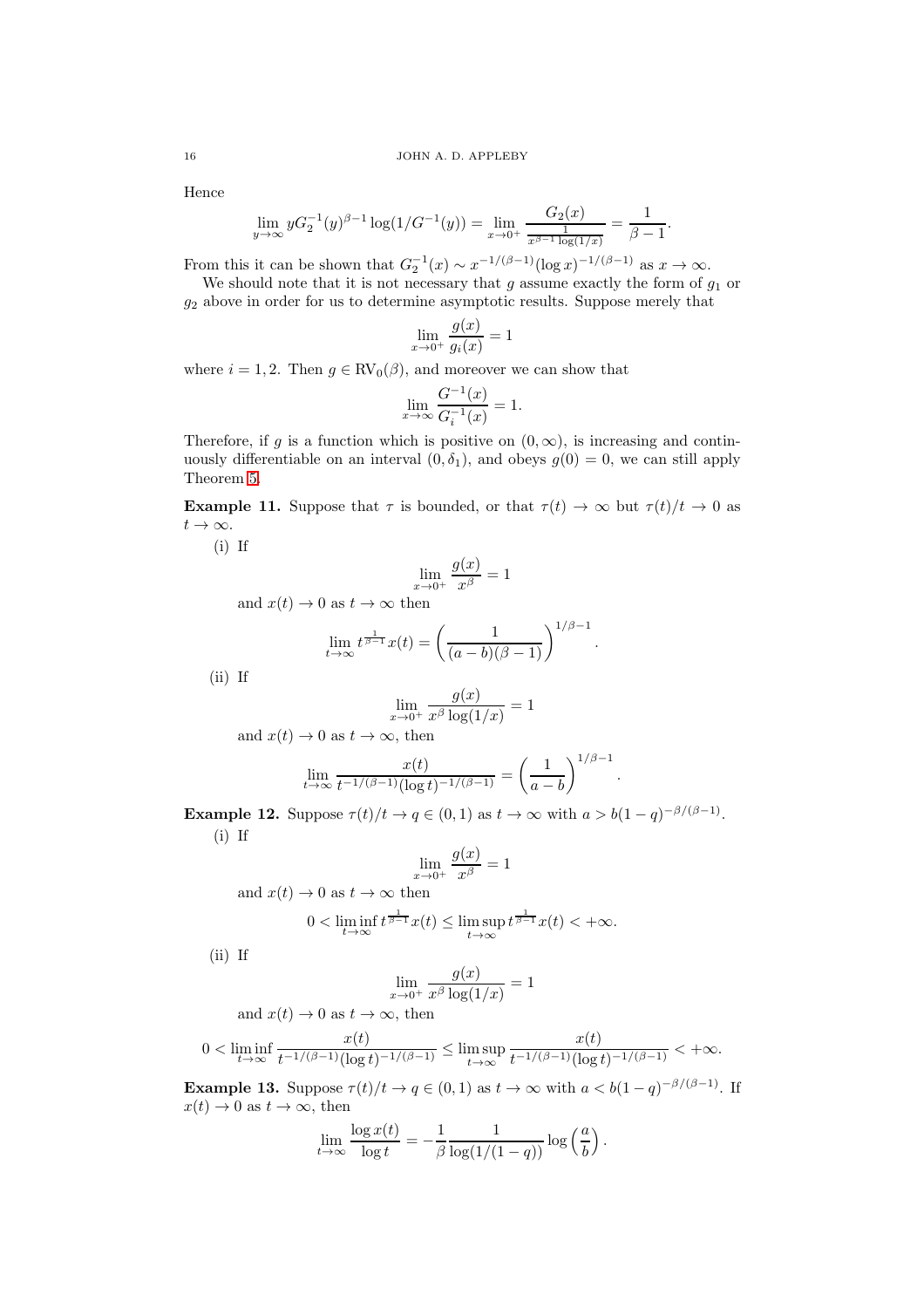<span id="page-16-1"></span>Example 14. Let  $C > 0, \gamma > 0$ ,

$$
\lim_{t \to \infty} \frac{t - \tau(t)}{t / \log^{\gamma} t} = C.
$$

If  $g(x) \sim g_1(x)$  or  $g(x) \sim g_2(x)$  as  $x \to 0^+$  and  $x(t) \to 0$  as  $t \to \infty$  then

$$
\lim_{t \to \infty} \frac{\log x(t)}{\log t / \log \log t} = -\frac{1}{\beta} \frac{1}{\gamma} \log \left(\frac{a}{b}\right).
$$

<span id="page-16-0"></span>**Example 15.** Let  $C > 0, \gamma \in (0, 1)$ ,

$$
\lim_{t \to \infty} \frac{t - \tau(t)}{t^{\gamma}} = C.
$$

If  $g(x) \sim g_1(x)$  or  $g(x) \sim g_2(x)$  as  $x \to 0^+$  and  $x(t) \to 0$  as  $t \to \infty$  then

$$
\lim_{t \to \infty} \frac{\log x(t)}{\log \log t} = -\frac{1}{\beta} \frac{1}{\log(1/\gamma)} \log \left(\frac{a}{b}\right).
$$

As we move down through this list of examples, the rate of growth of the delay becomes faster; the rate of growth of the auxiliary function  $\sigma$  will also be shown to be faster; and the rate of decay of the solutions becomes slower. Example [13](#page-15-0) deals with an equation with (approximately) proportional delay. In this case our results are consistent with more precise results which have been determined for the so-called pantograph equation when  $\beta = 1$ .

### 7. Equations With Non–Regularly Varying Coefficients

<span id="page-16-6"></span>We can apply theorem [2](#page-4-4) and [3](#page-5-3) to equations where the function g is not in  $RV_0(\beta)$ for some  $\beta > 1$ . The results are as follows. We first consider hypotheses on g which enable us to consider equations with slowly growing delay  $\tau$ :

<span id="page-16-3"></span><span id="page-16-2"></span>
$$
g(0) = 0; \tag{7.1a}
$$

$$
g(x) > 0 \quad x > 0; \tag{7.1b}
$$

There is 
$$
\delta_1 > 0
$$
 such that g is increasing on  $(0, \delta_1)$ ; (7.1c)

$$
g \circ G^{-1} \in \text{RV}_{\infty}(-1), \quad G^{-1} \in \text{RV}_{\infty}(0). \tag{7.1d}
$$

The hypothesis [\(7.1d\)](#page-16-2) represents a strengthening of hypothesis [\(3.4d\)](#page-4-2) in the case  $\gamma = 1$ . We may now apply Theorem [2](#page-4-4) directly to the equation [\(2.1\)](#page-2-2).

<span id="page-16-4"></span>**Theorem 16.** Let  $\tau$  be a continuous and non–negative function such that  $-\overline{\tau}$  =  $\inf_{t>0} t - \tau(t)$  and which obeys [\(3.2\)](#page-3-2). Suppose also that there is  $q \in [0,1)$  such that  $\tau$  obeys [\(3.5\)](#page-4-3). Suppose that  $a > b > 0$  in such a manner that

<span id="page-16-5"></span>
$$
a > b \frac{1}{1 - q} > 0. \tag{7.2}
$$

Let g satisfy [\(7.1\)](#page-16-3) and suppose  $\psi \in C([- \overline{\tau}, 0]; (0, \infty))$ . If the solution x of [\(2.1\)](#page-2-2) obeys  $x(t) \rightarrow 0$  as  $t \rightarrow \infty$ , and G is defined by [\(2.5\)](#page-2-5) then

$$
\lim_{t \to \infty} \frac{x(t)}{G^{-1}(t)} = 1.
$$
\n(7.3)

Therefore if  $\alpha$  is the solution of the corresponding non–delay equation [\(4.5\)](#page-6-3), we have that

$$
\lim_{t \to \infty} \frac{x(t)}{y(t)} = 1.
$$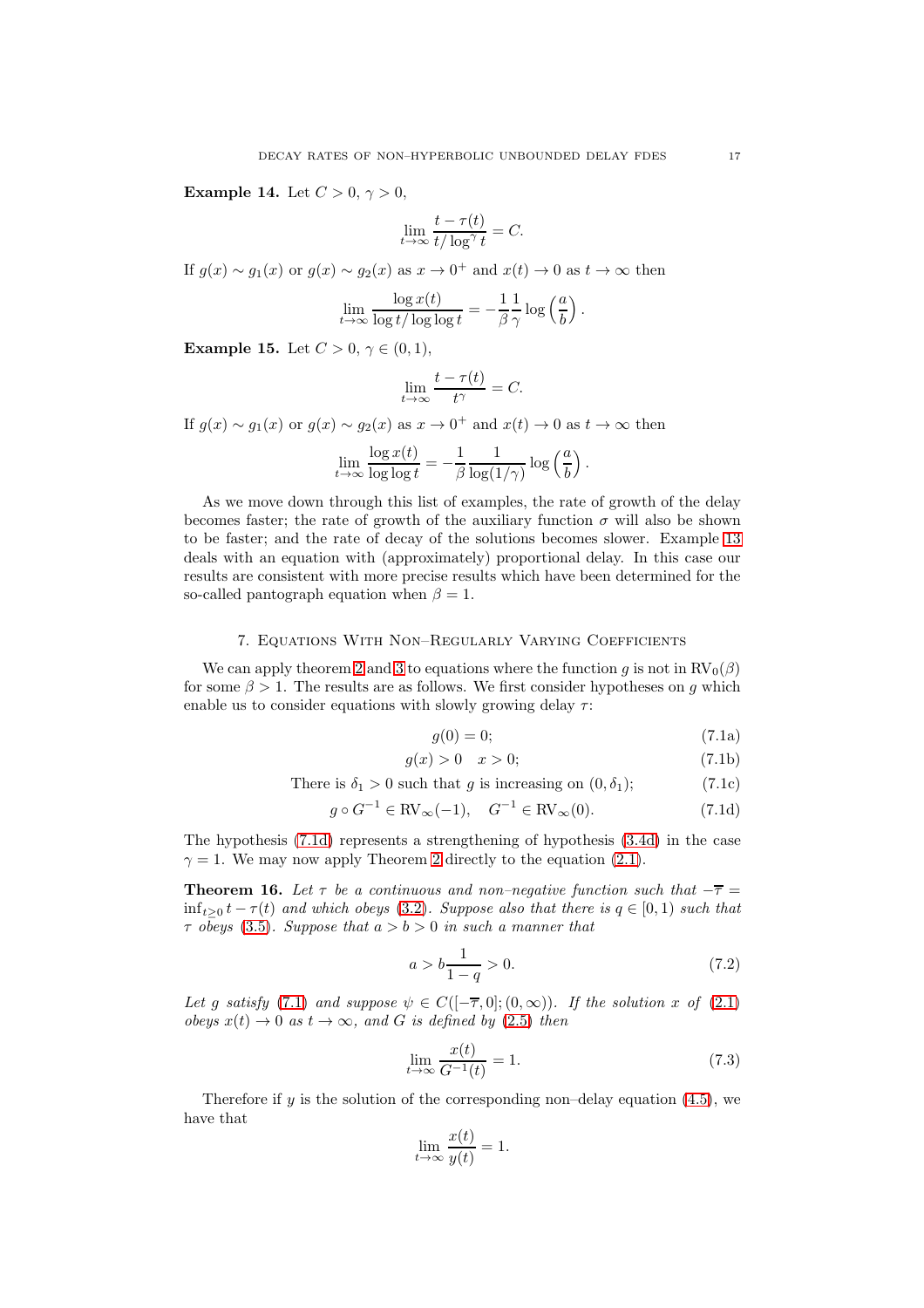<span id="page-17-1"></span>Our next result deals with the case when  $q \in (0,1)$  is so large that it does not satisfy  $(3.9)$ . The hypotheses on g in this case are a special case of the hypotheses [\(3.8\)](#page-5-2)

<span id="page-17-0"></span>
$$
g(0) = 0; \tag{7.4a}
$$

$$
g(x) > 0 \quad x > 0; \tag{7.4b}
$$

There is 
$$
\delta_1 > 0
$$
 such that  $g \in C^1(0, \delta_1)$ , with  $g'(x) > 0$  for  $x \in (0, \delta_1)$ ; (7.4c)

$$
g' \circ g^{-1} \in \text{RV}_0(1). \tag{7.4d}
$$

It turns out that the hypothesis [\(7.4d\)](#page-17-0) often implies [\(3.4d\)](#page-4-2). The following is therefore a simple application of Theorem [3.](#page-5-3)

<span id="page-17-2"></span>**Theorem 17.** Let  $\tau$  be a continuous and non–negative function such that  $-\overline{\tau}$  =  $\inf_{t>0} t - \tau(t)$  and which obeys [\(3.2\)](#page-3-2). Suppose also that  $\tau$  obeys [\(3.5\)](#page-4-3) for some  $q \in (0,1)$ , that  $a > b > 0$  and moreover that

$$
a < b \frac{1}{1 - q}.\tag{7.5}
$$

Suppose g satisfies [\(7.4\)](#page-17-1) and suppose  $\psi \in C([- \overline{\tau}, 0]; (0, \infty))$ . If the solution x of  $(2.1)$  obeys  $x(t) \rightarrow 0$  as  $t \rightarrow \infty$  then

$$
\lim_{t \to \infty} \frac{\log g(x(t))}{\log t} = -\frac{1}{\log(1/(1-q))} \log \left(\frac{a}{b}\right). \tag{7.6}
$$

Finally, we can apply Theorem [4](#page-5-4) to get the following result in the case when the delay grows rapidly.

<span id="page-17-9"></span>**Theorem 18.** Let  $\tau$  be a continuous and non–negative function such that  $-\overline{\tau}$  =  $\inf_{t>0} t-\tau(t)$  and which obeys [\(3.2\)](#page-3-2). Suppose also that  $\sigma$  and  $\tau$  obey [\(3.11\)](#page-5-5)–[\(3.14\)](#page-5-6). Let  $a > b > 0$  and g satisfy [\(7.4\)](#page-17-1) and suppose  $\psi \in C([-7,0];(0,\infty))$ . If the solution x of [\(2.1\)](#page-2-2) obeys  $x(t) \rightarrow 0$  as  $t \rightarrow \infty$ , then

$$
\lim_{t \to \infty} \frac{\log g(x(t))}{\int_0^t \frac{1}{\sigma(s)} ds} = -\log \left(\frac{a}{b}\right). \tag{7.7}
$$

7.1. Examples. The difficult conditions to verify are [\(7.1d\)](#page-16-2) (for Theorem [16\)](#page-16-4) and  $(7.4d)$  (for Theorem [17\)](#page-17-2). We now consider two examples of g that are so flat at 0 that the above results apply. However, this necessitates finding the asymptotic behaviour of rather complicated functions such as  $g' \circ g^{-1}$  and  $g \circ G^{-1}$ . We record our findings in the following lemmata.

<span id="page-17-3"></span>**Lemma 2.** Suppose that  $\alpha > 0$  and that g obeys

<span id="page-17-6"></span><span id="page-17-5"></span><span id="page-17-4"></span>
$$
\lim_{x \to 0^+} \frac{g(x)}{e^{-1/x^{\alpha}}} = 1.
$$
\n(7.8)

Then

$$
\lim_{y \to \infty} \frac{G^{-1}(y)}{(\log y)^{-1/\alpha}} = 1, \quad G^{-1} \in RV_{\infty}(0), \tag{7.9}
$$

$$
\lim_{y \to \infty} \frac{\Gamma(y)}{\log^{-(\alpha+1)/\alpha}(y)/y} = \frac{1}{\alpha}, \quad \Gamma = g \circ G^{-1} \in RV_{\infty}(-1). \tag{7.10}
$$

<span id="page-17-7"></span>**Lemma 3.** Suppose that  $\alpha > 0$  and that g obeys

$$
\lim_{x \to 0^+} \frac{g'(x)}{\alpha x^{-\alpha - 1} e^{-1/x^{\alpha}}} = 1.
$$
\n(7.11)

Then  $\Gamma_1 = g' \circ g^{-1}$  obeys

<span id="page-17-8"></span>
$$
\lim_{y \to 0^+} \frac{\Gamma_1(y)}{\alpha \log(1/y)^{(\alpha+1)/\alpha} y} = 1, \quad \Gamma_1 \in RV_0(1). \tag{7.12}
$$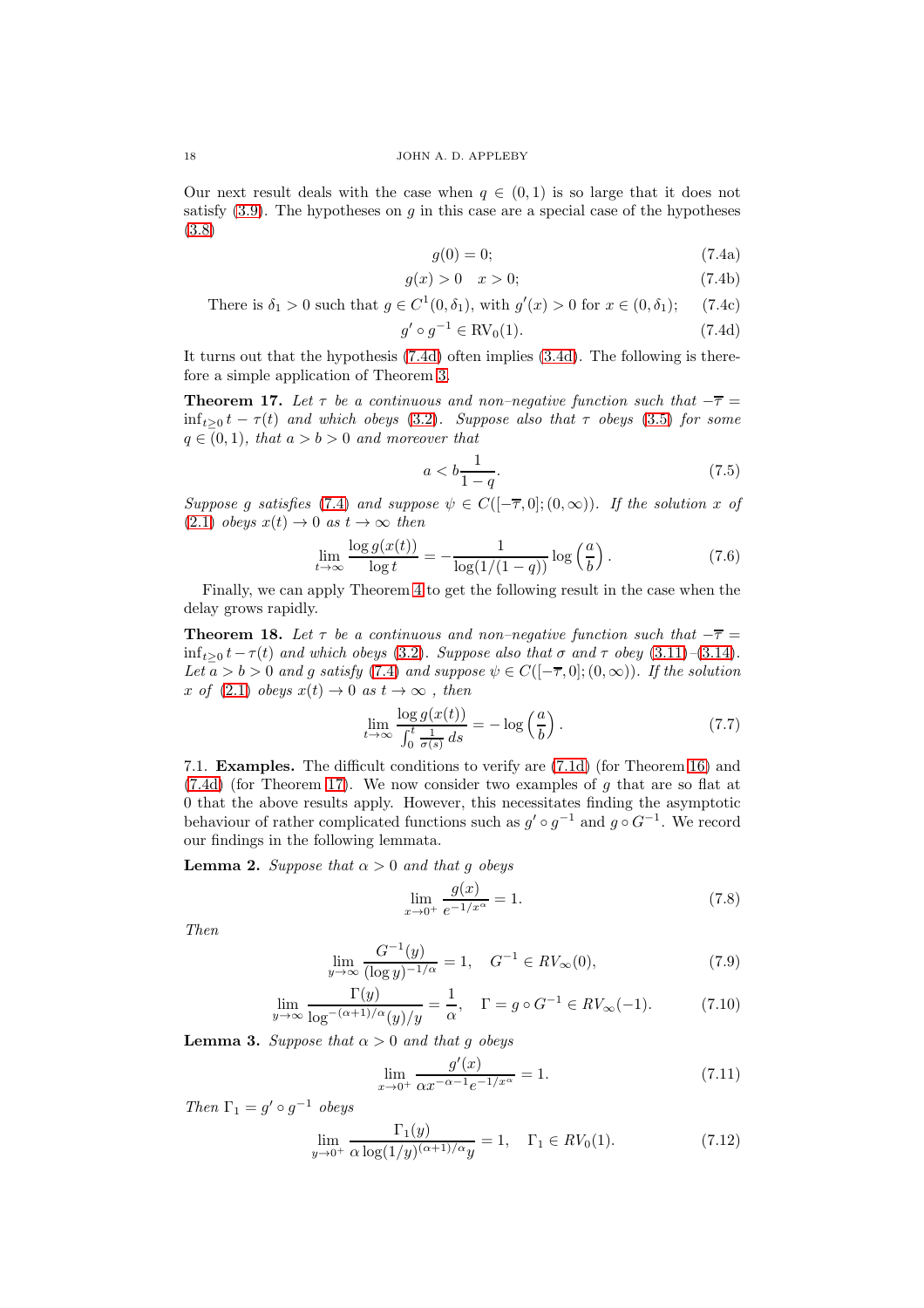<span id="page-18-1"></span>Lemma 4. Suppose that g obeys

<span id="page-18-3"></span><span id="page-18-2"></span>
$$
\lim_{x \to 0^+} \frac{g(x)}{\exp(-e^{1/x})} = 1.
$$
\n(7.13)

Then

$$
\lim_{y \to \infty} \frac{G^{-1}(y)}{1/\log_2 y} = 1, \quad G^{-1} \in RV_{\infty}(0),
$$
\n(7.14)

$$
\lim_{y \to \infty} \frac{\Gamma(y)}{1/(y \log y (\log_2 y)^2)} = 1, \quad \Gamma = g \circ G^{-1} \in RV_{\infty}(-1). \tag{7.15}
$$

<span id="page-18-4"></span>Lemma 5. Suppose that g obeys

$$
\lim_{x \to 0^+} \frac{g'(x)}{x^{-2}e^{1/x} \exp(-e^{1/x})} = 1.
$$
\n(7.16)

Then  $\Gamma_1 = g' \circ g^{-1}$  obeys

<span id="page-18-5"></span>
$$
\lim_{y \to 0^+} \frac{\Gamma_1(y)}{\log(1/y) \log_2(1/y)^2 y} = 1, \quad \Gamma_1 \in RV_0(1). \tag{7.17}
$$

With these asymptotic results to hand, we can obtain precise rates of convergence to 0 of the solution of  $(2.1)$  for the functions g above.

<span id="page-18-6"></span>**Example 19.** Suppose that  $a > b > 0$ ,  $\tau(t)/t \rightarrow q \in [0,1)$ , that  $g(0) = 0$ , g is positive, g is increasing on  $(0, \delta_1)$ , and  $x(t) \to 0$  as  $t \to \infty$ 

(a) Suppose that  $a > b(1-q)^{-1}$ . If there is  $\alpha > 0$  such that

$$
\lim_{x \to 0^+} \frac{g(x)}{e^{-1/x^{\alpha}}} = 1
$$

Then

$$
\lim_{t\to\infty}x(t)(\log t)^{1/\alpha}=1.
$$

(b) Suppose that  $a < b(1-q)^{-1}$ . If there is  $\alpha > 0$  such that

<span id="page-18-0"></span>
$$
\lim_{x \to 0^+} \frac{g'(x)}{\alpha x^{-(\alpha+1)} e^{-1/x^{\alpha}}} = 1
$$
\n(7.18)

.

.

Then

$$
\lim_{t \to \infty} x(t) (\log t)^{1/\alpha} = \left(\frac{\log(1/(1-q))}{\log(a/b)}\right)^{1/\alpha}
$$

(c) Suppose that  $q = 1$  and that there is  $C > 0$  and  $\gamma > 0$  such that

$$
\lim_{t \to \infty} \frac{t - \tau(t)}{t/(\log t)^{\gamma}} = C.
$$

If  $g$  obeys [\(7.18\)](#page-18-0), then

$$
\lim_{t \to \infty} x(t) (\log t / \log_2 t)^{1/\alpha} = \left(\frac{\gamma}{\log(a/b)}\right)^{1/\alpha}
$$

(d) Suppose that  $q = 1$  and that there is  $C > 0$  and  $\gamma \in (0, 1)$  such that

$$
\lim_{t \to \infty} \frac{t - \tau(t)}{t^{\gamma}} = C.
$$

If  $g$  obeys  $(7.18)$ , then

$$
\lim_{t \to \infty} x(t) (\log_2 t)^{1/\alpha} = \left( \frac{\log(1/\gamma)}{\log(a/b)} \right)^{1/\alpha}.
$$

<span id="page-18-7"></span>**Example 20.** Suppose that  $a > b > 0$ ,  $\tau(t)/t \rightarrow q \in [0,1)$ , that  $g(0) = 0$ , g is positive, g is increasing on  $(0, \delta_1)$ , and  $x(t) \to 0$  as  $t \to \infty$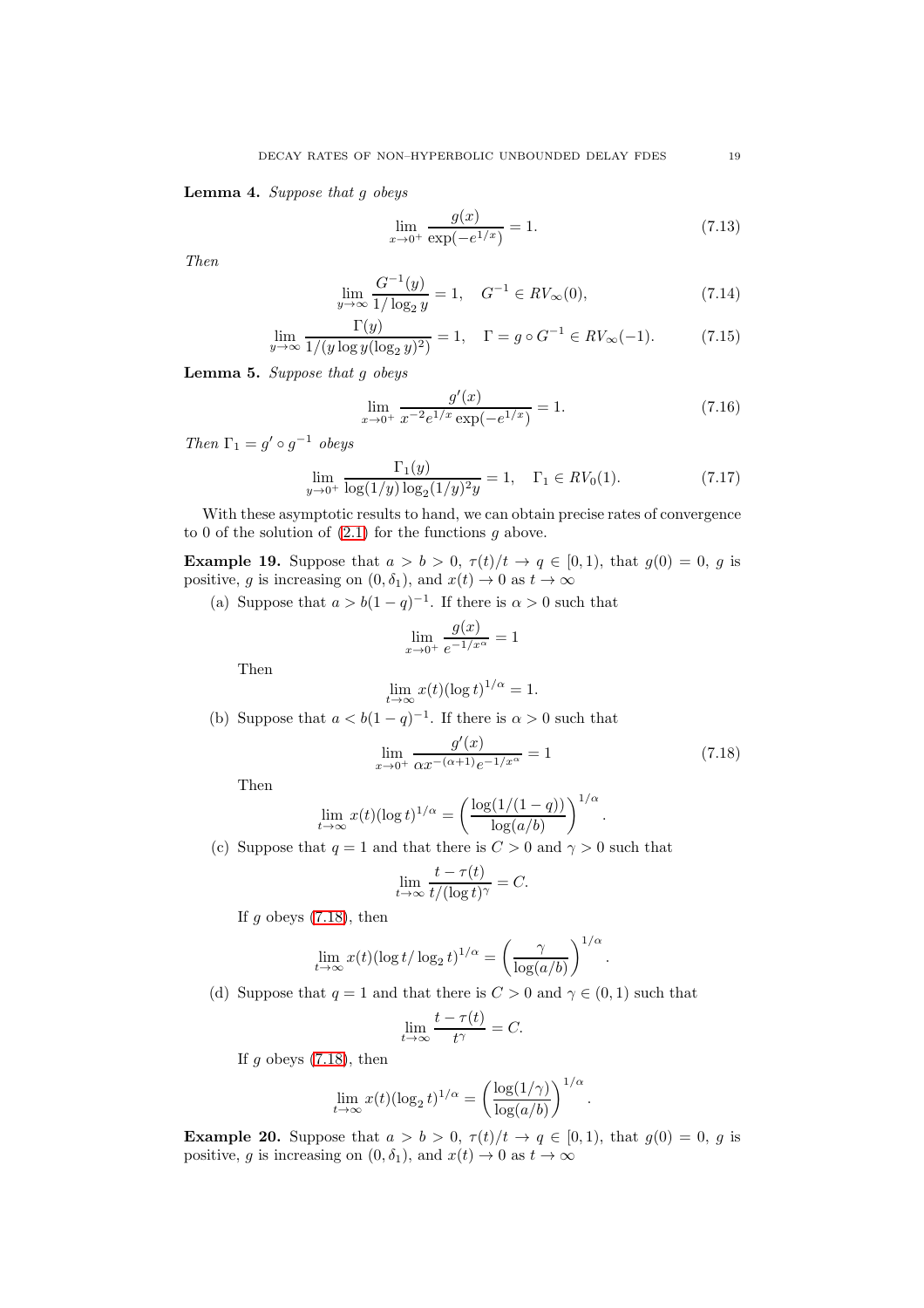(a) Suppose that  $a > b(1-q)^{-1}$ . If

$$
\lim_{x \to 0^+} \frac{g(x)}{\exp(-e^{1/x})} = 1,
$$

then

$$
\lim_{t \to \infty} x(t) \log_2 t = 1.
$$

(b) Suppose that  $a < b(1-q)^{-1}$ . If

<span id="page-19-0"></span>
$$
\lim_{x \to 0^+} \frac{g'(x)}{x^{-2}e^{1/x}\exp(-e^{1/x})} = 1,
$$
\n(7.19)

then

$$
\lim_{t \to \infty} x(t) \log_2 t = 1.
$$

(c) Suppose that  $q = 1$  and that there is  $C > 0$  and  $\gamma > 0$  such that

$$
\lim_{t \to \infty} \frac{t - \tau(t)}{t/(\log t)^{\gamma}} = C.
$$

If g obeys  $(7.19)$ , then

$$
\lim_{t \to \infty} x(t) \log_2 t = 1.
$$

(d) Suppose that  $q = 1$  and that there is  $C > 0$  and  $\gamma \in (0, 1)$  such that

$$
\lim_{t \to \infty} \frac{t - \tau(t)}{t^{\gamma}} = C.
$$

If g obeys  $(7.19)$ , then

$$
\lim_{t \to \infty} x(t) \log_3 t = 1.
$$

# 8. Equations with Maximum Functionals

We may also consider the asymptotic behaviour of solutions of the equation [\(2.2\)](#page-2-3). The proofs of the asymptotic results for this equation are the same as those for [\(2.1\)](#page-2-2) except at one stage of the proof. , This is because the functions used as upper and lower solutions in Theorem [5](#page-6-6) and [9](#page-8-4) are also employed for [\(2.2\)](#page-2-3), in the sense that the functional dependence of the comparison functions on the solution of the underlying functional differential equation and data are the same in both proofs (they are not the same functions because the solutions of [\(2.1\)](#page-2-2) and [\(2.2\)](#page-2-3) are not the same, in general). These comparison functions are monotone decreasing and small on their domain of definition, and  $g$  is assumed to be increasing in some neighbourhood to the right of zero, so we may write

$$
\max_{t-\tau(t)\le s\le t} g(x_U(s)) = g(x_U(t-\tau(t))), \quad t > T
$$

where  $x_U$  is the upper comparison function, and  $T > 0$  is sufficiently large. The same identity holds for lower comparison functions. Therefore the upper comparison function which satisfies the differential inequality

$$
x'_U(t) > -ag(x_U(t)) + bg(x_U(t-\tau(t))), \quad t > T
$$

also satisfies

$$
x'_U(t)>-ag(x_U(t))+b\max_{t-\tau(t)\le s\le t}g(x_U(s)),\quad t>T,
$$

with an analogous pair of inequalities holding for the lower comparison functions. The comparison principle now shows that these upper and lower comparison functions bound the solution above and below. Therefore we have a direct analogue of Theorems [9.](#page-8-4) If an analogue of Theorem [5](#page-6-6) can be shown, then the analogue of Theorem [10](#page-13-1) follows directly. The relevant results are now stated.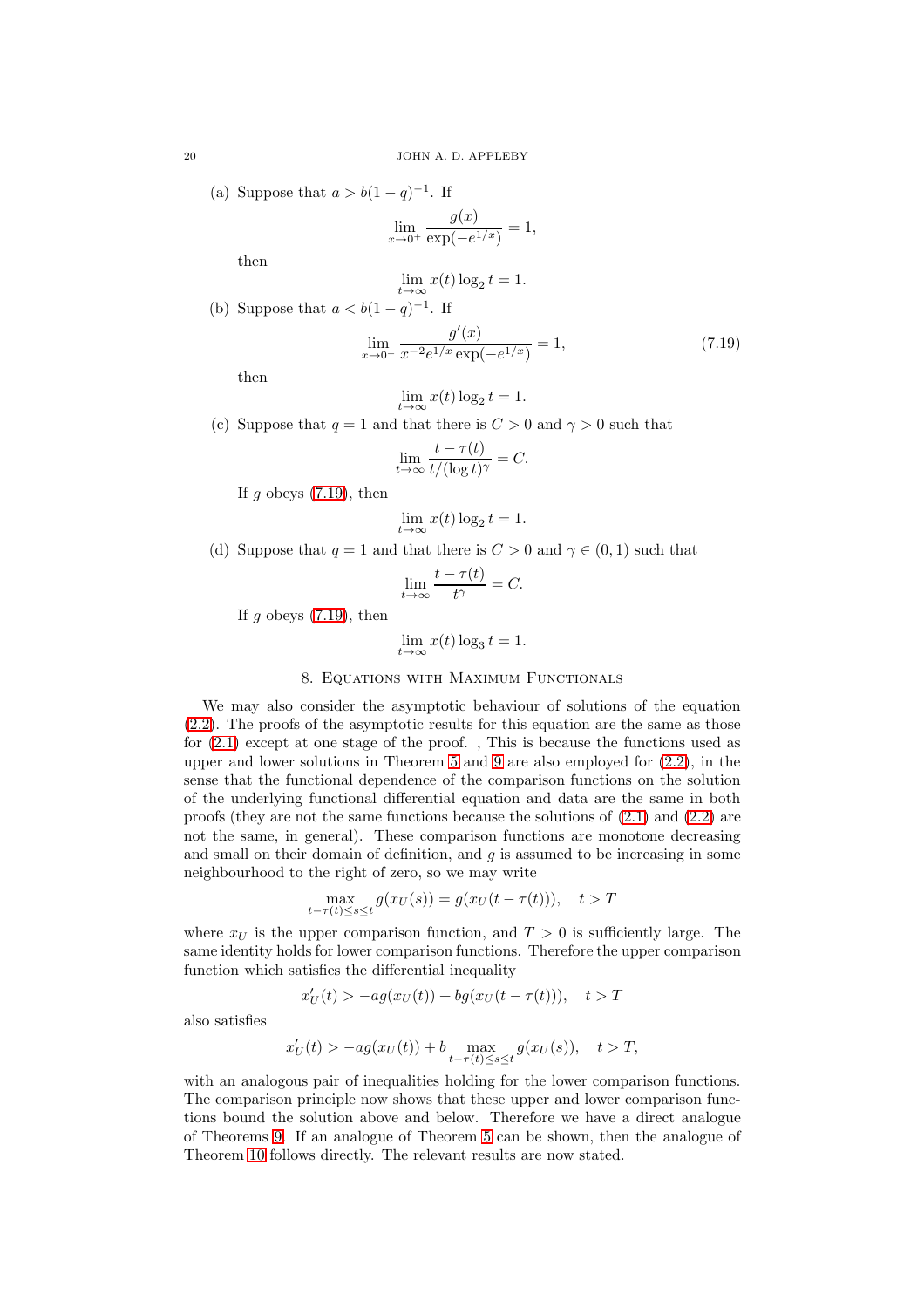<span id="page-20-3"></span>**Theorem 21.** Let  $\tau$  be a continuous and non–negative function such that  $-\overline{\tau}$  =  $\inf_{t>0} t - \tau(t)$  and which obeys [\(3.2\)](#page-3-2). Suppose also  $\tau$  obeys [\(4.2\)](#page-6-7). Let  $a > b > 0$ and g satisfy [\(4.1\)](#page-6-0) and suppose  $\psi \in C([-\overline{\tau},0];(0,\infty))$ . If the solution of [\(2.2\)](#page-2-3) viz.,

$$
x'(t) = -ag(x(t)) + b \max_{t-\tau(t)\le s \le t} g(x(s)), \quad t \ge 0
$$
  

$$
x(t) = \psi(t), \quad t \in [-\bar{\tau}, 0]
$$

obeys  $x(t) \rightarrow 0$  as  $t \rightarrow \infty$ , and G is defined by [\(2.5\)](#page-2-5) then

<span id="page-20-1"></span>
$$
\lim_{t \to \infty} \frac{G(x(t))}{t} = a - b. \tag{8.1}
$$

Moreover

$$
\lim_{t \to \infty} \frac{x(t)}{G^{-1}(t)} = (a - b)^{-1/(\beta - 1)}.
$$

The comparison approach gives that  $x$  obeys

$$
G_0(x(t)) \le at, \quad t \ge 0; \quad G_0(x(t)) \ge \Lambda_1 t, \quad t \ge 1
$$

for some  $\Lambda_1 > 0$ , where  $G_0(x) = \int_x^{x(0)} 1/g(u) du$ . The proof that this implies [\(8.1\)](#page-20-1) is given in the final section.

**Theorem 22.** Let  $\tau$  be a continuous and non–negative function such that  $-\overline{\tau}$  =  $\inf_{t>0} t - \tau(t)$  and which obeys [\(3.2\)](#page-3-2). Suppose also that  $\tau$  obeys [\(3.5\)](#page-4-3) for some  $q \in (0,1)$ , that  $a > b > 0$  and moreover that a, b,  $\beta$  and q obey [\(4.7\)](#page-7-1). Let  $\Lambda$  obey [\(4.8\)](#page-7-2). Suppose g satisfies [\(4.1\)](#page-6-0) and suppose  $\psi \in C([-\overline{\tau}, 0]; (0, \infty))$ . If the solution x of [\(2.2\)](#page-2-3) obeys  $x(t) \to 0$  as  $t \to \infty$ , and G is defined by [\(2.5\)](#page-2-5) then there is  $\Lambda_0 > 0$ such that

$$
0 < \Lambda_0 \leq \liminf_{t \to \infty} \frac{G(x(t))}{t} \leq \limsup_{t \to \infty} \frac{G(x(t))}{t} \leq \Lambda^{-(\beta - 1)}.
$$

Moreover

$$
\Lambda\leq \liminf_{t\to\infty}\frac{x(t)}{G^{-1}(t)}\leq \limsup_{t\to\infty}\frac{x(t)}{G^{-1}(t)}<+\infty.
$$

**Theorem 23.** Let  $\tau$  be a continuous and non–negative function such that  $-\overline{\tau}$  =  $\inf_{t>0} t - \tau(t)$  and which obeys [\(3.2\)](#page-3-2). Suppose also that  $\tau$  obeys [\(3.5\)](#page-4-3) for some  $q \in (0,1)$ , that  $a > b > 0$  and moreover that a, b,  $\beta$  and q obey [\(4.14\)](#page-8-0). Suppose g satisfies [\(4.13\)](#page-8-1) and suppose  $\psi \in C([-\overline{\tau},0];(0,\infty))$ . If the solution x of [\(2.2\)](#page-2-3) obeys  $x(t) \rightarrow 0$  as  $t \rightarrow \infty$  then

$$
\lim_{t \to \infty} \frac{\log x(t)}{\log t} = -\frac{1}{\beta} \frac{1}{\log(1/(1-q))} \log \left(\frac{a}{b}\right).
$$

<span id="page-20-0"></span>**Theorem 24.** Let  $\tau$  be a continuous and non–negative function such that  $-\overline{\tau}$  =  $\inf_{t>0} t - \tau(t)$  and which obeys [\(3.2\)](#page-3-2). Suppose that  $\sigma$  and  $\tau$  obey [\(3.11\)](#page-5-5)–[\(3.14\)](#page-5-6). Let  $a > b > 0$  and g satisfy [\(4.13\)](#page-8-1) and suppose  $\psi \in C([-\overline{\tau}, 0]; (0, \infty))$ . If the solution of [\(2.2\)](#page-2-3) obeys  $x(t) \to 0$  as  $t \to \infty$ , then

<span id="page-20-2"></span>
$$
\lim_{t \to \infty} \frac{\log g(x(t))}{\int_0^t \frac{1}{\sigma(s)} ds} = -\log \left(\frac{a}{b}\right). \tag{8.2}
$$

Moreover, [\(8.2\)](#page-20-2) is equivalent to

$$
\lim_{t \to \infty} \frac{\log x(t)}{\int_0^t \frac{1}{\sigma(s)} ds} = -\frac{1}{\beta} \log \left( \frac{a}{b} \right).
$$

These results can be unified, just as we had for [\(2.1\)](#page-2-2) in Theorem [10.](#page-13-1)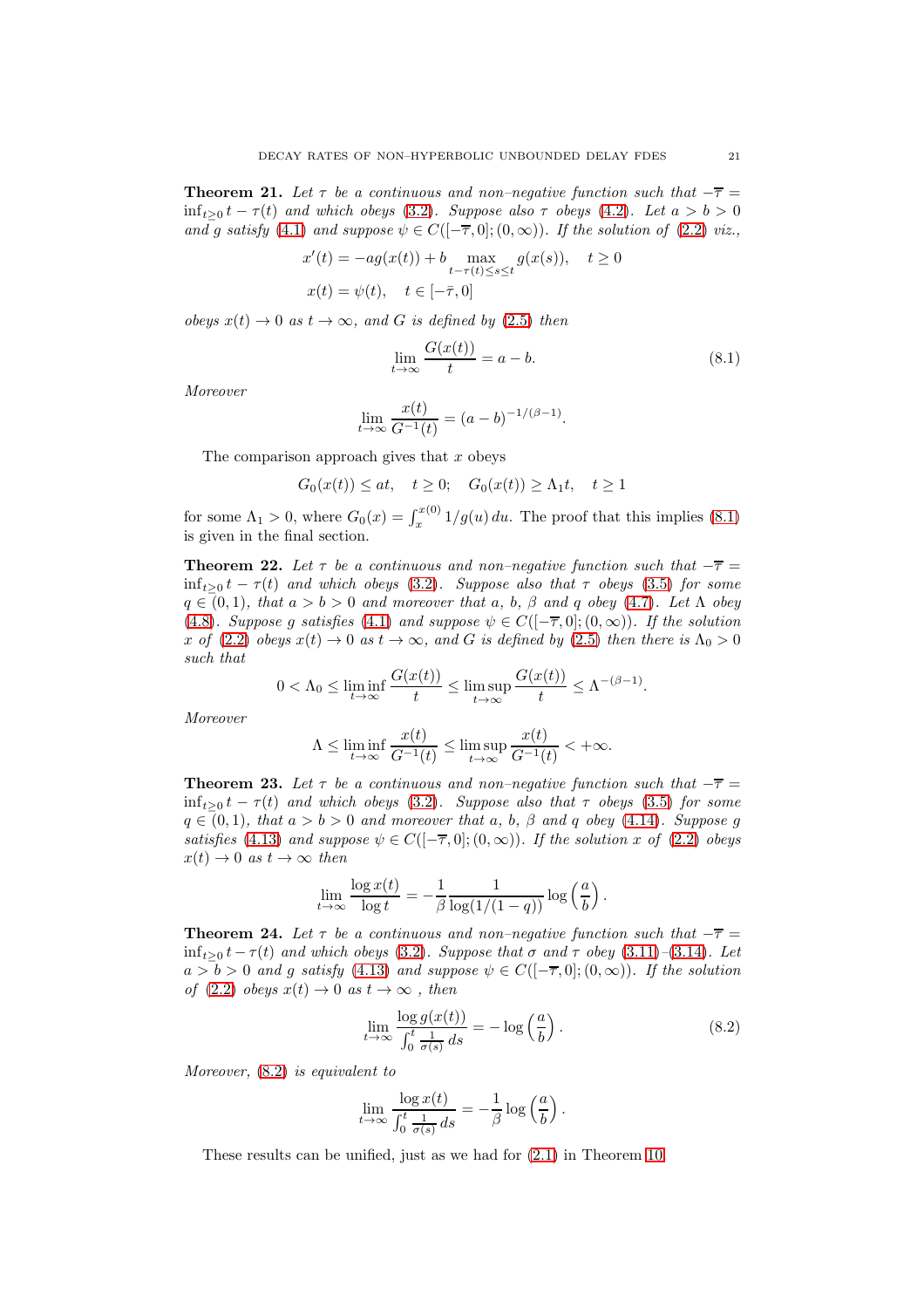**Theorem 25.** Let  $\tau$  be a continuous and non-negative function which obeys [\(3.2\)](#page-3-2) such that  $-\overline{\tau} = \inf_{t>0} t - \tau(t)$ . Suppose that  $\sigma$  and  $\tau$  obey [\(3.11\)](#page-5-5)–[\(3.13\)](#page-5-8), and that there exists  $\lambda \in [0, \infty]$  such that  $\sigma$  obeys [\(5.4\)](#page-10-0). Let  $a > b > 0$  and g satisfy [\(6.1\)](#page-13-0), and suppose  $\psi \in C([-\overline{\tau},0];(0,\infty))$ . Suppose also that the solution x of [\(2.2\)](#page-2-3) obeys  $x(t) \rightarrow 0$  as  $t \rightarrow \infty$ .

(i) If  $\lambda = 0$ , and G is defined by [\(2.5\)](#page-2-5), then x obeys

$$
\lim_{t \to \infty} \frac{x(t)}{G^{-1}(t)} = (a - b)^{-1/(\beta - 1)}.
$$

(ii) If  $0 < \lambda < \frac{\beta - 1}{\beta} \log(a/b)$ ,  $\Lambda$  is defined by [\(4.8\)](#page-7-2), and G is defined by [\(2.5\)](#page-2-5), then x obeys

$$
\Lambda \leq \liminf_{t \to \infty} \frac{x(t)}{G^{-1}(t)} \leq \limsup_{t \to \infty} \frac{x(t)}{G^{-1}(t)} < +\infty.
$$

(iii) If  $\frac{\beta-1}{\beta}\log(a/b) < \lambda < +\infty$ , then x obeys

$$
\lim_{t \to \infty} \frac{\log x(t)}{\log t} = -\frac{1}{\beta} \frac{1}{\lambda} \log \left(\frac{a}{b}\right).
$$

(iv) If  $\lambda = \infty$ , then x obeys

$$
\lim_{t \to \infty} \frac{\log x(t)}{\int_0^t \frac{1}{\sigma(s)} ds} = -\frac{1}{\beta} \log \left(\frac{a}{b}\right).
$$

# 9. Proof of General Results

9.1. Proof of Theorem [9.](#page-8-4) The proof in part (b) is almost identical, so we prove part (a) only. To prove part (a), let  $\epsilon > 0$  and define for all  $t \geq -\bar{\tau}$  the function  $x_{U,\epsilon}$ by  $x_{U,\epsilon}(t) = \epsilon + \max_{-\bar{\tau} \leq s \leq 0} \psi(s) =: M_{\epsilon} > 0$ . Then  $x_{U,\epsilon}(t) > x(t)$  for all  $t \in [-\bar{\tau}, 0]$ . For  $t > 0$  we have

$$
x'_{U,\epsilon}(t)+ag(x_{U,\epsilon}(t))-bg(x_{U,\epsilon}(t-\tau(t)))=(a-b)g(M_{\epsilon})>0.
$$

Hence

$$
x'_{U,\epsilon}(t) > -ag(x_{U,\epsilon}(t)) + bg(x_{U,\epsilon}(t-\tau(t))), \quad t > 0
$$
  

$$
x_{U,\epsilon}(t) > x(t), \quad t \in [-\bar{\tau}, 0].
$$

Therefore  $x(t) < x_{U,\epsilon}(t) = M_{\epsilon} = \epsilon + \max_{-\bar{\tau}\leq s\leq 0} \psi(s)$  for all  $t \geq -\bar{\tau}$ . Letting  $\epsilon \to 0^+$  gives [\(3.1\)](#page-3-0).

It is a consequence of  $(3.1)$  that there is  $x^* \in [0, \infty)$  such that

$$
x^* = \limsup_{t \to \infty} x(t).
$$

We suppose that  $x^* > 0$  and show that this leads to a contradiction, proving that  $x(t) \to 0$  as  $t \to \infty$ . Since  $x^* > 0$ , [\(2.4c\)](#page-2-0) implies that  $g(x^*) > 0$ . Let  $\epsilon_0 > 0$  be so small that

<span id="page-21-0"></span>
$$
- ag(x^*(1+2\epsilon)) + b(1+2\epsilon)g(x^*) < 0, \quad -a + b(1+2\epsilon) < 0, \quad 0 < \epsilon < \epsilon_0. \tag{9.1}
$$

The existence of such an  $\epsilon_0 > 0$  follows from the continuity of g and the fact that  $a > b > 0$  and  $g(x^*) > 0$ . Since  $\tau$  obeys [\(3.2\)](#page-3-2), and g is non-decreasing and continuous, we have

$$
\limsup_{t \to \infty} g(x(t - \tau(t))) = g(x^*).
$$

Therefore for every  $\epsilon > 0$  which obeys [\(9.1\)](#page-21-0), there exists  $T(\epsilon) > 0$  such that

$$
g(x(t-\tau(t))) \le (1+\epsilon)g(x^*), \quad x(t) \le (1+\epsilon)x^*, \quad t \ge T(\epsilon).
$$

Therefore we have

$$
x'(t) \le -ag(x(t)) + b(1+\epsilon)g(x^*), \quad t \ge T(\epsilon), \quad x(T(\epsilon)) \in [0, (1+\epsilon)x^*].
$$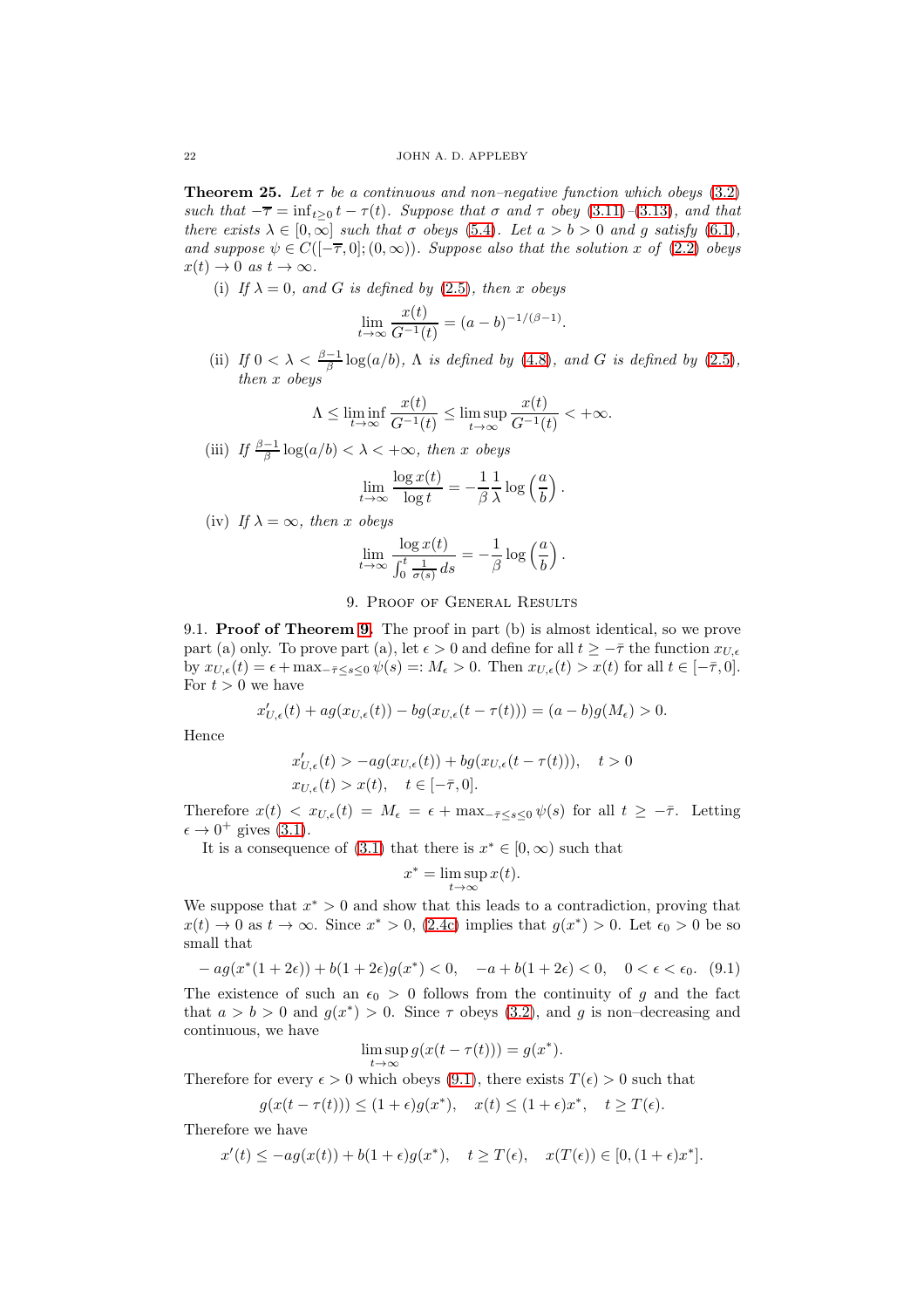## Define  $x_{+,\epsilon}$  by

$$
x'_{+,\epsilon}(t)=-ag(x_{+,\epsilon}(t))+b(1+2\epsilon)g(x^*),\quad t\geq T(\epsilon); \quad x_{+,\epsilon}(T(\epsilon))=x^*(1+2\epsilon).
$$

Therefore  $x(t) < x_{+,\epsilon}(t)$  for  $t \geq T(\epsilon)$ . By [\(9.1\)](#page-21-0) we have  $x'_{+,\epsilon}(T(\epsilon)) < 0$ . Define  $G_{\epsilon}(x) = -ag(x) + b(1+2\epsilon)g(x^*)$  for  $x \in [0, x^*(1+2\epsilon)]$ . By the second statement in [\(9.1\)](#page-21-0) we have  $G_{\epsilon}(x^*)$  < 0 and as g is non-decreasing,  $G_{\epsilon}$  is non-increasing. Since  $G_{\epsilon}(0) = b(1+2\epsilon)g(x^*) > 0$  there is a maximal  $x_*(\epsilon) \in (0, x^*)$  such that  $G_{\epsilon}(x) < 0$ for all  $x > x_*(\epsilon)$  and  $G_{\epsilon}(x_*(\epsilon)) = 0$ . We have  $x'_{+,\epsilon}(t) = G_{\epsilon}(x_{+,\epsilon}(t))$  for  $t \geq T(\epsilon)$ and  $x_{+,\epsilon}(T(\epsilon)) = x^*(1+2\epsilon) > x^* > x_*(\epsilon)$  and so  $x_{+,\epsilon}$  is decreasing on  $[T(\epsilon),\infty)$ and attains the limit  $\lim_{t\to\infty} x_{+,\epsilon}(t) = x_*(\epsilon)$ . Therefore

$$
x^* = \limsup_{t \to \infty} x(t) \le \lim_{t \to \infty} x_{+,\epsilon}(t) = x_*(\epsilon) < x^*,
$$

a contradiction. Hence we must have  $x^* = 0$ , proving that  $x(t) \to 0$  as  $t \to \infty$  as required.

## 9.2. Proof of Theorem [2.](#page-4-4) We first need to prove that

<span id="page-22-5"></span>
$$
G(x(t)) \ge \Lambda t, \quad t \ge 1. \tag{9.2}
$$

Define  $G_0$  by

<span id="page-22-6"></span>
$$
G_0(x) = \int_x^{x(0)} \frac{1}{g(u)} du, \quad x > 0.
$$
\n(9.3)

Note that  $G_0$  is decreasing on  $(0, \infty)$  is therefore invertible. Since  $x(t) > 0$  for all  $t \geq 0$ ,  $b > 0$  and  $g(x(t - \tau(t))) > 0$  for all  $t \geq 0$  we have

$$
x'(t) \ge -ag(x(t)), \quad t > 0.
$$

Hence

$$
-G_0(x(t)) = \int_{x(0)}^{x(t)} \frac{1}{g(u)} du = \int_0^t \frac{x'(s)}{g(x(s))} ds \ge -at, \quad t \ge 0.
$$

Therefore

<span id="page-22-0"></span>
$$
G_0(x(t)) \le at, \quad t \ge 0. \tag{9.4}
$$

Note that there exists  $c \in [-\infty, 0)$  such that  $G_0 : (0, \infty) \to (-c, \infty)$ , because  $G_0(0) = \infty$ ,  $G_0(x(0)) = 0$  and  $G_0$  is decreasing. Therefore  $G_0^{-1}$  :  $(-c, \infty) \to (0, \infty)$ . Hence we may define  $\Gamma : [0, \infty) \to (0, \infty)$  by

<span id="page-22-2"></span>
$$
\Gamma(x) = g(G_0^{-1}(x)).
$$
\n(9.5)

Therefore  $\Gamma \in RV_{\infty}(-\gamma)$ .

Since a, b, q and  $\gamma$  obey [\(3.6\)](#page-4-5), we may fix  $\epsilon \in (0,1)$  so small that

<span id="page-22-4"></span>
$$
a > b \frac{1}{1 - \epsilon} (1 - q - \epsilon)^{-\gamma}, \quad 1 - q - \epsilon > 0.
$$
 (9.6)

Define  $\eta(\epsilon) \in (0,1)$  so that

<span id="page-22-1"></span>
$$
\eta(\epsilon) < \frac{1}{a(1-q-\epsilon)} \left( a - b \frac{1}{1-\epsilon} (1-q-\epsilon)^{-\gamma} \right). \tag{9.7}
$$

Therefore for the same  $\epsilon \in (0,1)$ , since  $\Gamma \in \text{RV}_{\infty}(-\gamma)$ , we have

$$
\lim_{x \to \infty} \frac{\Gamma((1 - q - \epsilon)x)}{\Gamma(x)} = (1 - q - \epsilon)^{-\gamma}.
$$

Therefore there exists  $x_1(\epsilon) > 0$  such that

<span id="page-22-3"></span>
$$
\frac{\Gamma(x(1-q-\epsilon))}{\Gamma(x)} \le \frac{1}{1-\epsilon} \left(\frac{1}{1-q-\epsilon}\right)^{\gamma}, \quad x \ge x_1(\epsilon). \tag{9.8}
$$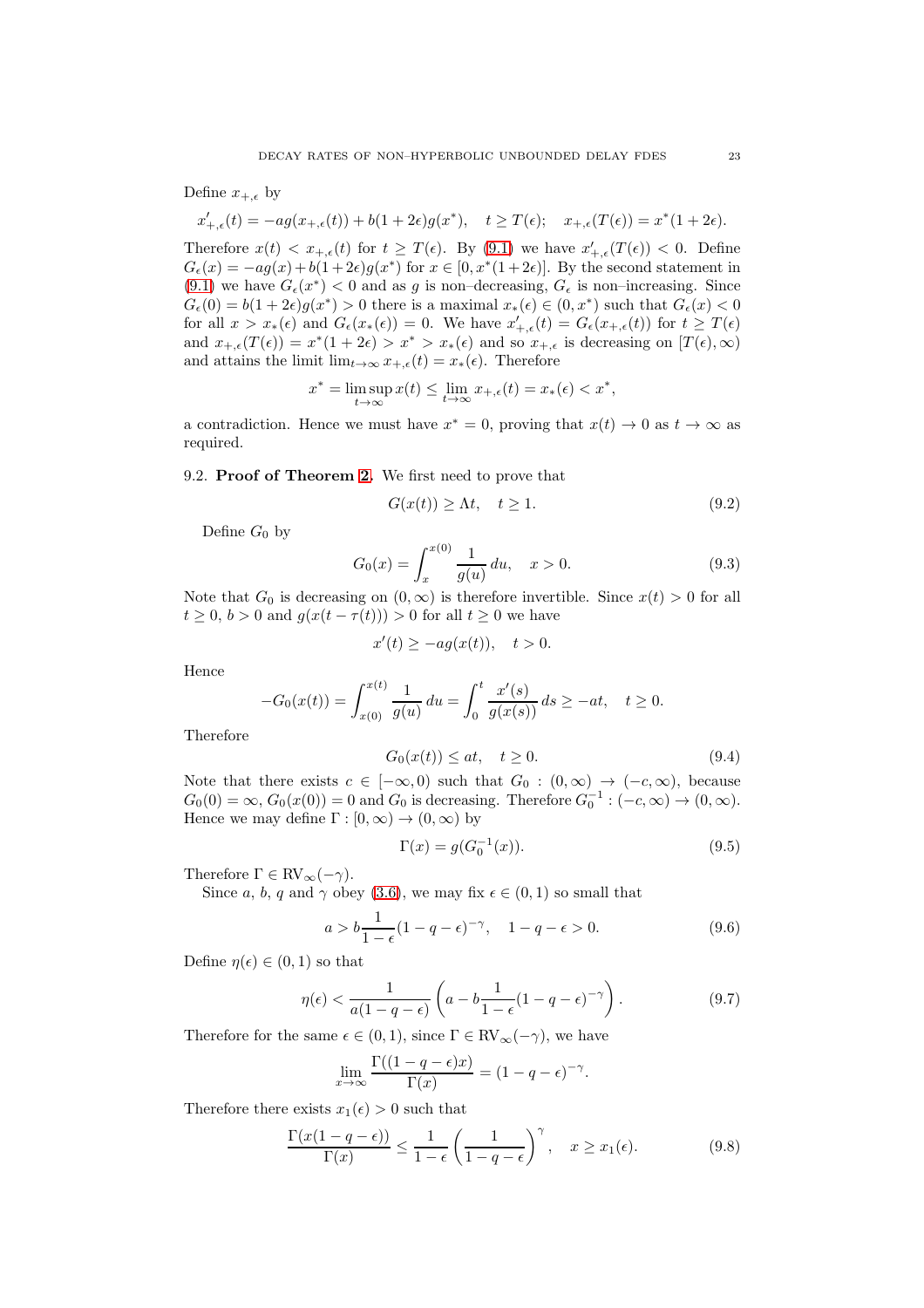Next, as  $G_0(x) \to \infty$  as  $x \to 0^+$ , and g is increasing on  $(0, \delta_1)$ , there is  $\delta(\epsilon) > 0$ such that

<span id="page-23-1"></span>
$$
\eta(\epsilon)G_0(\delta(\epsilon)) > x_1(\epsilon), \quad \eta(\epsilon)(1 - q - \epsilon)G_0(\delta(\epsilon)) > G_0(\delta_1). \tag{9.9}
$$

Since  $x(t) \to 0$  as  $t \to \infty$  and  $\tau(t)/t \to q$  as  $\to \infty$ , there is a  $T_1(\epsilon) > 0$  such that

<span id="page-23-0"></span>
$$
x(t) \le \delta(\epsilon), \quad \tau(t) < (q + \epsilon)t, \quad t > T_1(\epsilon). \tag{9.10}
$$

By  $(9.4)$ ,  $(9.10)$ ,  $(9.9)$  and using the fact that  $G_0$  is decreasing, we have

<span id="page-23-2"></span>
$$
aT_1(\epsilon) \ge G_0(x(T_1(\epsilon))) \ge G_0(\delta(\epsilon)) > \frac{x_1(\epsilon)}{\eta(\epsilon)}.
$$
\n(9.11)

Next define

<span id="page-23-4"></span>
$$
0 < \lambda(\epsilon) = \frac{\eta(\epsilon)(1 - q - \epsilon)G_0(\delta(\epsilon))}{T_1(\epsilon)}.\tag{9.12}
$$

Then by [\(9.11\)](#page-23-2), as  $aT_1(\epsilon) \geq G_0(\delta(\epsilon))$ , we have

$$
\lambda(\epsilon) = \eta(\epsilon)(1 - q - \epsilon) \frac{G_0(\delta(\epsilon))}{T_1(\epsilon)} \le a\eta(\epsilon)(1 - q - \epsilon).
$$

By [\(9.7\)](#page-22-1), we therefore have

<span id="page-23-6"></span>
$$
\lambda(\epsilon) < a - b \frac{1}{1 - \epsilon} (1 - q - \epsilon)^{-\beta/(\beta - 1)}.\tag{9.13}
$$

Define  $x_{U,\epsilon}$  by

<span id="page-23-3"></span>
$$
x_{U,\epsilon}(t) = G_0^{-1}(\lambda(\epsilon)t), \quad t \ge T_1(\epsilon). \tag{9.14}
$$

Since  $t - \tau(t) \to \infty$ , there exists  $T_+(\epsilon) > T_1(\epsilon)$  such that  $T_+(\epsilon) = \sup\{t > T_1(\epsilon)$ :  $t - \tau(t) = T_1(\epsilon)$ . Then we have  $t - \tau(t) \geq T_1(\epsilon)$  for all  $t \geq T_+(\epsilon)$  and  $T_+(\epsilon)$  $\tau(T_+(\epsilon)) = T_1(\epsilon)$ . Since  $T_+(\epsilon) > T_1(\epsilon)$ , we have  $\tau(T_+(\epsilon)) < (q + \epsilon)T_+(\epsilon)$ . Hence with  $T_2(\epsilon) := T_1(\epsilon)/(1 - q - \epsilon)$ , we have  $T_2(\epsilon) > T_1(\epsilon)$  and

$$
T_1(\epsilon) = T_+(\epsilon) - \tau(T_+(\epsilon)) > T_+(\epsilon) - (q + \epsilon)T_+(\epsilon).
$$

Therefore  $T_2(\epsilon) = T_1(\epsilon)/(1 - q - \epsilon) > T_+(\epsilon)$ . Thus for  $t > T_2(\epsilon) > T_+(\epsilon)$  we have  $t - \tau(t) \geq T_1(\epsilon).$ 

For  $t \in [T_1(\epsilon), T_2(\epsilon)]$  we have that  $x_{U,\epsilon}$  is decreasing, so by [\(9.14\)](#page-23-3) and [\(9.12\)](#page-23-4) we have

$$
x_{U,\epsilon}(t) \ge x_{U,\epsilon}(T_2(\epsilon)) = x_{U,\epsilon}(T_1(\epsilon)/(1-q-\epsilon))
$$
  
=  $G_0^{-1}(\lambda(\epsilon)T_1(\epsilon)/(1-q-\epsilon))$   
=  $G_0^{-1}(\eta(\epsilon)G_0(\delta(\epsilon))).$ 

By [\(9.7\)](#page-22-1),  $\eta(\epsilon) \in (0, 1)$ , so we have  $G_0(\delta(\epsilon)) > \eta(\epsilon)G_0(\delta(\epsilon))$ . Since  $G_0^{-1}$  is decreasing,  $\delta(\epsilon) = G_0^{-1}(G_0(\delta(\epsilon))) < G_0^{-1}(\eta(\epsilon)G_0(\delta(\epsilon)))$ . Therefore for  $t \in [T_1(\epsilon), T_2(\epsilon)]$  we have  $x_{U,\epsilon}(t) > \delta(\epsilon)$ . By [\(9.10\)](#page-23-0) we have

<span id="page-23-7"></span>
$$
x_{U,\epsilon}(t) > \delta(\epsilon) \ge x(t), \quad t \in [T_1(\epsilon), T_2(\epsilon)].
$$
\n(9.15)

Next we show that for  $t \geq T_1(\epsilon)$  we have  $x_{U,\epsilon}(t) < \delta_1$ . To see this, note that  $x_{U,\epsilon}$ is decreasing on  $[T_1(\epsilon), \infty)$ , we have

$$
x_{U,\epsilon}(t) \leq x_{U,\epsilon}(T_1(\epsilon))
$$
  
=  $G_0^{-1}(\lambda(\epsilon)T_1(\epsilon))$   
=  $G_0^{-1}(\eta(\epsilon)(1-q-\epsilon)G_0(\delta(\epsilon))).$ 

Since  $G_0^{-1}$  is decreasing, the second member of [\(9.9\)](#page-23-1) yields  $G_0^{-1}(\eta(\epsilon))(1-q - \epsilon)$  $\epsilon)G_0(\delta(\epsilon))$ ) <  $\delta_1$ . Hence

<span id="page-23-5"></span>
$$
x_{U,\epsilon}(t) < \delta_1, \quad t \ge T_1(\epsilon). \tag{9.16}
$$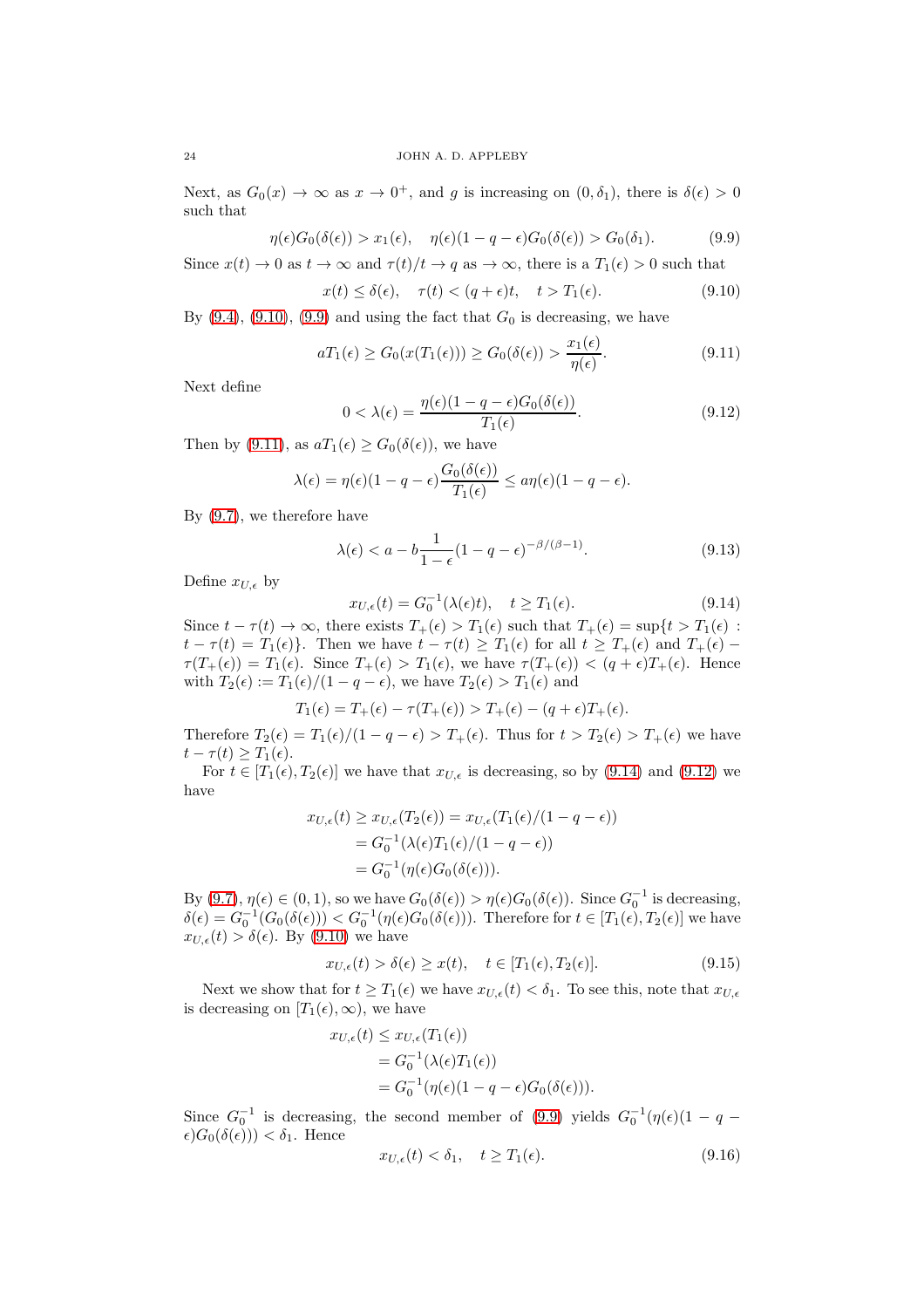For  $t > T_2(\epsilon) > T_1(\epsilon)$ , we have  $\tau(t) < (q+\epsilon)t$  by [\(9.10\)](#page-23-0). Thus  $t-\tau(t) > (1-q-\epsilon)t$ . Since  $x_{U,\epsilon}$  is decreasing on  $[T_1(\epsilon), \infty)$ , and for  $t \geq T_2(\epsilon)$  we have  $t - \tau(t) > (1 - q - \epsilon)$  $\epsilon$ )t  $\geq (1-q-\epsilon)T_2(\epsilon) = T_1(\epsilon)$ , we have  $x_{U,\epsilon}(t-\tau(t)) < x_{U,\epsilon}(t(1-q-\epsilon)) \leq x_{U,\epsilon}(T_1(\epsilon))$ . By [\(9.16\)](#page-23-5) we have  $x_{U,\epsilon}(t-\tau(t)) < x_{U,\epsilon}(t(1-q-\epsilon)) < \delta_1$  for  $t \geq T_2(\epsilon)$ . Since g is increasing on  $(0, \delta_1)$  we have

<span id="page-24-1"></span>
$$
g(x_{U,\epsilon}(t-\tau(t))) < g(x_{U,\epsilon}(t(1-q-\epsilon))), \quad t > T_2(\epsilon). \tag{9.17}
$$

For  $t \geq T_2(\epsilon)$ , we have  $G_0(x_{U,\epsilon}(t)) = \lambda(\epsilon)t$ , so  $G'_0(x_{U,\epsilon}(t))x'_{U,\epsilon}(t) = \lambda(\epsilon)$ . Thus

<span id="page-24-0"></span>
$$
x'_{U,\epsilon}(t) = -\lambda(\epsilon)g(x_{U,\epsilon}(t)), \quad t > T_2(\epsilon). \tag{9.18}
$$

Therefore for  $t \geq T_2(\epsilon)$  using [\(9.18\)](#page-24-0), [\(9.17\)](#page-24-1), [\(9.14\)](#page-23-3) and [\(9.5\)](#page-22-2) in turn we have

$$
x'_{U,\epsilon}(t) + ag(x_{U,\epsilon}(t)) - bg(x_{U,\epsilon}(t-\tau(t)))
$$
  
\n
$$
= -\lambda(\epsilon)g(x_{U,\epsilon}(t)) + ag(x_{U,\epsilon}(t)) - bg(x_{U,\epsilon}(t-\tau(t)))
$$
  
\n
$$
= g(x_{U,\epsilon}(t)) \left\{ a - \lambda(\epsilon) - b \frac{g(x_{U,\epsilon}(t-\tau(t)))}{g(x_{U,\epsilon}(t))} \right\}
$$
  
\n
$$
> g(x_{U,\epsilon}(t)) \left\{ a - \lambda(\epsilon) - b \frac{g(x_{U,\epsilon}(t(1-q-\epsilon)))}{g(x_{U,\epsilon}(t))} \right\}
$$
  
\n
$$
= g(x_{U,\epsilon}(t)) \left\{ a - \lambda(\epsilon) - b \frac{g(G_0^{-1}(\lambda(\epsilon)t(1-q-\epsilon)))}{g(G_0^{-1}(\lambda(\epsilon)t))} \right\}
$$
  
\n
$$
= g(x_{U,\epsilon}(t)) \left\{ a - \lambda(\epsilon) - b \frac{\Gamma(\lambda(\epsilon)t(1-q-\epsilon))}{\Gamma(\lambda(\epsilon)t)} \right\}.
$$

Therefore

$$
x'_{U,\epsilon}(t) + ag(x_{U,\epsilon}(t)) - bg(x_{U,\epsilon}(t-\tau(t)))
$$
  
>  $g(x_{U,\epsilon}(t)) \left\{ a - \lambda(\epsilon) - b \frac{\Gamma(\lambda(\epsilon)t(1-q-\epsilon))}{\Gamma(\lambda(\epsilon)t)} \right\}, \quad t \ge T_2(\epsilon).$  (9.19)

For  $t \geq T_2(\epsilon) = T_1(\epsilon)/(1-q-\epsilon)$ , we have by [\(9.12\)](#page-23-4), [\(9.9\)](#page-23-1)

<span id="page-24-2"></span>
$$
\lambda(\epsilon)t \geq \lambda(\epsilon)\frac{T_1(\epsilon)}{1-q-\epsilon} = \eta(\epsilon)G_0(\delta(\epsilon)) > x_1(\epsilon).
$$

Therefore by [\(9.8\)](#page-22-3) we have

<span id="page-24-3"></span>
$$
\frac{\Gamma(\lambda(\epsilon)t(1-q-\epsilon))}{\Gamma(\lambda(\epsilon)t)} \le \frac{1}{1-\epsilon} \left(\frac{1}{1-q-\epsilon}\right)^{\gamma}, \quad t \ge T_2(\epsilon). \tag{9.20}
$$

By [\(9.19\)](#page-24-2) and [\(9.20\)](#page-24-3) we have for  $t \geq T_2(\epsilon)$ 

$$
x'_{U,\epsilon}(t) + ag(x_{U,\epsilon}(t)) - bg(x_{U,\epsilon}(t-\tau(t))) > g(x_{U,\epsilon}(t)) \left\{ a - \lambda(\epsilon) - b \frac{1}{1-\epsilon} \left( \frac{1}{1-q-\epsilon} \right)^{\gamma} \right\}.
$$

By  $(9.13)$  we have

<span id="page-24-4"></span>
$$
x'_{U,\epsilon}(t) > -ag(x_{U,\epsilon}(t)) + bg(x_{U,\epsilon}(t-\tau(t))), \quad t > T_2(\epsilon). \tag{9.21}
$$

By [\(9.15\)](#page-23-7) and [\(9.21\)](#page-24-4), by the comparison principle we have  $x(t) < x_{U,\epsilon}(t)$  for all  $t \geq T_1(\epsilon)$ . Therefore  $x(t) < G_0^{-1}(\lambda(\epsilon)t)$  for  $t \geq T_1(\epsilon)$ . Hence  $G_0(x(t)) > \lambda(\epsilon)t$ for  $t \geq T_1(\epsilon)$ . Since  $\epsilon \in (0,1)$  obeying  $(9.6)$  is fixed we have  $(12.1)$ . Therefore  $(4.9)$  holds, once we remember that G also obeys  $(9.4)$ , together with the fact that  $G_0(x)/G(x) \to 1$  as  $x \to 0^+$ .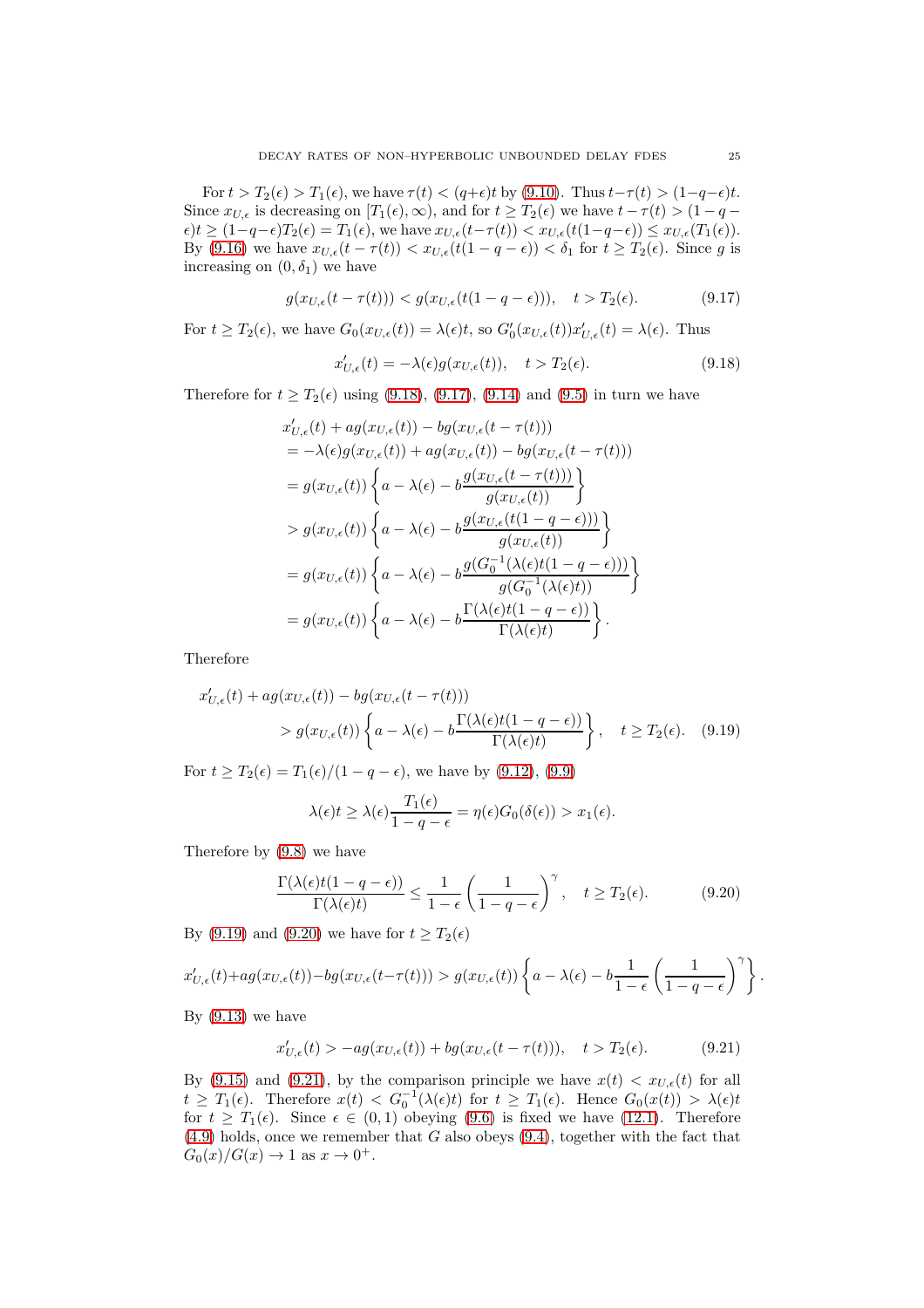9.3. Proof of Theorem [3.](#page-5-3) Let  $\lambda = \log(1/(1-q)) > 0$ . Define  $\sigma(t) = \lambda(t + \bar{\tau} + 1)$ for  $t \geq -\bar{\tau}$ . Since  $\tau(t)/t \to q \in (0,1)$  as  $t \to \infty$ , we have that  $\sigma$  obeys [\(3.11\)](#page-5-5), [\(3.12\)](#page-5-7) and [\(3.13\)](#page-5-8).

We first get an upper bound. By [\(2.4c\)](#page-2-0), we note that there is a  $\delta_0 > 0$  such that  $g'(x) > 0$  for all  $x \in (0, \delta_0)$ . Hence  $g^{-1} : [0, g(\delta_0)] \to [0, \delta_0]$ . Clearly there is a  $\delta_1 > 0$  such that  $\delta_1 < g(\delta_0)$ , or  $g^{-1}(\delta_1) < \delta_0$ . Then for  $x \in (0, \delta_1)$ , we may define  $\Gamma_1$  :  $(0, \delta_1) \rightarrow (0, \infty)$  by

$$
\Gamma_1(x) = g'(g^{-1}(x)), \quad x \in [0, \delta_1).
$$

By [\(3.8d\)](#page-5-1), we have  $\Gamma_1 \in RV_0(1/\gamma)$ .

Since

$$
a < b \left( \frac{1}{1-q} \right)^{\gamma}, \quad q = 1 - e^{-\lambda},
$$

we have

<span id="page-25-2"></span>
$$
\log(a/b) < \lambda \gamma.
$$

Therefore we can choose  $\epsilon \in (0,1)$  so small that

<span id="page-25-0"></span>
$$
1 - \frac{1}{\gamma} \log(a/b) \frac{1}{\lambda} (1 + \epsilon)^{3/2} > 0.
$$
 (9.22)

Since  $\Gamma_1 \in RV_0(1/\gamma)$ , there exists  $0 < \delta_2(\epsilon) < \delta_0$  such that  $q(\delta_2(\epsilon)/2) < 1$  and

$$
x^{1/\gamma \cdot (1+\epsilon)^2} \le \Gamma_1(x) \le x^{1/\gamma \cdot (1-\epsilon)^2}, \quad x \in (0, g(\delta_2(\epsilon)/2)].
$$

Let  $\delta_3 > 0$  be so small that  $g(\delta_3/2) < 1$ . Now, let  $\delta(\epsilon) = \min(\delta_0, \delta_1, \delta_2(\epsilon), \delta_3)$ . Since  $\delta(\epsilon) \leq \delta_2$ , we have  $\delta(\epsilon)/2 \leq \delta_2(\epsilon)/2 < \delta_0/2 < \delta_0$ . Therefore  $g(\delta(\epsilon)/2) \leq g(\delta_2(\epsilon)/2)$ and so we have

$$
0 < B_1(\epsilon) := \frac{1}{\gamma} (1 - \epsilon)^2 \le \frac{\log \Gamma_1(x)}{\log x} \tag{9.23}
$$
\n
$$
\le \frac{1}{\gamma} (1 + \epsilon)^2 =: B_2(\epsilon), \quad x \in (0, g(\delta(\epsilon)/2)],
$$
\n
$$
g(\delta(\epsilon)/2) < 1, \quad g'(x) > 0 \quad x \in (0, \delta(\epsilon)). \tag{9.24}
$$

Since  $x(t) \to 0$  as  $t \to \infty$ , there exists  $T_0(\epsilon) > 0$  such that  $x(t) \leq \delta(\epsilon)/2$  for all  $t \geq T_0(\epsilon)$ .

By [\(3.11\)](#page-5-5) and [\(3.13\)](#page-5-8) for each  $\epsilon \in (0,1)$ , there is a  $T_1(\epsilon) > 0$  such that

<span id="page-25-1"></span>
$$
\int_{t-\tau(t)}^{t} \frac{1}{\sigma(s)} ds \le 1 + \epsilon, \quad t \ge T_1(\epsilon). \tag{9.25}
$$

Now let  $0 < c_2 < c_2(\epsilon)$ , where  $c_2(\epsilon) \in (0, \log(a/b))$  is the solution of  $g_{\epsilon}(c) = 0$ , where the function  $g_{\epsilon}$  is defined by

$$
g_{\epsilon}(x) = -x\epsilon + a - be^{x(1+\epsilon)}, \quad x \ge 0.
$$

The existence and uniqueness of the solution are guaranteed by the fact that  $g_{\epsilon}(0)$  $0, g_{\epsilon}((1+\epsilon)^{-1}\log(a/b)) < 0$  and  $g_{\epsilon}$  is continuous and decreasing on  $(0, \infty)$ . Note moreover that as  $\epsilon \downarrow 0$ , we have that  $c_2(\epsilon) \rightarrow \log(a/b)$ . A further consequence of the construction is that

$$
c_2 < \frac{1}{1+\epsilon} \log(a/b).
$$

Since  $\sigma(t)/t \to \lambda$  as  $t \to \infty$ , we have

$$
\lim_{t \to \infty} \frac{\int_0^t \frac{1}{\sigma(s)} ds}{\log \sigma(t)} = \frac{1}{\lambda}.
$$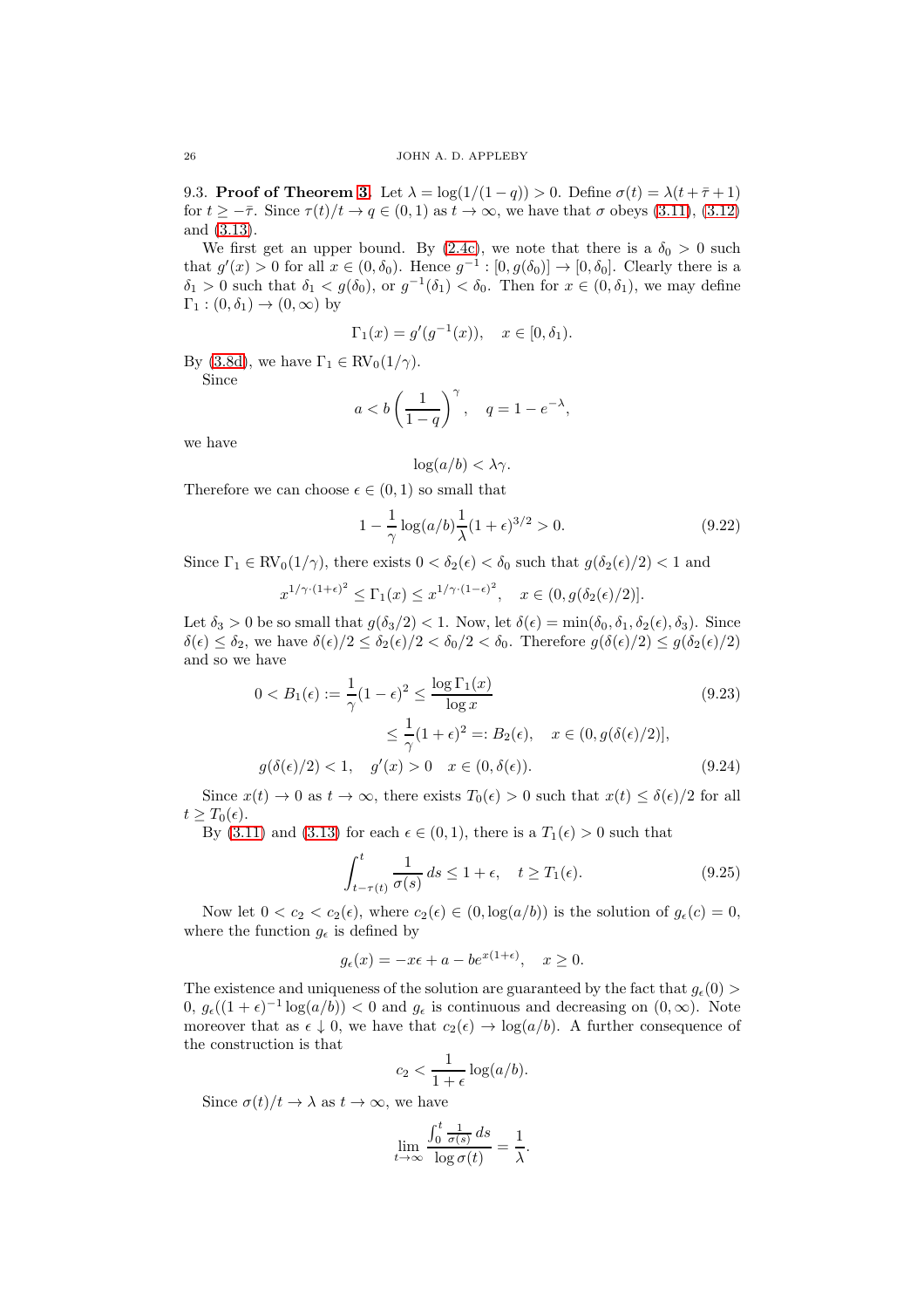Therefore there exists  $\theta_1(\epsilon) > 0$  such that

$$
\sigma(t) \ge e, \quad \frac{\int_0^t \frac{1}{\sigma(s)} ds}{\log \sigma(t)} \le \frac{1}{\lambda} (1+\epsilon)^{1/2}, \quad t \ge \theta_1(\epsilon).
$$

Therefore for  $t \geq \theta_1(\epsilon)$  we have

$$
\log \sigma(t) - \frac{1}{\gamma} \log(a/b)(1+\epsilon) \int_0^t \frac{1}{\sigma(s)} ds
$$
  
\n
$$
\geq \frac{1}{1/\lambda(1+\epsilon)^{1/2}} \int_0^t \frac{1}{\sigma(s)} ds - \frac{1}{\gamma} \log(a/b)(1+\epsilon) \int_0^t \frac{1}{\sigma(s)} ds
$$
  
\n
$$
= \frac{\lambda}{(1+\epsilon)^{1/2}} \int_0^t \frac{1}{\sigma(s)} ds \left\{ 1 - \frac{1}{\lambda} \frac{1}{\gamma} \log(a/b)(1+\epsilon)^{3/2} \right\}.
$$

The quantity in curly brackets is positive by [\(9.22\)](#page-25-0). Therefore as  $\int_0^t 1/\sigma(s) ds \to \infty$ as  $t \to \infty$ , for every  $\epsilon \in (0, 1)$  obeying  $(9.22)$ , there exists  $T_2(\epsilon) > 0$  such that

$$
\log \sigma(t) - \frac{1}{\gamma} \log(a/b)(1+\epsilon) \int_0^t \frac{1}{\sigma(s)} ds + B_2(\epsilon) \log g(\delta(\epsilon)/2)
$$
  
> 
$$
\log(1/\epsilon), \quad t \ge T_2(\epsilon). \quad (9.26)
$$

Since  $x(t) \to 0$  as  $t \to \infty$ , there exists a  $T_3(\epsilon) > 0$  such that

<span id="page-26-0"></span>
$$
g(x(t)) \le g(\delta(\epsilon)/2)e^{-2c_2}, \quad t \ge T_3(\epsilon). \tag{9.27}
$$

Let  $T_4(\epsilon) = \max(T_0(\epsilon), T_1(\epsilon), T_2(\epsilon), T_3(\epsilon))$ . Since  $t - \tau(t) \to \infty$  as  $t \to \infty$ , there exists  $T_5(\epsilon) > T_4(\epsilon)$  such that  $T_5(\epsilon) = \sup\{t > T_4(\epsilon) : t - \tau(t) = T_4(\epsilon)\}\$ . Also  $t - \tau(t) \geq T_4(\epsilon)$  for  $t \geq T_5(\epsilon)$ .

Define  $x_2(\epsilon)$  by

<span id="page-26-1"></span>
$$
x_2(\epsilon) = g(\delta(\epsilon)/2)e^{c_2 \int_0^{T_4(\epsilon)} \frac{1}{\sigma(s)} ds}.
$$
\n(9.28)

Then for  $t \geq T_4(\epsilon)$  we have

$$
0 < x_2(\epsilon) e^{-c_2 \int_0^t \frac{1}{\sigma(s)} ds} = g(\delta(\epsilon)/2) e^{c_2 \int_0^{T_4(\epsilon)} \frac{1}{\sigma(s)} ds} e^{-c_2 \int_0^t \frac{1}{\sigma(s)} ds} \le g(\delta(\epsilon)/2) < 1.
$$
\nSince  $\delta_0 \le \delta(\epsilon)$ , we have that  $g^{-1} : [0, g(\delta(\epsilon))] \to [0, \delta(\epsilon)]$ . Therefore, we can define

<span id="page-26-2"></span>
$$
x_{U,\epsilon}(t) = g^{-1}\left(x_2(\epsilon)e^{-c_2\int_0^t \frac{1}{\sigma(s)} ds}\right), \quad t \ge T_4(\epsilon). \tag{9.29}
$$

Therefore we have

$$
x_{U,\epsilon}(t) \leq \delta(\epsilon)/2
$$
,  $t \geq T_4(\epsilon)$ ;  $g(x_{U,\epsilon}(t)) < 1$ ,  $t \geq T_4(\epsilon)$ .

Next for  $t \in [T_4(\epsilon), T_5(\epsilon)]$ , noting that  $T_5(\epsilon) - \tau(T_5(\epsilon)) = T_4(\epsilon)$  and  $T_4(\epsilon) \geq T_3(\epsilon)$ , we have by [\(9.27\)](#page-26-0), [\(9.28\)](#page-26-1) that

$$
g(x(t))e^{c_2\int_0^t \frac{1}{\sigma(u)} du} \le g(x(t))e^{c_2\int_0^{T_5(\epsilon)} \frac{1}{\sigma(u)} du}
$$
  
\n
$$
\le g(\delta(\epsilon)/2)e^{-2c_2}e^{c_2\int_0^{T_5(\epsilon)} \frac{1}{\sigma(u)} du}
$$
  
\n
$$
= g(\delta(\epsilon)/2)e^{-2c_2}e^{c_2\int_0^{T_5(\epsilon)-\tau(T_5(\epsilon))} \frac{1}{\sigma(u)} du} \cdot e^{c_2\int_{T_5(\epsilon)-\tau(T_5(\epsilon))}^{T_5(\epsilon)} \frac{1}{\sigma(u)} du}
$$
  
\n
$$
= g(\delta(\epsilon)/2)e^{-2c_2}e^{c_2\int_0^{T_4(\epsilon)} \frac{1}{\sigma(u)} du} \cdot e^{c_2\int_{T_5(\epsilon)-\tau(T_5(\epsilon))}^{T_5(\epsilon)} \frac{1}{\sigma(u)} du}
$$
  
\n
$$
= x_2(\epsilon)e^{-2c_2} \cdot e^{c_2\int_{T_5(\epsilon)-\tau(T_5(\epsilon))}^{T_5(\epsilon)} \frac{1}{\sigma(u)} du}.
$$

Since  $T_5(\epsilon) > T_4(\epsilon) \ge T_1(\epsilon)$ , by [\(9.25\)](#page-25-1) for  $t \in [T_4(\epsilon), T_5(\epsilon)]$  we have

$$
g(x(t))e^{c_2\int_0^t \frac{1}{\sigma(u)} du} \leq x_2(\epsilon)e^{-2c_2} \cdot e^{c_2(1+\epsilon)} = x_2(\epsilon)e^{-c_2(1-\epsilon)} < x_2(\epsilon).
$$

Hence for  $t \in [T_4(\epsilon), T_5(\epsilon)]$  we have

$$
g(x(t)) < x_2(\epsilon)e^{-c_2\int_0^t \frac{1}{\sigma(u)} du} = g(x_{U,\epsilon}(t)) \le g(\delta(\epsilon)/2) < g(\delta(\epsilon)) \le g(\delta_0).
$$

<span id="page-26-3"></span>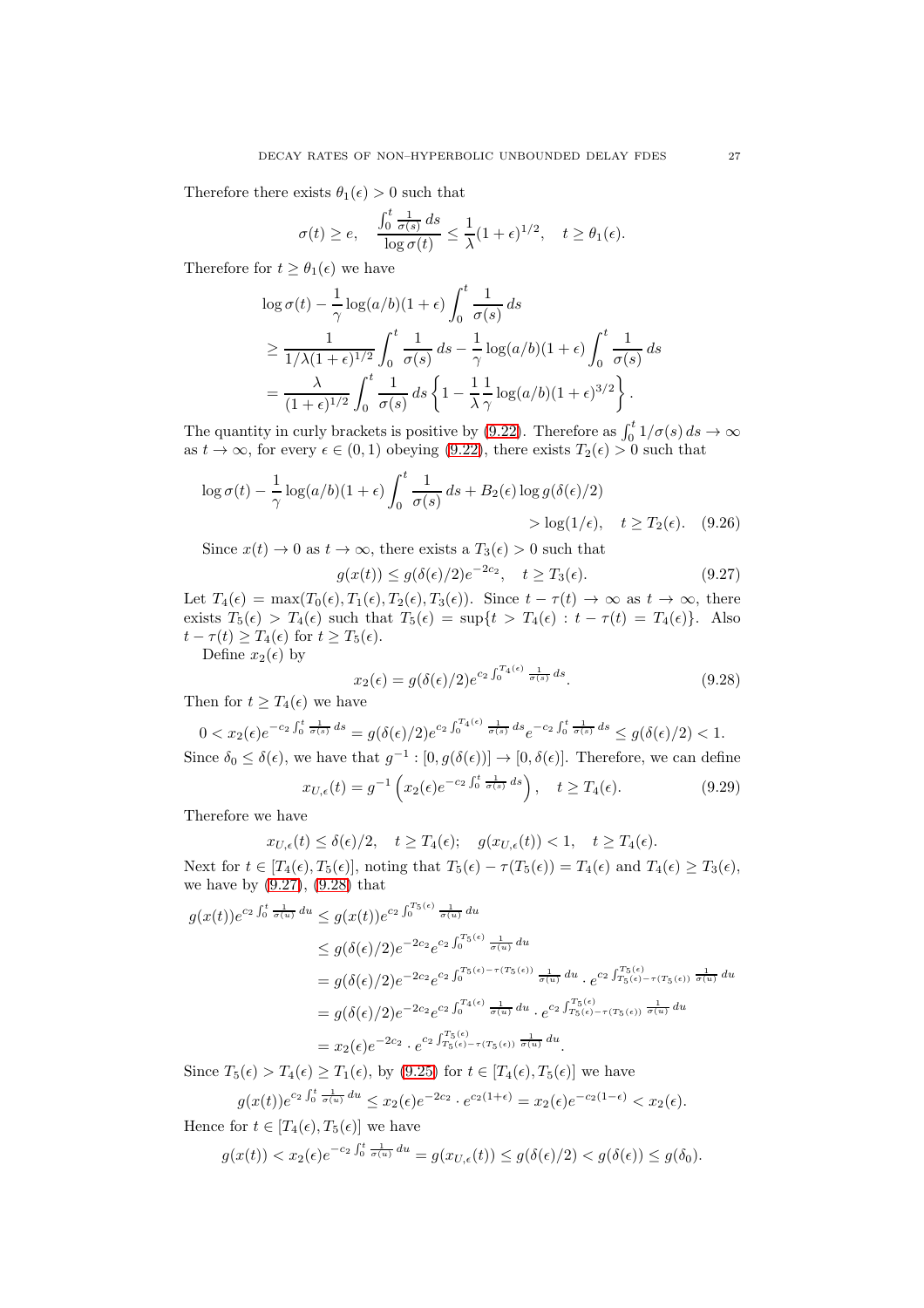Therefore we have

<span id="page-27-1"></span>
$$
x(t) < x_{U,\epsilon}(t), \quad t \in [T_4(\epsilon), T_5(\epsilon)].\tag{9.30}
$$

Since  $g \in C^1(0, \delta_0)$ , and  $\delta_1 < g(\delta_0)$ , we have that  $g^{-1} \in C^1(0, \delta_1)$ . Now for  $t \geq T_4(\epsilon)$  we have  $g(x_{U,\epsilon}(t)) \leq \delta(\epsilon)/2 < \delta(\epsilon) \leq \delta_1$ , so therefore  $x_{U,\epsilon} \in C^1[T_5(\epsilon),\infty)$ and

$$
x'_{U,\epsilon}(t) = -\frac{c_2}{\sigma(t)g'(x_{U,\epsilon}(t))}x_2(\epsilon)e^{-c_2\int_0^t \frac{1}{\sigma(s)}ds}, \quad t \ge T_5(\epsilon).
$$

For  $t > T_5(\varepsilon)$ , we have that  $t - \tau(t) \geq T_4(\varepsilon)$ . Therefore we get

$$
x'_{U,\epsilon}(t) + ag(x_{U,\epsilon}(t)) - bg(x_{U,\epsilon}(t-\tau(t)))
$$
  
=  $x_2(\epsilon)e^{-c_2\int_0^t \frac{1}{\sigma(s)}ds} \left( -\frac{c_2}{g'(x_{U,\epsilon}(t))\sigma(t)} + a - be^{c_2\int_{t-\tau(t)}^t \frac{1}{\sigma(s)}ds} \right), \quad t > T_5(\epsilon).$  (9.31)

Next we estimate  $g'(x_{U,\epsilon}(t))\sigma(t)$  for  $t \geq T_5(\epsilon)$ . Since this quantity is positive, we may consider  $\log(g'(x_{U,\epsilon}(t))\sigma(t))$ . Since [\(9.23\)](#page-25-2) holds and g is increasing on  $(0, \delta(\epsilon)/2)$  we have

$$
B_1(\epsilon) \le \frac{\log \Gamma_1(g(x))}{\log g(x)} \le B_2(\epsilon), \quad x \in (0, \delta(\epsilon)/2].
$$

Since  $t \geq T_5(\epsilon) > T_4(\epsilon)$ , we have  $x_{U,\epsilon}(t) \leq \delta(\epsilon)/2$ . Therefore

$$
0 < B_1(\epsilon) \le \frac{\log \Gamma_1(g(x_{U,\epsilon}(t)))}{\log g(x_{U,\epsilon}(t))} \le B_2(\epsilon), \quad t \ge T_5(\epsilon).
$$

For  $t \geq T_5(\epsilon) > T_4(\epsilon)$ , we have that  $g(x_{U,\epsilon}(t)) \leq g(\delta/2) < 1$ , so  $\log g(x_{U,\epsilon}(t)) < 0$ . Hence

<span id="page-27-0"></span>
$$
B_1(\epsilon) \log g(x_{U,\epsilon}(t)) \ge \frac{\log \Gamma_1(g(x_{U,\epsilon}(t)))}{\log g(x_{U,\epsilon}(t))} \log g(x_{U,\epsilon}(t)) \ge B_2(\epsilon) \log g(x_{U,\epsilon}(t)).
$$
\n(9.32)

Hence for  $t \geq T_5(\epsilon) > T_4(\epsilon)$ , by using [\(9.32\)](#page-27-0), [\(9.29\)](#page-26-2), and [\(9.28\)](#page-26-1) in turn we get

$$
\log(g'(x_{U,\epsilon}(t))\sigma(t)) = \log \sigma(t) + \frac{\log \Gamma_1(g(x_{U,\epsilon}(t)))}{\log g(x_{U,\epsilon}(t))} \log g(x_{U,\epsilon}(t))
$$
  
\n
$$
\geq \log \sigma(t) + B_2(\epsilon) \log g(x_{U,\epsilon}(t))
$$
  
\n
$$
= \log \sigma(t) + B_2(\epsilon) \left( \log x_2(\epsilon) - c_2 \int_0^t \frac{1}{\sigma(s)} ds \right)
$$
  
\n
$$
= \log \sigma(t) + B_2(\epsilon) \log g(\delta(\epsilon)/2) - B_2(\epsilon) c_2 \int_{T_4(\epsilon)}^t \frac{1}{\sigma(s)} ds
$$
  
\n
$$
> \log \sigma(t) + B_2(\epsilon) \log g(\delta(\epsilon)/2) - B_2(\epsilon) c_2 \int_0^t \frac{1}{\sigma(s)} ds
$$
  
\n
$$
= \log \sigma(t) + B_2(\epsilon) \log g(\delta(\epsilon)/2)
$$
  
\n
$$
- \frac{1}{\gamma} (1 + \epsilon)^2 c_2 \int_0^t \frac{1}{\sigma(s)} ds.
$$

Since  $c_2 < (1 + \epsilon)^{-1} \log(a/b)$ , we have

$$
\frac{1}{\gamma}(1+\epsilon)^2 c_2 \int_0^t \frac{1}{\sigma(s)} ds < \frac{1}{\gamma}(1+\epsilon) \log(a/b) \int_0^t \frac{1}{\sigma(s)} ds.
$$

Hence for  $t \geq T_5(\epsilon) > T_4(\epsilon)$  we have

$$
\log(g'(x_{U,\epsilon}(t))\sigma(t)) > \log \sigma(t) + B_2(\epsilon) \log g(\delta(\epsilon)/2) - \frac{1}{\gamma}(1+\epsilon) \log(a/b) \int_0^t \frac{1}{\sigma(s)} ds.
$$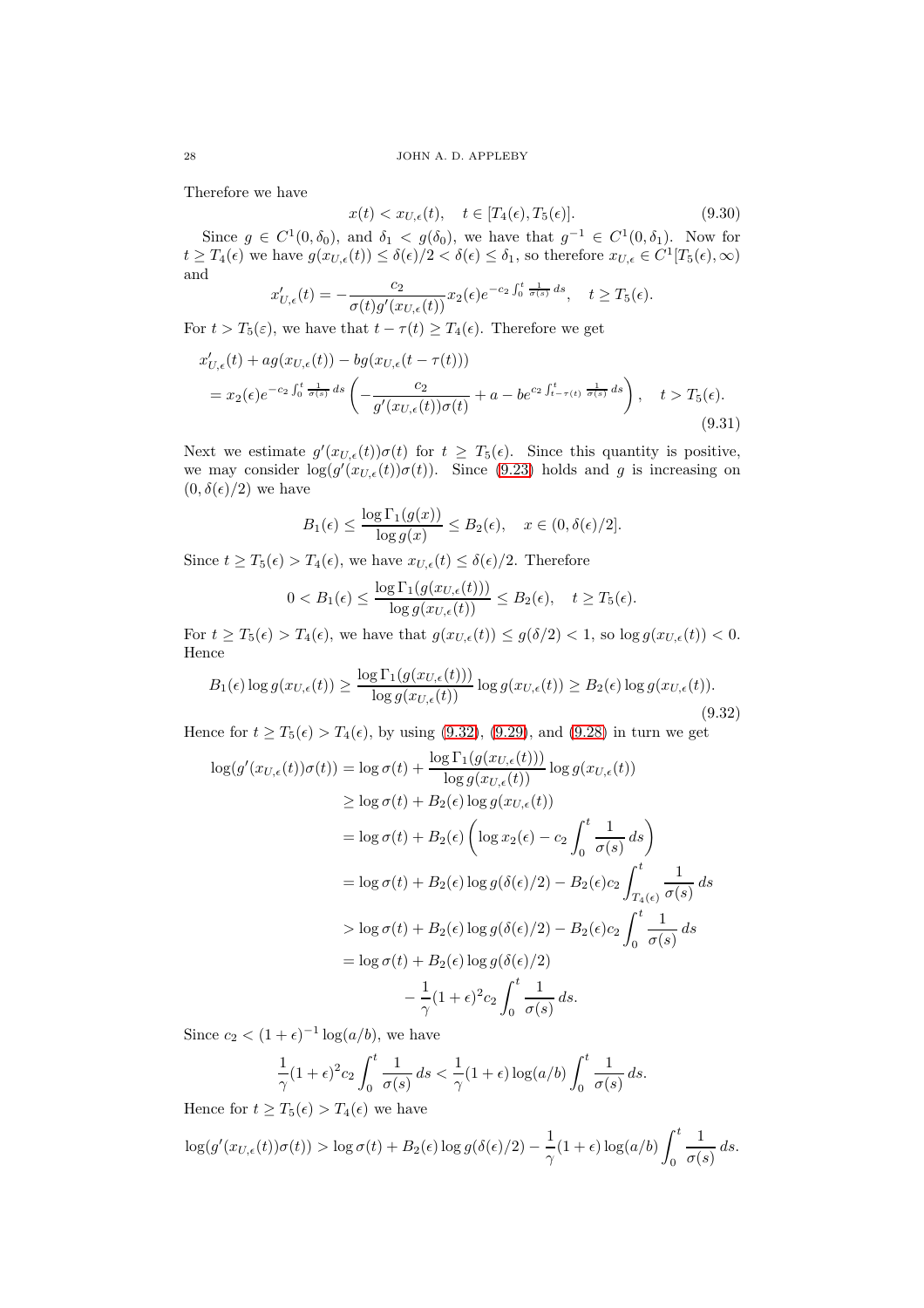Therefore, by [\(9.26\)](#page-26-3), we get

<span id="page-28-0"></span>
$$
g'(x_{U,\epsilon}(t))\sigma(t) > 1/\epsilon, \quad t \ge T_5(\epsilon). \tag{9.33}
$$

Since  $t > T_5(\epsilon)$  by inserting [\(9.33\)](#page-28-0) and [\(9.25\)](#page-25-1) into [\(9.31\)](#page-27-1)

$$
x'_{U,\epsilon}(t) + ag(x_{U,\epsilon}(t)) - bg(x_{U,\epsilon}(t-\tau(t))) > x_2(\epsilon)e^{-c_2\int_0^t \frac{1}{\sigma(s)} ds} \left(-\frac{c_2}{1/\epsilon} + a - be^{c_2(1+\epsilon)}\right).
$$

The quantity in brackets is nothing other than  $g_{\epsilon}(c_2) > 0$ . Thus we have that

$$
x'_{U,\epsilon}(t) > -ag(x_{U,\epsilon}(t)) + bg(x_{U,\epsilon}(t-\tau(t))), \quad t > T_5(\epsilon),
$$
  

$$
x_{U,\epsilon}(t) > x(t) > 0, \quad t \in [T_4(\epsilon), T_5(\epsilon)].
$$

Therefore  $x(t) < x_{U,\epsilon}(t)$  for all  $t \geq T_4(\epsilon)$ . Hence

$$
g(x(t)) < x_2(\epsilon)e^{-c_2\int_0^t \frac{1}{\sigma(s)} ds}, \quad t \ge T_4(\epsilon).
$$

Thus

$$
\limsup_{t \to \infty} \frac{\log g(x(t))}{\int_0^t \frac{1}{\sigma(s)} ds} \le -c_2.
$$

Letting  $c_2 \uparrow c_2(\epsilon)$ , we get

$$
\limsup_{t \to \infty} \frac{\log g(x(t))}{\int_0^t \frac{1}{\sigma(s)} ds} \leq -c_2(\epsilon).
$$

Finally, because letting  $\epsilon \downarrow 0$  yields  $c_2(\epsilon) \rightarrow \log(a/b)$ , by taking the limit as  $\epsilon \rightarrow 0$ , we get

<span id="page-28-1"></span>
$$
\limsup_{t \to \infty} \frac{\log g(x(t))}{\int_0^t \frac{1}{\sigma(s)} ds} \le -\log \left(\frac{a}{b}\right). \tag{9.34}
$$

We now determine a lower bound for x. By [\(3.11\)](#page-5-5) and [\(3.13\)](#page-5-8), for each  $\epsilon \in (0,1)$ there is  $T_6(\epsilon) > 0$  such that

$$
\int_{t-\tau(t)}^t \frac{1}{\sigma(s)} ds \ge 1 - \epsilon, \quad t \ge T_6(\epsilon).
$$

Also, let  $c_1 > c_1(\epsilon) = (1 - \epsilon)^{-1} \log(a/b) > 0$ . Note that the definition of  $T_0$  gives  $x(t) \leq \delta(\epsilon)/2$  for all  $t \geq T_0$ . Define  $T_7(\epsilon) = \max(T_0, T_6(\epsilon))$ . Since  $t - \tau(t) \to \infty$ as  $t \to \infty$  we have that there is  $T_8(\epsilon) > T_7(\epsilon)$  such that  $T_8(\epsilon) = \sup\{t > T_7(\epsilon)$ :  $t - \tau(t) = T_7(\epsilon)$ . Then  $t - \tau(t) \geq T_7(\epsilon)$  for all  $t \geq T_8(\epsilon)$ . Next define

$$
x_1(\epsilon) = \frac{1}{2} \min \left\{ \min_{T_7(\epsilon) \le s \le T_8(\epsilon)} g(x(s)) e^{c_1 \int_0^s \frac{1}{\sigma(u)} du}, g(\delta(\epsilon)/2) e^{c_1 \int_0^{T_7(\epsilon)} \frac{1}{\sigma(u)} du} \right\}
$$

so that

$$
x_1(\epsilon) < \min_{T_7(\epsilon) \le s \le T_8(\epsilon)} g(x(s)) e^{c_1 \int_0^s \frac{1}{\sigma(u)} du}, \quad x_1(\epsilon) < g(\delta(\epsilon)/2) e^{c_1 \int_0^{T_7(\epsilon)} \frac{1}{\sigma(u)} du}.
$$

For  $t \geq T_7(\epsilon)$  we have

$$
0 < x_1(\epsilon) e^{-c_1 \int_0^t \frac{1}{\sigma(s)} ds} \leq x_1(\epsilon) e^{-c_1 \int_0^{T_7(\epsilon)} \frac{1}{\sigma(s)} ds} < g(\delta(\epsilon)/2) < g(\delta(\epsilon)).
$$

Since g is increasing on  $(0, \delta(\epsilon))$ , we may define  $g^{-1} : [0, g(\delta(\epsilon))] \to [0, \delta(\epsilon)]$  and therefore the function  $x_{L,\epsilon}$  given by

$$
x_{L,\epsilon}(t) = g^{-1}\left(x_1(\epsilon)e^{-c_1\int_0^t \frac{1}{\sigma(s)} ds}\right), \quad t \geq T_7(\epsilon)
$$

is well–defined. Then  $x_{L,\epsilon}(t)<\delta$  for all  $t\geq T_7(\epsilon)$  and

$$
g(x_{L,\epsilon}(t)) = x_1(\epsilon) e^{-c_1 \int_0^t \frac{1}{\sigma(s)} ds}, \quad t \ge T_7(\epsilon).
$$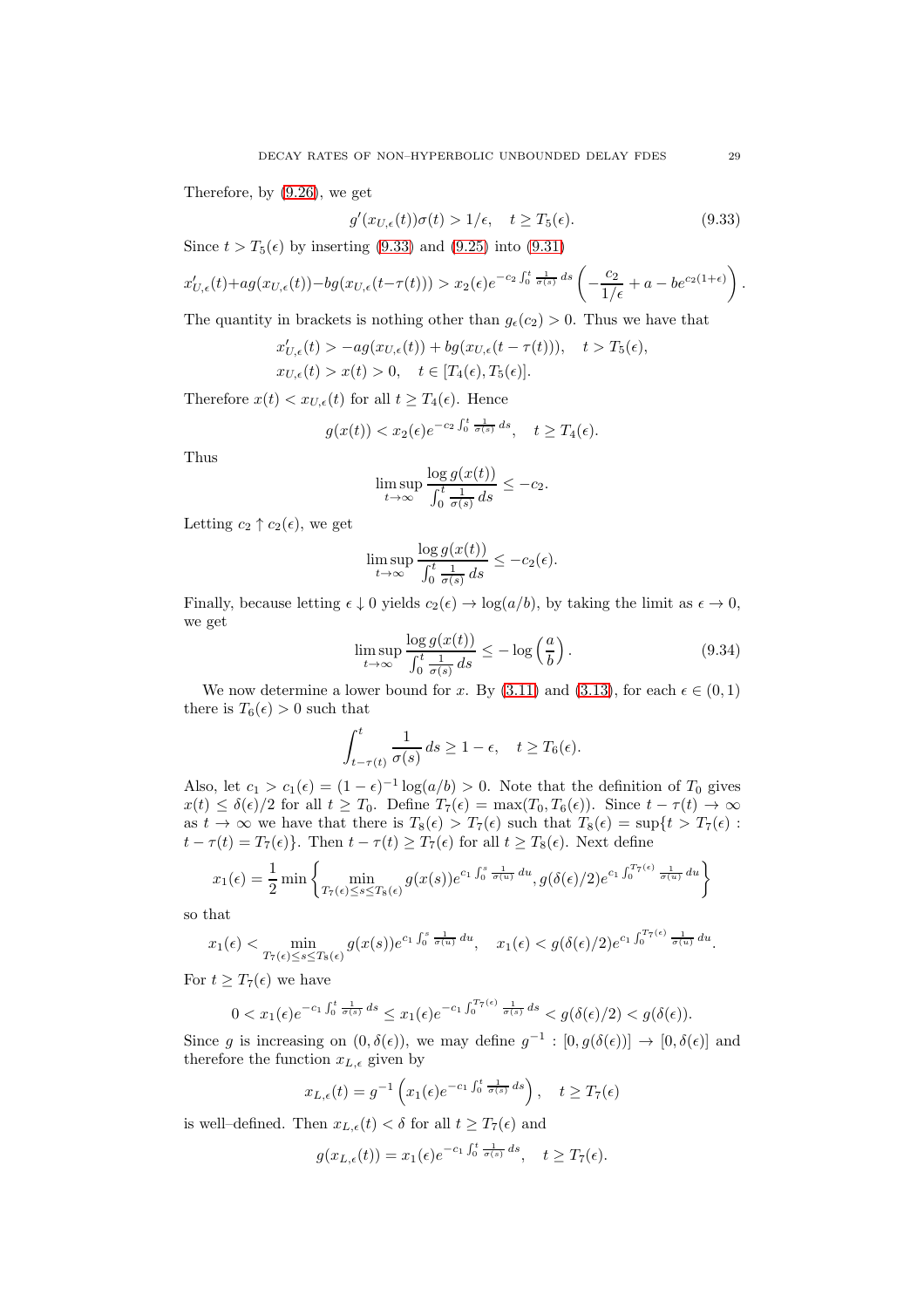Then for  $t \in [T_7(\epsilon), T_8(\epsilon)]$  we have

$$
g(x_{L,\epsilon}(t))e^{c_1\int_0^t \frac{1}{\sigma(s)} ds} = x_1(\epsilon)
$$
  

$$
< \min_{T_7(\epsilon) \le s \le T_8(\epsilon)} g(x(s))e^{c_1\int_0^s \frac{1}{\sigma(u)} du}
$$
  

$$
\le g(x(t))e^{c_1\int_0^t \frac{1}{\sigma(u)} du}.
$$

Thus  $g(x_{L,\epsilon}(t)) < g(x(t))$  for  $t \in [T_7(\epsilon), T_8(\epsilon)]$ , so therefore  $x_{L,\epsilon}(t) < x(t)$  for  $t \in [T_7(\epsilon), T_8(\epsilon)]$ . To see this, suppose to the contrary that there exists  $t_1 \in$  $[T_7(\epsilon), T_8(\epsilon)]$  such that  $x_{L,\epsilon}(t_1) \geq x(t_1)$ . Since  $x_{L,\epsilon}(t_1) < \delta(\epsilon)$  we have  $g(x(t_1)) \leq$  $g(x_{L,\epsilon}(t_1)) < g(\delta(\epsilon))$ . Since we must also have  $g(x_{L,\epsilon}(t_1)) < g(x(t_1))$  there is a contradiction; hence  $x_{L,\epsilon}(t) < x(t)$  for  $t \in [T_7(\epsilon), T_8(\epsilon)]$ .

Since g is in  $C^1(0, \delta(\epsilon))$  and  $\sigma$  is continuous  $x_{L,\epsilon}$  is in  $C^1(T_7(\epsilon), \infty)$  and moreover

$$
g'(x_{L,\epsilon}(t))x'_{L,\epsilon}(t) = -\frac{c_1}{\sigma(t)}x_1(\epsilon)e^{-c_1\int_0^t \frac{1}{\sigma(s)}ds}.
$$

Since  $x_{L,\epsilon}(t) \in (0,\delta(\epsilon))$  we have  $x'_{L,\epsilon}(t) < 0$  for all  $t > T_7(\epsilon)$ . Moreover, because  $t - \tau(t) \geq T_7(\epsilon)$  for all  $t > T_8(\epsilon)$ , we have

$$
x'_{L,\epsilon}(t) + ag(x_{L,\epsilon}(t)) - bg(x_{L,\epsilon}(t-\tau(t)))
$$
  
=  $x_1(\epsilon)e^{-c_1\int_0^t \frac{1}{\sigma(s)} ds} \left( -\frac{1}{g'(x_{L,\epsilon}(t))} \frac{c_1}{\sigma(t)} + a - be^{c_1\int_{t-\tau(t)}^t \frac{1}{\sigma(s)} ds} \right).$ 

For  $t \geq T_8(\epsilon) \geq T_6(\epsilon)$ , we have

$$
e^{c_1 \int_{t-\tau(t)}^t \frac{1}{\sigma(s)} ds} \ge e^{c_1(1-\epsilon)}.
$$

Thus for  $t \geq T_8(\epsilon)$ , as  $g'(x_{L,\epsilon}(t)) > 0$  and  $\sigma(t) > 0$ 

$$
-\frac{1}{g'(x_{L,\epsilon}(t))}\frac{c_1}{\sigma(t)}+a-b e^{c_1\int_{t-\tau(t)}^t\frac{1}{\sigma(s)}\,ds}
$$

Thus

$$
\begin{aligned} x'_{L,\epsilon}(t) < -ag(x_{L,\epsilon}(t)) + bg(x_{L,\epsilon}(t-\tau(t))), \quad t > T_8(\epsilon),\\ x_{L,\epsilon}(t) < x(t), \quad t \in [T_7(\epsilon),T_8(\epsilon)]. \end{aligned}
$$

As g is increasing on  $(0, \delta(\epsilon))$  and  $x(t - \tau(t))$  and  $x_{U,\epsilon}(t - \tau(t))$  are both in  $(0, \delta(\epsilon))$ for  $t \geq T_8(\epsilon)$ , a standard comparison argument now shows that  $x(t) > x_{L,\epsilon}(t)$  for all  $t \geq T_7(\epsilon)$ , which gives

$$
g(x(t)) > g(x_{L,\epsilon}(t)) = x_1(\epsilon)e^{-c_1\int_0^t \frac{1}{\sigma(s)} ds}, \quad t \geq T_7(\epsilon).
$$

Since  $\int_0^t \sigma(s)^{-1} ds \to \infty$  as  $t \to \infty$ ,

$$
\liminf_{t \to \infty} \frac{\log g(x(t))}{\int_0^t \frac{1}{\sigma(s)} ds} \ge -c_1.
$$

Hence, letting  $c_1 \uparrow c_1(\epsilon)$ , we get

$$
\liminf_{t \to \infty} \frac{\log g(x(t))}{\int_0^t \frac{1}{\sigma(s)} ds} \ge -\frac{1}{1-\epsilon} \log \left(\frac{a}{b}\right).
$$

Letting  $\epsilon \downarrow 0$  yields

<span id="page-29-0"></span>
$$
\liminf_{t \to \infty} \frac{\log g(x(t))}{\int_0^t \frac{1}{\sigma(s)} ds} \ge -\log \left(\frac{a}{b}\right). \tag{9.35}
$$

Combining [\(9.35\)](#page-29-0) and [\(9.34\)](#page-28-1) gives

$$
\lim_{t \to \infty} \frac{\log g(x(t))}{\int_0^t \frac{1}{\sigma(s)} ds} = -\log \left(\frac{a}{b}\right),\,
$$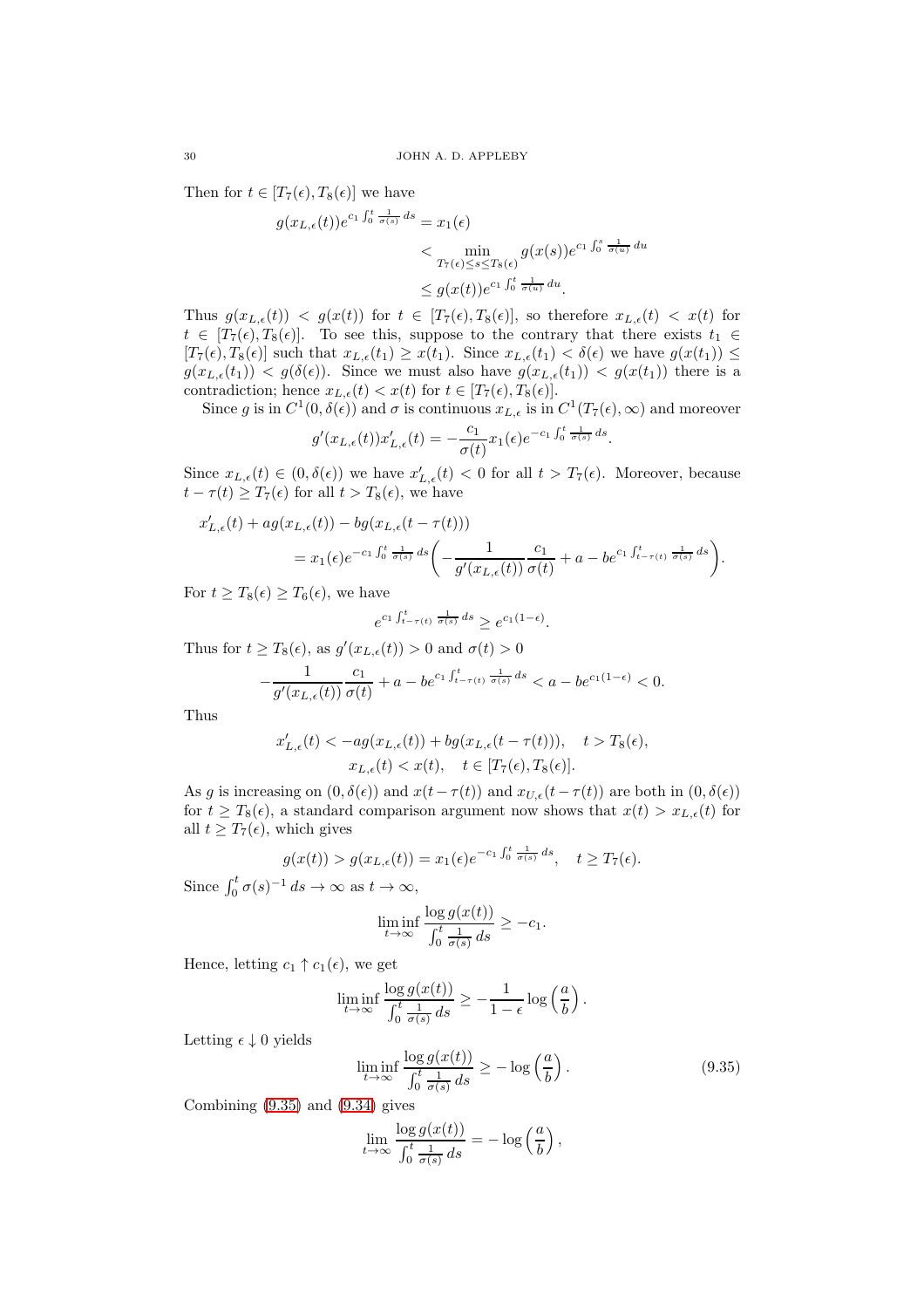Finally, because

$$
\lim_{t \to \infty} \frac{\int_0^t \frac{1}{\sigma(s)} ds}{\log t} = \frac{1}{\lambda}
$$

we have

$$
\lim_{t \to \infty} \frac{\log g(x(t))}{\log t} = \lim_{t \to \infty} \frac{\log g(x(t))}{\int_0^t \frac{1}{\sigma(s)} ds} \cdot \frac{\int_0^t \frac{1}{\sigma(s)} ds}{\log t} = -\log(a/b) \cdot \lambda.
$$

Since  $\lambda = \log(1/(1-q))$  we have

$$
\lim_{t \to \infty} \frac{\log g(x(t))}{\log t} = -\frac{1}{\log(1/(1-q))} \log \left(\frac{a}{b}\right),\,
$$

as required.

9.4. Proof of Theorem [4.](#page-5-4) We first need to prove a preliminary lemma.

<span id="page-30-1"></span>**Lemma 6.** Suppose that  $\sigma$  obeys [\(3.11\)](#page-5-5), [\(3.14\)](#page-5-6). Then

<span id="page-30-0"></span>
$$
\lim_{t \to \infty} \frac{\int_0^t \frac{1}{\sigma(s)} ds}{\log \sigma(t)} = 0.
$$
\n(9.36)

*Proof.* In the case when  $1/\sigma \in L^1(0,\infty)$ , [\(9.36\)](#page-30-0) is automatically true. On the other hand, when  $(3.12)$  holds, the limit in  $(9.36)$  (if it exists) is of indeterminate form. By [\(3.14\)](#page-5-6), for every  $M > 1$ , there exists  $T(M) > 0$  such that  $\sigma(t)/t \geq M$  for all  $t \geq T(M)$ . Therefore for  $t \geq T(M)$  we have

$$
\int_{T(M)}^t \frac{1}{\sigma(s)} ds \le \int_{T(M)}^t \frac{1}{Ms} ds = \frac{1}{M} \left( \log t - \log T(M) \right).
$$

Also for  $t \geq T(M)$  we have  $\log \sigma(t) \geq \log M + \log t \geq \log t$ . Thus for  $t \geq T(M)$  we have

$$
\frac{\int_0^t \frac{1}{\sigma(s)} ds}{\log \sigma(t)} = \frac{\int_0^{T(M)} \frac{1}{\sigma(s)} ds}{\log \sigma(t)} + \frac{\int_{T(M)}^t \frac{1}{\sigma(s)} ds}{\log \sigma(t)}
$$

$$
\leq \frac{\int_0^{T(M)} \frac{1}{\sigma(s)} ds}{\log t} + \frac{1}{M} \cdot \frac{\log t - \log T(M)}{\log t}.
$$

Hence

$$
\limsup_{t \to \infty} \frac{\int_0^t \frac{1}{\sigma(s)} ds}{\log \sigma(t)} \le \frac{1}{M}.
$$

Letting  $M > 1$ , which is arbitrary, tend to  $\infty$ , we get [\(9.36\)](#page-30-0).

*Proof of Theorem [4.](#page-5-4)* We first get an upper bound. By  $(2.4c)$ , we note that there is a  $\delta_0 > 0$  such that  $g'(x) > 0$  for all  $x \in (0, \delta_0)$ . Hence  $g^{-1} : [0, g(\delta_0)] \to [0, \delta_0]$ . Clearly there is a  $\delta_1 > 0$  such that  $\delta_1 < g(\delta_0)$ , or  $g^{-1}(\delta_1) < \delta_0$ . Then for  $x \in (0, \delta_1)$ , we may define  $\Gamma_1 : (0, \delta_1) \to (0, \infty)$  by

$$
\Gamma_1(x) = g'(g^{-1}(x)), \quad x \in [0, \delta_1).
$$

Therefore  $\Gamma \in RV_0(1/\gamma)$ . Therefore

$$
\lim_{x \to 0^+} \frac{\log \Gamma_1(x)}{\log x} = \frac{1}{\gamma},
$$

and so there is  $0 < \delta_2 < \delta_0$  such that  $g(\delta_2/2) < 1$  and

$$
\frac{1}{\gamma} - \frac{1}{2} \frac{1}{\gamma} \le \frac{\log \Gamma_1(x)}{\log x} \le \frac{1}{\gamma} + \frac{1}{2} \frac{1}{\gamma}, \quad x \in (0, g(\delta_2/2)].
$$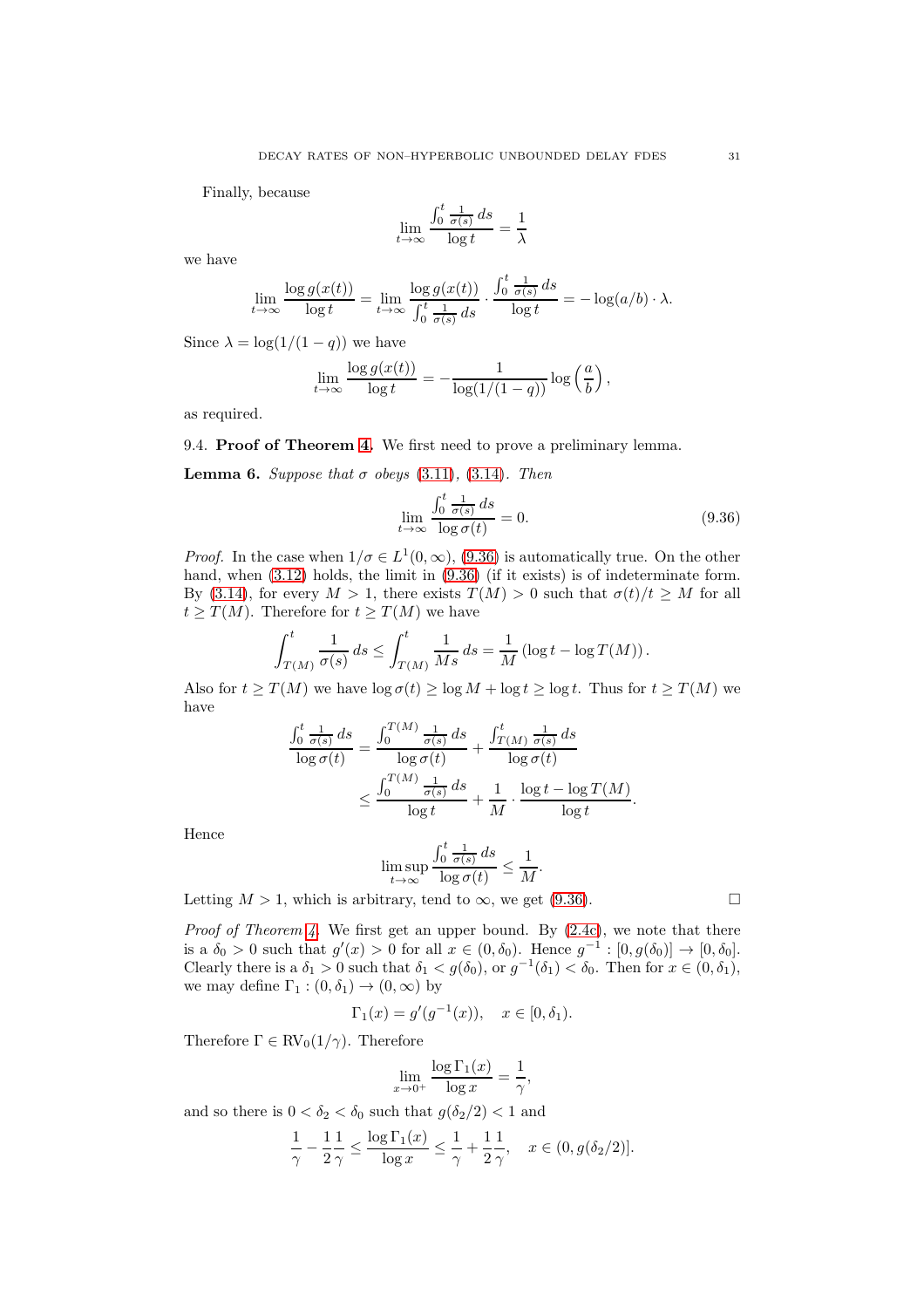Let  $\delta_3 > 0$  be so small that  $g(\delta_3/2) < 1$ . Now, let  $\delta = \min(\delta_0, \delta_1, \delta_2, \delta_3)$ . Since  $\delta \leq \delta_2$ , we have  $\delta/2 \leq \delta_2/2 < \delta_0/2 < \delta_0$ . Therefore  $g(\delta/2) \leq g(\delta_2/2)$  and so we have

$$
0 < B_1 := \frac{1}{\gamma} - \frac{1}{2} \frac{1}{\gamma} \le \frac{\log \Gamma_1(x)}{\log x} \le \frac{1}{\gamma} + \frac{1}{2} \frac{1}{\gamma} =: B_2, \, x \in (0, g(\delta/2)],\tag{9.37}
$$

<span id="page-31-3"></span>
$$
g(\delta/2) < 1, \quad g'(x) > 0 \quad x \in (0, \delta). \tag{9.38}
$$

Since  $x(t) \to 0$  as  $t \to \infty$ , there exists  $T_0 > 0$  such that  $x(t) \leq \delta/2$  for all  $t \geq T_0$ . By [\(3.11\)](#page-5-5) and [\(3.13\)](#page-5-8) for each  $\epsilon \in (0,1)$ , there is a  $T_1(\epsilon) > 0$  such that

<span id="page-31-2"></span>
$$
\int_{t-\tau(t)}^{t} \frac{1}{\sigma(s)} ds \le 1 + \epsilon, \quad t \ge T_1(\epsilon). \tag{9.39}
$$

Now let  $0 < c_2 < c_2(\epsilon)$ , where  $c_2(\epsilon) \in (0, \log(a/b))$  is the solution of  $g_{\epsilon}(c) = 0$ , where the function  $g_{\epsilon}$  is defined by

$$
g_{\epsilon}(x) = -x\epsilon + a - be^{x(1+\epsilon)}, \quad x \ge 0.
$$

The existence and uniqueness of the solution are guaranteed by the fact that  $q_e(0)$  $0, g_{\epsilon}(\log(a/b)) < 0$  and  $g_{\epsilon}$  is continuous and decreasing on  $(0, \infty)$ . Note moreover that as  $\epsilon \downarrow 0$ , we have that  $c_2(\epsilon) \rightarrow \log(a/b)$ .

Since  $\sigma(t)/t \to \infty$  as  $t \to \infty$ , by Lemma [6](#page-30-1) we have that

$$
\lim_{t \to \infty} \frac{\int_0^t \frac{1}{\sigma(s)} ds}{\log \sigma(t)} = 0.
$$

Hence for every  $\epsilon \in (0,1)$ , there exists  $T_2(\epsilon) > 0$  such that

<span id="page-31-5"></span>
$$
\log \sigma(t) + B_2 \log g(\delta/2) - B_2 c_2 \int_0^t \frac{1}{\sigma(s)} ds > \log(1/\epsilon), \quad t \ge T_2(\epsilon). \tag{9.40}
$$

Since  $x(t) \to 0$  as  $t \to \infty$ , there exists a  $T_3(\epsilon) > 0$  such that

<span id="page-31-0"></span>
$$
g(x(t)) \le g(\delta/2)e^{-2c_2}, \quad t \ge T_3(\epsilon). \tag{9.41}
$$

Let  $T_4(\epsilon) = \max(T_0, T_1(\epsilon), T_2(\epsilon), T_3(\epsilon))$ . Since  $t - \tau(t) \to \infty$  as  $t \to \infty$ , there exists  $T_5(\epsilon) > T_4(\epsilon)$  such that  $T_5(\epsilon) = \sup\{t > T_4(\epsilon) : t - \tau(t) = T_4(\epsilon)\}\$ . Also  $t - \tau(t) \geq T_4(\epsilon)$  for  $t \geq T_5(\epsilon)$ .

Define  $x_2(\epsilon)$  by

<span id="page-31-1"></span>
$$
x_2(\epsilon) = g(\delta/2)e^{c_2 \int_0^{T_4(\epsilon)} \frac{1}{\sigma(s)} ds}.
$$
\n(9.42)

Then for  $t \geq T_4(\epsilon)$  we have

$$
0 < x_2(\epsilon)e^{-c_2\int_0^t \frac{1}{\sigma(s)}ds} = g(\delta/2)e^{c_2\int_0^{T_4(\epsilon)} \frac{1}{\sigma(s)}ds}e^{-c_2\int_0^t \frac{1}{\sigma(s)}ds} \le g(\delta/2) < 1.
$$

Since  $\delta_0 \leq \delta$ , we have that  $g^{-1} : [0, g(\delta)] \to [0, \delta]$ . Therefore, we can define

<span id="page-31-4"></span>
$$
x_{U,\epsilon}(t) = g^{-1}\left(x_2(\epsilon)e^{-c_2\int_0^t \frac{1}{\sigma(s)} ds}\right), \quad t \ge T_4(\epsilon). \tag{9.43}
$$

Therefore we have

$$
x_{U,\epsilon}(t) \le \delta/2
$$
,  $t \ge T_4(\epsilon)$ ;  $g(x_{U,\epsilon}(t)) < 1$ ,  $t \ge T_4(\epsilon)$ .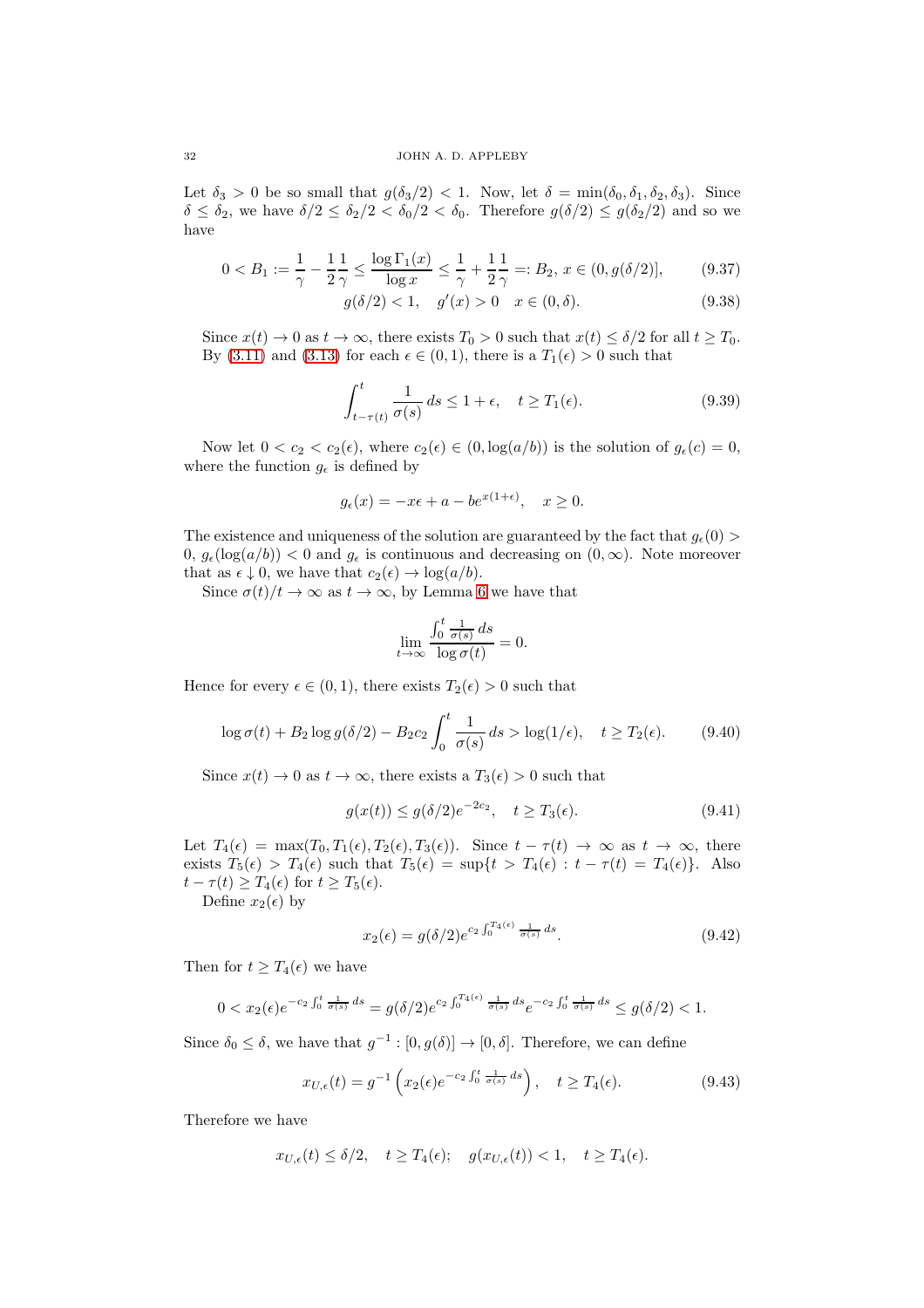Next for  $t \in [T_4(\epsilon), T_5(\epsilon)]$ , noting that  $T_5(\epsilon) - \tau(T_5(\epsilon)) = T_4(\epsilon)$  and  $T_4(\epsilon) \geq T_3(\epsilon)$ , we have by  $(9.41)$ ,  $(9.42)$  that

$$
g(x(t))e^{c_2\int_0^t \frac{1}{\sigma(u)} du} \le g(x(t))e^{c_2\int_0^{T_5(\epsilon)} \frac{1}{\sigma(u)} du}
$$
  
\n
$$
\le g(\delta/2)e^{-2c_2}e^{c_2\int_0^{T_5(\epsilon)} \frac{1}{\sigma(u)} du}
$$
  
\n
$$
= g(\delta/2)e^{-2c_2}e^{c_2\int_0^{T_5(\epsilon)-\tau(T_5(\epsilon))} \frac{1}{\sigma(u)} du} \cdot e^{c_2\int_{T_5(\epsilon)-\tau(T_5(\epsilon))}^{T_5(\epsilon)} \frac{1}{\sigma(u)} du}
$$
  
\n
$$
= g(\delta/2)e^{-2c_2}e^{c_2\int_0^{T_4(\epsilon)} \frac{1}{\sigma(u)} du} \cdot e^{c_2\int_{T_5(\epsilon)-\tau(T_5(\epsilon))}^{T_5(\epsilon)} \frac{1}{\sigma(u)} du}
$$
  
\n
$$
= x_2(\epsilon)e^{-2c_2} \cdot e^{c_2\int_{T_5(\epsilon)-\tau(T_5(\epsilon))}^{T_5(\epsilon)} \frac{1}{\sigma(u)} du}.
$$

Since  $T_5(\epsilon) > T_4(\epsilon) \geq T_1(\epsilon)$ , by[\(9.39\)](#page-31-2) for  $t \in [T_4(\epsilon), T_5(\epsilon)]$  we have

$$
g(x(t))e^{c_2\int_0^t \frac{1}{\sigma(u)} du} \le x_2(\epsilon)e^{-2c_2} \cdot e^{c_2(1+\epsilon)} = x_2(\epsilon)e^{-c_2(1-\epsilon)} < x_2(\epsilon).
$$

Hence for  $t \in [T_4(\epsilon), T_5(\epsilon)]$  we have

$$
g(x(t)) < x_2(\epsilon) e^{-c_2 \int_0^t \frac{1}{\sigma(u)} du} = g(x_{U,\epsilon}(t)) \le g(\delta/2) < g(\delta) \le g(\delta_0).
$$

Therefore we have

$$
x(t) < x_{U,\epsilon}(t), \quad t \in [T_4(\epsilon), T_5(\epsilon)].\tag{9.44}
$$

Since  $g \in C^1(0, \delta_0)$ , and  $\delta_1 < g(\delta_0)$ , we have that  $g^{-1} \in C^1(0, \delta_1)$ . Now for  $t \geq T_4(\epsilon)$  we have  $g(x_{U,\epsilon}(t)) \leq \delta/2 < \delta \leq \delta_1$ , so therefore  $x_{U,\epsilon} \in C^1[T_5(\epsilon),\infty)$  and

$$
x'_{U,\epsilon}(t) = -\frac{c_2}{\sigma(t)g'(x_{U,\epsilon}(t))}x_2(\epsilon)e^{-c_2\int_0^t \frac{1}{\sigma(s)}ds}, \quad t \ge T_5(\epsilon).
$$

For  $t > T_5(\varepsilon)$ , we have that  $t - \tau(t) \geq T_4(\varepsilon)$ . Therefore we get

$$
x'_{U,\epsilon}(t) + ag(x_{U,\epsilon}(t)) - bg(x_{U,\epsilon}(t-\tau(t)))
$$
  
=  $x_2(\epsilon)e^{-c_2\int_0^t \frac{1}{\sigma(s)}ds} \left( -\frac{c_2}{g'(x_{U,\epsilon}(t))\sigma(t)} + a - be^{c_2\int_{t-\tau(t)}^t \frac{1}{\sigma(s)}ds} \right), \quad t > T_5(\epsilon).$  (9.45)

Next we estimate  $g'(x_{U,\epsilon}(t))\sigma(t)$  for  $t \geq T_5(\epsilon)$ . Since this quantity is positive, we may consider  $\log(g'(x_{U,\epsilon}(t))\sigma(t))$ . Since [\(9.37\)](#page-31-3) holds and g is increasing on  $(0,\delta/2)$ we have

<span id="page-32-1"></span>
$$
B_1 \le \frac{\log \Gamma_1(g(x))}{\log g(x)} \le B_2, \quad x \in (0, \delta/2],
$$

Since  $t \geq T_5(\epsilon) > T_4(\epsilon)$ , we have  $x_{U,\epsilon}(t) \leq \delta/2$ . Therefore

$$
0 < B_1 \le \frac{\log \Gamma_1(g(x_{U,\epsilon}(t)))}{\log g(x_{U,\epsilon}(t))} \le B_2, \quad t \ge T_5(\epsilon).
$$

For  $t \geq T_5(\epsilon) > T_4(\epsilon)$ , we have that  $g(x_{U,\epsilon}(t)) \leq g(\delta/2) < 1$ , so  $\log g(x_{U,\epsilon}(t)) < 0$ . Hence

<span id="page-32-0"></span>
$$
B_1 \log g(x_{U,\epsilon}(t)) \ge \frac{\log \Gamma_1(g(x_{U,\epsilon}(t)))}{\log g(x_{U,\epsilon}(t))} \log g(x_{U,\epsilon}(t)) \ge B_2 \log g(x_{U,\epsilon}(t)). \tag{9.46}
$$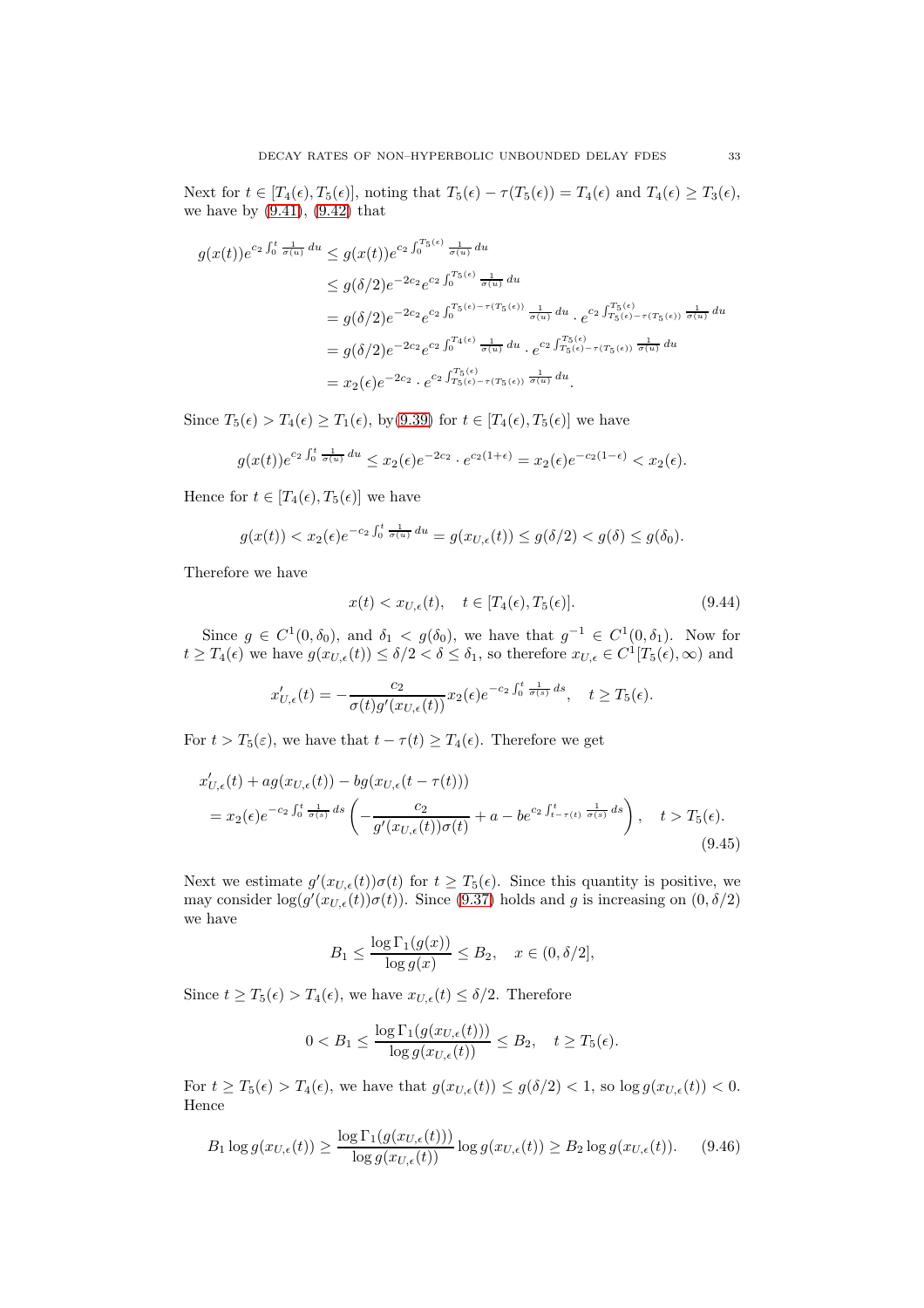Hence for  $t \geq T_5(\epsilon) > T_4(\epsilon)$ , by using [\(9.46\)](#page-32-0), [\(9.43\)](#page-31-4), [\(9.42\)](#page-31-1) and [\(9.40\)](#page-31-5) in turn we get

$$
\log(g'(x_{U,\epsilon}(t))\sigma(t)) = \log \sigma(t) + \frac{\log \Gamma_1(g(x_{U,\epsilon}(t)))}{\log g(x_{U,\epsilon}(t))} \log g(x_{U,\epsilon}(t))
$$
  
\n
$$
\geq \log \sigma(t) + B_2 \log g(x_{U,\epsilon}(t))
$$
  
\n
$$
= \log \sigma(t) + B_2 \left( \log x_2(\epsilon) - c_2 \int_0^t \frac{1}{\sigma(s)} ds \right)
$$
  
\n
$$
= \log \sigma(t) + B_2 \log g(\delta/2) - B_2 c_2 \int_{T_4(\epsilon)}^t \frac{1}{\sigma(s)} ds
$$
  
\n
$$
> \log \sigma(t) + B_2 \log g(\delta/2) - B_2 c_2 \int_0^t \frac{1}{\sigma(s)} ds
$$
  
\n
$$
> \log(1/\epsilon).
$$

Therefore

$$
g'(x_{U,\epsilon}(t))\sigma(t) > 1/\epsilon, \quad t \ge T_5(\epsilon). \tag{9.47}
$$
  
Since  $t > T_5(\epsilon)$  by inserting (9.47) and (9.39) into (9.45)

 $\big)$  .

$$
x'_{U,\epsilon}(t)+ag(x_{U,\epsilon}(t))-bg(x_{U,\epsilon}(t-\tau(t)))> x_2(\epsilon)e^{-c_2\int_0^t\frac{1}{\sigma(s)}\,ds}\left(-\frac{c_2}{1/\epsilon}+a-be^{c_2(1+\epsilon)}\right)
$$

The quantity in brackets is nothing other than  $g_{\epsilon}(c_2) > 0$ . Thus we have that

<span id="page-33-0"></span>
$$
x'_{U,\epsilon}(t) > -ag(x_{U,\epsilon}(t)) + bg(x_{U,\epsilon}(t-\tau(t))), \quad t > T_5(\epsilon),
$$
  

$$
x_{U,\epsilon}(t) > x(t) > 0, \quad t \in [T_4(\epsilon), T_5(\epsilon)].
$$

Therefore  $x(t) < x_{U,\epsilon}(t)$  for all  $t \geq T_4(\epsilon)$ . Hence

$$
g(x(t)) < x_2(\epsilon) e^{-c_2 \int_0^t \frac{1}{\sigma(s)} ds}, \quad t \ge T_4(\epsilon).
$$

Thus

$$
\limsup_{t \to \infty} \frac{\log g(x(t))}{\int_0^t \frac{1}{\sigma(s)} ds} \le -c_2.
$$

Letting  $c_2 \uparrow c_2(\epsilon)$ , we get

$$
\limsup_{t \to \infty} \frac{\log g(x(t))}{\int_0^t \frac{1}{\sigma(s)} ds} \le -c_2(\epsilon).
$$

Finally, because letting  $\epsilon \downarrow 0$  yields  $c_2(\epsilon) \rightarrow \log(a/b)$ , by taking the limit as  $\epsilon \rightarrow 0$ , we get

<span id="page-33-1"></span>
$$
\limsup_{t \to \infty} \frac{\log g(x(t))}{\int_0^t \frac{1}{\sigma(s)} ds} \le -\log \left(\frac{a}{b}\right). \tag{9.48}
$$

We now determine a lower bound for x. By [\(3.11\)](#page-5-5) and [\(3.13\)](#page-5-8), for each  $\epsilon \in (0,1)$ there is  $T_6(\epsilon) > 0$  such that

$$
\int_{t-\tau(t)}^t \frac{1}{\sigma(s)} ds \ge 1 - \epsilon, \quad t \ge T_6(\epsilon).
$$

Also, let  $c_1 > c_1(\epsilon) = (1 - \epsilon)^{-1} \log(a/b) > 0$ . Note that the definition of  $T_0$  gives  $x(t) \leq \delta/2$  for all  $t \geq T_0$ . Define  $T_7(\epsilon) = \max(T_0, T_6(\epsilon))$ . Since  $t - \tau(t) \to \infty$ as  $t \to \infty$  we have that there is  $T_8(\epsilon) > T_7(\epsilon)$  such that  $T_8(\epsilon) = \sup\{t > T_7(\epsilon)$ :  $t - \tau(t) = T_7(\epsilon)$ . Then  $t - \tau(t) \geq T_7(\epsilon)$  for all  $t \geq T_8(\epsilon)$ . Next define

$$
x_1(\epsilon) = \frac{1}{2} \min \left\{ \min_{T_7(\epsilon) \le s \le T_8(\epsilon)} g(x(s)) e^{c_1 \int_0^s \frac{1}{\sigma(u)} du}, g(\delta/2) e^{c_1 \int_0^{T_7(\epsilon)} \frac{1}{\sigma(u)} du} \right\}
$$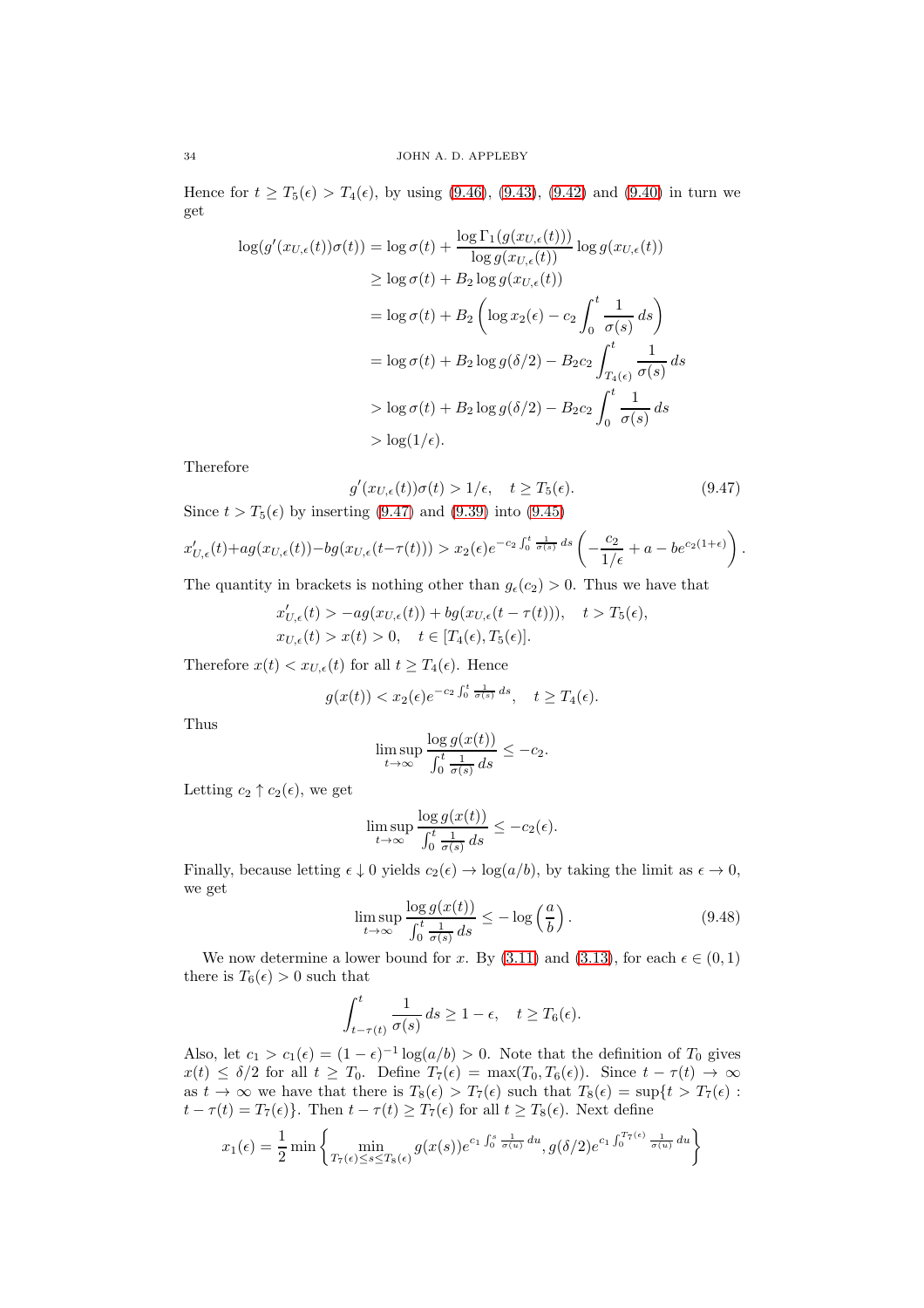so that

$$
x_1(\epsilon) < \min_{T_7(\epsilon) \le s \le T_8(\epsilon)} g(x(s)) e^{c_1 \int_0^s \frac{1}{\sigma(u)} du}, \quad x_1(\epsilon) < g(\delta/2) e^{c_1 \int_0^{T_7(\epsilon)} \frac{1}{\sigma(u)} du}.
$$

For  $t \geq T_7(\epsilon)$  we have

$$
0 < x_1(\epsilon)e^{-c_1\int_0^t \frac{1}{\sigma(s)}ds} \le x_1(\epsilon)e^{-c_1\int_0^{T_7(\epsilon)} \frac{1}{\sigma(s)}ds} < g(\delta/2) < g(\delta).
$$

Since g is increasing on  $(0, \delta)$ , we may define  $g^{-1} : [0, g(\delta)] \to [0, \delta]$  and therefore the function  $x_{L,\epsilon}$  given by

$$
x_{L,\epsilon}(t) = g^{-1}\left(x_1(\epsilon)e^{-c_1\int_0^t \frac{1}{\sigma(s)} ds}\right), \quad t \ge T_7(\epsilon)
$$

is well–defined. Then  $x_{L,\epsilon}(t) < \delta$  for all  $t \geq T_7(\epsilon)$  and

$$
g(x_{L,\epsilon}(t)) = x_1(\epsilon) e^{-c_1 \int_0^t \frac{1}{\sigma(s)} ds}, \quad t \ge T_7(\epsilon).
$$

Then for  $t \in [T_7(\epsilon), T_8(\epsilon)]$  we have

$$
g(x_{L,\epsilon}(t))e^{c_1\int_0^t \frac{1}{\sigma(s)} ds} = x_1(\epsilon)
$$
  

$$
< \min_{T_7(\epsilon) \le s \le T_8(\epsilon)} g(x(s))e^{c_1\int_0^s \frac{1}{\sigma(u)} du}
$$
  

$$
\le g(x(t))e^{c_1\int_0^t \frac{1}{\sigma(u)} du}.
$$

Thus  $g(x_{L,\epsilon}(t)) < g(x(t))$  for  $t \in [T_7(\epsilon), T_8(\epsilon)]$ , so therefore  $x_{L,\epsilon}(t) < x(t)$  for  $t \in [T_7(\epsilon), T_8(\epsilon)]$ . To see this, suppose to the contrary that there exists  $t_1 \in$  $[T_7(\epsilon), T_8(\epsilon)]$  such that  $x_{L,\epsilon}(t_1) \geq x(t_1)$ . Since  $x_{L,\epsilon}(t_1) < \delta$  we have  $g(x(t_1)) \leq$  $g(x_{L,\epsilon}(t_1)) < g(\delta)$ . Since we must also have  $g(x_{L,\epsilon}(t_1)) < g(x(t_1))$  there is a contradiction; hence  $x_{L,\epsilon}(t) < x(t)$  for  $t \in [T_7(\epsilon), T_8(\epsilon)]$ .

Since g is in  $C^1(0,\delta)$  and  $\sigma$  is continuous  $x_{L,\epsilon}$  is in  $C^1(T_7(\epsilon),\infty)$  and moreover

$$
g'(x_{L,\epsilon}(t))x'_{L,\epsilon}(t) = -\frac{c_1}{\sigma(t)}x_1(\epsilon)e^{-c_1\int_0^t \frac{1}{\sigma(s)}ds}.
$$

Since  $x_{L,\epsilon}(t) \in (0,\delta)$  we have  $x'_{L,\epsilon}(t) < 0$  for all  $t > T_7(\epsilon)$ . Moreover, because  $t - \tau(t) \geq T_7(\epsilon)$  for all  $t > T_8(\epsilon)$ , we have

$$
x'_{L,\epsilon}(t) + ag(x_{L,\epsilon}(t)) - bg(x_{L,\epsilon}(t-\tau(t)))
$$
  
=  $x_1(\epsilon)e^{-c_1\int_0^t \frac{1}{\sigma(s)} ds} \left( -\frac{1}{g'(x_{L,\epsilon}(t))} \frac{c_1}{\sigma(t)} + a - be^{c_1\int_{t-\tau(t)}^t \frac{1}{\sigma(s)} ds} \right).$ 

For  $t \geq T_8(\epsilon) \geq T_6(\epsilon)$ , we have

$$
e^{c_1 \int_{t-\tau(t)}^t \frac{1}{\sigma(s)} ds} \ge e^{c_1(1-\epsilon)}.
$$

Thus for  $t \geq T_8(\epsilon)$ , as  $g'(x_{L,\epsilon}(t)) > 0$  and  $\sigma(t) > 0$ 

$$
-\frac{1}{g'(x_{L,\epsilon}(t))}\frac{c_1}{\sigma(t)}+a-b e^{c_1\int_{t-\tau(t)}^t\frac{1}{\sigma(s)}\,ds}
$$

Thus

$$
\begin{aligned} x'_{L,\epsilon}(t) < -ag(x_{L,\epsilon}(t)) + bg(x_{L,\epsilon}(t-\tau(t))), \quad t > T_8(\epsilon),\\ x_{L,\epsilon}(t) < x(t), \quad t \in [T_7(\epsilon),T_8(\epsilon)]. \end{aligned}
$$

As g is increasing on  $(0, \delta)$  and  $x(t - \tau(t))$  and  $x_{U,\epsilon}(t - \tau(t))$  are both in  $(0, \delta)$  for  $t \geq T_8(\epsilon)$ , a standard comparison argument now shows that  $x(t) > x_{L,\epsilon}(t)$  for all  $t \geq T_7(\epsilon)$ , which gives

$$
g(x(t)) > g(x_{L,\epsilon}(t)) = x_1(\epsilon)e^{-c_1\int_0^t \frac{1}{\sigma(s)} ds}, \quad t \ge T_7(\epsilon).
$$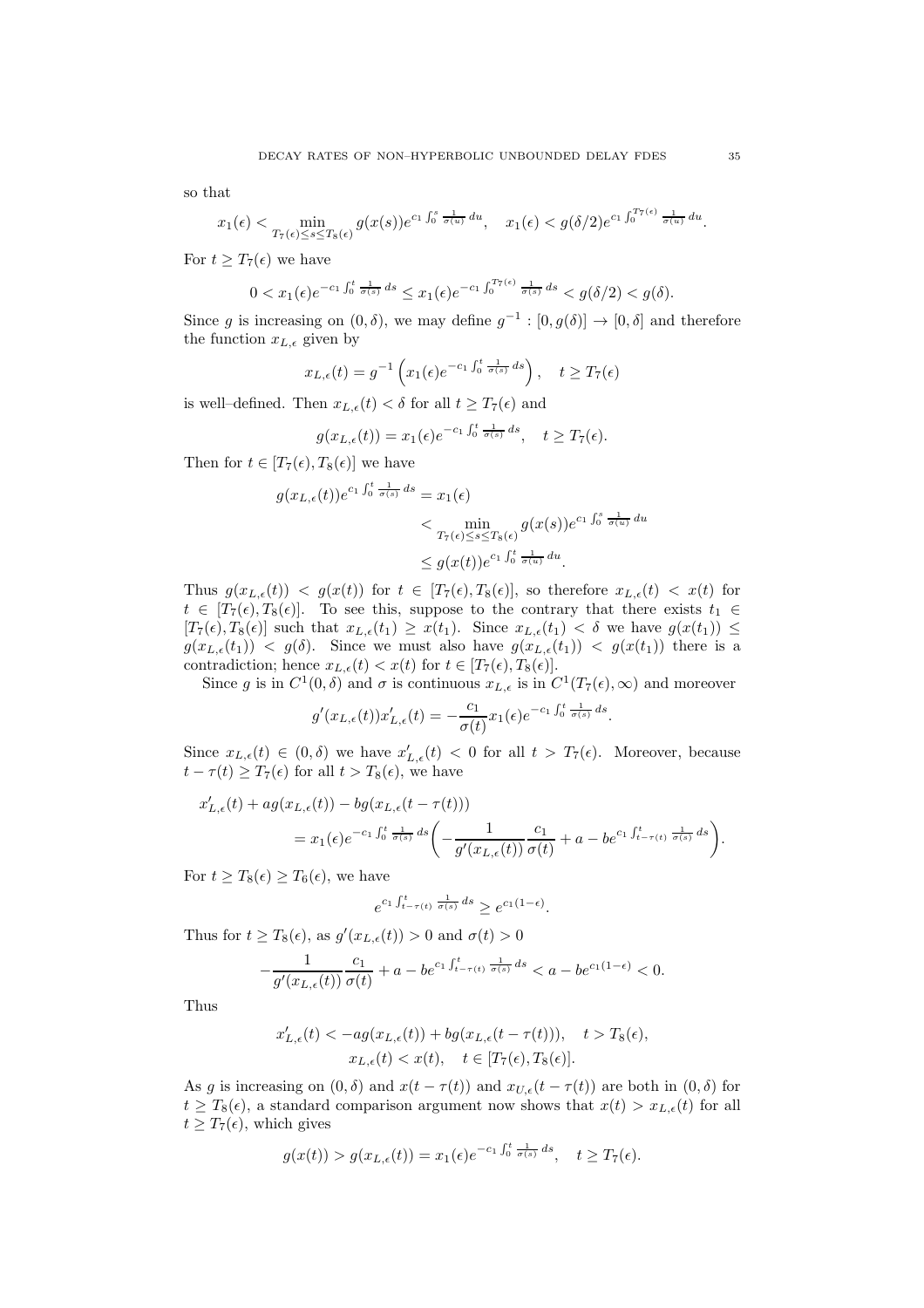Since  $\int_0^t \sigma(s)^{-1} ds \to \infty$  as  $t \to \infty$ ,

$$
\liminf_{t \to \infty} \frac{\log g(x(t))}{\int_0^t \frac{1}{\sigma(s)} ds} \ge -c_1.
$$

Hence, letting  $c_1 \uparrow c_1(\epsilon)$ , we get

$$
\liminf_{t \to \infty} \frac{\log g(x(t))}{\int_0^t \frac{1}{\sigma(s)} ds} \ge -\frac{1}{1-\epsilon} \log \left(\frac{a}{b}\right).
$$

Letting  $\epsilon \downarrow 0$  yields

<span id="page-35-1"></span>
$$
\liminf_{t \to \infty} \frac{\log g(x(t))}{\int_0^t \frac{1}{\sigma(s)} ds} \ge -\log \left(\frac{a}{b}\right). \tag{9.49}
$$

<span id="page-35-0"></span>Combining  $(9.49)$  and  $(9.48)$  gives  $(3.15)$ .

### 10. Proof of Results for Sublinear Delay

10.1. **Proof of Theorem [5.](#page-6-6)** Since  $g \in RV_0(\beta)$  for  $\beta > 1$ ,  $1/g \in RV_0(-\beta)$ , so  $G_0 \in$  $RV_0(1 - \beta)$ . Since  $\beta > 1$  we have  $G_0^{-1} \in RV_{\infty}(-1/(\beta - 1))$ . Since  $-1/(\beta - 1) < 0$ and  $g \in RV_0(\beta)$  we have  $\Gamma \in RV_\infty(-\beta/(\beta-1))$ . Therefore g obeys [\(3.4d\)](#page-4-2) with  $\gamma = \beta/(\beta - 1) > 1$ , and so Theorem [2](#page-4-4) applies. Therefore [\(9.2\)](#page-22-5) and [\(9.4\)](#page-22-0) hold, so we are left to prove [\(4.3\)](#page-6-2).

Since  $t - \tau(t) \to \infty$  as  $t \to \infty$ , there exists  $T_0 > 1$  such that  $t - \tau(t) \ge 1$  for all  $t \geq T_0$ . Recalling that  $x'(t) \geq -ag(x(t))$  for all  $t \geq 0$ , for all  $t \geq T_0$  we have

$$
G_0(x(t-\tau(t))) - G_0(x(t)) = \int_{x(t-\tau(t))}^{x(t)} \frac{1}{g(u)} du = \int_{t-\tau(t)}^t \frac{x'(s)}{g(x(s))} ds \ge -a\tau(t),
$$

so

<span id="page-35-2"></span>
$$
G_0(x(t)) \le a\tau(t) + G_0(x(t-\tau(t))), \quad t \ge T_0. \tag{10.1}
$$

Define  $G_1(x) = 1/G_0(x)$  for  $x > 0$ . Then  $G_1 \in RV_0(\beta - 1)$  and  $G_1$  is increasing. Since  $\beta > 1$  we have that  $G_1^{-1} \in RV_0(1/(\beta - 1))$ . Rearranging [\(10.1\)](#page-35-2) we have

$$
\frac{G_1(x(t-\tau(t)))}{G_1(x(t))} \le 1 + a\tau(t)G_1(x(t-\tau(t))), \quad t \ge T_0.
$$

Therefore for  $t \geq T_0$  we have

$$
\frac{G_1(x(t-\tau(t)))}{G_1(x(t))} \le 1 + a \frac{\tau(t)}{t} \cdot \frac{t}{t-\tau(t)} \cdot \frac{t-\tau(t)}{G_1(x(t-\tau(t)))}.
$$

Since  $\tau(t)/t \to 0$  as  $t \to \infty$  and [\(9.2\)](#page-22-5) holds we have

<span id="page-35-3"></span>
$$
\limsup_{t \to \infty} \frac{G_1(x(t - \tau(t)))}{G_1(x(t))} \le 1.
$$
\n(10.2)

Therefore for every  $\epsilon \in (0,1)$  there is  $T_1(\epsilon) > 0$  such that

$$
G_1(x(t-\tau(t))) \le (1+\epsilon)G_1(x(t)), \quad t \ge T_1(\epsilon).
$$

Therefore as  $G_1^{-1}$  is increasing, we have

$$
\frac{x(t-\tau(t))}{x(t)} \le \frac{G_1^{-1}((1+\epsilon)G_1(x(t)))}{G_1^{-1}(G_1(x(t)))}, \quad t \ge T_1(\epsilon).
$$

Now  $G_1(x(t)) \to 0$  as  $t \to \infty$  and  $G_1^{-1} \in RV_0(1/(\beta - 1)),$  so

$$
\limsup_{t \to \infty} \frac{x(t - \tau(t))}{x(t)} \le \lim_{t \to \infty} \frac{G_1^{-1}((1 + \epsilon)G_1(x(t)))}{G_1^{-1}(G_1(x(t)))} = (1 + \epsilon)^{1/(\beta - 1)}.
$$

Letting  $\epsilon \to 0^+$  gives

$$
\limsup_{t \to \infty} \frac{x(t - \tau(t))}{x(t)} \le 1.
$$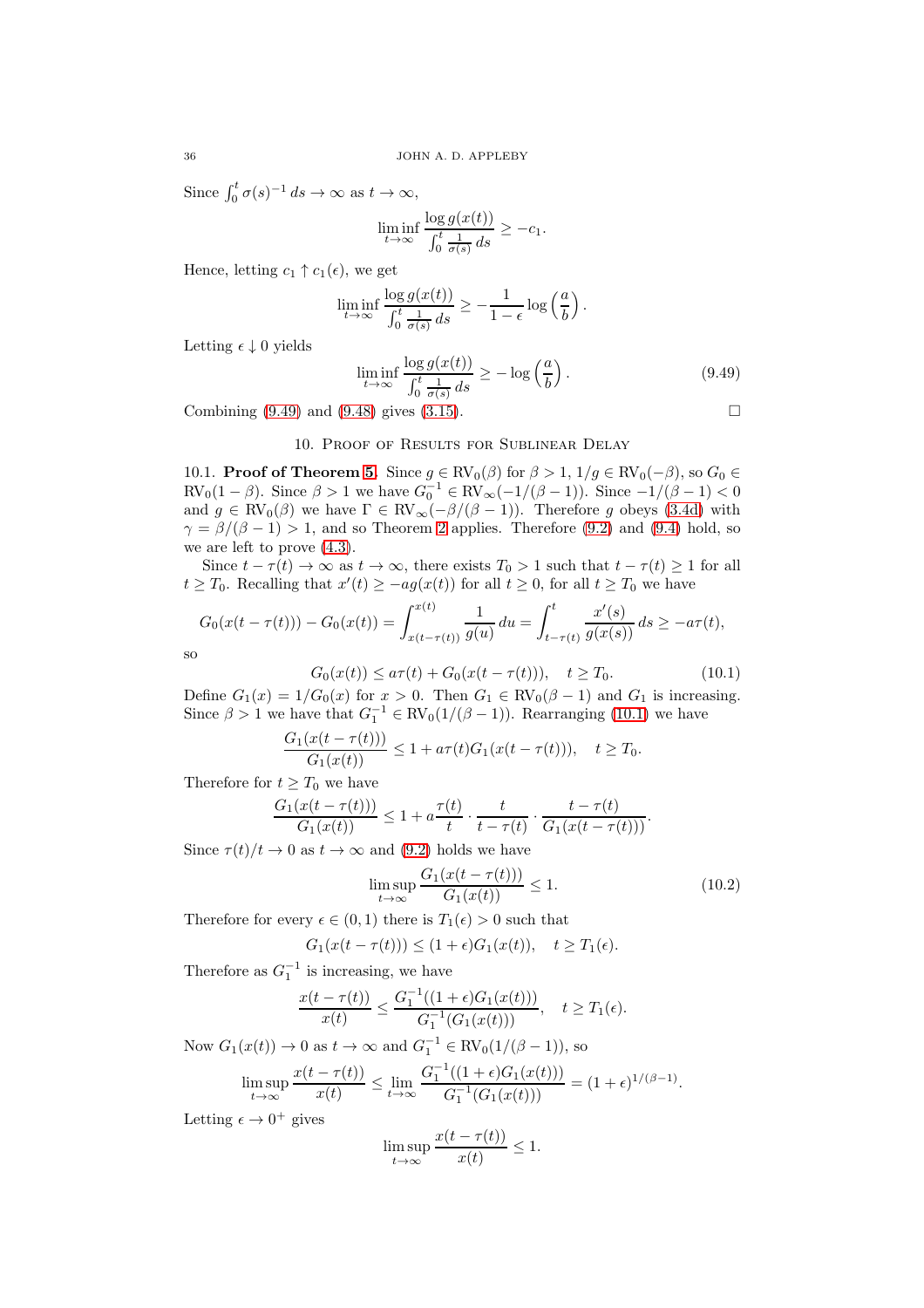Therefore there exists  $T_2(\epsilon) > 0$  such that  $x(t-\tau(t)) \leq (1+\epsilon)x(t)$  for all  $t \geq T_2(\epsilon)$ . Since g is increasing  $g(x(t - \tau(t))) \leq g((1 + \epsilon)x(t))$  for all  $t \geq T_2(\epsilon)$ . Therefore as  $g \in RV_0(\beta)$  and  $x(t) \to 0$  as  $t \to \infty$  we have

$$
\limsup_{t \to \infty} \frac{g(x(t - \tau(t)))}{g(x(t))} \le \limsup_{t \to \infty} \frac{g((1 + \epsilon)x(t))}{g(x(t))} = (1 + \epsilon)^{\beta}.
$$

Letting  $\epsilon \to 0^+$  we have

$$
\limsup_{t \to \infty} \frac{g(x(t - \tau(t)))}{g(x(t))} \le 1,
$$

which implies

$$
\limsup_{t \to \infty} \frac{x'(t)}{g(x(t))} = \limsup_{t \to \infty} -a + b \frac{g(x(t - \tau(t)))}{g(x(t))} \le -(a - b).
$$

Therefore, for every  $\epsilon \in (0, a - b)$  there exists  $T_3(\epsilon) > 0$  such that

$$
\frac{x'(t)}{g(x(t))} \le -(a-b) + \epsilon, \quad t \ge T_3(\epsilon).
$$

Since  $t - \tau(t) \to \infty$  as  $t \to \infty$ , there is  $T_4(\epsilon) > T_3(\epsilon)$  such that  $t - \tau(t) \ge T_3(\epsilon)$  for all  $t \geq T_4(\epsilon)$ . Therefore for  $t \geq T_4(\epsilon)$  we have

$$
G_0(x(t-\tau(t))) - G_0(x(t)) = \int_{t-\tau(t)}^t \frac{x'(s)}{g(x(s))} ds \leq \{-(a-b) + \epsilon\} \tau(t).
$$

Therefore for  $t \geq T_4(\epsilon)$  we have  $G_0(x(t - \tau(t))) + \{(a - b) - \epsilon\} \tau(t) \leq G_0(x(t)).$ Since  $G_1 = 1/G_0$  we have

$$
\frac{G_1(x(t-\tau(t)))}{G_1(x(t))} \ge 1 + \{(a-b) - \epsilon\} \tau(t) G_1(x(t-\tau(t))), \quad t \ge T_4(\epsilon).
$$

Since  $G_1(x) > 0$  for all  $x < x(0)$  and  $\tau(t) > 0$  for all  $t > 0$  we have

<span id="page-36-0"></span>
$$
\liminf_{t \to \infty} \frac{G_1(x(t - \tau(t)))}{G_1(x(t))} \ge 1.
$$
\n(10.3)

Combining  $(10.2)$  and  $(10.3)$  we have

$$
\lim_{t \to \infty} \frac{G_1(x(t - \tau(t)))}{G_1(x(t))} = 1.
$$

Proceeding as above, we can show that this implies

$$
\lim_{t \to \infty} \frac{g(x(t - \tau(t)))}{g(x(t))} = 1.
$$

Therefore we have

$$
\lim_{t \to \infty} \frac{x'(t)}{g(x(t))} = -(a - b).
$$

Hence for every  $\epsilon \in (0, a - b)$  there is  $T_5(\epsilon) > 0$  such that

$$
-(a-b)-\epsilon \le \frac{x'(t)}{g(x(t))} \le -(a-b)+\epsilon, \quad t \ge T_5(\epsilon).
$$

Therefore for  $t \geq T_5(\epsilon)$  we have

$$
\{-(a-b)-\epsilon\}\left(t-T_5(\epsilon)\right)\leq \int_{T_5(\epsilon)}^t \frac{x'(s)}{g(x(s))}\,ds\leq \{-(a-b)+\epsilon\}\left(t-T_5(\epsilon)\right),
$$

so for  $t > T_5(\epsilon)$ 

 ${-(a - b) - \epsilon}(t - T_5(\epsilon)) \le G_0(x(T_5(\epsilon))) - G_0(x(t)) \le (- (a - b) + \epsilon)(t - T_5(\epsilon)),$ from which [\(4.3\)](#page-6-2) follows, by first taking limits as  $t \to \infty$ , and then letting  $\epsilon \to 0^+$ .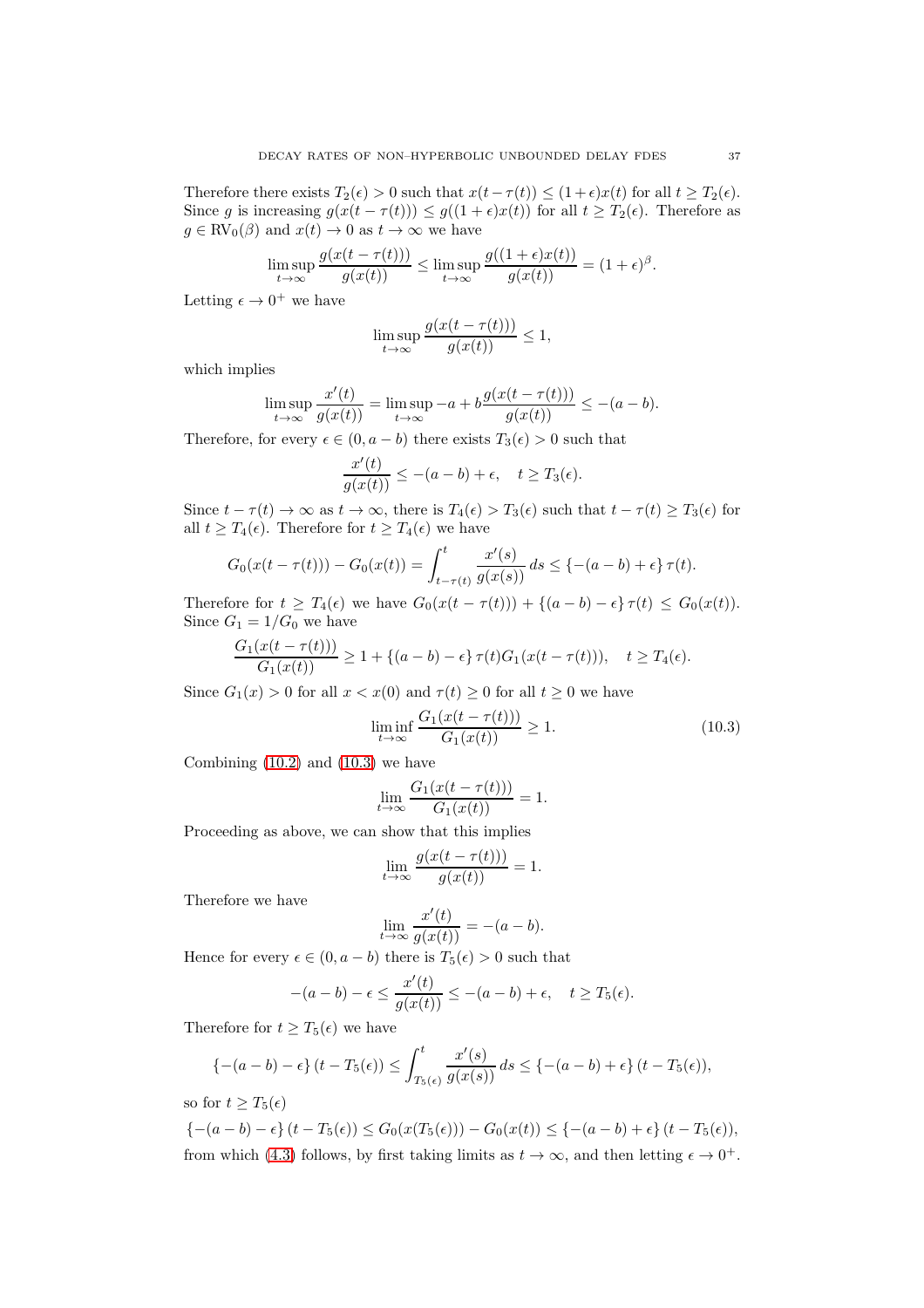### 11. Proof of Results for Proportional Delay

11.1. Proof of Theorem [6.](#page-6-5) We employ the following result in the proof of Theorem [6.](#page-6-5)

<span id="page-37-1"></span>**Lemma 7.** Suppose  $f(t)/g(t) \rightarrow L > 0$  as  $t \rightarrow \infty$ 

(i) If  $g(t) \to \infty$  as  $t \to \infty$  and  $h \in RV_{\infty}(\gamma)$  is decreasing, then

<span id="page-37-0"></span>
$$
\lim_{t \to \infty} \frac{h(f(t))}{h(g(t))} = L^{\gamma}.
$$
\n(11.1)

(ii) If  $g(t) \to 0$  as  $t \to \infty$  and  $h \in RV_0(\gamma)$  is increasing, then [\(11.1\)](#page-37-0) still holds.

*Proof.* For part (i) since h is decreasing, for every  $\epsilon \in (0,1)$  there is a  $T(\epsilon) > 0$  such that

$$
h(Lg(t)(1-\epsilon)) > h(f(t)) > h(Lg(t)(1+\epsilon)), \quad t > T(\epsilon).
$$

Now as  $g(t) \to \infty$  as  $t \to \infty$  and  $h \in RV_{\infty}(\gamma)$  we have

$$
\{L(1-\epsilon)\}^{\gamma} = \lim_{t \to \infty} \frac{h(Lg(t)(1-\epsilon))}{h(g(t))} \ge \limsup_{t \to \infty} \frac{h(f(t))}{h(g(t))},
$$

so

$$
\limsup_{t \to \infty} \frac{h(f(t))}{h(g(t))} \le L^{\gamma}
$$

.

Similarly, we have

$$
\liminf_{t \to \infty} \frac{h(f(t))}{h(g(t))} \ge L^{\gamma},
$$

whence [\(11.1\)](#page-37-0).

For part (ii) since h is increasing, for every  $\epsilon \in (0,1)$  there is a  $T(\epsilon) > 0$  such that

$$
h(Lg(t)(1-\epsilon)) < h(f(t)) < h(Lg(t)(1+\epsilon)), \quad t > T(\epsilon).
$$

Now as  $g(t) \to 0$  as  $t \to \infty$  and  $h \in RV_0(\gamma)$  we have

$$
\{L(1-\epsilon)\}^{\gamma} = \lim_{t \to \infty} \frac{h(Lg(t)(1-\epsilon))}{h(g(t))} \ge \limsup_{t \to \infty} \frac{h(f(t))}{h(g(t))},
$$

so

$$
\limsup_{t\to\infty}\frac{h(f(t))}{h(g(t))}\leq L^\gamma.
$$

Similarly, we have

$$
\liminf_{t \to \infty} \frac{h(f(t))}{h(g(t))} \ge L^{\gamma},
$$

whence  $(11.1)$ .

*Proof of Theorem [6.](#page-6-5)* Suppose that  $G(x(t))/t \to a - b$  as  $t \to \infty$ . Therefore

$$
\lim_{t \to \infty} \frac{G(x(t - \tau(t)))}{t} = \lim_{t \to \infty} \frac{G(x(t - \tau(t)))}{t - \tau(t)} \cdot \frac{t - \tau(t)}{t} = (a - b)(1 - q).
$$

Since  $g \in RV_0(\beta)$ , we have  $1/g \in RV_0(-\beta)$ , so  $G \in RV_0(1-\beta)$ . Thus  $G^{-1} \in$  $RV_{\infty}(-1/(\beta-1))$  and moreover  $G^{-1}$  is decreasing. Therefore by Lemma [7](#page-37-1) part (i) we get

<span id="page-37-2"></span>
$$
\lim_{t \to \infty} \frac{x(t)}{G^{-1}(t)} = (a - b)^{-1/(\beta - 1)},\tag{11.2}
$$

and

$$
\lim_{t \to \infty} \frac{x(t - \tau(t))}{G^{-1}(t)} = ((a - b)(1 - q))^{-1/(\beta - 1)}.
$$

Since g is increasing, and  $g \in RV_0(\beta)$ , by part (ii) of Lemma [7](#page-37-1) we have

$$
\lim_{t \to \infty} \frac{g(x(t))}{g(G^{-1}(t))} = (a - b)^{-\beta/(\beta - 1)}, \quad \lim_{t \to \infty} \frac{g(x(t - \tau(t)))}{g(G^{-1}(t))} = ((a - b)(1 - q))^{-\beta/(\beta - 1)}.
$$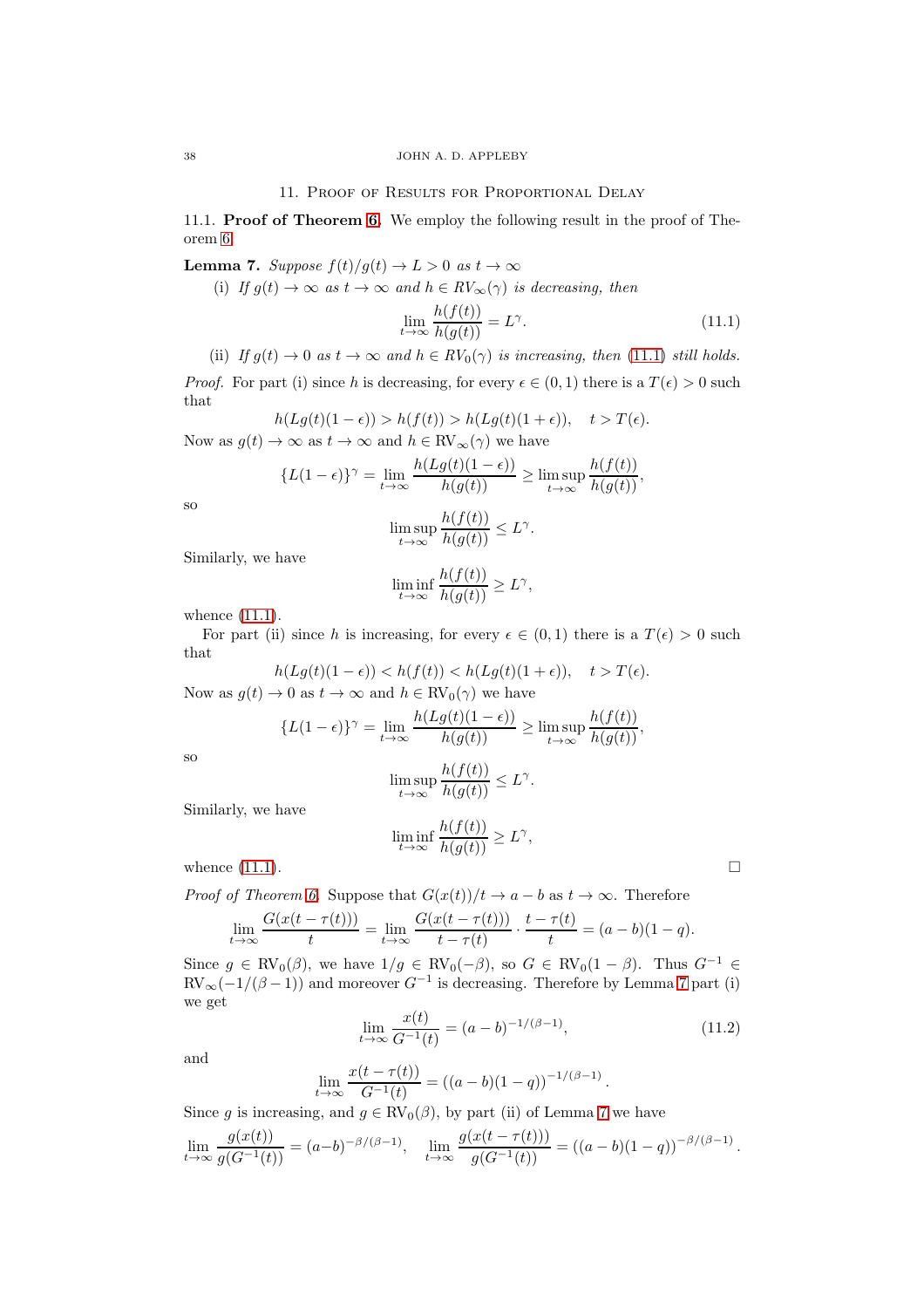Hence

$$
\lim_{t \to \infty} \frac{-ag(x(t)) + bg(x(t - \tau(t)))}{g(G^{-1}(t))} = -a(a - b)^{-\beta/(\beta - 1)} + b((a - b)(1 - q))^{-\beta/(\beta - 1)}.
$$

This implies

<span id="page-38-1"></span>
$$
\lim_{t \to \infty} \frac{x'(t)}{g(G^{-1}(t))} = -(a-b)^{-\beta/(\beta-1)} \left( a - b(1-q)^{-\beta/(\beta-1)} \right). \tag{11.3}
$$

Now  $g \circ G^{-1} \in \text{RV}_{\infty}(-\beta/(\beta-1)).$  Therefore

$$
\lim_{t \to \infty} \frac{\log |(g \circ G^{-1})(t)|}{\log t} = -\frac{\beta}{\beta - 1}.
$$

Since  $\beta > 1, -\beta/(\beta - 1) < -1$ . Therefore  $g \circ G^{-1} \in L^1(0, \infty)$ ; since  $x(t) \to 0$  as  $t \to \infty$ , by L'Hôpital's rule and [\(11.3\)](#page-38-1) we get

$$
\lim_{t \to \infty} \frac{x(t)}{\int_t^{\infty} g(G^{-1}(s)) ds} = (a - b)^{-\beta/(\beta - 1)} \left( a - b(1 - q)^{-\beta/(\beta - 1)} \right).
$$

Since  $G(0) = +\infty$  we have

$$
\int_{t}^{\infty} g(G^{-1}(s)) ds = \int_{G^{-1}(t)}^{G^{-1}(\infty)} g(u)G'(u) du = \int_{0}^{G^{-1}(t)} g(u) \frac{1}{g(u)} du = G^{-1}(t).
$$

Therefore

$$
\lim_{t \to \infty} \frac{x(t)}{G^{-1}(t)} = (a - b)^{-\beta/(\beta - 1)} \left( a - b(1 - q)^{-\beta/(\beta - 1)} \right).
$$

Now [\(11.2\)](#page-37-2) implies  $x(t)/G^{-1}(t) \to (a-b)^{-1/(\beta-1)}$  as  $t \to \infty$ , so we must have

$$
(a-b)^{-1/(\beta-1)} = (a-b)^{-\beta/(\beta-1)} \left( a - b(1-q)^{-\beta/(\beta-1)} \right).
$$

Since  $a > b$  this implies

$$
a - b = a - b(1 - q)^{-\beta/(\beta - 1)},
$$

and as  $b > 0$  we have  $1 = (1 - q)^{-\beta/(\beta - 1)}$ , which implies  $1 - q = 1$  or  $q = 0$ , which contradicts  $(3.5)$ .

### 12. Proof of Theorem [7](#page-7-0)

We are going to prove this result in two parts: first, we will show that there exists  $\Lambda_1 > 0$  such that

<span id="page-38-0"></span>
$$
at \ge G_0(x(t)) \ge \Lambda_1 t, \quad t \ge 1. \tag{12.1}
$$

where  $G_0$  is defined by [\(9.3\)](#page-22-6). From this the result

$$
\liminf_{t \to \infty} \frac{x(t)}{G^{-1}(t)} \le \limsup_{t \to \infty} \frac{x(t)}{G^{-1}(t)} < +\infty
$$

holds. Then we will use this estimate to show that

<span id="page-38-2"></span>
$$
\liminf_{t \to \infty} \frac{x(t)}{G^{-1}(t)} \ge \Lambda \tag{12.2}
$$

where  $\Lambda$  is given by [\(4.8\)](#page-7-2).

We first note that [\(12.1\)](#page-38-0) holds. Define  $G_0$  by [\(9.3\)](#page-22-6); once again we note that  $G_0$ is decreasing on  $(0, \infty)$  is therefore invertible. We may also deduce  $(9.4)$  viz.,

$$
G_0(x(t)) \le at, \quad t \ge 0.
$$

As before define  $\Gamma : [0, \infty) \to (0, \infty)$  by [\(9.5\)](#page-22-2). Then  $\Gamma \in RV_{\infty}(-\beta/(\beta-1)),$  and so g obeys [\(2.4d\)](#page-2-7) (and [\(3.4d\)](#page-4-2) in particular) with  $\gamma = \beta/(\beta - 1)$ . Since a, b,  $\beta$ , q obey [\(4.7\)](#page-7-1) and  $q \in [0, 1)$ , they obey [\(7.2\)](#page-16-5). Since  $\tau$  obeys [\(3.5\)](#page-4-3), all the hypotheses of Theorem [2](#page-4-4) hold, so we have that [\(12.1\)](#page-38-0).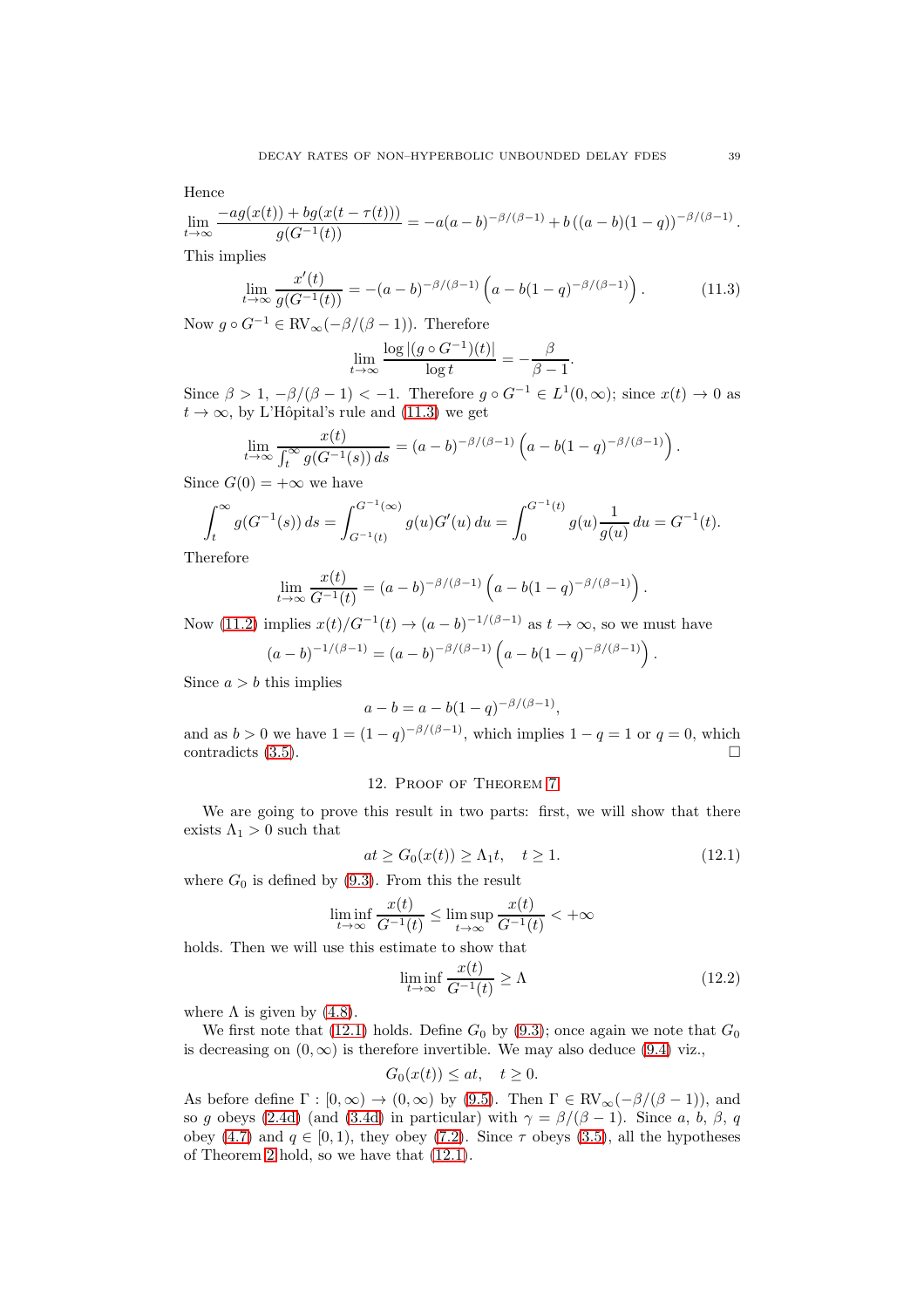12.1. **Proof of** [\(12.2\)](#page-38-2). We show when a, b, q and  $\beta$  obey [\(4.7\)](#page-7-1), and  $\tau$  obeys [\(3.5\)](#page-4-3) that we can to obtain the limit

$$
\liminf_{t \to \infty} \frac{x(t)}{G^{-1}(t)} \ge \Lambda,
$$

where  $\Lambda$  is defined by [\(4.8\)](#page-7-2). To do this we first need two preliminary lemmata.

<span id="page-39-1"></span>Lemma 8. Let  $a > b > 0$ ,  $\beta > 1$ ,  $q \in (0,1)$  obey [\(4.7\)](#page-7-1), and let  $\Lambda$  be given by [\(4.8\)](#page-7-2). Define  $\lambda_1 = a^{-1/(\beta - 1)}$ . Then there is a sequence  $(\lambda_n)_{n \geq 1}$  defined by

<span id="page-39-0"></span>
$$
a\lambda_{n+1}^{\beta} = \lambda_{n+1} + b\lambda_n^{\beta} (1-q)^{-\beta/(\beta-1)}, \quad n \ge 1
$$
 (12.3)

such that  $\lambda_n \in [a^{-1/(\beta-1)}, \Lambda)$  for all  $n \geq 1$ ,  $(\lambda_n)_{n \geq 1}$  is increasing, and  $\lambda_n \to \Lambda$  as  $n \to \infty$ .

Proof. Write the n-th level hypothesis as

 $(\lambda_j)_{j\leq n}$  is well-defined by [\(12.3\)](#page-39-0) and increasing  $\lambda_j \in [a^{-1/(\beta-1)}, \Lambda)$ ,  $j \leq n$ .

We have that the first level hypothesis is true. Suppose the  $n$ -th level hypothesis holds. Define

$$
f_n(\lambda) = a\lambda^{\beta} - \lambda - b\lambda_n^{\beta}(1-q)^{-\beta/(\beta-1)}, \quad \lambda \in [0, \Lambda].
$$

Note that  $a\Lambda^{\beta} - \Lambda - b\Lambda^{\beta}(1-q)^{-\beta/(\beta-1)} = 0$ . Therefore as  $\lambda_n \in (0, \Lambda)$  by hypothesis

$$
f_n(\Lambda) = a\Lambda^{\beta} - \Lambda - b\lambda_n^{\beta}(1-q)^{-\beta/(\beta-1)} = b(1-q)^{-\beta/(\beta-1)}\left(\Lambda^{\beta} - \lambda_n^{\beta}\right) > 0.
$$

Also

$$
f_n(\lambda_n) = a\lambda_n^{\beta} - \lambda_n - b\lambda_n (1 - q)^{-\beta/(\beta - 1)} = \lambda_n \left\{ \left( a - b(1 - q)^{-\beta/(\beta - 1)} \right) \lambda_n^{\beta - 1} - 1 \right\}
$$
  
=  $\lambda_n ((\lambda_n/\Lambda)^{\beta - 1} - 1) < 0.$ 

Therefore there exists  $\lambda_{n+1} \in (\lambda_n, \Lambda)$  such that  $f_n(\lambda_{n+1}) = 0$ . Such a  $\lambda_{n+1}$  obeys [\(12.3\)](#page-39-0). We now show that [\(12.3\)](#page-39-0) uniquely defines  $\lambda_{n+1} \in (\lambda_n, \Lambda)$ . Since  $f'_n(\lambda) =$  $a\beta\lambda^{\beta-1}-1$  and  $f''_n(\lambda) = a\beta(\beta-1)\lambda^{\beta-2} > 0$ , we have that  $f'_n(\lambda) > f'_n(\lambda_n) =$  $a\beta\lambda_{n-1}^{\beta-1}-1\geq\beta-1>0$ , because  $\lambda_n\geq a^{-1/(\beta-1)}$ . Since  $f_n$  is increasing on  $(\lambda_n,\Lambda)\subseteq$  $(a^{-1/(\beta-1)}, \Lambda)$ ,  $\lambda_{n+1}$  is uniquely defined by [\(12.3\)](#page-39-0). Therefore the  $(n + 1)$ -th level hypothesis holds. Since  $(\lambda_n)_{n>1}$  is increasing and bounded above by  $\Lambda$ , we have that  $\lambda_n \to \Lambda_* \in (a^{-1/(\beta-1)}, \Lambda]$ . By [\(12.3\)](#page-39-0) we have  $a\Lambda_*^{\beta} - \Lambda_* - b\Lambda_*^{\beta}(1-q)^{-\beta/(\beta-1)} = 0$ , which implies  $\Lambda_* = \Lambda$ .

<span id="page-39-3"></span>**Lemma 9.** Let g obey  $(4.13)$  and G be given by  $(2.5)$ . Let x be positive and continuous with  $x(t) \rightarrow 0$  as  $t \rightarrow \infty$  and suppose that x obeys

$$
\liminf_{t \to \infty} \frac{x(t)}{G^{-1}(t)} \ge \lambda > 0.
$$

If  $\tau$  is continuous and obeys [\(3.5\)](#page-4-3) for some  $q \in (0,1)$  and  $\varphi$  is defined by

<span id="page-39-2"></span>
$$
\varphi(t) = bg(x(t - \tau(t))), \quad t > 0.
$$
\n(12.4)

If  $b > 0$ , then

$$
\liminf_{t \to \infty} \frac{\varphi(t)}{G^{-1}(t)} \ge b\lambda^{\beta} (1-q)^{-\beta/(\beta-1)}.
$$

*Proof.* For every  $\epsilon \in (0,1)$  there is a  $T_1(\epsilon) > 0$  such that  $x(t) > \lambda(1-\epsilon)G^{-1}(t)$ for  $t > T_1(\epsilon)$ . Since  $t - \tau(t) \to \infty$  as  $t \to \infty$  there exists  $T_2(\epsilon) > T_1(\epsilon)$  such that  $t - \tau(t) > T_1(\epsilon)$  for all  $t > T_2(\epsilon)$ . Hence  $x(t - \tau(t)) > \lambda(1 - \epsilon)G^{-1}(t - \tau(t))$  for  $t > T_2(\epsilon)$ . Since  $x(t) \to 0$  as  $t \to \infty$ , there exists  $T_3 > 0$  such that  $x(t - \tau(t)) < \delta_1$ for all  $t > T_3$ . Also for every  $\epsilon \in (0,1)$  there is  $T_4(\epsilon) > 0$  such that  $t - \tau(t) \leq$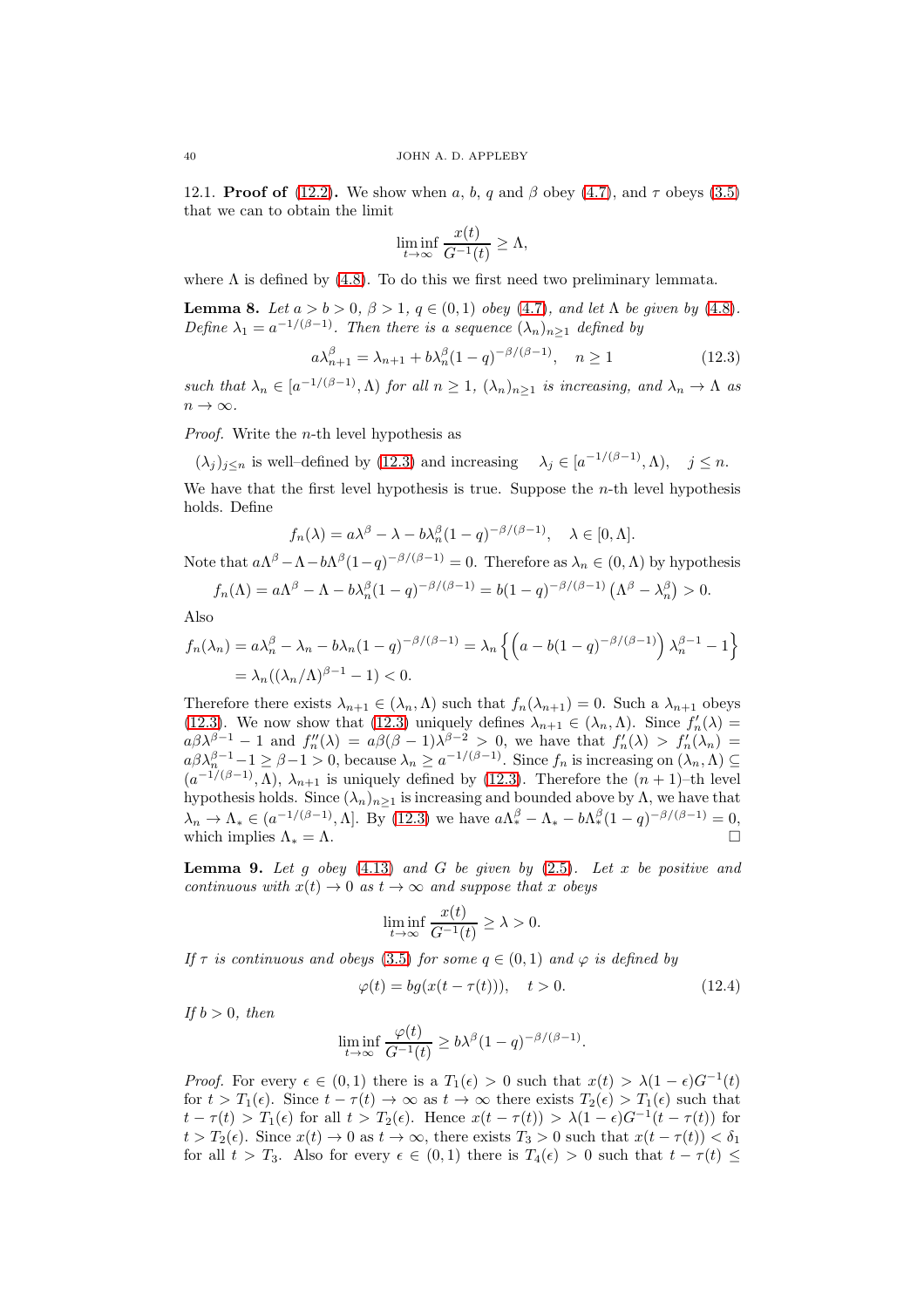$(1+\epsilon)(1-q)t$  for all  $t \geq T_4(\epsilon)$ . Since  $G^{-1} \in \text{RV}_{\infty}(-1/(\beta-1))$ , for every  $\epsilon \in (0,1)$ there exists  $T_5(\epsilon) > 0$  such that

$$
G^{-1}((1+\epsilon)(1-q)t) > (1-\epsilon)\{(1+\epsilon)(1-q)\}^{-\beta/(\beta-1)}G^{-1}(t), \quad t > T_5(\epsilon).
$$

Let  $T_6(\epsilon) = \max(T_2(\epsilon), T_3, T_4(\epsilon), T_5(\epsilon))$ . Then for  $t > T_6(\epsilon)$  we have

$$
\delta_1 > x(t - \tau(t)) > \lambda(1 - \epsilon)G^{-1}(t - \tau(t)) \ge \lambda(1 - \epsilon)G^{-1}((1 + \epsilon)(1 - q)t).
$$

Therefore

$$
\delta_1 > x(t - \tau(t)) > \lambda(1 - \epsilon)^2 \{(1 + \epsilon)(1 - q)\}^{-1/(\beta - 1)} G^{-1}(t), \quad t > T_6(\epsilon).
$$

Hence as g is increasing on  $[0, \delta_1]$  we have

$$
g(x(t-\tau(t))) > g(\lambda(1-\epsilon)^2 \{(1+\epsilon)(1-q)\}^{-1/(\beta-1)} G^{-1}(t)), \quad t > T_6(\epsilon).
$$

Hence

$$
\liminf_{t \to \infty} \frac{\varphi(t)}{g(G^{-1}(t))} = b \liminf_{t \to \infty} \frac{g(x(t - \tau(t)))}{g(G^{-1}(t))}
$$
\n
$$
\geq b \liminf_{t \to \infty} \frac{g(\lambda(1 - \epsilon)^2 \{(1 + \epsilon)(1 - q)\}^{-1/(\beta - 1)} G^{-1}(t))}{g(G^{-1}(t))}
$$
\n
$$
= b\lambda^{\beta} (1 - \epsilon)^{2\beta} \{(1 + \epsilon)(1 - q)\}^{-\beta/(\beta - 1)}.
$$

Therefore

$$
\liminf_{t \to \infty} \frac{\varphi(t)}{g(G^{-1}(t))} \ge b\lambda^{\beta} (1-q)^{-\beta/(\beta-1)},
$$

as required.  $\hfill \square$ 

We are now in a position to prove [\(12.2\)](#page-38-2). To do this, it is important first to show that  $\Lambda_1 \in (0,\infty)$  defined by

<span id="page-40-0"></span>
$$
\Lambda_1 = \limsup_{t \to \infty} \frac{x(t)}{G^{-1}(t)} \tag{12.5}
$$

obeys  $\Lambda_1 \geq \Lambda$ . The argument used to prove this can then be adapted easily to prove [\(12.2\)](#page-38-2). We formulate the desired result in the following proposition.

**Proposition 3.** Let x be the solution of  $(2.1)$  and suppose that all the hypotheses of Theorem [7](#page-7-0) hold. Then there exists a  $\Lambda_1 \in (0,\infty)$  such that [\(12.5\)](#page-40-0), and  $\Lambda_1 > \Lambda$ where  $\Lambda$  is given by [\(4.8\)](#page-7-2). Moreover x obeys [\(12.2\)](#page-38-2).

*Proof.* The existence of a  $\Lambda_1 \in (0, \infty)$  satisfying [\(12.5\)](#page-40-0) is a consequence of [\(12.1\)](#page-38-0). We next show that  $\Lambda_1 \geq \Lambda$ : the proof of this will be by contradiction.

Define  $\lambda_1 = a^{-1/(\beta - 1)}$  and  $(\lambda_n)_{n \geq 1}$  by [\(12.3\)](#page-39-0). Then  $\lambda_n \to \Lambda$  as  $n \to \infty$ . Since  $G_0(x(t)) \leq at$  for all  $t \geq 0$ , as  $G_0^{-1} \in RV_{\infty}(-1/(\beta - 1)$  and  $G_0^{-1}$  is decreasing, we have  $x(t) \geq G_0^{-1}(at)$ . Therefore

$$
\liminf_{t \to \infty} \frac{x(t)}{G_0^{-1}(t)} \ge \liminf_{t \to \infty} \frac{G_0^{-1}(at)}{G_0^{-1}(t)} = a^{-1/(\beta - 1)} = \lambda_1.
$$

Clearly we have  $\Lambda_1 \geq \lambda_1$ . If  $\Lambda_1 = \lambda_1$ , then

$$
\lim_{t \to \infty} \frac{x(t)}{G^{-1}(t)} = \lambda_1 < \Lambda,
$$

which produces a contradiction. Therefore  $\Lambda_1 > \lambda_1$ .

Suppose that  $\Lambda_1 < \Lambda$ . By Lemma [8](#page-39-1) there is a minimal  $n' > 1$  such that  $\Lambda > \lambda_{n'+1} > \Lambda_1$  but  $\lambda_{n'} \leq \Lambda_1$ .

We will show that the following statements are true: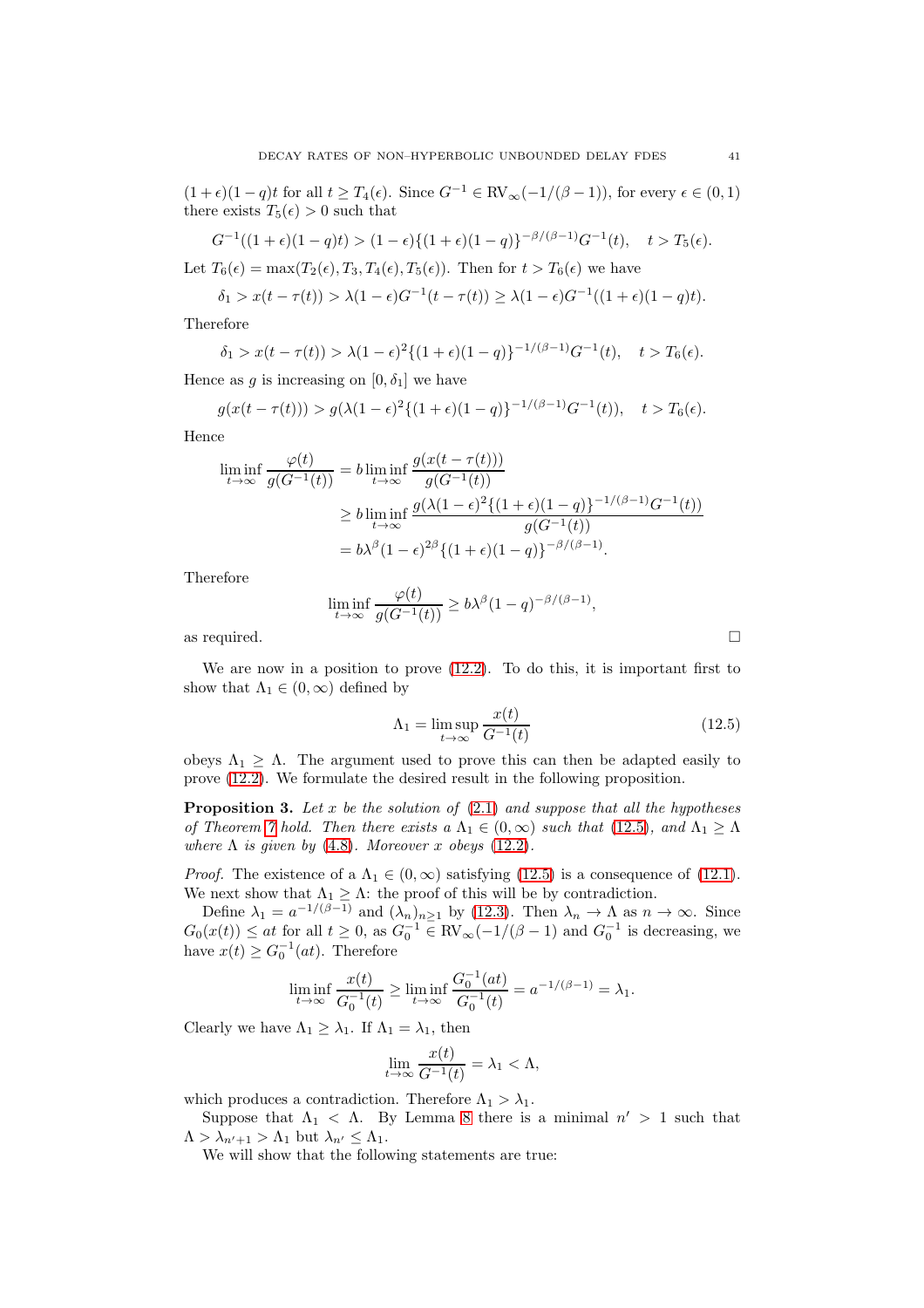(a) If 
$$
\lambda_{n+1} \leq \Lambda_1
$$
, and

$$
\liminf_{t \to \infty} \frac{x(t)}{G^{-1}(t)} \ge \lambda_n
$$

then

then

$$
\liminf_{t \to \infty} \frac{x(t)}{G^{-1}(t)} \ge \lambda_{n+1}
$$

(b) If  $\lambda_{n+1} > \Lambda_1$ , and

$$
\liminf_{t \to \infty} \frac{x(t)}{G^{-1}(t)} \ge \lambda_n
$$

<span id="page-41-0"></span>
$$
\lim_{t \to \infty} \frac{x(t)}{G^{-1}(t)} = \Lambda_1. \tag{12.6}
$$

The consequence of these statements is that [\(12.6\)](#page-41-0) holds.

To see this, note that by using statement (a) successively, we have that

$$
\liminf_{t\to\infty}\frac{x(t)}{G^{-1}(t)}\geq\lambda_{n'}>\lambda_{n'-1}>\ldots>\lambda_1.
$$

Since  $\lambda_{n'+1} > \Lambda_1$  by applying statement (b) we have [\(12.6\)](#page-41-0).

The limit [\(12.6\)](#page-41-0) now leads to a contradiction, because if  $\lim_{t\to\infty} x(t)/G^{-1}(t)$  is finite and positive, it must be Λ. Therefore  $\Lambda_1 = \Lambda$ . But  $\Lambda_1 < \Lambda$  by hypothesis, so this contradiction forces  $\Lambda_1 \geq \Lambda$ . It therefore remains to prove the inferences (a), (b).

**Proof of Statement (a).** Let  $\epsilon \in (0, 1)$  be sufficiently small. Since  $g \in RV_0(\beta)$ we have

$$
\lim_{x \to 0^+} \frac{g(\lambda_{n+1}(1-\epsilon)x)}{g(x)} = (\lambda_{n+1}(1-\epsilon))^{\beta}.
$$

Since  $\beta > 1$  there exists  $x_1(\epsilon) > 0$  such that  $x \in (0, x_1(\epsilon))$  implies

$$
g(\lambda_{n+1}(1-\epsilon)x) < (1-\epsilon)^{-(\beta-1)/2} (1-\epsilon)^{\beta} \lambda_{n+1}^{\beta} g(x), \quad 0 < x < x_1(\epsilon).
$$

Since  $G^{-1}(t) \to 0$  as  $t \to \infty$ , there is  $T_0(\epsilon)$  such that  $G^{-1}(t) < x_1(\epsilon)$  for all  $t > T_0(\epsilon)$ . Thus

<span id="page-41-4"></span>
$$
g(\lambda_{n+1}(1-\epsilon)G^{-1}(t)) < (1-\epsilon)^{-(\beta-1)/2}(1-\epsilon)^{\beta} \lambda_{n+1}^{\beta} g(G^{-1}(t)), \quad t > T_0(\epsilon). \tag{12.7}
$$

With  $\varphi$  defined by [\(12.4\)](#page-39-2), by Lemma [9](#page-39-3) we have

$$
\liminf_{t \to \infty} \frac{\varphi(t)}{g(G^{-1}(t))} \ge b \lambda_n^{\beta} (1-q)^{-\beta/(\beta-1)}.
$$

Therefore for every  $\epsilon \in (0,1)$  there exists  $T_1(\epsilon) > 0$  such that

<span id="page-41-1"></span>
$$
\varphi(t) > b(1 - \epsilon)^{(\beta + 1)/2} \lambda_n^{\beta} (1 - q)^{-\beta/(\beta - 1)} g(G^{-1}(t)), \quad t > T_1(\epsilon). \tag{12.8}
$$

Let  $T_2(\epsilon) = \max(T_0(\epsilon), T_1(\epsilon))$ . Since  $\limsup_{t\to\infty} x(t)/G^{-1}(t) = \Lambda_1$ , there exists  $T_3(\epsilon) > T_2(\epsilon)$  such that

<span id="page-41-3"></span>
$$
x(T_3(\epsilon)) > \Lambda_1(1-\epsilon)G^{-1}(T_3(\epsilon)).
$$
\n
$$
(12.9)
$$

Since x obeys [\(2.1\)](#page-2-2), by [\(12.8\)](#page-41-1), for  $t > T_3(\epsilon)$  we have

<span id="page-41-5"></span>
$$
x'(t) > -ag(x(t)) + b(1-\epsilon)^{(\beta+1)/2} \lambda_n^{\beta} (1-q)^{-\beta/(\beta-1)} g(G^{-1}(t)), \quad t > T_3(\epsilon). \tag{12.10}
$$

We define

<span id="page-41-2"></span>
$$
x_{L,\epsilon}(t) = \lambda_{n+1}(1-\epsilon)G^{-1}(t), \quad t \ge T_3(\epsilon). \tag{12.11}
$$

Since  $\lambda_{n+1} \leq \Lambda_1$  by [\(12.11\)](#page-41-2) and [\(12.9\)](#page-41-3) we have

$$
x_{L,\epsilon}(T_3(\epsilon)) = \lambda_{n+1}(1-\epsilon)G^{-1}(T_3(\epsilon)) \leq \Lambda_1(1-\epsilon)G^{-1}(T_3(\epsilon)) < x(T_3(\epsilon)).
$$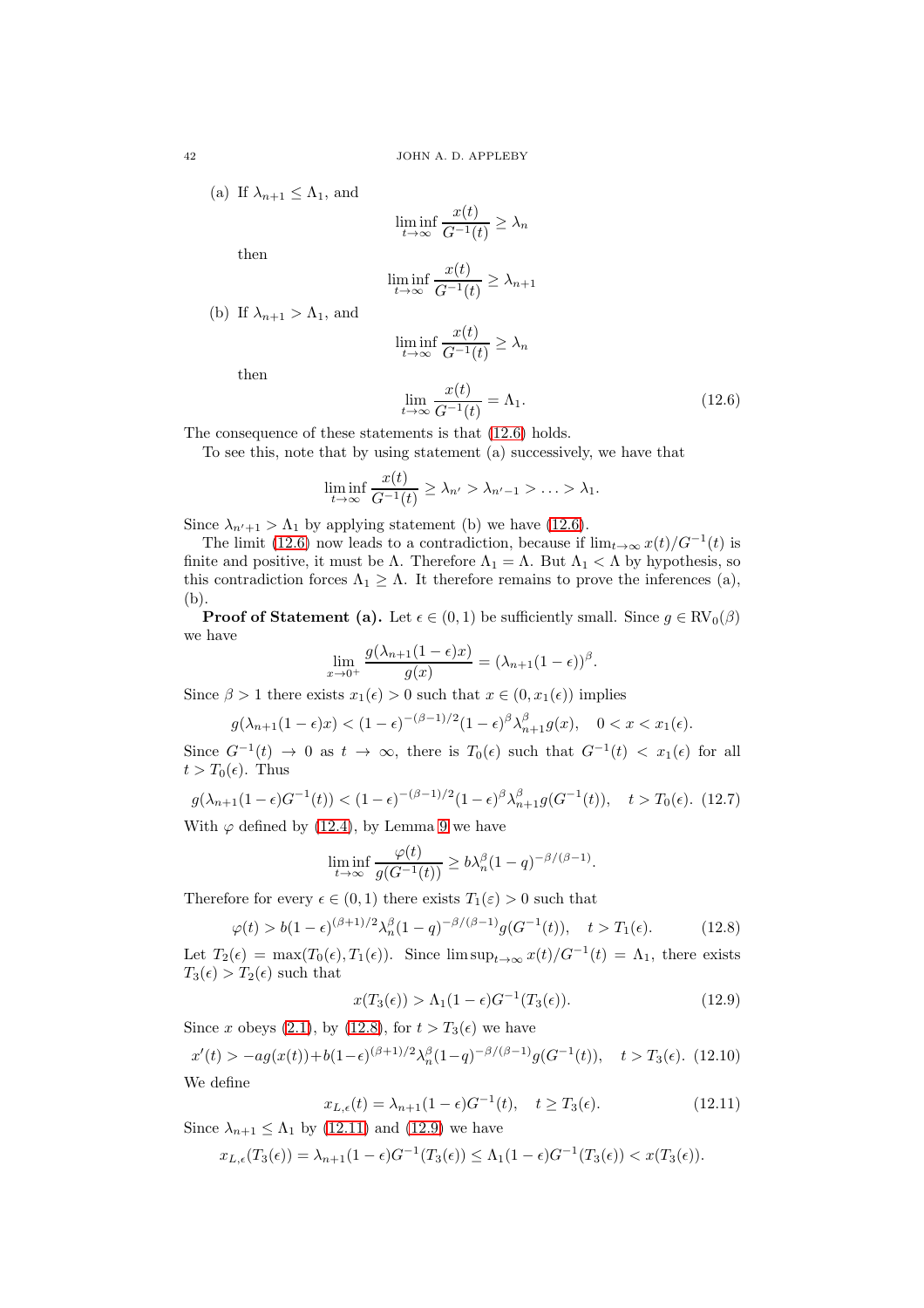By [\(12.11\)](#page-41-2) for  $t > T_3(\epsilon)$  we have  $G(x_{L,\epsilon}(t)/\lambda_{n+1}(1-\epsilon)) = t$ , so

$$
-\frac{x'_{L,\epsilon}(t)}{g(G^{-1}(t))} = G'(G^{-1}(t))x'_{L,\epsilon}(t) = \lambda_{n+1}(1-\epsilon), \quad t > T_3(\epsilon).
$$

Hence  $x'_{L,\epsilon}(t) = -\lambda_{n+1}(1-\epsilon)g(G^{-1}(t))$  for  $t > T_3(\epsilon)$ . Thus by [\(12.7\)](#page-41-4) and [\(12.3\)](#page-39-0) we get

$$
x'_{L,\epsilon}(t) + ag(x_{L,\epsilon}(t)) - b(1-\epsilon)^{(\beta+1)/2} \lambda_n^{\beta} (1-q)^{-\beta/(\beta-1)} g(G^{-1}(t))
$$
  
\n
$$
= -\lambda_{n+1} (1-\epsilon) g(G^{-1}(t)) + ag(\lambda_{n+1} (1-\epsilon)G^{-1}(t))
$$
  
\n
$$
- b(1-\epsilon)^{(\beta+1)/2} \lambda_n^{\beta} (1-q)^{-\beta/(\beta-1)} g(G^{-1}(t))
$$
  
\n
$$
< -\lambda_{n+1} (1-\epsilon) g(G^{-1}(t)) + a(1-\epsilon)^{-(\beta-1)/2} (1-\epsilon)^{\beta} \lambda_{n+1}^{\beta} g(G^{-1}(t))
$$
  
\n
$$
- b(1-\epsilon)^{(\beta+1)/2} \lambda_n^{\beta} (1-q)^{-\beta/(\beta-1)} g(G^{-1}(t))
$$
  
\n
$$
= \left\{ -\lambda_{n+1} (1-\epsilon) + (1-\epsilon)^{(\beta+1)/2} \left( a\lambda_{n+1}^{\beta} - b\lambda_n^{\beta} (1-q)^{-\beta/(\beta-1)} \right) \right\} g(G^{-1}(t))
$$
  
\n
$$
= \lambda_{n+1} (1-\epsilon) \left\{ -1 + (1-\epsilon)^{(\beta-1)/2} \right\} g(G^{-1}(t)).
$$

Since  $\beta > 1$ , we have

$$
x'_{L,\epsilon}(t) + ag(x_{L,\epsilon}(t)) - b(1-\epsilon)^{(\beta+1)/2} \lambda_n^{\beta} (1-q)^{-\beta/(\beta-1)} g(G^{-1}(t)) < 0, \quad t > T_3(\epsilon).
$$

Using this inequality, [\(12.9\)](#page-41-3) and [\(12.10\)](#page-41-5), the comparison principle implies that

$$
x(t) > x_{L,\epsilon}(t), \quad t \ge T_3(\epsilon).
$$

Therefore

$$
\liminf_{t \to \infty} \frac{x(t)}{G^{-1}(t)} \ge \liminf_{t \to \infty} \frac{x_{L,\epsilon}(t)}{G^{-1}(t)} = \lambda_{n+1}(1-\epsilon).
$$

Letting  $\epsilon \to 0^+$  gives us the required limit.

**Proof of Statement (b).** Since  $\Lambda_1 < \lambda_{n+1}$ , we have  $f_n(\lambda_{n+1}) = 0 > f_n(\Lambda_1)$ , we have

$$
a\Lambda_1^{\beta} - \Lambda_1 + b\lambda_n^{\beta}(1-q)^{-\beta/(\beta-1)} < 0.
$$

Therefore we may find  $\epsilon \in (0,1)$  sufficiently small that

<span id="page-42-3"></span>
$$
a\Lambda_1^{\beta}(1-\epsilon)^{(\beta+1)/2} - \Lambda_1(1-\epsilon) + b\lambda_n^{\beta}(1-q)^{-\beta/(\beta-1)}(1-\epsilon)^{(\beta+1)/2} < 0. \tag{12.12}
$$

Arguing as above for every  $\epsilon \in (0, 1)$  there exists  $T_5(\epsilon) > 0$  such that

<span id="page-42-2"></span>
$$
g(\Lambda_1(1-\epsilon)G^{-1}(t)) < (1-\epsilon)^{-(\beta-1)/2}(1-\epsilon)^{\beta}\Lambda_1^{\beta}g(G^{-1}(t)), \quad t > T_5(\epsilon), \quad (12.13)
$$

and there is  $T_6(\epsilon) > 0$  such that

<span id="page-42-4"></span>
$$
\varphi(t) > b(1 - \epsilon)^{(\beta + 1)/2} \lambda_n^{\beta} (1 - q)^{-\beta/(\beta - 1)} g(G^{-1}(t)), \quad t > T_6(\epsilon). \tag{12.14}
$$

Let  $T_7(\epsilon) = \max(T_5, T_6)$ . Since  $\limsup_{t \to \infty} x(t)/G^{-1}(t) = \Lambda_1$ , there exists  $T_8(\epsilon) >$  $T_7(\epsilon)$  such that

<span id="page-42-1"></span>
$$
x(T_8(\epsilon)) > \Lambda_1(1-\epsilon)G^{-1}(T_8(\epsilon)).
$$
\n(12.15)

We define

<span id="page-42-0"></span>
$$
x_{L,\epsilon}(t) = \Lambda_1(1-\epsilon)G^{-1}(t), \quad t \ge T_8(\epsilon). \tag{12.16}
$$

By [\(12.16\)](#page-42-0) and [\(12.15\)](#page-42-1) we have

<span id="page-42-5"></span>
$$
x_{L,\epsilon}(T_8(\epsilon)) = \Lambda_1(1-\epsilon)G^{-1}(T_8(\epsilon)) < x(T_8(\epsilon)).\tag{12.17}
$$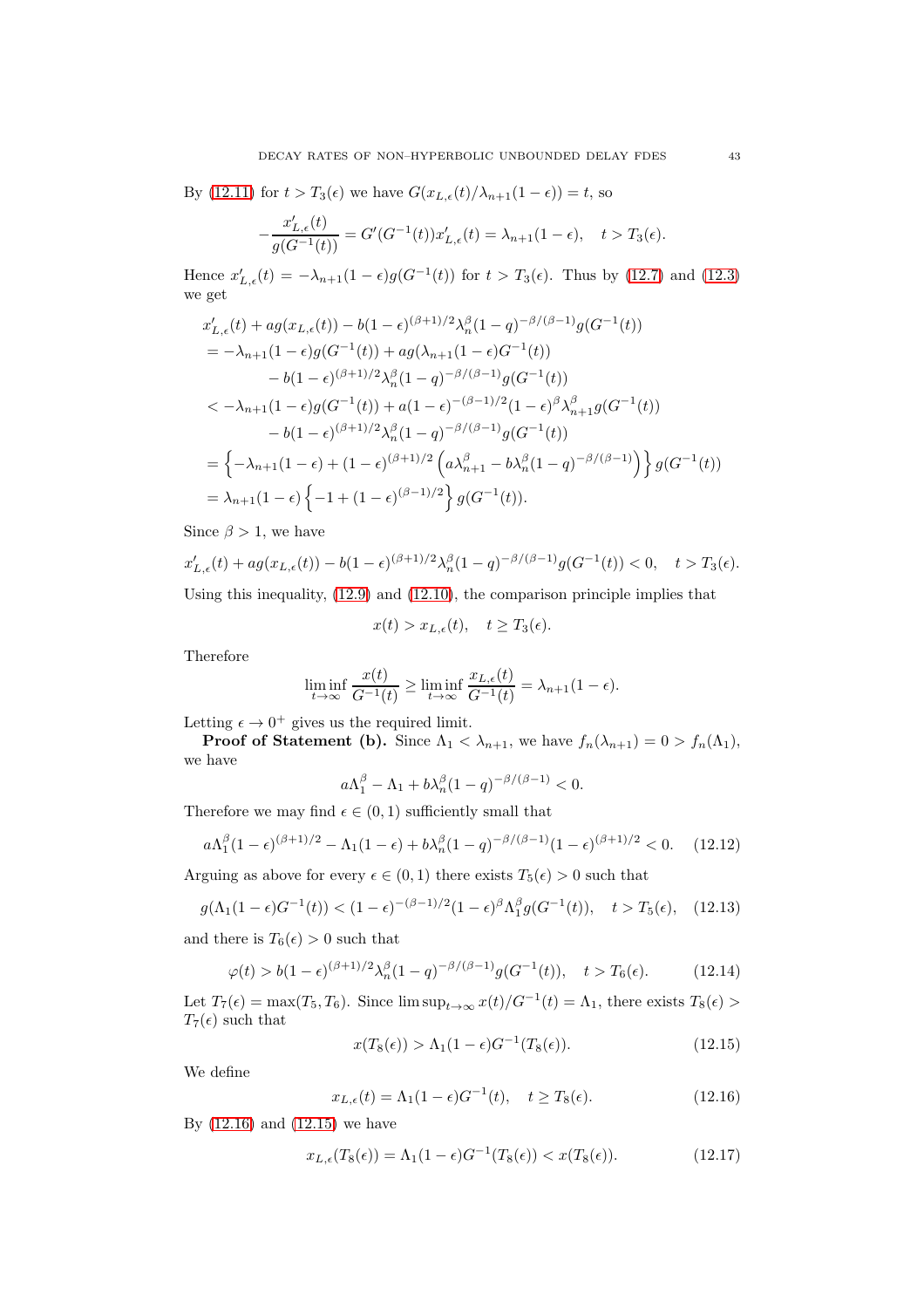By [\(12.16\)](#page-42-0) for  $t > T_8(\epsilon)$  we have  $x'_{L,\epsilon}(t) = -\Lambda_1(1-\epsilon)g(G^{-1}(t))$  for  $t > T_8(\epsilon)$ . Therefore by [\(12.13\)](#page-42-2), for  $t > T_8(\epsilon)$  we have

$$
x'_{L,\epsilon}(t) + ag(x_{L,\epsilon}(t)) - b(1 - \epsilon)^{(\beta+1)/2} \lambda_n^{\beta} (1 - q)^{-\beta/(\beta-1)} g(G^{-1}(t))
$$
  
\n
$$
= -\Lambda_1 (1 - \epsilon) g(G^{-1}(t)) + ag(\Lambda_1 (1 - \epsilon)G^{-1}(t))
$$
  
\n
$$
- b(1 - \epsilon)^{(\beta+1)/2} \lambda_n^{\beta} (1 - q)^{-\beta/(\beta-1)} g(G^{-1}(t))
$$
  
\n
$$
< -\Lambda_1 (1 - \epsilon) g(G^{-1}(t)) + a(1 - \epsilon)^{-(\beta-1)/2} (1 - \epsilon)^{\beta} \Lambda_1^{\beta} g(G^{-1}(t))
$$
  
\n
$$
- b(1 - \epsilon)^{(\beta+1)/2} \lambda_n^{\beta} (1 - q)^{-\beta/(\beta-1)} g(G^{-1}(t))
$$
  
\n
$$
= \left\{ -\Lambda_1 (1 - \epsilon) + (1 - \epsilon)^{(\beta+1)/2} \left( a\Lambda_1^{\beta} - b\lambda_n^{\beta} (1 - q)^{-\beta/(\beta-1)} \right) \right\} g(G^{-1}(t))
$$
  
\n
$$
< 0,
$$

where we have used [\(12.12\)](#page-42-3) at the last step. Therefore we have

 $x'_{L,\epsilon}(t) < -ag(x_{L,\epsilon}(t)) + b(1-\epsilon)^{(\beta+1)/2} \lambda_n^{\beta} (1-q)^{-\beta/(\beta-1)} g(G^{-1}(t)), \quad t > T_8(\epsilon).$ By  $(12.14)$  we have

$$
x'(t) > -ag(x(t)) + b(1 - \epsilon)^{(\beta + 1)/2} \lambda_n^{\beta} (1 - q)^{-\beta/(\beta - 1)} g(G^{-1}(t)), \quad t > T_8(\epsilon).
$$

Using these two inequalities and [\(12.17\)](#page-42-5) by the comparison principle we get

$$
x(t) > x_{L,\epsilon}(t) = \Lambda_1(1-\epsilon)G^{-1}(t), \quad t \ge T_8(\epsilon).
$$

Therefore we have

$$
\liminf_{t \to \infty} \frac{x(t)}{G^{-1}(t)} \ge \Lambda_1(1 - \epsilon).
$$

Letting  $\epsilon \in (0,1)$  gives

$$
\liminf_{t \to \infty} \frac{x(t)}{G^{-1}(t)} \ge \Lambda_1.
$$

Since we also have  $\limsup_{t\to\infty} x(t)/G^{-1}(t) = \Lambda_1$ , we get  $\lim_{t\to\infty} x(t)/G^{-1}(t) = \Lambda_1$ , proving statement (b).

We now come to the question of determining a lower bound on the liminf. Scrutiny of the proof of statement (a) above reveals that the argument is still valid in the case when  $\Lambda_1 \geq \Lambda$ . We still have

$$
\liminf_{t \to \infty} \frac{x(t)}{G^{-1}(t)} \ge a^{-1/(\beta - 1)} = \lambda_1,
$$

and  $\lambda_1 < \Lambda \leq \Lambda_1$ . Now since  $\Lambda_1 \geq \Lambda$  we have by Lemma [8](#page-39-1) that  $\lambda_n < \Lambda_1$  for all  $n \in \mathbb{N}$ , and that  $\lambda_n \to \Lambda$  as  $n \to \infty$ . Therefore, we may apply statement (a) arbitrarily many times: since  $\lambda_2 < \Lambda_1$ , and

$$
\liminf_{t \to \infty} \frac{x(t)}{G^{-1}(t)} \ge \lambda_1,
$$

by statement (a) we have

$$
\liminf_{t \to \infty} \frac{x(t)}{G^{-1}(t)} \ge \lambda_2.
$$

Since  $\lambda_3 < \Lambda_1$ , by statement (a) we have

$$
\liminf_{t \to \infty} \frac{x(t)}{G^{-1}(t)} \ge \lambda_3.
$$

Continuing in this manner we find that

$$
\liminf_{t \to \infty} \frac{x(t)}{G^{-1}(t)} \ge \lambda_n, \quad \text{for all } n \in \mathbb{N}.
$$

Letting  $n \to \infty$  we get [\(12.2\)](#page-38-2).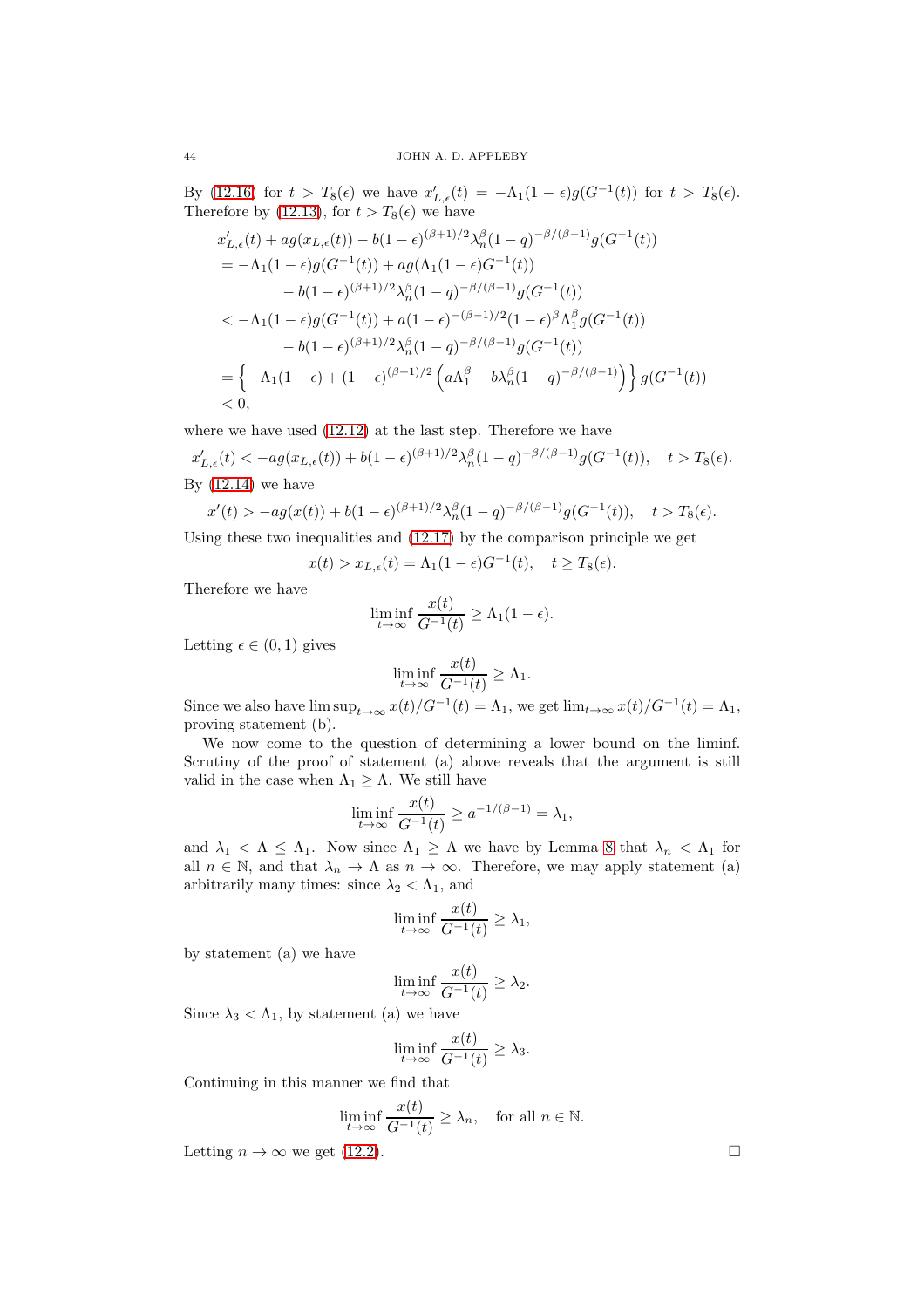### 13. Proof of Results for Linear Delay

13.1. **Proof of Lemma [1.](#page-10-1)** We first consider the case when  $\lambda$  in [\(5.4\)](#page-10-0) obeys  $\lambda \in$  $(0, \infty)$ . Then for every  $\varepsilon \in (0, 1)$  there exists  $T_0(\varepsilon) > 0$  such that

$$
\frac{1}{\lambda} \frac{1}{1+\varepsilon} \frac{1}{t} < \frac{1}{\sigma(t)} < \frac{1}{\lambda} \frac{1}{1-\varepsilon} \frac{1}{t}, \quad t > T_0(\varepsilon).
$$

Since  $\tau$  obeys [\(3.2\)](#page-3-2), there exists  $T_1(\varepsilon) > T_0(\varepsilon)$  such that  $t - \tau(t) > T_0(\varepsilon)$  for all  $t > T_1(\varepsilon)$ . Therefore for  $t > T_1(\varepsilon)$  we have

$$
\frac{1}{\lambda} \frac{1}{1+\varepsilon} \int_{t-\tau(t)}^t \frac{1}{s} \, ds \leq \int_{t-\tau(t)}^t \frac{1}{\sigma(s)} \, ds \leq \frac{1}{\lambda} \frac{1}{1-\varepsilon} \int_{t-\tau(t)}^t \frac{1}{s} \, ds.
$$

Therefore by [\(3.13\)](#page-5-8) we have

$$
\limsup_{t \to \infty} \frac{1}{\lambda} \frac{1}{1+\varepsilon} \log \left( \frac{t}{t - \tau(t)} \right) \le 1, \quad \liminf_{t \to \infty} \frac{1}{\lambda} \frac{1}{1+\varepsilon} \log \left( \frac{t}{t - \tau(t)} \right) \ge 1.
$$

This implies

$$
\lim_{t \to \infty} \log \left( \frac{t}{t - \tau(t)} \right) = \lambda.
$$

Rearranging and using the continuity of  $\tau$  we have [\(5.5\)](#page-10-2).

Next we consider the case when  $\lambda = 0$ . Then for every  $\varepsilon \in (0,1)$  there exists  $T_0(\varepsilon) > 0$  such that  $\sigma(t) < \varepsilon t$  for all  $t > T_0(\varepsilon)$ . Since  $\tau$  obeys [\(3.2\)](#page-3-2), there exists  $T_1(\varepsilon) > T_0(\varepsilon)$  such that  $t - \tau(t) > T_0(\varepsilon)$  for all  $t > T_1(\varepsilon)$ . Therefore for  $t > T_1(\varepsilon)$ we have

$$
\frac{1}{\varepsilon} \log \left( \frac{t}{t - \tau(t)} \right) = \frac{1}{\varepsilon} \int_{t - \tau(t)}^t \frac{1}{s} \, ds \le \int_{t - \tau(t)}^t \frac{1}{\sigma(s)} \, ds.
$$

Therefore by [\(3.13\)](#page-5-8) we have

$$
\limsup_{t \to \infty} \log \left( \frac{t}{t - \tau(t)} \right) \le \varepsilon.
$$

Since  $\tau(t) > 0$  for all t sufficiently large we have  $t - \tau(t) < t$ . Therefore  $\log(t)/(t \tau(t)$ ))  $\geq 0$  for all t sufficiently large. This implies that

$$
0 \le \limsup_{t \to \infty} \log \left( \frac{t}{t - \tau(t)} \right) \le \varepsilon,
$$

and so

$$
\lim_{t \to \infty} \log \left( \frac{t}{t - \tau(t)} \right) = 0.
$$

This rearranges to give  $\tau(t)/t \to 0$  as  $t \to \infty$ , which for  $\lambda = 0$  implies [\(5.5\)](#page-10-2).

Finally, we consider the case when  $\lambda = \infty$ . Then for every  $M > 0$  there exists  $T_0(M) > 0$  such that  $\sigma(t) > Mt$  for all  $t > T_0(M)$ . Since  $\tau$  obeys [\(3.2\)](#page-3-2), there exists  $T_1(M) > T_0(M)$  such that  $t - \tau(t) > T_0(M)$  for all  $t > T_1(M)$ . Therefore for  $t > T_1(M)$  we have

$$
\frac{1}{M}\log\left(\frac{t}{t-\tau(t)}\right) = \frac{1}{M}\int_{t-\tau(t)}^t \frac{1}{s} ds \ge \int_{t-\tau(t)}^t \frac{1}{\sigma(s)} ds.
$$

Therefore by [\(3.13\)](#page-5-8) we have

$$
\liminf_{t \to \infty} \log \left( \frac{t}{t - \tau(t)} \right) \ge M.
$$

Since  $M > 0$  is arbitrary, we have

$$
\lim_{t \to \infty} \log \left( \frac{t}{t - \tau(t)} \right) = \infty.
$$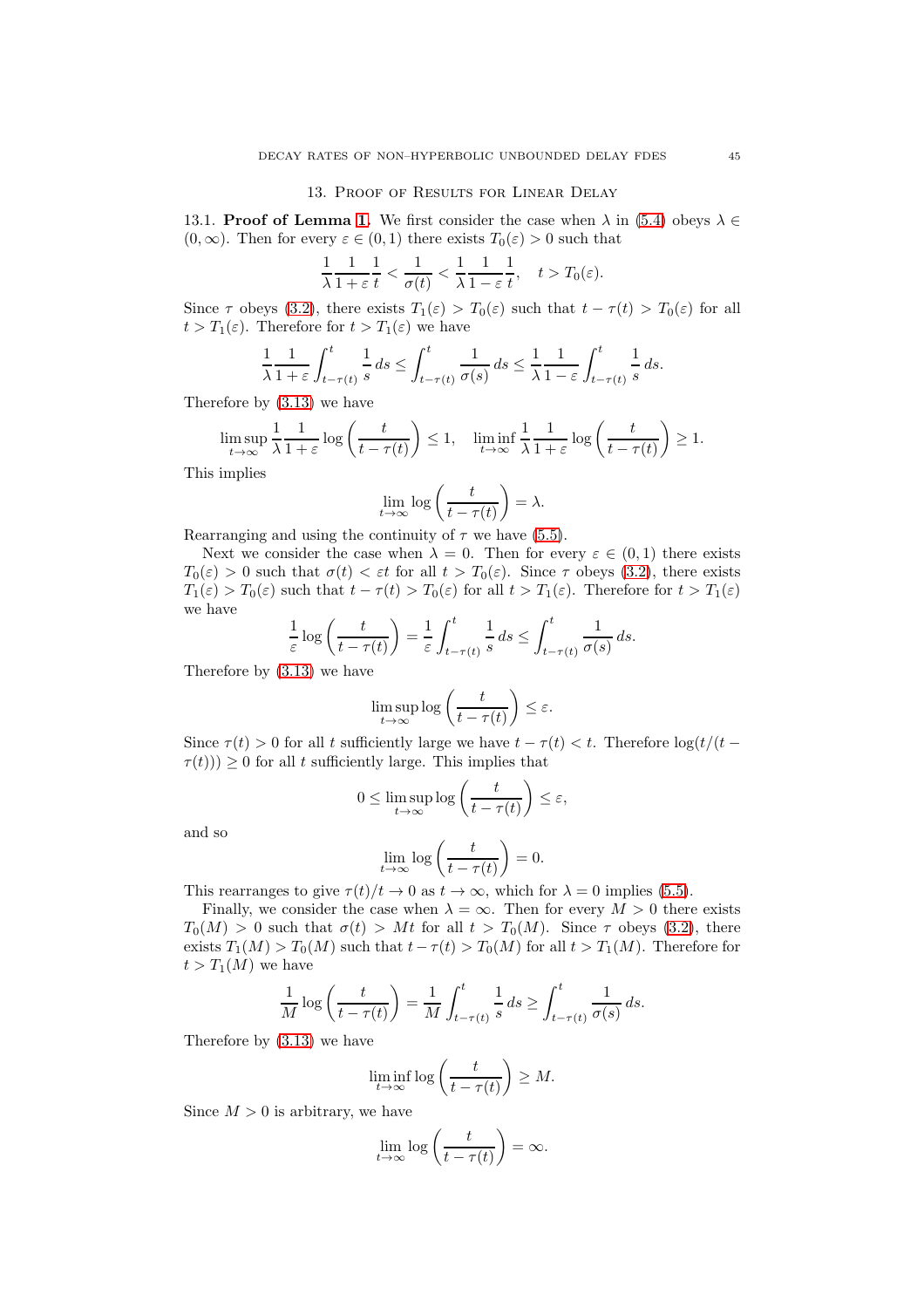This rearranges to give  $\tau(t)/t \to 1$  as  $t \to \infty$ , which for  $\lambda = \infty$  implies [\(5.5\)](#page-10-2), if we interpret  $1 - e^{-\lambda} = 1$  in this case.

13.2. **Proof of Theorem [9.](#page-8-4)** By [\(2.4c\)](#page-2-0), we note that there is a  $\delta_0 > 0$  such that  $g'(x) > 0$  for all  $x \in (0, \delta_0)$ . Hence  $g^{-1} : [0, g(\delta_0)] \to [0, \delta_0]$ . Clearly there is a  $\delta_1 > 0$  such that  $\delta_1 < g(\delta_0)$ , or  $g^{-1}(\delta_1) < \delta_0$ . Then for  $x \in (0, \delta_1)$ , we may define  $\Gamma_1$  :  $(0, \delta_1) \rightarrow (0, \infty)$  by

$$
\Gamma_1(x) = g'(g^{-1}(x)), \quad x \in [0, \delta_1).
$$

Since  $g' \in RV_0(\beta - 1)$  and  $g(0) = 0$ , we have that  $g \in RV_0(\beta)$ . Therefore  $g^{-1} \in$  $RV_0(1/\beta)$ . Hence  $\Gamma_1 \in RV_0((\beta-1)/\beta)$ . Therefore we may apply Theorem [4](#page-5-4) to get the desired result.

13.3. Proof of Theorem [8.](#page-8-3) Let  $\lambda = \log(1/(1-q)) > 0$ . Define  $\sigma(t) = \lambda(t+\bar{\tau}+1)$ for  $t \geq -\bar{\tau}$ . Since  $\tau(t)/t \to q \in (0,1)$  as  $t \to \infty$ , we have that  $\sigma$  obeys [\(3.11\)](#page-5-5), [\(3.12\)](#page-5-7) and [\(3.13\)](#page-5-8).

By [\(2.4c\)](#page-2-0), we note that there is a  $\delta_0 > 0$  such that  $g'(x) > 0$  for all  $x \in (0, \delta_0)$ . Hence  $g^{-1} : [0, g(\delta_0)] \to [0, \delta_0]$ . Clearly there is a  $\delta_1 > 0$  such that  $\delta_1 < g(\delta_0)$ , or  $g^{-1}(\delta_1) < \delta_0$ . Then for  $x \in (0, \delta_1)$ , we may define  $\Gamma_1 : (0, \delta_1) \to (0, \infty)$  by

$$
\Gamma_1(x) = g'(g^{-1}(x)), \quad x \in [0, \delta_1).
$$

Since  $g' \in RV_0(\beta - 1)$  and  $g(0) = 0$ , we have that  $g \in RV_0(\beta)$ . Therefore  $g^{-1} \in$ RV<sub>0</sub>(1/β). Hence  $\Gamma_1 \in RV_0((\beta - 1)/\beta)$ , which implies that g obeys [\(3.8\)](#page-5-2) with  $\gamma = \beta/(\beta - 1)$ . We note that [\(4.14\)](#page-8-0) implies [\(3.9\)](#page-5-0), so all the hypotheses of Theorem [3](#page-5-3) hold, and so

$$
\lim_{t \to \infty} \frac{\log g(x(t))}{\int_0^t \frac{1}{\sigma(s)} ds} = -\log \left( \frac{a}{b} \right).
$$

Since  $g \in RV_0(\beta)$  and  $x(t) \to 0$  as  $t \to \infty$ , and

$$
\lim_{t \to \infty} \frac{\int_0^t \frac{1}{\sigma(s)} ds}{\log t} = \frac{1}{\lambda}
$$

we have

$$
\lim_{t \to \infty} \frac{\log x(t)}{\log t} = \lim_{t \to \infty} \frac{\log x(t)}{\log g(x(t))} \cdot \frac{\log g(x(t))}{\int_0^t \frac{1}{\sigma(s)} ds} \cdot \frac{\int_0^t \frac{1}{\sigma(s)} ds}{\log t} = \frac{1}{\beta} \cdot -\log(a/b) \cdot \lambda.
$$

Since  $\lambda = \log(1/(1-q))$  we have

$$
\lim_{t \to \infty} \frac{\log x(t)}{\log t} = -\frac{1}{\beta} \frac{1}{\log(1/(1-q))} \log(a/b),
$$

as required.

### 14. PROOFS FOR MAX-TYPE EQUATION

14.1. Proof of Theorem [21.](#page-20-3) We first need to prove that

<span id="page-45-0"></span>
$$
G(x(t)) \ge \Lambda t, \quad t \ge 1. \tag{14.1}
$$

Since  $a > b$  we may fix  $\epsilon \in (0, 1)$  so small that [\(9.6\)](#page-22-4) holds. Define  $G_0$  by [\(9.3\)](#page-22-6). Then  $G_0$  is decreasing on  $(0, \infty)$  and therefore invertible. Since  $x(t) > 0$  for all  $t \geq 0$ ,  $b > 0$  and  $g(x(t - \tau(t))) > 0$  for all  $t \geq 0$  we have

$$
x'(t) \ge -ag(x(t)), \quad t > 0.
$$

This gives [\(9.4\)](#page-22-0), as required. Define  $\Gamma : [0, \infty) \to (0, \infty)$  by [\(9.5\)](#page-22-2). Therefore for  $\epsilon \in (0,1)$ , there is a  $x_1(\epsilon) > 0$  such that  $\Gamma$  obeys [\(9.8\)](#page-22-3). There also exists  $\delta(\epsilon) > 0$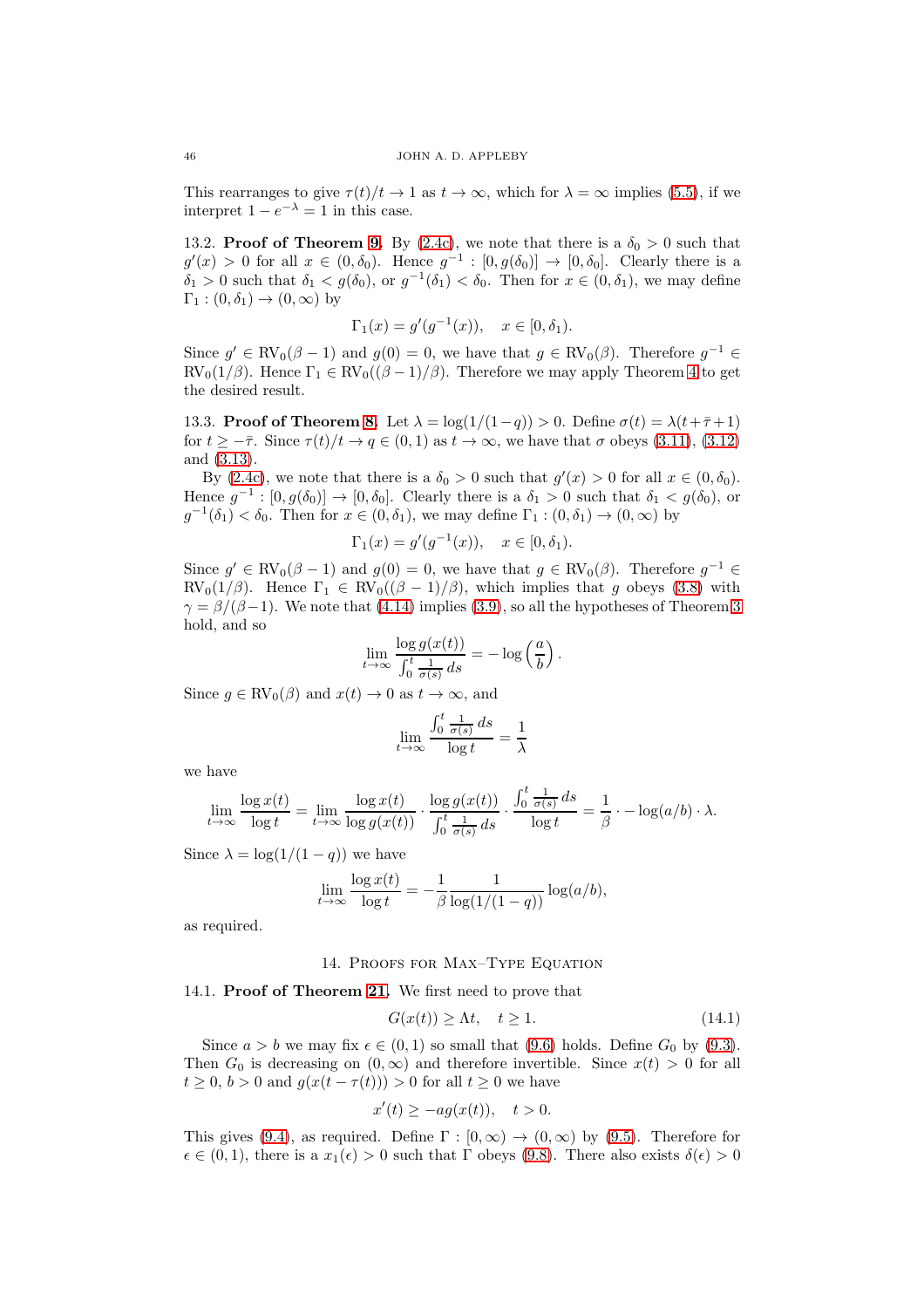defined in terms of  $G_0$ ,  $\epsilon$ ,  $x_1(\epsilon)$  which obeys [\(9.9\)](#page-23-1), and for  $\epsilon \in (0,1)$ , because  $x(t) \to 0$  as  $t \to \infty$  and  $\tau(t)/t \to 0$  as  $\to \infty$ , there is a  $T_1(\epsilon) > 0$  such that

$$
x(t) \le \delta(\epsilon), \quad \tau(t) < \epsilon t, \quad t > T_1(\epsilon). \tag{14.2}
$$

Next define

$$
0 < \lambda(\epsilon) = \frac{\epsilon(1 - \epsilon)G_0(\delta(\epsilon))}{T_1(\epsilon)}.\tag{14.3}
$$

Define  $x_{U,\epsilon}$  by

$$
x_{U,\epsilon}(t) = G_0^{-1}(\lambda(\epsilon)t), \quad t \ge T_1(\epsilon). \tag{14.4}
$$

Define  $T_2(\epsilon) := T_1(\epsilon)/(1-\epsilon) > T_1(\epsilon)$ . For  $t \in [T_1(\epsilon), T_2(\epsilon)]$  we can prove as in Theorem [5](#page-6-6) that

<span id="page-46-1"></span>
$$
x_{U,\epsilon}(t) > \delta(\epsilon) \ge x(t), \quad t \in [T_1(\epsilon), T_2(\epsilon)].
$$
\n(14.5)

and also that

$$
x_{U,\epsilon}(t) < \delta_1, \quad t \ge T_1(\epsilon). \tag{14.6}
$$

Proceeding as in the proof of Theorem [5](#page-6-6) it can then be shown that

<span id="page-46-0"></span>
$$
x'_{U,\epsilon}(t) > -ag(x_{U,\epsilon}(t)) + b \max_{t-\tau(t)\le s\le t} g(x_{U,\epsilon}(s)), \quad t > T_2(\epsilon),
$$
 (14.7)

using the fact that  $x_{U,\epsilon}$  is decreasing on  $[T_1(\epsilon),\infty)$  to simplify the righthand side of [\(14.7\)](#page-46-0), because

$$
\max_{t-\tau(t)\leq s\leq t} g(x_{U,\epsilon}(s)) = g(x_{U,\epsilon}(t-\tau(t))).
$$

By [\(14.5\)](#page-46-1) and [\(14.7\)](#page-46-0), by the comparison principle we have  $x(t) < x_{U,\epsilon}(t)$  for all  $t \geq T_1(\epsilon)$ . Therefore  $x(t) < G_0^{-1}(\lambda(\epsilon)t)$  for  $t \geq T_1(\epsilon)$ . Hence  $G_0(x(t)) > \lambda(\epsilon)t$  for  $t \geq T_1(\epsilon)$ . Since  $\epsilon \in (0,1)$  obeying  $(9.6)$  is fixed we have  $(14.1)$ .

Armed with  $(14.1)$ , we now prove  $(8.1)$ .

Since  $t - \tau(t) \to \infty$  as  $t \to \infty$ , there exists  $T_0 > 1$  such that  $t - \tau(t) \ge 1$  for all  $t \geq T_0$ . Recalling that  $x'(t) \geq -ag(x(t))$  for all  $t \geq 0$ , for all  $t \geq T_0$  and  $s \in [t - \tau(t), t]$  we have

$$
G_0(x(s))) - G_0(x(t)) = \int_{x(s)}^{x(t)} \frac{1}{g(u)} du = \int_s^t \frac{x'(v)}{g(x(v))} dv \ge -a(t-s),
$$

so

<span id="page-46-2"></span>
$$
G_0(x(t)) \le a(t-s) + G_0(x(s)) \le a\tau(t) + G_0(x(s)), \quad t \ge T_0, \quad s \in [t - \tau(t), t].
$$
\n(14.8)

Define  $G_1(x) = 1/G_0(x)$  for  $x > 0$ . Then  $G_1 \in RV_0(\beta - 1)$  and  $G_1$  is increasing. Since  $\beta > 1$  we have that  $G_1^{-1} \in RV_0(1/(\beta - 1))$ . Rearranging [\(14.8\)](#page-46-2) we have

$$
\frac{G_1(x(s))}{G_1(x(t))} \le 1 + a\tau(t)G_1(x(s)), \quad t \ge T_0, \quad s \in [t - \tau(t), t].
$$

Therefore for  $t \geq T_0$  we have for  $s \in [t - \tau(t), t]$ 

$$
\frac{G_1(x(s))}{G_1(x(t))} \le 1 + a \frac{\tau(t)}{t} \cdot \frac{t}{s} \cdot \frac{s}{G_0(x(s))}
$$

$$
\le 1 + a \frac{\tau(t)}{t} \cdot \frac{t}{t - \tau(t)} \cdot \sup_{s \ge t - \tau(t)} \frac{s}{G_0(x(s))}.
$$

Therefore

$$
\frac{\max_{t-\tau(t)\leq s\leq t} G_1(x(s))}{G_1(x(t))} \leq 1 + a \frac{\tau(t)}{t} \cdot \frac{t}{t-\tau(t)} \cdot \sup_{s\geq t-\tau(t)} \frac{s}{G_0(x(s))}.
$$

Since  $G_1$  is increasing we have

$$
\max_{t-\tau(t)\leq s\leq t} G_1(x(s)) = G_1(\max_{t-\tau(t)\leq s\leq t} x(s)).
$$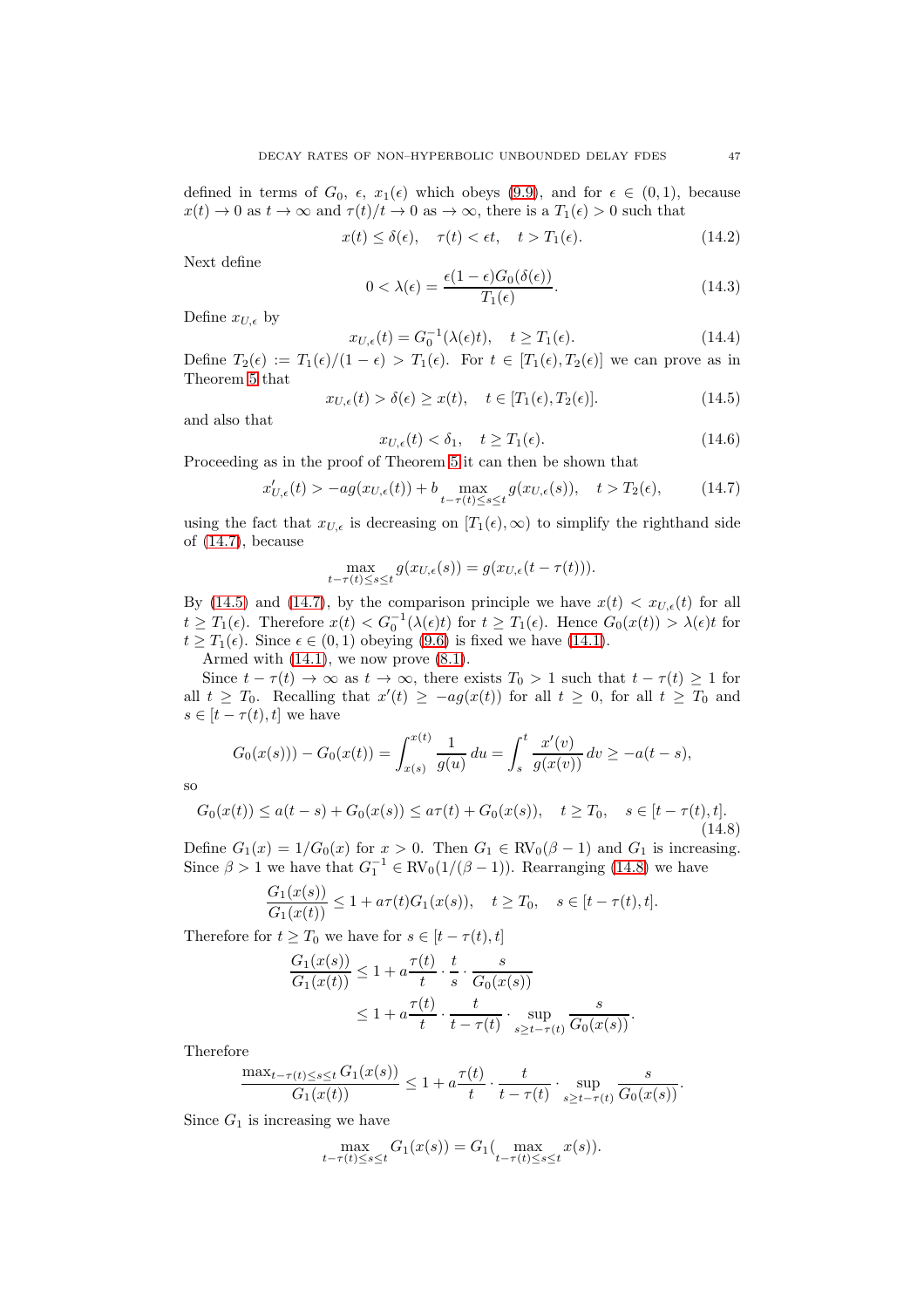Therefore as  $\tau(t)/t \to 0$  as  $t \to \infty$  and [\(14.1\)](#page-45-0) holds we have

$$
\limsup_{t \to \infty} \frac{G_1(\max_{t-\tau(t) \le s \le t} x(s))}{G_1(x(t))} \le 1.
$$

Therefore for every  $\epsilon \in (0,1)$  there is  $T_1(\epsilon) > 0$  such that

$$
G_1(\max_{t-\tau(t)\leq s\leq t} x(s)) \leq (1+\epsilon)G_1(x(t)), \quad t \geq T_1(\epsilon).
$$

Therefore as  $G_1^{-1}$  is increasing, we have

$$
\frac{\max_{t-\tau(t)\leq s\leq t} x(s)}{x(t)} \leq \frac{G_1^{-1}((1+\epsilon)G_1(x(t)))}{G_1^{-1}(G_1(x(t)))}, \quad t \geq T_1(\epsilon).
$$

Now  $G_1(x(t)) \to 0$  as  $t \to \infty$  and  $G_1^{-1} \in RV_0(1/(\beta - 1)),$  so

$$
\limsup_{t \to \infty} \frac{\max_{t-\tau(t) \le s \le t} x(s)}{x(t)} \le \lim_{t \to \infty} \frac{G_1^{-1}((1+\epsilon)G_1(x(t)))}{G_1^{-1}(G_1(x(t)))} = (1+\epsilon)^{1/(\beta-1)}.
$$

Letting  $\epsilon \to 0^+$  gives

$$
\limsup_{t \to \infty} \frac{\max_{t-\tau(t) \le s \le t} x(s)}{x(t)} \le 1.
$$

Therefore there exists  $T_2(\epsilon) > 0$  such that  $\max_{t-\tau(t)\leq s\leq t} x(s) \leq (1+\epsilon)x(t)$  for all  $t \geq T_2(\epsilon)$ . Since g is increasing  $g(\max_{t-\tau(t)\leq s\leq t} x(s)) \leq g((1+\epsilon)x(t))$  for all  $t \geq T_2(\epsilon)$ . Therefore as  $g \in RV_0(\beta)$  and  $x(t) \to 0$  as  $t \to \infty$  we have

$$
\limsup_{t \to \infty} \frac{g(\max_{t-\tau(t) \le s \le t} x(s)))}{g(x(t))} \le \limsup_{t \to \infty} \frac{g((1+\epsilon)x(t))}{g(x(t))} = (1+\epsilon)^{\beta}.
$$

Letting  $\epsilon \to 0^+$  we have

$$
\limsup_{t \to \infty} \frac{g(\max_{t-\tau(t) \le s \le t} x(s))}{g(x(t))} \le 1
$$

Since g is increasing, we have  $g(\max_{t-\tau(t)\leq s\leq t} x(s)) = \max_{t-\tau(t)\leq s\leq t} g(x(s))$  so

$$
\limsup_{t \to \infty} \frac{\max_{t-\tau(t) \le s \le t} g(x(s))}{g(x(t))} \le 1.
$$

On the other hand it is trivially true that  $\max_{t-\tau(t)\leq s\leq t} g(x(s)) \geq g(x(t))$ . Therefore

$$
\liminf_{t \to \infty} \frac{\max_{t-\tau(t) \le s \le t} g(x(s))}{g(x(t))} \ge 1.
$$

Combining these limits gives

$$
\lim_{t \to \infty} \frac{\max_{t-\tau(t) \le s \le t} g(x(s))}{g(x(t))} = 1,
$$

which implies

$$
\lim_{t \to \infty} \frac{x'(t)}{g(x(t))} = \lim_{t \to \infty} -a + b \frac{\max_{t-\tau(t) \le s \le t} g(x(s))}{g(x(t))} = -(a-b).
$$

Proceeding as we did at the end of the proof of Theorem [5,](#page-6-6) we obtain  $(8.1)$ , as required.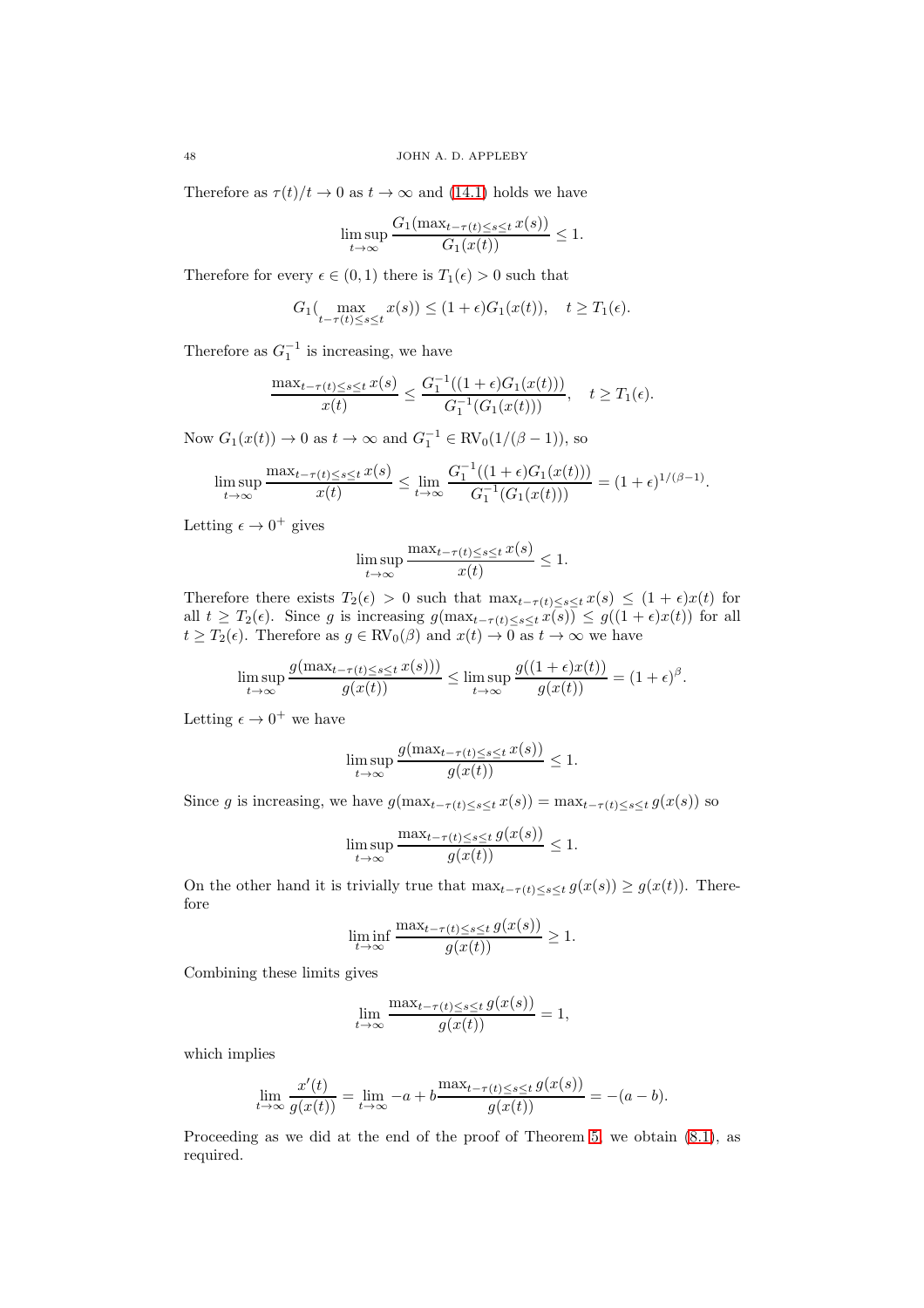# 15.1. Proof of Lemma [2.](#page-17-3) Then

$$
\lim_{x \to 0^+} \frac{G(x)}{e^{1/x^{\alpha}} x^{\alpha+1}} = \lim_{x \to 0^+} \frac{\int_1^{1/x} \frac{1}{g(1/v)} v^{-2} dv}{e^{1/x^{\alpha}} x^{\alpha+1}} = \lim_{y \to \infty} \frac{\int_1^y \frac{1}{g(1/v)} v^{-2} dv}{e^{y^{\alpha}} y^{-(\alpha+1)}}.
$$

Therefore

$$
\lim_{x \to 0^+} \frac{G(x)}{e^{1/x^{\alpha}} x^{\alpha+1}} = \lim_{y \to \infty} \frac{\frac{1}{g(1/y)} y^{-2}}{-(\alpha+1)e^{y^{\alpha}} y^{-(\alpha+1)-1} + \alpha y^{\alpha-1} e^{y^{\alpha}} y^{-(\alpha+1)}}.
$$

Hence

<span id="page-48-0"></span>
$$
\lim_{x \to 0^+} \frac{G(x)}{e^{1/x^{\alpha}} x^{\alpha+1}} = \lim_{y \to \infty} \frac{y^{-2}}{-(\alpha+1)y^{-\alpha-2} + \alpha y^{-2}} = \frac{1}{\alpha}.
$$
 (15.1)

Now this implies

$$
\lim_{y \to \infty} \frac{y}{e^{1/G^{-1}(y)^{\alpha} G^{-1}(y)^{\alpha+1}}} = \frac{1}{\alpha},
$$

so

$$
\lim_{y \to \infty} \left\{ \log y - \frac{1}{G^{-1}(y)^{\alpha}} - (\alpha + 1) \log G^{-1}(y) \right\} = \log(1/\alpha).
$$

Since  $G^{-1}(y) \to \infty$  as  $y \to \infty$  we have

$$
\lim_{y \to \infty} \frac{1}{G^{-1}(y)^{\alpha}} \left\{ G^{-1}(y)^{\alpha} \log y - 1 - (\alpha + 1)G^{-1}(y)^{\alpha} \log G^{-1}(y) \right\} = \log(1/\alpha),
$$

from which [\(7.9\)](#page-17-4) can be inferred.

Now we turn to the asymptotic behaviour of  $\Gamma(x) = g(G^{-1}(x))$ . By definition  $\Gamma(G(x)) = g(x)$ . Therefore by [\(7.8\)](#page-17-5) we have

$$
\lim_{x \to 0^+} \frac{\Gamma(G(x))}{e^{-1/x^{\alpha}}} = 1.
$$

By  $(15.1)$  we have

$$
\lim_{x \to 0^+} \frac{e^{-1/x^{\alpha}}}{x^{\alpha+1}/G(x)} = \frac{1}{\alpha},
$$
\n(15.2)

so therefore we have the limit

$$
\lim_{x \to 0^+} \frac{\Gamma(G(x))}{x^{\alpha+1}/G(x)} = \lim_{x \to 0^+} \frac{e^{-1/x^{\alpha}}}{x^{\alpha+1}/G(x)} \cdot \frac{\Gamma(G(x))}{e^{-1/x^{\alpha}}} = \frac{1}{\alpha}.
$$

Therefore

$$
\lim_{y \to \infty} \frac{\Gamma(y)}{G^{-1}(y)^{\alpha+1}/y} = \lim_{x \to 0^+} \frac{\Gamma(G(x))}{x^{\alpha+1}/G(x)} = \frac{1}{\alpha}.
$$

Combining this with [\(7.9\)](#page-17-4) yields [\(7.10\)](#page-17-6).

15.2. Proof of Lemma [3.](#page-17-7) Since  $g(0) = 0$ , integration yields

<span id="page-48-1"></span>
$$
\lim_{x \to 0^+} \frac{g(x)}{e^{-1/x^{\alpha}}} = \lim_{x \to 0^+} \frac{\int_0^x g'(s) ds}{\int_0^x \alpha s^{-\alpha - 1} e^{-1/s^{\alpha}} ds} = 1.
$$
\n(15.3)

Therefore

$$
\lim_{x \to 0^+} \frac{x}{e^{-1/g^{-1}(x)^\alpha}} = 1.
$$

Hence we have

$$
\lim_{x \to 0^+} -\log(1/x) + \frac{1}{g^{-1}(x)^\alpha} = 0.
$$

This implies

<span id="page-48-2"></span>
$$
\lim_{x \to 0^+} \frac{g^{-1}(x)}{\log(1/x)^{-1/\alpha}} = 1.
$$
\n(15.4)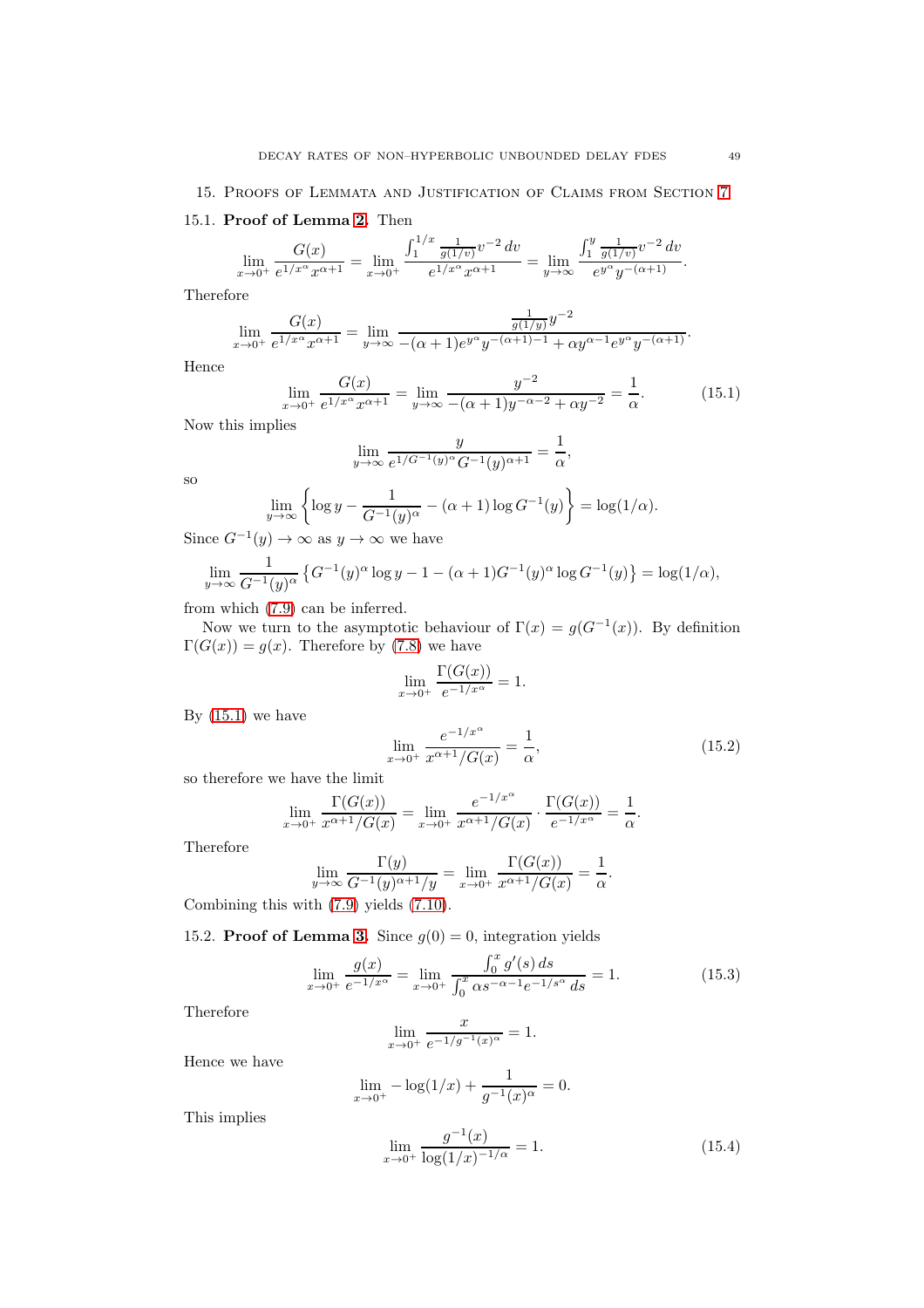We have  $\Gamma_1(x) = g'(g^{-1}(x))$ , so  $\Gamma_1(g(x)) = g'(x)$ . Therefore

$$
\lim_{x \to 0^+} \frac{\Gamma_1(g(x))}{\alpha x^{-\alpha - 1} e^{-1/x^{\alpha}}} = 1.
$$

Therefore by [\(15.3\)](#page-48-1)

$$
\lim_{x \to 0^+} \frac{\Gamma_1(g(x))}{\alpha x^{-(\alpha+1)}g(x)} = 1,
$$

which implies

$$
\lim_{y \to 0^+} \frac{\Gamma_1(y)}{\alpha g^{-1}(y)^{-(\alpha+1)}y} = 1.
$$

By [\(15.4\)](#page-48-2) we have [\(7.12\)](#page-17-8). Since for any  $\mu > 0$  we have  $\lim_{y\to 0^+} \Gamma_1(\mu y)/\Gamma_1(y) = \mu$ , it follows that  $\Gamma_1 \in RV_0(1)$  as required.

15.3. Proof of Lemma [4.](#page-18-1) First we have

$$
\lim_{x \to 0^+} \frac{G(x)}{\exp(e^{1/x})e^{-1/x}x^2} = \lim_{x \to 0^+} \frac{\int_x^1 \frac{1}{g(u)} du}{\exp(e^{1/x})e^{-1/x}x^2} = \lim_{y \to \infty} \frac{\int_1^y \frac{1}{g(1/v)} v^{-2} dv}{\exp(e^y)e^{-y}y^{-2}}.
$$

Hence by L'Hôpital's rule, we have

$$
\lim_{x \to 0^+} \frac{G(x)}{\exp(e^{1/x})e^{-1/x}x^2} = \lim_{y \to \infty} \frac{\frac{1}{g(1/y)}y^{-2}}{\exp(e^y)y^{-2} + \exp(e^y)(-2e^{-y}y^{-3} - e^{-y}y^{-2})}
$$

$$
= \lim_{y \to \infty} \frac{1}{1 - e^{-y}(2y^{-1} + 1)} = 1.
$$

Therefore

$$
\lim_{y \to \infty} \frac{y}{\exp(e^{1/G^{-1}(y)})e^{-1/G^{-1}(y)}G^{-1}(y)^2} = 1,
$$

which implies

$$
\lim_{y \to \infty} \log y - \left( e^{1/G^{-1}(y)} - 1/G^{-1}(y) + 2 \log G^{-1}(y) \right) = 0.
$$

This implies that there is a function  $\theta$  with  $\theta(y) \to 0$  as  $t \to \infty$  such that

$$
\lim_{y \to \infty} e^{1/G^{-1}(y)} \left( \frac{\log y}{e^{1/G^{-1}(y)}} - 1 - \theta(y) \right) = 0,
$$

from which we infer

$$
\lim_{y \to \infty} \frac{e^{1/G^{-1}(y)}}{\log y} = 1.
$$

Taking logarithms and arguing in a similar manner we obtain [\(7.14\)](#page-18-2).

To determine the asymptotic behaviour of Γ, we note that  $\Gamma(G(x)) = g(x)$  so

$$
\lim_{x \to 0^+} \frac{\Gamma(G(x))}{\exp(-e^{1/x})} = 1.
$$

Since

$$
\lim_{x \to 0^+} \frac{e^{1/x} x^{-2} G(x)}{\exp(e^{1/x})} = 1,
$$

we have

$$
1 = \lim_{x \to 0^+} \Gamma(G(x))e^{1/x}x^{-2}G(x) = \lim_{y \to \infty} \Gamma(y)e^{1/G^{-1}(y)}G^{-1}(y)^{-2}y.
$$

Therefore

$$
1 = \lim_{y \to \infty} \Gamma(y) e^{1/G^{-1}(y)} G^{-1}(y)^{-2} y = \lim_{y \to \infty} \Gamma(y) \log y (\log_2 y)^2 y,
$$

which is [\(7.15\)](#page-18-3).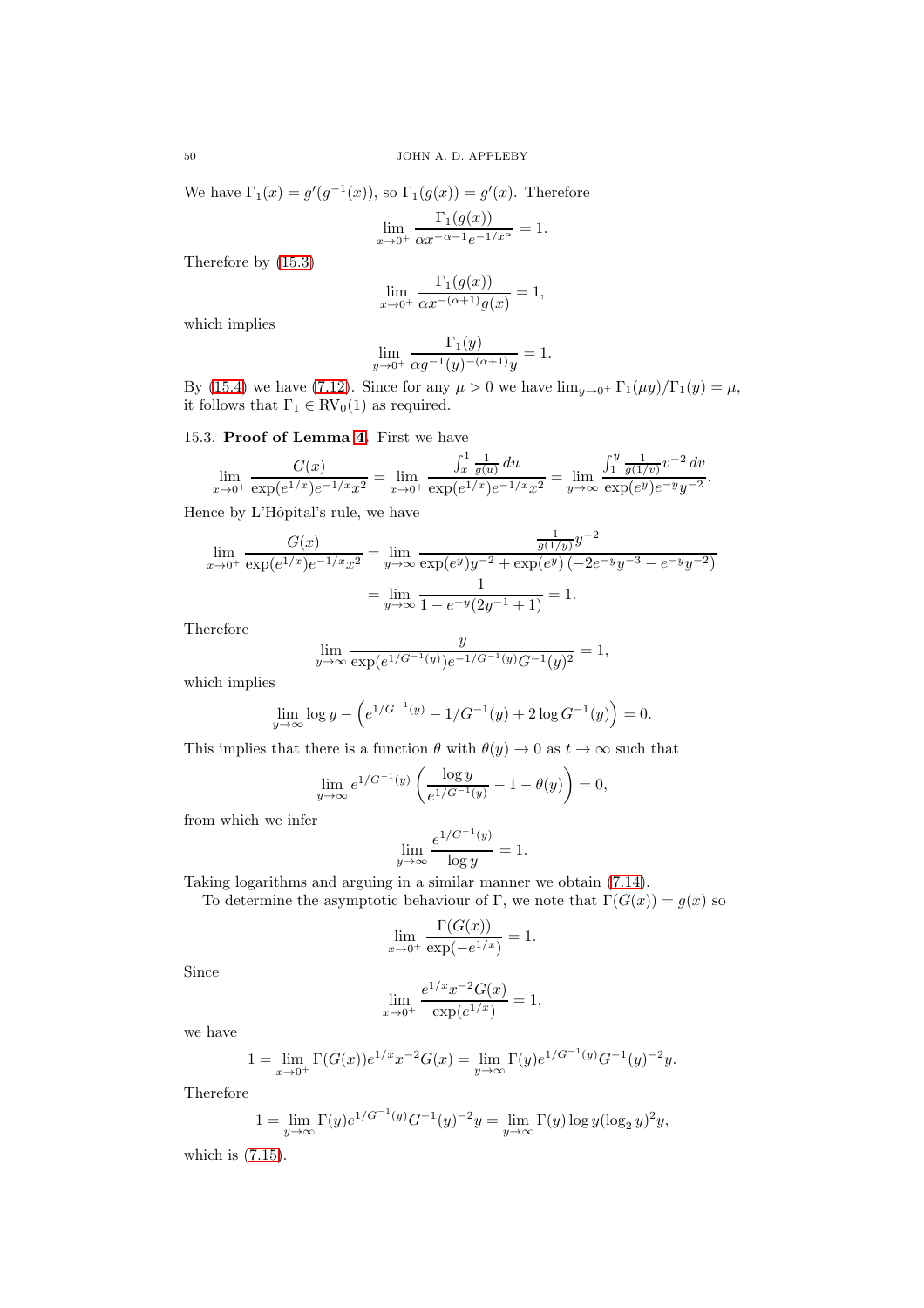15.4. **Proof of Lemma [5.](#page-18-4)** Since  $g(0) = 0$ , integration yields

<span id="page-50-0"></span>
$$
\lim_{x \to 0^+} \frac{g(x)}{\exp(-e^{1/x})} = \lim_{x \to 0^+} \frac{\int_0^x g'(s) \, ds}{\int_0^x s^{-2} e^{1/s} \exp(-e^{1/s}) \, ds} = 1. \tag{15.5}
$$

Therefore

$$
\lim_{x \to 0^+} \frac{x}{\exp(-e^{1/g^{-1}(x)})} = 1.
$$

Hence we have

$$
\lim_{x \to 0^+} -\log(1/x) + e^{1/g^{-1}(x)} = 0.
$$

This implies

<span id="page-50-1"></span>
$$
\lim_{x \to 0^+} \frac{e^{1/g^{-1}(x)}}{\log(1/x)} = 1, \quad \lim_{x \to 0^+} \frac{1/g^{-1}(x)}{\log_2(1/x)} = 1.
$$
\n(15.6)

We have  $\Gamma_1(x) = g'(g^{-1}(x))$ , so  $\Gamma_1(g(x)) = g'(x)$ . Therefore

$$
\lim_{x \to 0^+} \frac{\Gamma_1(g(x))}{x^{-2}e^{1/x} \exp(-e^{1/x})} = 1.
$$

Therefore by [\(15.5\)](#page-50-0)

$$
\lim_{x \to 0^+} \frac{\Gamma_1(g(x))}{x^{-2}e^{1/x}g(x)} = 1,
$$

which implies

$$
\lim_{y \to 0^+} \frac{\Gamma_1(y)}{g^{-1}(y)^{-2} e^{1/g^{-1}(y)} y} = 1.
$$

By [\(15.6\)](#page-50-1) we have [\(7.17\)](#page-18-5). Since for any  $\mu > 0$  we have  $\lim_{u \to 0^+} \Gamma_1(\mu y)/\Gamma_1(y) = \mu$ , it follows that  $\Gamma_1 \in RV_0(1)$  as required.

# 15.5. Justification of Example [19.](#page-18-6)

15.5.1. Justification of part (b). Since  $\lim_{t\to\infty} g(x(t))/e^{-1/x(t)^{\alpha}} = 1$ , we have so

$$
\lim_{t \to \infty} {\log g(x(t))} + 1/x(t)^{\alpha} = 0,
$$

By Theorem [17](#page-17-2) we have

$$
\lim_{t \to \infty} \frac{\log g(x(t))}{\log t} = -\frac{\log (a/b)}{\log (1/(1-q))},
$$

so

$$
\lim_{t \to \infty} \frac{1}{x(t)^{\alpha} \log t} = \frac{\log(a/b)}{\log(1/(1-q))},
$$

and the result follows.

15.5.2. Justification of part (c). It can be shown that the function  $\sigma(t) = \gamma(t +$  $(2\bar{\tau} + e^2) \log_2(t + 2\bar{\tau} + e^2)$  for  $t \ge -\bar{\tau}$  obeys  $(3.11)$ – $(3.14)$  with

$$
\lim_{t \to \infty} \frac{\int_0^t \frac{1}{\sigma(s)} ds}{\frac{1}{\gamma} \log t / \log_2 t} = 1.
$$

Therefore by Theorem [18](#page-17-9) we have

$$
\lim_{t \to \infty} \frac{-1/x(t)^{\alpha}}{\frac{1}{\gamma} \log t / \log_2 t} = -\log \left( \frac{a}{b} \right),
$$

from which the result follows.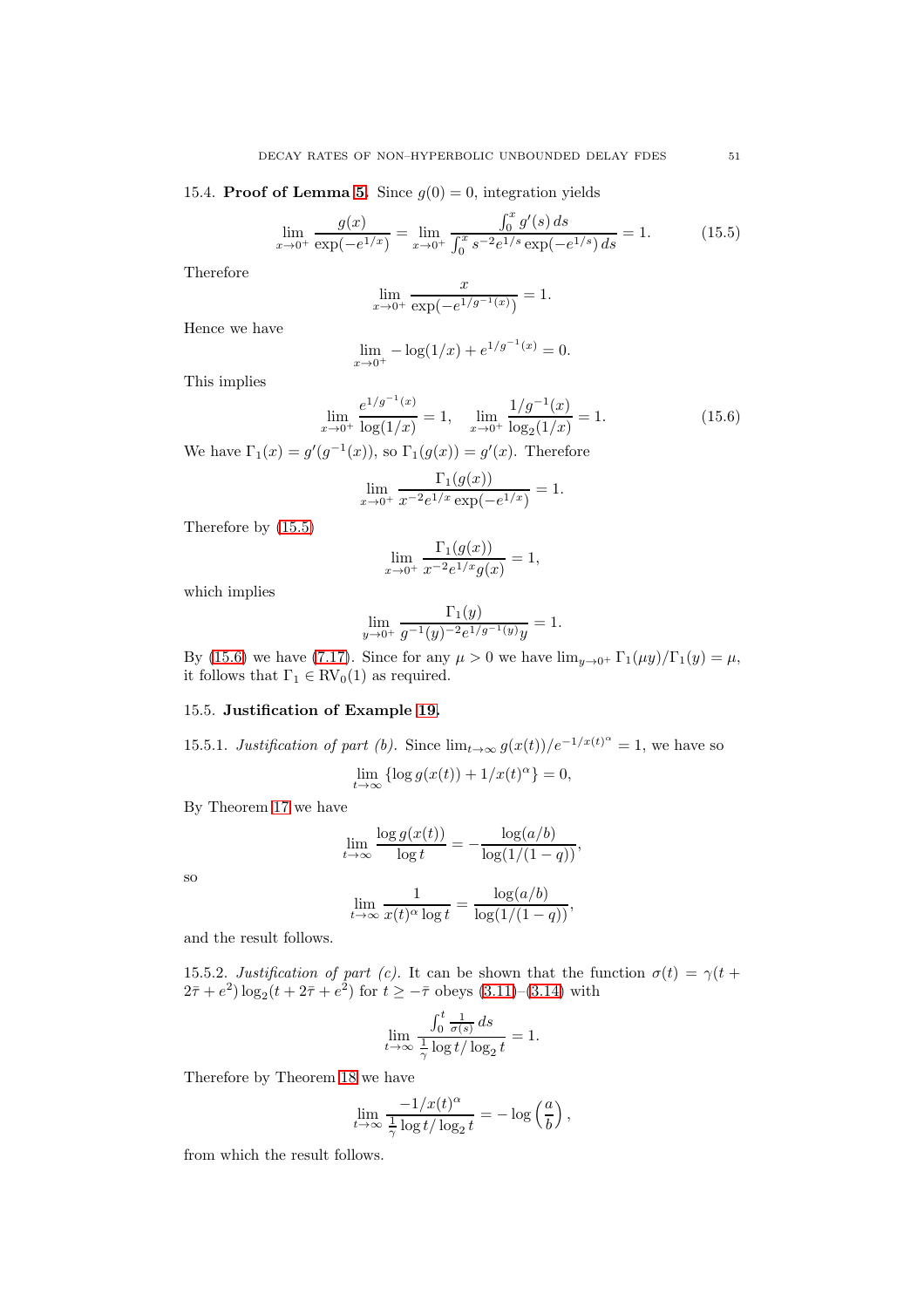15.5.3. Justification of part (d). It can be shown that the function  $\sigma$  defined by  $\sigma(t) = \log(1/\gamma)(t + 2\bar{\tau} + 1) \log(t + 2\bar{\tau} + 1)$  for  $t \geq -\bar{\tau}$  obeys [\(3.11\)](#page-5-5)–[\(3.14\)](#page-5-6) with

$$
\lim_{t \to \infty} \frac{\int_0^t \frac{1}{\sigma(s)} ds}{\frac{1}{\log(1/\gamma)} \log_2 t} = 1.
$$

Therefore by Theorem [18](#page-17-9) we have

$$
\lim_{t \to \infty} \frac{-1/x(t)^{\alpha}}{\frac{1}{\log(1/\gamma)} \log_2 t} = -\log\left(\frac{a}{b}\right),\,
$$

from which the result follows.

## 15.6. Justification of Example [20.](#page-18-7)

15.6.1. Justification of part (b). Since  $\lim_{t\to\infty} g(x(t))/\exp(-e^{1/x(t)}) = 1$ , we have so

$$
\lim_{t \to \infty} \left\{ \log g(x(t)) + e^{1/x(t)} \right\} = 0.
$$

By Theorem [17](#page-17-2) we have

$$
\lim_{t \to \infty} \frac{\log g(x(t))}{\log t} = -\frac{\log (a/b)}{\log (1/(1-q))},
$$

so

$$
\lim_{t \to \infty} \frac{e^{1/x(t)}}{\log t} = \frac{\log(a/b)}{\log(1/(1-q))},
$$

and the result follows.

15.6.2. Justification of part (c). It can be shown that the function  $\sigma(t) = \gamma(t +$  $(2\bar{\tau} + e^2) \log_2(t + 2\bar{\tau} + e^2)$  for  $t \ge -\bar{\tau}$  obeys  $(3.11)$ – $(3.14)$  with

$$
\lim_{t \to \infty} \frac{\int_0^t \frac{1}{\sigma(s)} ds}{\frac{1}{\gamma} \log t / \log_2 t} = 1.
$$

Therefore by Theorem [18](#page-17-9) we have

$$
\lim_{t \to \infty} \frac{e^{1/x(t)}}{\log t/\log_2 t} = \frac{1}{\gamma} \log \left(\frac{a}{b}\right).
$$

Hence

$$
\lim_{t \to \infty} 1/x(t) - \log(\log t/\log_2 t) = \log\left(\frac{1}{\gamma}\log\left(\frac{a}{b}\right)\right),\,
$$

from which the result follows.

15.6.3. Justification of part (d). It can be shown that the function  $\sigma$  defined by  $\sigma(t) = \log(1/\gamma)(t + 2\bar{\tau} + 1) \log(t + 2\bar{\tau} + 1)$  for  $t \geq -\bar{\tau}$  obeys [\(3.11\)](#page-5-5)–[\(3.14\)](#page-5-6) with

$$
\lim_{t \to \infty} \frac{\int_0^t \frac{1}{\sigma(s)} ds}{\frac{1}{\log(1/\gamma)} \log_2 t} = 1.
$$

Therefore by Theorem [18](#page-17-9) we have

$$
\lim_{t \to \infty} \frac{e^{1/x(t)}}{\log_2 t} = \frac{1}{\log(1/\gamma)} \log\left(\frac{a}{b}\right).
$$

Hence

$$
\lim_{t \to \infty} 1/x(t) - \log_3 t = \log \left( \frac{1}{\log(1/\gamma)} \log \left( \frac{a}{b} \right) \right),\,
$$

from which the result follows.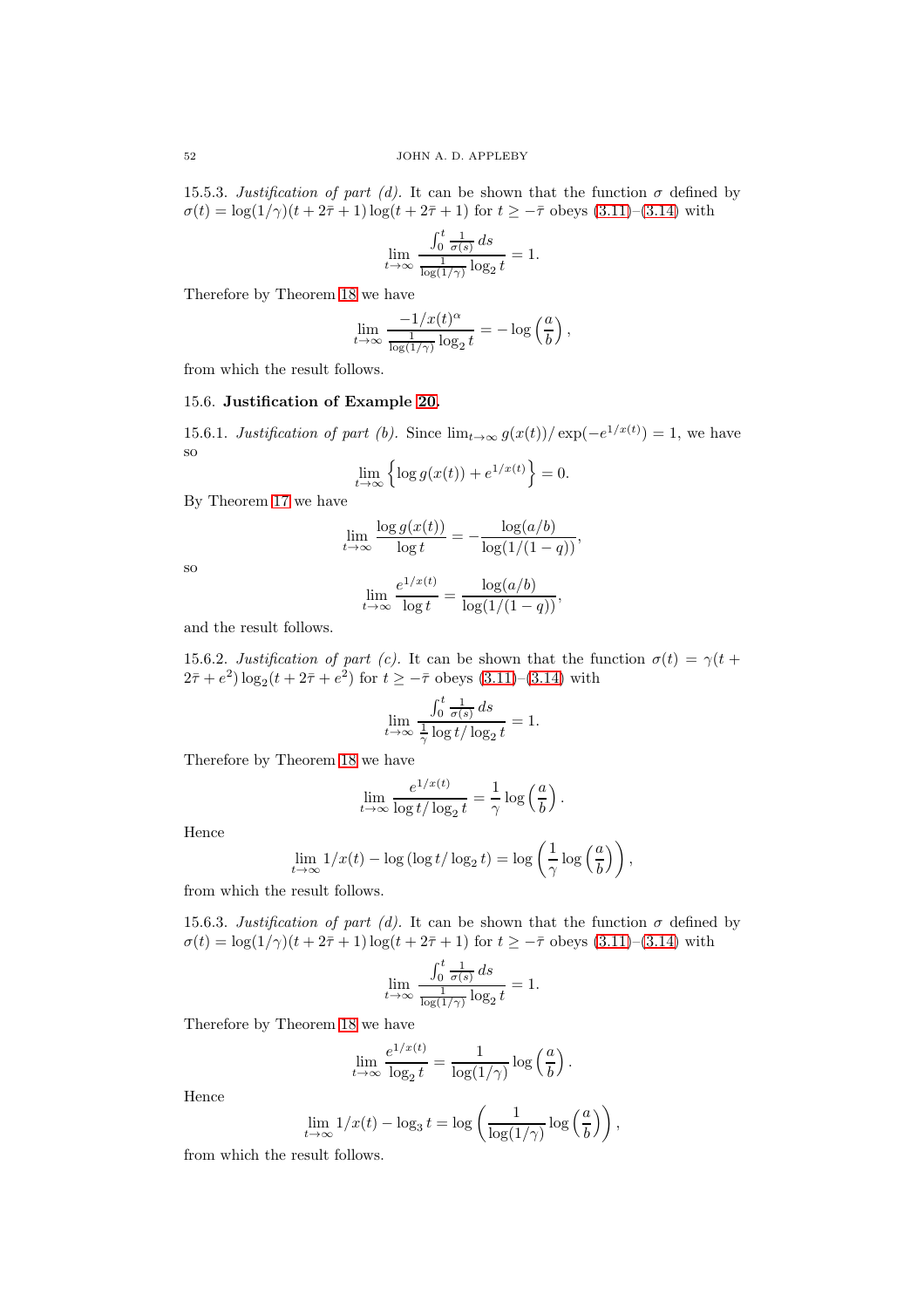### **REFERENCES**

- <span id="page-52-8"></span>[1] J. A. D. Appleby, Decay and growth rates of solutions of scalar stochastic delay differential equations with unbounded delay and state dependent noise, Stochastics and Dynamics, 5(2005), no. 2, 133–148.
- <span id="page-52-21"></span>[2] J. A. D. Appleby, E. Buckwar, A constructive comparison technique for determining the asymptotic behaviour of linear functional differential equations with unbounded delay, Differ. Equ. Dynam. Syst.  $18(2010)$ , no. 3, 271-301.
- <span id="page-52-22"></span>[3] J. A. D. Appleby, D. D. Patterson, Classification of convergence rates of solutions of perturbed ordinary differential equations with regularly varying nonlinearity, Electron. J. Qual. Theory Differ. Equ., Proc. 10th Coll. QTDE, 2016, 38pp. to appear
- <span id="page-52-23"></span>[4] J. A. D. Appleby, D. D. Patterson, On necessary and sufficient conditions for preserving convergence rates to equilibrium in deterministically and stochastically perturbed differential equations with regularly varying nonlinearity, in: Recent Advances in Delay Differential and Difference Equations, Springer Proceedings in Mathematics and Statistics, v. 94, eds. M. Pituk, F. Hartung, Springer, Cham, 2014, 1–85.
- <span id="page-52-7"></span>[5] J. A. D. Appleby, A. Rodkina, Asymptotic stability of polynomial stochastic delay differential equations, Funct. Differ. Equ.,  $12(2005)$ , no. 1-2, 35-66.
- <span id="page-52-16"></span>[6] C. T. H. Baker, A. Tang, Generalized Halanay inequalities for Volterra functional differential equations and discretised versions, in:Volterra equations and applications (Arlington, TX, 1996), Stability Control Theory Methods Appl., 10, Gordon and Breach, Amsterdam, 2000, 39–55.1754570
- <span id="page-52-24"></span>[7] N. H. Bingham, C. M. Goldie and J. L. Teugels, Regular Variation, Encyclopedia of Mathematics and its Applications, Vol. 27, Cambridge University Press, Cambridge, 1989.
- <span id="page-52-11"></span>[8] J. CARR, J. DYSON, The functional differential equation  $y'(x) = ay(\lambda x) + by(x)$ , Proc. Roy. Soc. Edinburgh Sect. A, 74(1974/5), 165–174.
- <span id="page-52-12"></span>[9] J. CARR, J. DYSON, The matrix functional differential equation  $y'(x) = Ay(\lambda x) + By(x)$ , Proc. Roy. Soc. Edinburgh Sect. A, **75**(1975/6), no. 1, 5-22.
- <span id="page-52-4"></span>[10] J. ČERMÁK, A change of variables in the asymptotic theory of differential equations with unbounded delay, J. Comput. Appl. Math, 143(2002), no. 1, 81–93.
- <span id="page-52-3"></span>[11] J. DIBLÍK, Asymptotic representation of solutions of the equation  $\dot{y}(t) = \beta(t)[y(t)-y(t-\tau(t))],$ J. Math. Anal. Appl., 217(1998), no. 1, 200–215.
- <span id="page-52-10"></span>[12] L. Fox, D. F. Mayers, J. R. Ockendon, and A.B. Tayler, On a functional differential equation, J. Inst. Maths. Appl., 8(1971), 271–307.
- <span id="page-52-15"></span>[13] A. Halanay, Differential Equations: Stability, oscillations, time lags, Academic Press, New York–London, 1966.
- <span id="page-52-5"></span>[14] J. R. HADDOCK, T. KRISZTIN, Estimates regarding the decay of solutions of functional differential equations, Nonlinear Anal., 8(1984), no. 12, 1395–1408.
- <span id="page-52-6"></span>[15] J. R. HADDOCK, T. KRISZTIN, On the rate of decay of solutions of functional differential equations with infinite delay, Nonlinear Anal., 10(1986), no. 8, 727–742.
- <span id="page-52-13"></span>[16] A. ISERLES, On the generalized pantograph functional-differential equation, European J. Appl. Math., 4(1993), no. 1, 1–38.
- <span id="page-52-19"></span>[17] A. IVANOV, E. LIZ, S. TROFIMCHUK, Halanay inequality, Yorke's  $3/2$  stability condition, and differential equations with maxima, Tohoku Math J.  $(2)$ ,  $54(2002)$ , no. 2, 277–295.
- <span id="page-52-2"></span>[18] J. KATO, On Liapunov–Razumikhin type theorems for functional differential equations, Funkcial. Ekvac., 16(1973), 225–239.
- <span id="page-52-9"></span>[19] T. KATO, J. B. MCLEOD, The functional-differential equation  $y'(x) = ay(\lambda x) + by(x)$ , Bull. Amer. Math. Soc., **77**(1971), 891–937.
- <span id="page-52-1"></span>[20] T. Krisztin, Asymptotic estimation for functional–differential equations via Lyapunov functions, Qualitative theory of differential equations (Szeged, 1988), Collog. Math. Soc. János Bolyai, 53, North–Holland, Amsterdam, 1990, 365–376.
- <span id="page-52-0"></span>[21] T. Krisztin, On the convergence of solutions of functional–differential equations with infinite delay, J. Math. Anal. Appl., 109(1985), no. 2, 509–521.0802910
- <span id="page-52-25"></span>[22] M. Kuczma, B. Choczewski, R. Ger, Iterative Functional Equations, Encyclopedia of Mathematics and its Applications, 32, Cambridge University Press, Cambridge, 1990.
- <span id="page-52-18"></span>[23] E. Liz, S. Trofimchuk, Existence and stability of almost periodic solutions for quasilinear delay systems and the Halanay inequality, J. Math. Anal. Appl., 248(2000), no. 2, 625–644.
- <span id="page-52-20"></span>[24] E. Liz, A. Ivanov and J.-B. Ferreiro, Discrete Halanay–type inequalities and applications, Nonlinear Anal., 55(2003), no.6, 669–678.
- <span id="page-52-14"></span>[25] G. MAKAY, J. TERJÉKI, On the asymptotic behavior of the pantograph equations, Electron. J. Qual. Theory Differ. Equ., 1998, No. 2, 1–12.
- <span id="page-52-17"></span>[26] S. MOHAMAD, K. GOPALSAMY, Continuous and discrete Halanay–type inequalities, Bull. Aust. Math. Soc., **61**(2000), no. 3, 371-385.